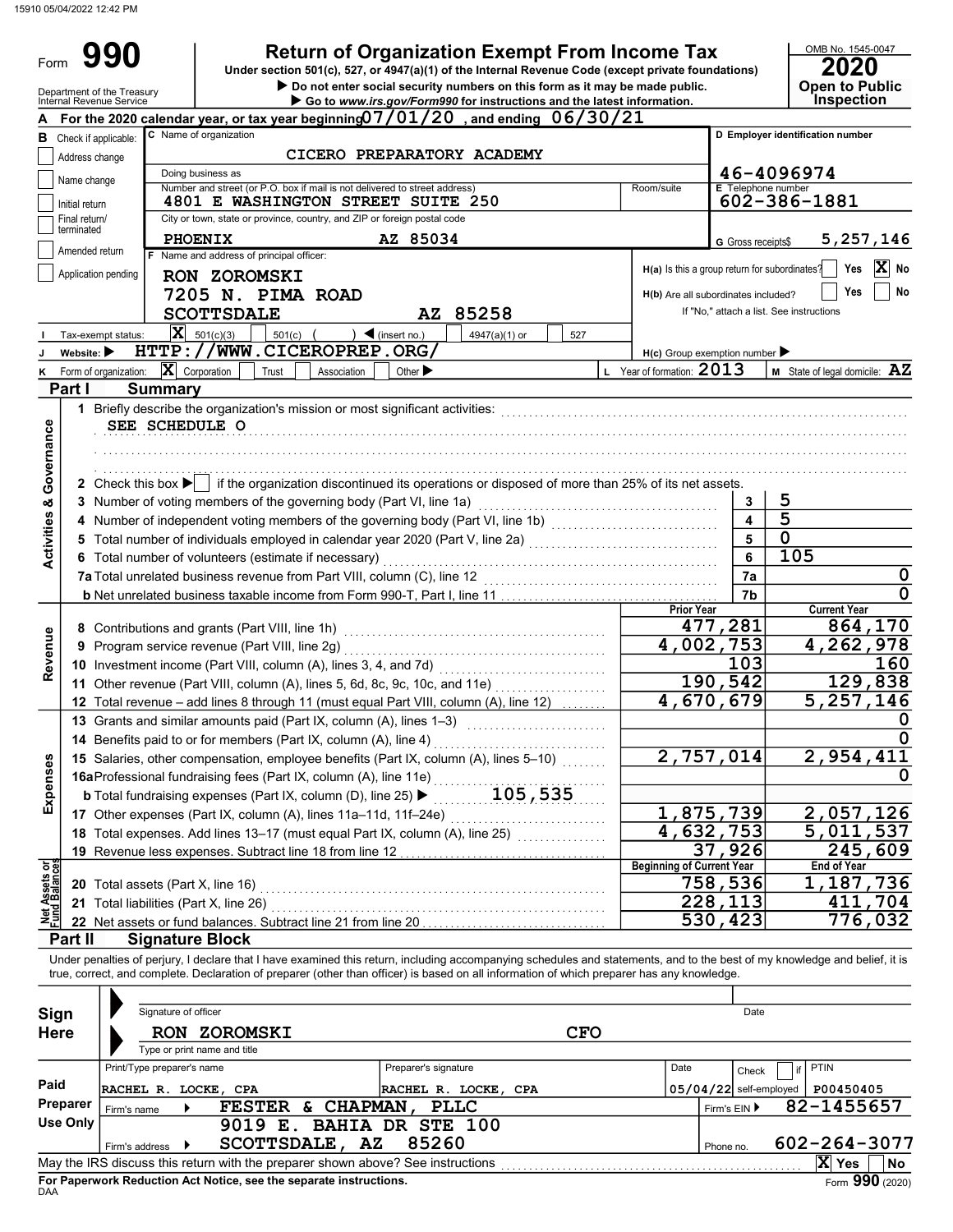| Part III                  | Form 990 (2020) CICERO PREPARATORY ACADEMY           |                                                                                                                                                                                                                                                                                                                                             | 46-4096974                                                                                                                                                                                                                    | Page 2                |
|---------------------------|------------------------------------------------------|---------------------------------------------------------------------------------------------------------------------------------------------------------------------------------------------------------------------------------------------------------------------------------------------------------------------------------------------|-------------------------------------------------------------------------------------------------------------------------------------------------------------------------------------------------------------------------------|-----------------------|
|                           |                                                      | <b>Statement of Program Service Accomplishments</b>                                                                                                                                                                                                                                                                                         | Check if Schedule O contains a response or note to any line in this Part III                                                                                                                                                  | X                     |
|                           | 1 Briefly describe the organization's mission:       |                                                                                                                                                                                                                                                                                                                                             |                                                                                                                                                                                                                               |                       |
| SEE SCHEDULE O            |                                                      |                                                                                                                                                                                                                                                                                                                                             |                                                                                                                                                                                                                               |                       |
|                           |                                                      |                                                                                                                                                                                                                                                                                                                                             |                                                                                                                                                                                                                               |                       |
|                           |                                                      |                                                                                                                                                                                                                                                                                                                                             |                                                                                                                                                                                                                               |                       |
| prior Form 990 or 990-EZ? |                                                      | 2 Did the organization undertake any significant program services during the year which were not listed on the                                                                                                                                                                                                                              |                                                                                                                                                                                                                               | Yes $X$ No            |
|                           | If "Yes," describe these new services on Schedule O. |                                                                                                                                                                                                                                                                                                                                             |                                                                                                                                                                                                                               |                       |
| services?                 |                                                      | Did the organization cease conducting, or make significant changes in how it conducts, any program                                                                                                                                                                                                                                          |                                                                                                                                                                                                                               | Yes $\overline{X}$ No |
|                           | If "Yes," describe these changes on Schedule O.      |                                                                                                                                                                                                                                                                                                                                             |                                                                                                                                                                                                                               |                       |
|                           |                                                      | Describe the organization's program service accomplishments for each of its three largest program services, as measured by<br>expenses. Section 501(c)(3) and 501(c)(4) organizations are required to report the amount of grants and allocations to others,<br>the total expenses, and revenue, if any, for each program service reported. |                                                                                                                                                                                                                               |                       |
| 4a (Code:                 |                                                      | $(1)$ (Expenses \$ 4, 248, 075 including grants of \$                                                                                                                                                                                                                                                                                       | ) (Revenue \$<br>A CICERO PREPARATORY ACADEMY EDUCATION PREPARES STUDENTS TO BE MORE THAN                                                                                                                                     | 4,262,978)            |
|                           |                                                      |                                                                                                                                                                                                                                                                                                                                             | JUST PROFICIENT TEST TAKERS, BUT RATHER, TO BECOME GREAT-HEARTED LEADERS<br>CAPABLE OF SUCCESS THROUGHOUT THEIR HIGHER EDUCATION AND PROFESSIONAL<br>CAREERS. WITH A CURRICULUM BUILT UPON A CLASSICAL LIBERAL ARTS TRADITION |                       |
|                           |                                                      |                                                                                                                                                                                                                                                                                                                                             | AND A REVOLUTIONARY APPROACH TO SCHOOL ITSELF, GREAT HEARTS CULTIVATES THE                                                                                                                                                    |                       |
|                           |                                                      |                                                                                                                                                                                                                                                                                                                                             | HEARTS AND MINDS OF STUDENTS IN THE PURSUIT OF TRUTH, GOODNESS, AND BEAUTY                                                                                                                                                    |                       |
|                           |                                                      |                                                                                                                                                                                                                                                                                                                                             |                                                                                                                                                                                                                               |                       |
|                           |                                                      |                                                                                                                                                                                                                                                                                                                                             |                                                                                                                                                                                                                               |                       |
|                           |                                                      |                                                                                                                                                                                                                                                                                                                                             |                                                                                                                                                                                                                               |                       |
|                           |                                                      |                                                                                                                                                                                                                                                                                                                                             |                                                                                                                                                                                                                               |                       |
|                           |                                                      |                                                                                                                                                                                                                                                                                                                                             |                                                                                                                                                                                                                               |                       |
|                           |                                                      |                                                                                                                                                                                                                                                                                                                                             |                                                                                                                                                                                                                               |                       |
| 4b (Code:<br>N/A          | ) (Expenses \$                                       | including grants of \$                                                                                                                                                                                                                                                                                                                      | ) (Revenue \$                                                                                                                                                                                                                 |                       |
|                           |                                                      |                                                                                                                                                                                                                                                                                                                                             |                                                                                                                                                                                                                               |                       |
|                           |                                                      |                                                                                                                                                                                                                                                                                                                                             |                                                                                                                                                                                                                               |                       |
|                           |                                                      |                                                                                                                                                                                                                                                                                                                                             |                                                                                                                                                                                                                               |                       |
|                           |                                                      |                                                                                                                                                                                                                                                                                                                                             |                                                                                                                                                                                                                               |                       |
|                           |                                                      |                                                                                                                                                                                                                                                                                                                                             |                                                                                                                                                                                                                               |                       |
|                           |                                                      |                                                                                                                                                                                                                                                                                                                                             |                                                                                                                                                                                                                               |                       |
|                           |                                                      |                                                                                                                                                                                                                                                                                                                                             |                                                                                                                                                                                                                               |                       |
|                           |                                                      |                                                                                                                                                                                                                                                                                                                                             |                                                                                                                                                                                                                               |                       |
|                           |                                                      |                                                                                                                                                                                                                                                                                                                                             |                                                                                                                                                                                                                               |                       |
|                           |                                                      |                                                                                                                                                                                                                                                                                                                                             |                                                                                                                                                                                                                               |                       |
|                           |                                                      |                                                                                                                                                                                                                                                                                                                                             |                                                                                                                                                                                                                               |                       |
|                           |                                                      |                                                                                                                                                                                                                                                                                                                                             |                                                                                                                                                                                                                               |                       |
|                           | ) (Expenses \$                                       | including grants of \$                                                                                                                                                                                                                                                                                                                      | ) (Revenue \$                                                                                                                                                                                                                 |                       |
|                           |                                                      |                                                                                                                                                                                                                                                                                                                                             |                                                                                                                                                                                                                               |                       |
|                           |                                                      |                                                                                                                                                                                                                                                                                                                                             |                                                                                                                                                                                                                               |                       |
|                           |                                                      |                                                                                                                                                                                                                                                                                                                                             |                                                                                                                                                                                                                               |                       |
|                           |                                                      |                                                                                                                                                                                                                                                                                                                                             |                                                                                                                                                                                                                               |                       |
|                           |                                                      |                                                                                                                                                                                                                                                                                                                                             |                                                                                                                                                                                                                               |                       |
|                           |                                                      |                                                                                                                                                                                                                                                                                                                                             |                                                                                                                                                                                                                               |                       |
|                           |                                                      |                                                                                                                                                                                                                                                                                                                                             |                                                                                                                                                                                                                               |                       |
|                           |                                                      |                                                                                                                                                                                                                                                                                                                                             |                                                                                                                                                                                                                               |                       |
| 4c (Code:<br>N/A          |                                                      |                                                                                                                                                                                                                                                                                                                                             |                                                                                                                                                                                                                               |                       |
|                           |                                                      |                                                                                                                                                                                                                                                                                                                                             |                                                                                                                                                                                                                               |                       |
|                           |                                                      |                                                                                                                                                                                                                                                                                                                                             |                                                                                                                                                                                                                               |                       |
|                           | 4d Other program services (Describe on Schedule O.)  |                                                                                                                                                                                                                                                                                                                                             |                                                                                                                                                                                                                               |                       |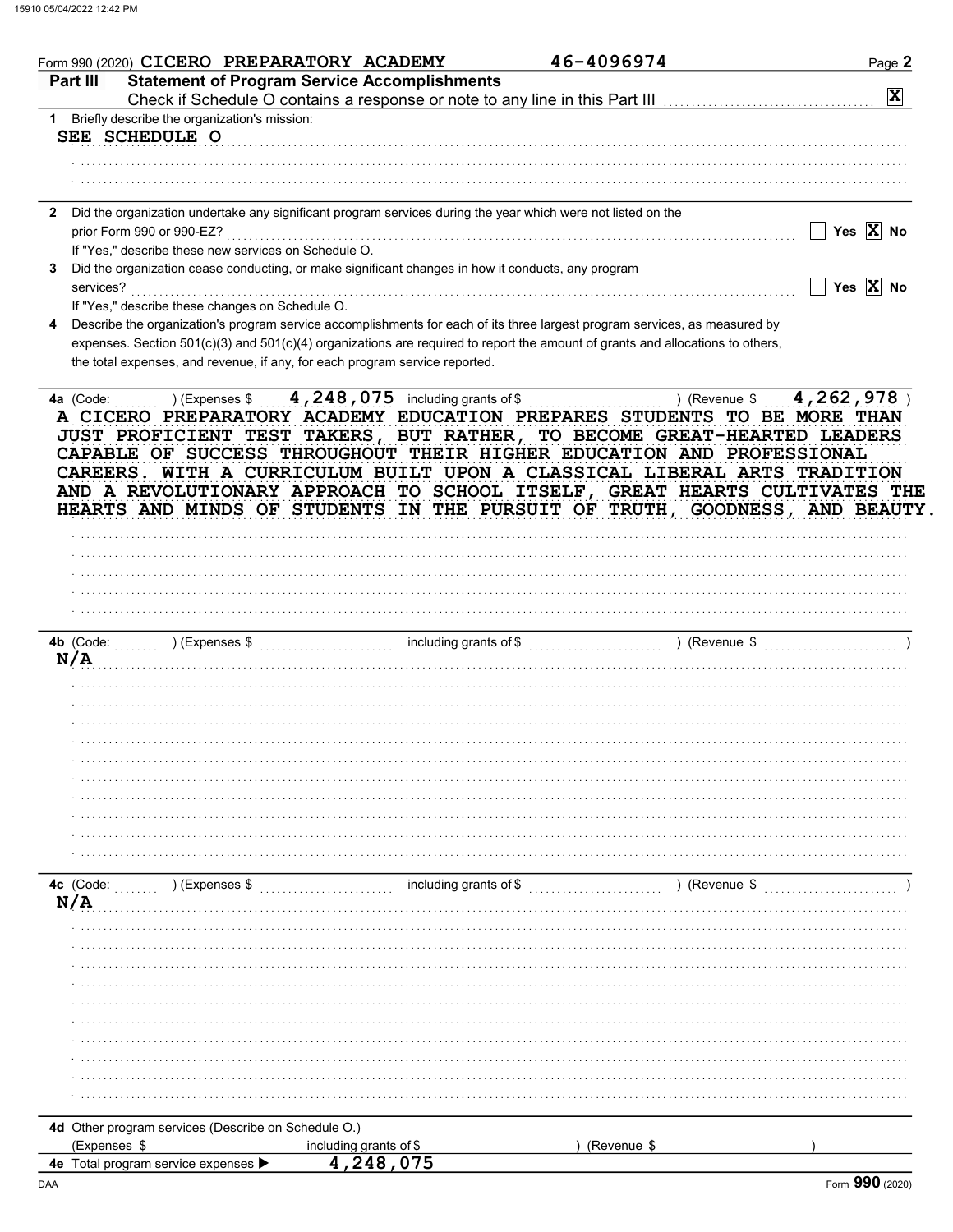### **Part IV** Checklist of Required Schedules Form 990 (2020) CICERO PREPARATORY ACADEMY  $46-4096974$  Page 3

| Is the organization described in section $501(c)(3)$ or $4947(a)(1)$ (other than a private foundation)? If "Yes,"<br>1<br>complete Schedule A<br>Is the organization required to complete Schedule B, Schedule of Contributors (see instructions)?<br>2<br>Did the organization engage in direct or indirect political campaign activities on behalf of or in opposition to<br>3<br>candidates for public office? If "Yes," complete Schedule C, Part I<br>Section 501(c)(3) organizations. Did the organization engage in lobbying activities, or have a section 501(h)<br>4<br>election in effect during the tax year? If "Yes," complete Schedule C, Part II<br>Is the organization a section $501(c)(4)$ , $501(c)(5)$ , or $501(c)(6)$ organization that receives membership dues,<br>5<br>assessments, or similar amounts as defined in Revenue Procedure 98-19? If "Yes," complete Schedule C, Part III<br>6<br>Did the organization maintain any donor advised funds or any similar funds or accounts for which donors<br>have the right to provide advice on the distribution or investment of amounts in such funds or accounts? If<br>"Yes," complete Schedule D, Part I<br>Did the organization receive or hold a conservation easement, including easements to preserve open space,<br>7<br>the environment, historic land areas, or historic structures? If "Yes," complete Schedule D, Part II<br>Did the organization maintain collections of works of art, historical treasures, or other similar assets? If "Yes,"<br>8<br>complete Schedule D, Part III<br>Did the organization report an amount in Part X, line 21, for escrow or custodial account liability, serve as a<br>9<br>custodian for amounts not listed in Part X; or provide credit counseling, debt management, credit repair, or<br>debt negotiation services? If "Yes," complete Schedule D, Part IV<br>10<br>Did the organization, directly or through a related organization, hold assets in donor-restricted endowments<br>or in quasi endowments? If "Yes," complete Schedule D, Part V<br>If the organization's answer to any of the following questions is "Yes," then complete Schedule D, Parts VI,<br>11<br>VII, VIII, IX, or X as applicable.<br>a Did the organization report an amount for land, buildings, and equipment in Part X, line 10? If "Yes,"<br>complete Schedule D, Part VI<br><b>b</b> Did the organization report an amount for investments—other securities in Part X, line 12, that is 5% or more<br>of its total assets reported in Part X, line 16? If "Yes," complete Schedule D, Part VII<br>c Did the organization report an amount for investments—program related in Part X, line 13, that is 5% or more<br>of its total assets reported in Part X, line 16? If "Yes," complete Schedule D, Part VIII [[[[[[[[[[[[[[[[[[[<br>d Did the organization report an amount for other assets in Part X, line 15, that is 5% or more of its total assets<br>reported in Part X, line 16? If "Yes," complete Schedule D, Part IX<br>e Did the organization report an amount for other liabilities in Part X, line 25? If "Yes," complete Schedule D, Part X<br>Did the organization's separate or consolidated financial statements for the tax year include a footnote that addresses<br>f.<br>the organization's liability for uncertain tax positions under FIN 48 (ASC 740)? If "Yes," complete Schedule D, Part X<br>12a Did the organization obtain separate, independent audited financial statements for the tax year? If "Yes," complete<br>Was the organization included in consolidated, independent audited financial statements for the tax year? If<br>"Yes," and if the organization answered "No" to line 12a, then completing Schedule D, Parts XI and XII is optional<br>13<br>Did the organization maintain an office, employees, or agents outside of the United States?<br>14a l<br>Did the organization have aggregate revenues or expenses of more than \$10,000 from grantmaking,<br>b<br>fundraising, business, investment, and program service activities outside the United States, or aggregate<br>foreign investments valued at \$100,000 or more? If "Yes," complete Schedule F, Parts I and IV<br>15<br>Did the organization report on Part IX, column (A), line 3, more than \$5,000 of grants or other assistance to or<br>for any foreign organization? If "Yes," complete Schedule F, Parts II and IV<br>16<br>Did the organization report on Part IX, column (A), line 3, more than \$5,000 of aggregate grants or other<br>assistance to or for foreign individuals? If "Yes," complete Schedule F, Parts III and IV<br>Did the organization report a total of more than \$15,000 of expenses for professional fundraising services on<br>17<br>Part IX, column (A), lines 6 and 11e? If "Yes," complete Schedule G, Part I See instructions [[[[[[[[[[[[[[[[<br>18<br>Did the organization report more than \$15,000 total of fundraising event gross income and contributions on<br>Part VIII, lines 1c and 8a? If "Yes," complete Schedule G, Part II<br>19<br>Did the organization report more than \$15,000 of gross income from gaming activities on Part VIII, line 9a?<br>20a Did the organization operate one or more hospital facilities? If "Yes," complete Schedule H <sub>……………………………………</sub><br>b<br>Did the organization report more than \$5,000 of grants or other assistance to any domestic organization or<br>21 |                 | Yes <sub>1</sub> | No |
|-----------------------------------------------------------------------------------------------------------------------------------------------------------------------------------------------------------------------------------------------------------------------------------------------------------------------------------------------------------------------------------------------------------------------------------------------------------------------------------------------------------------------------------------------------------------------------------------------------------------------------------------------------------------------------------------------------------------------------------------------------------------------------------------------------------------------------------------------------------------------------------------------------------------------------------------------------------------------------------------------------------------------------------------------------------------------------------------------------------------------------------------------------------------------------------------------------------------------------------------------------------------------------------------------------------------------------------------------------------------------------------------------------------------------------------------------------------------------------------------------------------------------------------------------------------------------------------------------------------------------------------------------------------------------------------------------------------------------------------------------------------------------------------------------------------------------------------------------------------------------------------------------------------------------------------------------------------------------------------------------------------------------------------------------------------------------------------------------------------------------------------------------------------------------------------------------------------------------------------------------------------------------------------------------------------------------------------------------------------------------------------------------------------------------------------------------------------------------------------------------------------------------------------------------------------------------------------------------------------------------------------------------------------------------------------------------------------------------------------------------------------------------------------------------------------------------------------------------------------------------------------------------------------------------------------------------------------------------------------------------------------------------------------------------------------------------------------------------------------------------------------------------------------------------------------------------------------------------------------------------------------------------------------------------------------------------------------------------------------------------------------------------------------------------------------------------------------------------------------------------------------------------------------------------------------------------------------------------------------------------------------------------------------------------------------------------------------------------------------------------------------------------------------------------------------------------------------------------------------------------------------------------------------------------------------------------------------------------------------------------------------------------------------------------------------------------------------------------------------------------------------------------------------------------------------------------------------------------------------------------------------------------------------------------------------------------------------------------------------------------------------------------------------------------------------------------------------------------------------------------------------------------------------------------------------------------------------------------------------------------------------------------------------------------------------------------------------------------------------------------------------------------------------------------------------------------------------------------------------------------------------------------------------------------------------------------------------------------------------------------------------------------------------------------------------------------------------------------------------------------------------------------------------------------------------------------------------------------------------------------------------------------------------------------------------------------------------------------------------------------------------------------------------------------------------------------------------------------------------------|-----------------|------------------|----|
|                                                                                                                                                                                                                                                                                                                                                                                                                                                                                                                                                                                                                                                                                                                                                                                                                                                                                                                                                                                                                                                                                                                                                                                                                                                                                                                                                                                                                                                                                                                                                                                                                                                                                                                                                                                                                                                                                                                                                                                                                                                                                                                                                                                                                                                                                                                                                                                                                                                                                                                                                                                                                                                                                                                                                                                                                                                                                                                                                                                                                                                                                                                                                                                                                                                                                                                                                                                                                                                                                                                                                                                                                                                                                                                                                                                                                                                                                                                                                                                                                                                                                                                                                                                                                                                                                                                                                                                                                                                                                                                                                                                                                                                                                                                                                                                                                                                                                                                                                                                                                                                                                                                                                                                                                                                                                                                                                                                                                                                                                         |                 |                  |    |
|                                                                                                                                                                                                                                                                                                                                                                                                                                                                                                                                                                                                                                                                                                                                                                                                                                                                                                                                                                                                                                                                                                                                                                                                                                                                                                                                                                                                                                                                                                                                                                                                                                                                                                                                                                                                                                                                                                                                                                                                                                                                                                                                                                                                                                                                                                                                                                                                                                                                                                                                                                                                                                                                                                                                                                                                                                                                                                                                                                                                                                                                                                                                                                                                                                                                                                                                                                                                                                                                                                                                                                                                                                                                                                                                                                                                                                                                                                                                                                                                                                                                                                                                                                                                                                                                                                                                                                                                                                                                                                                                                                                                                                                                                                                                                                                                                                                                                                                                                                                                                                                                                                                                                                                                                                                                                                                                                                                                                                                                                         | 1               | X                |    |
|                                                                                                                                                                                                                                                                                                                                                                                                                                                                                                                                                                                                                                                                                                                                                                                                                                                                                                                                                                                                                                                                                                                                                                                                                                                                                                                                                                                                                                                                                                                                                                                                                                                                                                                                                                                                                                                                                                                                                                                                                                                                                                                                                                                                                                                                                                                                                                                                                                                                                                                                                                                                                                                                                                                                                                                                                                                                                                                                                                                                                                                                                                                                                                                                                                                                                                                                                                                                                                                                                                                                                                                                                                                                                                                                                                                                                                                                                                                                                                                                                                                                                                                                                                                                                                                                                                                                                                                                                                                                                                                                                                                                                                                                                                                                                                                                                                                                                                                                                                                                                                                                                                                                                                                                                                                                                                                                                                                                                                                                                         | $\mathbf{2}$    | $\mathbf x$      |    |
|                                                                                                                                                                                                                                                                                                                                                                                                                                                                                                                                                                                                                                                                                                                                                                                                                                                                                                                                                                                                                                                                                                                                                                                                                                                                                                                                                                                                                                                                                                                                                                                                                                                                                                                                                                                                                                                                                                                                                                                                                                                                                                                                                                                                                                                                                                                                                                                                                                                                                                                                                                                                                                                                                                                                                                                                                                                                                                                                                                                                                                                                                                                                                                                                                                                                                                                                                                                                                                                                                                                                                                                                                                                                                                                                                                                                                                                                                                                                                                                                                                                                                                                                                                                                                                                                                                                                                                                                                                                                                                                                                                                                                                                                                                                                                                                                                                                                                                                                                                                                                                                                                                                                                                                                                                                                                                                                                                                                                                                                                         |                 |                  |    |
|                                                                                                                                                                                                                                                                                                                                                                                                                                                                                                                                                                                                                                                                                                                                                                                                                                                                                                                                                                                                                                                                                                                                                                                                                                                                                                                                                                                                                                                                                                                                                                                                                                                                                                                                                                                                                                                                                                                                                                                                                                                                                                                                                                                                                                                                                                                                                                                                                                                                                                                                                                                                                                                                                                                                                                                                                                                                                                                                                                                                                                                                                                                                                                                                                                                                                                                                                                                                                                                                                                                                                                                                                                                                                                                                                                                                                                                                                                                                                                                                                                                                                                                                                                                                                                                                                                                                                                                                                                                                                                                                                                                                                                                                                                                                                                                                                                                                                                                                                                                                                                                                                                                                                                                                                                                                                                                                                                                                                                                                                         | 3               |                  | X  |
|                                                                                                                                                                                                                                                                                                                                                                                                                                                                                                                                                                                                                                                                                                                                                                                                                                                                                                                                                                                                                                                                                                                                                                                                                                                                                                                                                                                                                                                                                                                                                                                                                                                                                                                                                                                                                                                                                                                                                                                                                                                                                                                                                                                                                                                                                                                                                                                                                                                                                                                                                                                                                                                                                                                                                                                                                                                                                                                                                                                                                                                                                                                                                                                                                                                                                                                                                                                                                                                                                                                                                                                                                                                                                                                                                                                                                                                                                                                                                                                                                                                                                                                                                                                                                                                                                                                                                                                                                                                                                                                                                                                                                                                                                                                                                                                                                                                                                                                                                                                                                                                                                                                                                                                                                                                                                                                                                                                                                                                                                         |                 |                  |    |
|                                                                                                                                                                                                                                                                                                                                                                                                                                                                                                                                                                                                                                                                                                                                                                                                                                                                                                                                                                                                                                                                                                                                                                                                                                                                                                                                                                                                                                                                                                                                                                                                                                                                                                                                                                                                                                                                                                                                                                                                                                                                                                                                                                                                                                                                                                                                                                                                                                                                                                                                                                                                                                                                                                                                                                                                                                                                                                                                                                                                                                                                                                                                                                                                                                                                                                                                                                                                                                                                                                                                                                                                                                                                                                                                                                                                                                                                                                                                                                                                                                                                                                                                                                                                                                                                                                                                                                                                                                                                                                                                                                                                                                                                                                                                                                                                                                                                                                                                                                                                                                                                                                                                                                                                                                                                                                                                                                                                                                                                                         | 4               |                  | X  |
|                                                                                                                                                                                                                                                                                                                                                                                                                                                                                                                                                                                                                                                                                                                                                                                                                                                                                                                                                                                                                                                                                                                                                                                                                                                                                                                                                                                                                                                                                                                                                                                                                                                                                                                                                                                                                                                                                                                                                                                                                                                                                                                                                                                                                                                                                                                                                                                                                                                                                                                                                                                                                                                                                                                                                                                                                                                                                                                                                                                                                                                                                                                                                                                                                                                                                                                                                                                                                                                                                                                                                                                                                                                                                                                                                                                                                                                                                                                                                                                                                                                                                                                                                                                                                                                                                                                                                                                                                                                                                                                                                                                                                                                                                                                                                                                                                                                                                                                                                                                                                                                                                                                                                                                                                                                                                                                                                                                                                                                                                         |                 |                  |    |
|                                                                                                                                                                                                                                                                                                                                                                                                                                                                                                                                                                                                                                                                                                                                                                                                                                                                                                                                                                                                                                                                                                                                                                                                                                                                                                                                                                                                                                                                                                                                                                                                                                                                                                                                                                                                                                                                                                                                                                                                                                                                                                                                                                                                                                                                                                                                                                                                                                                                                                                                                                                                                                                                                                                                                                                                                                                                                                                                                                                                                                                                                                                                                                                                                                                                                                                                                                                                                                                                                                                                                                                                                                                                                                                                                                                                                                                                                                                                                                                                                                                                                                                                                                                                                                                                                                                                                                                                                                                                                                                                                                                                                                                                                                                                                                                                                                                                                                                                                                                                                                                                                                                                                                                                                                                                                                                                                                                                                                                                                         | 5               |                  | X  |
|                                                                                                                                                                                                                                                                                                                                                                                                                                                                                                                                                                                                                                                                                                                                                                                                                                                                                                                                                                                                                                                                                                                                                                                                                                                                                                                                                                                                                                                                                                                                                                                                                                                                                                                                                                                                                                                                                                                                                                                                                                                                                                                                                                                                                                                                                                                                                                                                                                                                                                                                                                                                                                                                                                                                                                                                                                                                                                                                                                                                                                                                                                                                                                                                                                                                                                                                                                                                                                                                                                                                                                                                                                                                                                                                                                                                                                                                                                                                                                                                                                                                                                                                                                                                                                                                                                                                                                                                                                                                                                                                                                                                                                                                                                                                                                                                                                                                                                                                                                                                                                                                                                                                                                                                                                                                                                                                                                                                                                                                                         |                 |                  |    |
|                                                                                                                                                                                                                                                                                                                                                                                                                                                                                                                                                                                                                                                                                                                                                                                                                                                                                                                                                                                                                                                                                                                                                                                                                                                                                                                                                                                                                                                                                                                                                                                                                                                                                                                                                                                                                                                                                                                                                                                                                                                                                                                                                                                                                                                                                                                                                                                                                                                                                                                                                                                                                                                                                                                                                                                                                                                                                                                                                                                                                                                                                                                                                                                                                                                                                                                                                                                                                                                                                                                                                                                                                                                                                                                                                                                                                                                                                                                                                                                                                                                                                                                                                                                                                                                                                                                                                                                                                                                                                                                                                                                                                                                                                                                                                                                                                                                                                                                                                                                                                                                                                                                                                                                                                                                                                                                                                                                                                                                                                         |                 |                  |    |
|                                                                                                                                                                                                                                                                                                                                                                                                                                                                                                                                                                                                                                                                                                                                                                                                                                                                                                                                                                                                                                                                                                                                                                                                                                                                                                                                                                                                                                                                                                                                                                                                                                                                                                                                                                                                                                                                                                                                                                                                                                                                                                                                                                                                                                                                                                                                                                                                                                                                                                                                                                                                                                                                                                                                                                                                                                                                                                                                                                                                                                                                                                                                                                                                                                                                                                                                                                                                                                                                                                                                                                                                                                                                                                                                                                                                                                                                                                                                                                                                                                                                                                                                                                                                                                                                                                                                                                                                                                                                                                                                                                                                                                                                                                                                                                                                                                                                                                                                                                                                                                                                                                                                                                                                                                                                                                                                                                                                                                                                                         | 6               |                  | X  |
|                                                                                                                                                                                                                                                                                                                                                                                                                                                                                                                                                                                                                                                                                                                                                                                                                                                                                                                                                                                                                                                                                                                                                                                                                                                                                                                                                                                                                                                                                                                                                                                                                                                                                                                                                                                                                                                                                                                                                                                                                                                                                                                                                                                                                                                                                                                                                                                                                                                                                                                                                                                                                                                                                                                                                                                                                                                                                                                                                                                                                                                                                                                                                                                                                                                                                                                                                                                                                                                                                                                                                                                                                                                                                                                                                                                                                                                                                                                                                                                                                                                                                                                                                                                                                                                                                                                                                                                                                                                                                                                                                                                                                                                                                                                                                                                                                                                                                                                                                                                                                                                                                                                                                                                                                                                                                                                                                                                                                                                                                         | 7               |                  | X  |
|                                                                                                                                                                                                                                                                                                                                                                                                                                                                                                                                                                                                                                                                                                                                                                                                                                                                                                                                                                                                                                                                                                                                                                                                                                                                                                                                                                                                                                                                                                                                                                                                                                                                                                                                                                                                                                                                                                                                                                                                                                                                                                                                                                                                                                                                                                                                                                                                                                                                                                                                                                                                                                                                                                                                                                                                                                                                                                                                                                                                                                                                                                                                                                                                                                                                                                                                                                                                                                                                                                                                                                                                                                                                                                                                                                                                                                                                                                                                                                                                                                                                                                                                                                                                                                                                                                                                                                                                                                                                                                                                                                                                                                                                                                                                                                                                                                                                                                                                                                                                                                                                                                                                                                                                                                                                                                                                                                                                                                                                                         |                 |                  |    |
|                                                                                                                                                                                                                                                                                                                                                                                                                                                                                                                                                                                                                                                                                                                                                                                                                                                                                                                                                                                                                                                                                                                                                                                                                                                                                                                                                                                                                                                                                                                                                                                                                                                                                                                                                                                                                                                                                                                                                                                                                                                                                                                                                                                                                                                                                                                                                                                                                                                                                                                                                                                                                                                                                                                                                                                                                                                                                                                                                                                                                                                                                                                                                                                                                                                                                                                                                                                                                                                                                                                                                                                                                                                                                                                                                                                                                                                                                                                                                                                                                                                                                                                                                                                                                                                                                                                                                                                                                                                                                                                                                                                                                                                                                                                                                                                                                                                                                                                                                                                                                                                                                                                                                                                                                                                                                                                                                                                                                                                                                         | 8               |                  | X  |
|                                                                                                                                                                                                                                                                                                                                                                                                                                                                                                                                                                                                                                                                                                                                                                                                                                                                                                                                                                                                                                                                                                                                                                                                                                                                                                                                                                                                                                                                                                                                                                                                                                                                                                                                                                                                                                                                                                                                                                                                                                                                                                                                                                                                                                                                                                                                                                                                                                                                                                                                                                                                                                                                                                                                                                                                                                                                                                                                                                                                                                                                                                                                                                                                                                                                                                                                                                                                                                                                                                                                                                                                                                                                                                                                                                                                                                                                                                                                                                                                                                                                                                                                                                                                                                                                                                                                                                                                                                                                                                                                                                                                                                                                                                                                                                                                                                                                                                                                                                                                                                                                                                                                                                                                                                                                                                                                                                                                                                                                                         |                 |                  |    |
|                                                                                                                                                                                                                                                                                                                                                                                                                                                                                                                                                                                                                                                                                                                                                                                                                                                                                                                                                                                                                                                                                                                                                                                                                                                                                                                                                                                                                                                                                                                                                                                                                                                                                                                                                                                                                                                                                                                                                                                                                                                                                                                                                                                                                                                                                                                                                                                                                                                                                                                                                                                                                                                                                                                                                                                                                                                                                                                                                                                                                                                                                                                                                                                                                                                                                                                                                                                                                                                                                                                                                                                                                                                                                                                                                                                                                                                                                                                                                                                                                                                                                                                                                                                                                                                                                                                                                                                                                                                                                                                                                                                                                                                                                                                                                                                                                                                                                                                                                                                                                                                                                                                                                                                                                                                                                                                                                                                                                                                                                         |                 |                  |    |
|                                                                                                                                                                                                                                                                                                                                                                                                                                                                                                                                                                                                                                                                                                                                                                                                                                                                                                                                                                                                                                                                                                                                                                                                                                                                                                                                                                                                                                                                                                                                                                                                                                                                                                                                                                                                                                                                                                                                                                                                                                                                                                                                                                                                                                                                                                                                                                                                                                                                                                                                                                                                                                                                                                                                                                                                                                                                                                                                                                                                                                                                                                                                                                                                                                                                                                                                                                                                                                                                                                                                                                                                                                                                                                                                                                                                                                                                                                                                                                                                                                                                                                                                                                                                                                                                                                                                                                                                                                                                                                                                                                                                                                                                                                                                                                                                                                                                                                                                                                                                                                                                                                                                                                                                                                                                                                                                                                                                                                                                                         | 9               |                  | X  |
|                                                                                                                                                                                                                                                                                                                                                                                                                                                                                                                                                                                                                                                                                                                                                                                                                                                                                                                                                                                                                                                                                                                                                                                                                                                                                                                                                                                                                                                                                                                                                                                                                                                                                                                                                                                                                                                                                                                                                                                                                                                                                                                                                                                                                                                                                                                                                                                                                                                                                                                                                                                                                                                                                                                                                                                                                                                                                                                                                                                                                                                                                                                                                                                                                                                                                                                                                                                                                                                                                                                                                                                                                                                                                                                                                                                                                                                                                                                                                                                                                                                                                                                                                                                                                                                                                                                                                                                                                                                                                                                                                                                                                                                                                                                                                                                                                                                                                                                                                                                                                                                                                                                                                                                                                                                                                                                                                                                                                                                                                         |                 |                  |    |
|                                                                                                                                                                                                                                                                                                                                                                                                                                                                                                                                                                                                                                                                                                                                                                                                                                                                                                                                                                                                                                                                                                                                                                                                                                                                                                                                                                                                                                                                                                                                                                                                                                                                                                                                                                                                                                                                                                                                                                                                                                                                                                                                                                                                                                                                                                                                                                                                                                                                                                                                                                                                                                                                                                                                                                                                                                                                                                                                                                                                                                                                                                                                                                                                                                                                                                                                                                                                                                                                                                                                                                                                                                                                                                                                                                                                                                                                                                                                                                                                                                                                                                                                                                                                                                                                                                                                                                                                                                                                                                                                                                                                                                                                                                                                                                                                                                                                                                                                                                                                                                                                                                                                                                                                                                                                                                                                                                                                                                                                                         | 10              |                  | X  |
|                                                                                                                                                                                                                                                                                                                                                                                                                                                                                                                                                                                                                                                                                                                                                                                                                                                                                                                                                                                                                                                                                                                                                                                                                                                                                                                                                                                                                                                                                                                                                                                                                                                                                                                                                                                                                                                                                                                                                                                                                                                                                                                                                                                                                                                                                                                                                                                                                                                                                                                                                                                                                                                                                                                                                                                                                                                                                                                                                                                                                                                                                                                                                                                                                                                                                                                                                                                                                                                                                                                                                                                                                                                                                                                                                                                                                                                                                                                                                                                                                                                                                                                                                                                                                                                                                                                                                                                                                                                                                                                                                                                                                                                                                                                                                                                                                                                                                                                                                                                                                                                                                                                                                                                                                                                                                                                                                                                                                                                                                         |                 |                  |    |
|                                                                                                                                                                                                                                                                                                                                                                                                                                                                                                                                                                                                                                                                                                                                                                                                                                                                                                                                                                                                                                                                                                                                                                                                                                                                                                                                                                                                                                                                                                                                                                                                                                                                                                                                                                                                                                                                                                                                                                                                                                                                                                                                                                                                                                                                                                                                                                                                                                                                                                                                                                                                                                                                                                                                                                                                                                                                                                                                                                                                                                                                                                                                                                                                                                                                                                                                                                                                                                                                                                                                                                                                                                                                                                                                                                                                                                                                                                                                                                                                                                                                                                                                                                                                                                                                                                                                                                                                                                                                                                                                                                                                                                                                                                                                                                                                                                                                                                                                                                                                                                                                                                                                                                                                                                                                                                                                                                                                                                                                                         |                 |                  |    |
|                                                                                                                                                                                                                                                                                                                                                                                                                                                                                                                                                                                                                                                                                                                                                                                                                                                                                                                                                                                                                                                                                                                                                                                                                                                                                                                                                                                                                                                                                                                                                                                                                                                                                                                                                                                                                                                                                                                                                                                                                                                                                                                                                                                                                                                                                                                                                                                                                                                                                                                                                                                                                                                                                                                                                                                                                                                                                                                                                                                                                                                                                                                                                                                                                                                                                                                                                                                                                                                                                                                                                                                                                                                                                                                                                                                                                                                                                                                                                                                                                                                                                                                                                                                                                                                                                                                                                                                                                                                                                                                                                                                                                                                                                                                                                                                                                                                                                                                                                                                                                                                                                                                                                                                                                                                                                                                                                                                                                                                                                         |                 |                  |    |
|                                                                                                                                                                                                                                                                                                                                                                                                                                                                                                                                                                                                                                                                                                                                                                                                                                                                                                                                                                                                                                                                                                                                                                                                                                                                                                                                                                                                                                                                                                                                                                                                                                                                                                                                                                                                                                                                                                                                                                                                                                                                                                                                                                                                                                                                                                                                                                                                                                                                                                                                                                                                                                                                                                                                                                                                                                                                                                                                                                                                                                                                                                                                                                                                                                                                                                                                                                                                                                                                                                                                                                                                                                                                                                                                                                                                                                                                                                                                                                                                                                                                                                                                                                                                                                                                                                                                                                                                                                                                                                                                                                                                                                                                                                                                                                                                                                                                                                                                                                                                                                                                                                                                                                                                                                                                                                                                                                                                                                                                                         | 11a             | X                |    |
|                                                                                                                                                                                                                                                                                                                                                                                                                                                                                                                                                                                                                                                                                                                                                                                                                                                                                                                                                                                                                                                                                                                                                                                                                                                                                                                                                                                                                                                                                                                                                                                                                                                                                                                                                                                                                                                                                                                                                                                                                                                                                                                                                                                                                                                                                                                                                                                                                                                                                                                                                                                                                                                                                                                                                                                                                                                                                                                                                                                                                                                                                                                                                                                                                                                                                                                                                                                                                                                                                                                                                                                                                                                                                                                                                                                                                                                                                                                                                                                                                                                                                                                                                                                                                                                                                                                                                                                                                                                                                                                                                                                                                                                                                                                                                                                                                                                                                                                                                                                                                                                                                                                                                                                                                                                                                                                                                                                                                                                                                         |                 |                  |    |
|                                                                                                                                                                                                                                                                                                                                                                                                                                                                                                                                                                                                                                                                                                                                                                                                                                                                                                                                                                                                                                                                                                                                                                                                                                                                                                                                                                                                                                                                                                                                                                                                                                                                                                                                                                                                                                                                                                                                                                                                                                                                                                                                                                                                                                                                                                                                                                                                                                                                                                                                                                                                                                                                                                                                                                                                                                                                                                                                                                                                                                                                                                                                                                                                                                                                                                                                                                                                                                                                                                                                                                                                                                                                                                                                                                                                                                                                                                                                                                                                                                                                                                                                                                                                                                                                                                                                                                                                                                                                                                                                                                                                                                                                                                                                                                                                                                                                                                                                                                                                                                                                                                                                                                                                                                                                                                                                                                                                                                                                                         | 11b             |                  | X  |
|                                                                                                                                                                                                                                                                                                                                                                                                                                                                                                                                                                                                                                                                                                                                                                                                                                                                                                                                                                                                                                                                                                                                                                                                                                                                                                                                                                                                                                                                                                                                                                                                                                                                                                                                                                                                                                                                                                                                                                                                                                                                                                                                                                                                                                                                                                                                                                                                                                                                                                                                                                                                                                                                                                                                                                                                                                                                                                                                                                                                                                                                                                                                                                                                                                                                                                                                                                                                                                                                                                                                                                                                                                                                                                                                                                                                                                                                                                                                                                                                                                                                                                                                                                                                                                                                                                                                                                                                                                                                                                                                                                                                                                                                                                                                                                                                                                                                                                                                                                                                                                                                                                                                                                                                                                                                                                                                                                                                                                                                                         |                 |                  |    |
|                                                                                                                                                                                                                                                                                                                                                                                                                                                                                                                                                                                                                                                                                                                                                                                                                                                                                                                                                                                                                                                                                                                                                                                                                                                                                                                                                                                                                                                                                                                                                                                                                                                                                                                                                                                                                                                                                                                                                                                                                                                                                                                                                                                                                                                                                                                                                                                                                                                                                                                                                                                                                                                                                                                                                                                                                                                                                                                                                                                                                                                                                                                                                                                                                                                                                                                                                                                                                                                                                                                                                                                                                                                                                                                                                                                                                                                                                                                                                                                                                                                                                                                                                                                                                                                                                                                                                                                                                                                                                                                                                                                                                                                                                                                                                                                                                                                                                                                                                                                                                                                                                                                                                                                                                                                                                                                                                                                                                                                                                         | 11c             |                  | X  |
|                                                                                                                                                                                                                                                                                                                                                                                                                                                                                                                                                                                                                                                                                                                                                                                                                                                                                                                                                                                                                                                                                                                                                                                                                                                                                                                                                                                                                                                                                                                                                                                                                                                                                                                                                                                                                                                                                                                                                                                                                                                                                                                                                                                                                                                                                                                                                                                                                                                                                                                                                                                                                                                                                                                                                                                                                                                                                                                                                                                                                                                                                                                                                                                                                                                                                                                                                                                                                                                                                                                                                                                                                                                                                                                                                                                                                                                                                                                                                                                                                                                                                                                                                                                                                                                                                                                                                                                                                                                                                                                                                                                                                                                                                                                                                                                                                                                                                                                                                                                                                                                                                                                                                                                                                                                                                                                                                                                                                                                                                         |                 |                  |    |
|                                                                                                                                                                                                                                                                                                                                                                                                                                                                                                                                                                                                                                                                                                                                                                                                                                                                                                                                                                                                                                                                                                                                                                                                                                                                                                                                                                                                                                                                                                                                                                                                                                                                                                                                                                                                                                                                                                                                                                                                                                                                                                                                                                                                                                                                                                                                                                                                                                                                                                                                                                                                                                                                                                                                                                                                                                                                                                                                                                                                                                                                                                                                                                                                                                                                                                                                                                                                                                                                                                                                                                                                                                                                                                                                                                                                                                                                                                                                                                                                                                                                                                                                                                                                                                                                                                                                                                                                                                                                                                                                                                                                                                                                                                                                                                                                                                                                                                                                                                                                                                                                                                                                                                                                                                                                                                                                                                                                                                                                                         | 11d             |                  | X  |
|                                                                                                                                                                                                                                                                                                                                                                                                                                                                                                                                                                                                                                                                                                                                                                                                                                                                                                                                                                                                                                                                                                                                                                                                                                                                                                                                                                                                                                                                                                                                                                                                                                                                                                                                                                                                                                                                                                                                                                                                                                                                                                                                                                                                                                                                                                                                                                                                                                                                                                                                                                                                                                                                                                                                                                                                                                                                                                                                                                                                                                                                                                                                                                                                                                                                                                                                                                                                                                                                                                                                                                                                                                                                                                                                                                                                                                                                                                                                                                                                                                                                                                                                                                                                                                                                                                                                                                                                                                                                                                                                                                                                                                                                                                                                                                                                                                                                                                                                                                                                                                                                                                                                                                                                                                                                                                                                                                                                                                                                                         | 11e             | X                |    |
|                                                                                                                                                                                                                                                                                                                                                                                                                                                                                                                                                                                                                                                                                                                                                                                                                                                                                                                                                                                                                                                                                                                                                                                                                                                                                                                                                                                                                                                                                                                                                                                                                                                                                                                                                                                                                                                                                                                                                                                                                                                                                                                                                                                                                                                                                                                                                                                                                                                                                                                                                                                                                                                                                                                                                                                                                                                                                                                                                                                                                                                                                                                                                                                                                                                                                                                                                                                                                                                                                                                                                                                                                                                                                                                                                                                                                                                                                                                                                                                                                                                                                                                                                                                                                                                                                                                                                                                                                                                                                                                                                                                                                                                                                                                                                                                                                                                                                                                                                                                                                                                                                                                                                                                                                                                                                                                                                                                                                                                                                         |                 |                  |    |
|                                                                                                                                                                                                                                                                                                                                                                                                                                                                                                                                                                                                                                                                                                                                                                                                                                                                                                                                                                                                                                                                                                                                                                                                                                                                                                                                                                                                                                                                                                                                                                                                                                                                                                                                                                                                                                                                                                                                                                                                                                                                                                                                                                                                                                                                                                                                                                                                                                                                                                                                                                                                                                                                                                                                                                                                                                                                                                                                                                                                                                                                                                                                                                                                                                                                                                                                                                                                                                                                                                                                                                                                                                                                                                                                                                                                                                                                                                                                                                                                                                                                                                                                                                                                                                                                                                                                                                                                                                                                                                                                                                                                                                                                                                                                                                                                                                                                                                                                                                                                                                                                                                                                                                                                                                                                                                                                                                                                                                                                                         | 11f             |                  | X  |
|                                                                                                                                                                                                                                                                                                                                                                                                                                                                                                                                                                                                                                                                                                                                                                                                                                                                                                                                                                                                                                                                                                                                                                                                                                                                                                                                                                                                                                                                                                                                                                                                                                                                                                                                                                                                                                                                                                                                                                                                                                                                                                                                                                                                                                                                                                                                                                                                                                                                                                                                                                                                                                                                                                                                                                                                                                                                                                                                                                                                                                                                                                                                                                                                                                                                                                                                                                                                                                                                                                                                                                                                                                                                                                                                                                                                                                                                                                                                                                                                                                                                                                                                                                                                                                                                                                                                                                                                                                                                                                                                                                                                                                                                                                                                                                                                                                                                                                                                                                                                                                                                                                                                                                                                                                                                                                                                                                                                                                                                                         |                 |                  |    |
|                                                                                                                                                                                                                                                                                                                                                                                                                                                                                                                                                                                                                                                                                                                                                                                                                                                                                                                                                                                                                                                                                                                                                                                                                                                                                                                                                                                                                                                                                                                                                                                                                                                                                                                                                                                                                                                                                                                                                                                                                                                                                                                                                                                                                                                                                                                                                                                                                                                                                                                                                                                                                                                                                                                                                                                                                                                                                                                                                                                                                                                                                                                                                                                                                                                                                                                                                                                                                                                                                                                                                                                                                                                                                                                                                                                                                                                                                                                                                                                                                                                                                                                                                                                                                                                                                                                                                                                                                                                                                                                                                                                                                                                                                                                                                                                                                                                                                                                                                                                                                                                                                                                                                                                                                                                                                                                                                                                                                                                                                         | 12a             | X                |    |
|                                                                                                                                                                                                                                                                                                                                                                                                                                                                                                                                                                                                                                                                                                                                                                                                                                                                                                                                                                                                                                                                                                                                                                                                                                                                                                                                                                                                                                                                                                                                                                                                                                                                                                                                                                                                                                                                                                                                                                                                                                                                                                                                                                                                                                                                                                                                                                                                                                                                                                                                                                                                                                                                                                                                                                                                                                                                                                                                                                                                                                                                                                                                                                                                                                                                                                                                                                                                                                                                                                                                                                                                                                                                                                                                                                                                                                                                                                                                                                                                                                                                                                                                                                                                                                                                                                                                                                                                                                                                                                                                                                                                                                                                                                                                                                                                                                                                                                                                                                                                                                                                                                                                                                                                                                                                                                                                                                                                                                                                                         |                 |                  |    |
|                                                                                                                                                                                                                                                                                                                                                                                                                                                                                                                                                                                                                                                                                                                                                                                                                                                                                                                                                                                                                                                                                                                                                                                                                                                                                                                                                                                                                                                                                                                                                                                                                                                                                                                                                                                                                                                                                                                                                                                                                                                                                                                                                                                                                                                                                                                                                                                                                                                                                                                                                                                                                                                                                                                                                                                                                                                                                                                                                                                                                                                                                                                                                                                                                                                                                                                                                                                                                                                                                                                                                                                                                                                                                                                                                                                                                                                                                                                                                                                                                                                                                                                                                                                                                                                                                                                                                                                                                                                                                                                                                                                                                                                                                                                                                                                                                                                                                                                                                                                                                                                                                                                                                                                                                                                                                                                                                                                                                                                                                         | 12 <sub>b</sub> | X                |    |
|                                                                                                                                                                                                                                                                                                                                                                                                                                                                                                                                                                                                                                                                                                                                                                                                                                                                                                                                                                                                                                                                                                                                                                                                                                                                                                                                                                                                                                                                                                                                                                                                                                                                                                                                                                                                                                                                                                                                                                                                                                                                                                                                                                                                                                                                                                                                                                                                                                                                                                                                                                                                                                                                                                                                                                                                                                                                                                                                                                                                                                                                                                                                                                                                                                                                                                                                                                                                                                                                                                                                                                                                                                                                                                                                                                                                                                                                                                                                                                                                                                                                                                                                                                                                                                                                                                                                                                                                                                                                                                                                                                                                                                                                                                                                                                                                                                                                                                                                                                                                                                                                                                                                                                                                                                                                                                                                                                                                                                                                                         | 13              | X                |    |
|                                                                                                                                                                                                                                                                                                                                                                                                                                                                                                                                                                                                                                                                                                                                                                                                                                                                                                                                                                                                                                                                                                                                                                                                                                                                                                                                                                                                                                                                                                                                                                                                                                                                                                                                                                                                                                                                                                                                                                                                                                                                                                                                                                                                                                                                                                                                                                                                                                                                                                                                                                                                                                                                                                                                                                                                                                                                                                                                                                                                                                                                                                                                                                                                                                                                                                                                                                                                                                                                                                                                                                                                                                                                                                                                                                                                                                                                                                                                                                                                                                                                                                                                                                                                                                                                                                                                                                                                                                                                                                                                                                                                                                                                                                                                                                                                                                                                                                                                                                                                                                                                                                                                                                                                                                                                                                                                                                                                                                                                                         | 14a             |                  | X  |
|                                                                                                                                                                                                                                                                                                                                                                                                                                                                                                                                                                                                                                                                                                                                                                                                                                                                                                                                                                                                                                                                                                                                                                                                                                                                                                                                                                                                                                                                                                                                                                                                                                                                                                                                                                                                                                                                                                                                                                                                                                                                                                                                                                                                                                                                                                                                                                                                                                                                                                                                                                                                                                                                                                                                                                                                                                                                                                                                                                                                                                                                                                                                                                                                                                                                                                                                                                                                                                                                                                                                                                                                                                                                                                                                                                                                                                                                                                                                                                                                                                                                                                                                                                                                                                                                                                                                                                                                                                                                                                                                                                                                                                                                                                                                                                                                                                                                                                                                                                                                                                                                                                                                                                                                                                                                                                                                                                                                                                                                                         |                 |                  |    |
|                                                                                                                                                                                                                                                                                                                                                                                                                                                                                                                                                                                                                                                                                                                                                                                                                                                                                                                                                                                                                                                                                                                                                                                                                                                                                                                                                                                                                                                                                                                                                                                                                                                                                                                                                                                                                                                                                                                                                                                                                                                                                                                                                                                                                                                                                                                                                                                                                                                                                                                                                                                                                                                                                                                                                                                                                                                                                                                                                                                                                                                                                                                                                                                                                                                                                                                                                                                                                                                                                                                                                                                                                                                                                                                                                                                                                                                                                                                                                                                                                                                                                                                                                                                                                                                                                                                                                                                                                                                                                                                                                                                                                                                                                                                                                                                                                                                                                                                                                                                                                                                                                                                                                                                                                                                                                                                                                                                                                                                                                         |                 |                  |    |
|                                                                                                                                                                                                                                                                                                                                                                                                                                                                                                                                                                                                                                                                                                                                                                                                                                                                                                                                                                                                                                                                                                                                                                                                                                                                                                                                                                                                                                                                                                                                                                                                                                                                                                                                                                                                                                                                                                                                                                                                                                                                                                                                                                                                                                                                                                                                                                                                                                                                                                                                                                                                                                                                                                                                                                                                                                                                                                                                                                                                                                                                                                                                                                                                                                                                                                                                                                                                                                                                                                                                                                                                                                                                                                                                                                                                                                                                                                                                                                                                                                                                                                                                                                                                                                                                                                                                                                                                                                                                                                                                                                                                                                                                                                                                                                                                                                                                                                                                                                                                                                                                                                                                                                                                                                                                                                                                                                                                                                                                                         | 14b             |                  | X  |
|                                                                                                                                                                                                                                                                                                                                                                                                                                                                                                                                                                                                                                                                                                                                                                                                                                                                                                                                                                                                                                                                                                                                                                                                                                                                                                                                                                                                                                                                                                                                                                                                                                                                                                                                                                                                                                                                                                                                                                                                                                                                                                                                                                                                                                                                                                                                                                                                                                                                                                                                                                                                                                                                                                                                                                                                                                                                                                                                                                                                                                                                                                                                                                                                                                                                                                                                                                                                                                                                                                                                                                                                                                                                                                                                                                                                                                                                                                                                                                                                                                                                                                                                                                                                                                                                                                                                                                                                                                                                                                                                                                                                                                                                                                                                                                                                                                                                                                                                                                                                                                                                                                                                                                                                                                                                                                                                                                                                                                                                                         |                 |                  |    |
|                                                                                                                                                                                                                                                                                                                                                                                                                                                                                                                                                                                                                                                                                                                                                                                                                                                                                                                                                                                                                                                                                                                                                                                                                                                                                                                                                                                                                                                                                                                                                                                                                                                                                                                                                                                                                                                                                                                                                                                                                                                                                                                                                                                                                                                                                                                                                                                                                                                                                                                                                                                                                                                                                                                                                                                                                                                                                                                                                                                                                                                                                                                                                                                                                                                                                                                                                                                                                                                                                                                                                                                                                                                                                                                                                                                                                                                                                                                                                                                                                                                                                                                                                                                                                                                                                                                                                                                                                                                                                                                                                                                                                                                                                                                                                                                                                                                                                                                                                                                                                                                                                                                                                                                                                                                                                                                                                                                                                                                                                         | 15              |                  | X  |
|                                                                                                                                                                                                                                                                                                                                                                                                                                                                                                                                                                                                                                                                                                                                                                                                                                                                                                                                                                                                                                                                                                                                                                                                                                                                                                                                                                                                                                                                                                                                                                                                                                                                                                                                                                                                                                                                                                                                                                                                                                                                                                                                                                                                                                                                                                                                                                                                                                                                                                                                                                                                                                                                                                                                                                                                                                                                                                                                                                                                                                                                                                                                                                                                                                                                                                                                                                                                                                                                                                                                                                                                                                                                                                                                                                                                                                                                                                                                                                                                                                                                                                                                                                                                                                                                                                                                                                                                                                                                                                                                                                                                                                                                                                                                                                                                                                                                                                                                                                                                                                                                                                                                                                                                                                                                                                                                                                                                                                                                                         |                 |                  | X  |
|                                                                                                                                                                                                                                                                                                                                                                                                                                                                                                                                                                                                                                                                                                                                                                                                                                                                                                                                                                                                                                                                                                                                                                                                                                                                                                                                                                                                                                                                                                                                                                                                                                                                                                                                                                                                                                                                                                                                                                                                                                                                                                                                                                                                                                                                                                                                                                                                                                                                                                                                                                                                                                                                                                                                                                                                                                                                                                                                                                                                                                                                                                                                                                                                                                                                                                                                                                                                                                                                                                                                                                                                                                                                                                                                                                                                                                                                                                                                                                                                                                                                                                                                                                                                                                                                                                                                                                                                                                                                                                                                                                                                                                                                                                                                                                                                                                                                                                                                                                                                                                                                                                                                                                                                                                                                                                                                                                                                                                                                                         | 16              |                  |    |
|                                                                                                                                                                                                                                                                                                                                                                                                                                                                                                                                                                                                                                                                                                                                                                                                                                                                                                                                                                                                                                                                                                                                                                                                                                                                                                                                                                                                                                                                                                                                                                                                                                                                                                                                                                                                                                                                                                                                                                                                                                                                                                                                                                                                                                                                                                                                                                                                                                                                                                                                                                                                                                                                                                                                                                                                                                                                                                                                                                                                                                                                                                                                                                                                                                                                                                                                                                                                                                                                                                                                                                                                                                                                                                                                                                                                                                                                                                                                                                                                                                                                                                                                                                                                                                                                                                                                                                                                                                                                                                                                                                                                                                                                                                                                                                                                                                                                                                                                                                                                                                                                                                                                                                                                                                                                                                                                                                                                                                                                                         |                 |                  | X  |
|                                                                                                                                                                                                                                                                                                                                                                                                                                                                                                                                                                                                                                                                                                                                                                                                                                                                                                                                                                                                                                                                                                                                                                                                                                                                                                                                                                                                                                                                                                                                                                                                                                                                                                                                                                                                                                                                                                                                                                                                                                                                                                                                                                                                                                                                                                                                                                                                                                                                                                                                                                                                                                                                                                                                                                                                                                                                                                                                                                                                                                                                                                                                                                                                                                                                                                                                                                                                                                                                                                                                                                                                                                                                                                                                                                                                                                                                                                                                                                                                                                                                                                                                                                                                                                                                                                                                                                                                                                                                                                                                                                                                                                                                                                                                                                                                                                                                                                                                                                                                                                                                                                                                                                                                                                                                                                                                                                                                                                                                                         | 17              |                  |    |
|                                                                                                                                                                                                                                                                                                                                                                                                                                                                                                                                                                                                                                                                                                                                                                                                                                                                                                                                                                                                                                                                                                                                                                                                                                                                                                                                                                                                                                                                                                                                                                                                                                                                                                                                                                                                                                                                                                                                                                                                                                                                                                                                                                                                                                                                                                                                                                                                                                                                                                                                                                                                                                                                                                                                                                                                                                                                                                                                                                                                                                                                                                                                                                                                                                                                                                                                                                                                                                                                                                                                                                                                                                                                                                                                                                                                                                                                                                                                                                                                                                                                                                                                                                                                                                                                                                                                                                                                                                                                                                                                                                                                                                                                                                                                                                                                                                                                                                                                                                                                                                                                                                                                                                                                                                                                                                                                                                                                                                                                                         | 18              |                  | X  |
|                                                                                                                                                                                                                                                                                                                                                                                                                                                                                                                                                                                                                                                                                                                                                                                                                                                                                                                                                                                                                                                                                                                                                                                                                                                                                                                                                                                                                                                                                                                                                                                                                                                                                                                                                                                                                                                                                                                                                                                                                                                                                                                                                                                                                                                                                                                                                                                                                                                                                                                                                                                                                                                                                                                                                                                                                                                                                                                                                                                                                                                                                                                                                                                                                                                                                                                                                                                                                                                                                                                                                                                                                                                                                                                                                                                                                                                                                                                                                                                                                                                                                                                                                                                                                                                                                                                                                                                                                                                                                                                                                                                                                                                                                                                                                                                                                                                                                                                                                                                                                                                                                                                                                                                                                                                                                                                                                                                                                                                                                         |                 |                  |    |
|                                                                                                                                                                                                                                                                                                                                                                                                                                                                                                                                                                                                                                                                                                                                                                                                                                                                                                                                                                                                                                                                                                                                                                                                                                                                                                                                                                                                                                                                                                                                                                                                                                                                                                                                                                                                                                                                                                                                                                                                                                                                                                                                                                                                                                                                                                                                                                                                                                                                                                                                                                                                                                                                                                                                                                                                                                                                                                                                                                                                                                                                                                                                                                                                                                                                                                                                                                                                                                                                                                                                                                                                                                                                                                                                                                                                                                                                                                                                                                                                                                                                                                                                                                                                                                                                                                                                                                                                                                                                                                                                                                                                                                                                                                                                                                                                                                                                                                                                                                                                                                                                                                                                                                                                                                                                                                                                                                                                                                                                                         | 19              |                  | X  |
|                                                                                                                                                                                                                                                                                                                                                                                                                                                                                                                                                                                                                                                                                                                                                                                                                                                                                                                                                                                                                                                                                                                                                                                                                                                                                                                                                                                                                                                                                                                                                                                                                                                                                                                                                                                                                                                                                                                                                                                                                                                                                                                                                                                                                                                                                                                                                                                                                                                                                                                                                                                                                                                                                                                                                                                                                                                                                                                                                                                                                                                                                                                                                                                                                                                                                                                                                                                                                                                                                                                                                                                                                                                                                                                                                                                                                                                                                                                                                                                                                                                                                                                                                                                                                                                                                                                                                                                                                                                                                                                                                                                                                                                                                                                                                                                                                                                                                                                                                                                                                                                                                                                                                                                                                                                                                                                                                                                                                                                                                         | <b>20a</b>      |                  | X  |
|                                                                                                                                                                                                                                                                                                                                                                                                                                                                                                                                                                                                                                                                                                                                                                                                                                                                                                                                                                                                                                                                                                                                                                                                                                                                                                                                                                                                                                                                                                                                                                                                                                                                                                                                                                                                                                                                                                                                                                                                                                                                                                                                                                                                                                                                                                                                                                                                                                                                                                                                                                                                                                                                                                                                                                                                                                                                                                                                                                                                                                                                                                                                                                                                                                                                                                                                                                                                                                                                                                                                                                                                                                                                                                                                                                                                                                                                                                                                                                                                                                                                                                                                                                                                                                                                                                                                                                                                                                                                                                                                                                                                                                                                                                                                                                                                                                                                                                                                                                                                                                                                                                                                                                                                                                                                                                                                                                                                                                                                                         | 20 <sub>b</sub> |                  |    |
|                                                                                                                                                                                                                                                                                                                                                                                                                                                                                                                                                                                                                                                                                                                                                                                                                                                                                                                                                                                                                                                                                                                                                                                                                                                                                                                                                                                                                                                                                                                                                                                                                                                                                                                                                                                                                                                                                                                                                                                                                                                                                                                                                                                                                                                                                                                                                                                                                                                                                                                                                                                                                                                                                                                                                                                                                                                                                                                                                                                                                                                                                                                                                                                                                                                                                                                                                                                                                                                                                                                                                                                                                                                                                                                                                                                                                                                                                                                                                                                                                                                                                                                                                                                                                                                                                                                                                                                                                                                                                                                                                                                                                                                                                                                                                                                                                                                                                                                                                                                                                                                                                                                                                                                                                                                                                                                                                                                                                                                                                         |                 |                  |    |
|                                                                                                                                                                                                                                                                                                                                                                                                                                                                                                                                                                                                                                                                                                                                                                                                                                                                                                                                                                                                                                                                                                                                                                                                                                                                                                                                                                                                                                                                                                                                                                                                                                                                                                                                                                                                                                                                                                                                                                                                                                                                                                                                                                                                                                                                                                                                                                                                                                                                                                                                                                                                                                                                                                                                                                                                                                                                                                                                                                                                                                                                                                                                                                                                                                                                                                                                                                                                                                                                                                                                                                                                                                                                                                                                                                                                                                                                                                                                                                                                                                                                                                                                                                                                                                                                                                                                                                                                                                                                                                                                                                                                                                                                                                                                                                                                                                                                                                                                                                                                                                                                                                                                                                                                                                                                                                                                                                                                                                                                                         | 21              |                  | X  |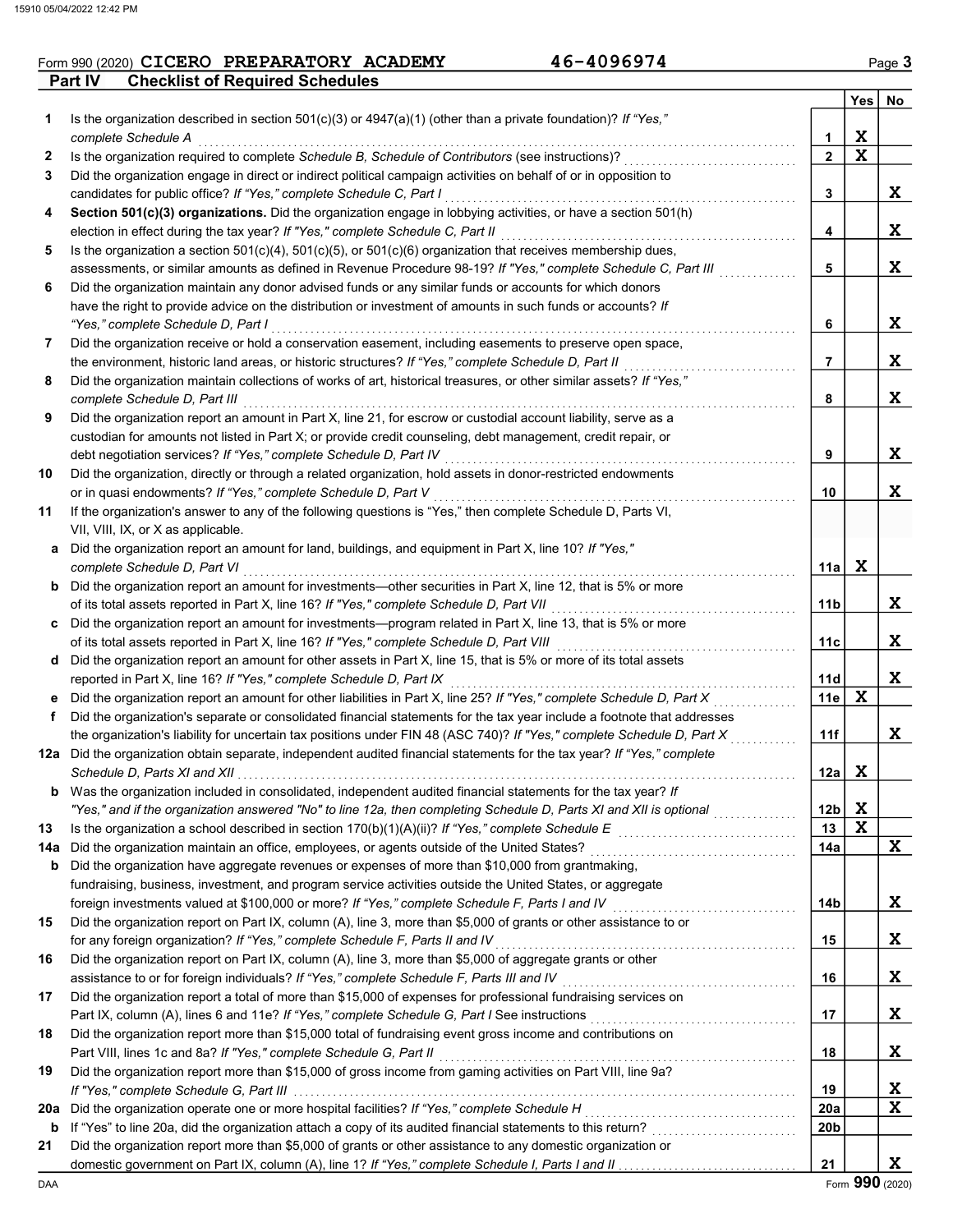**Part IV** Checklist of Required Schedules (continued)

|  | Form 990 (2020) CICERO PREPARATORY ACADEMY | 46-4096974 | Page 4 |
|--|--------------------------------------------|------------|--------|
|  |                                            |            |        |

|        |                                                                                                                                                                             |                |                                                                                                                      |                        | Yes        | No                      |
|--------|-----------------------------------------------------------------------------------------------------------------------------------------------------------------------------|----------------|----------------------------------------------------------------------------------------------------------------------|------------------------|------------|-------------------------|
| 22     | Did the organization report more than \$5,000 of grants or other assistance to or for domestic individuals on                                                               |                |                                                                                                                      |                        |            |                         |
|        | Part IX, column (A), line 2? If "Yes," complete Schedule I, Parts I and III                                                                                                 |                |                                                                                                                      | 22                     |            | X                       |
| 23     | Did the organization answer "Yes" to Part VII, Section A, line 3, 4, or 5 about compensation of the                                                                         |                |                                                                                                                      |                        |            |                         |
|        | organization's current and former officers, directors, trustees, key employees, and highest compensated                                                                     |                |                                                                                                                      |                        |            |                         |
|        | employees? If "Yes," complete Schedule J                                                                                                                                    |                |                                                                                                                      | 23                     |            | X                       |
|        | 24a Did the organization have a tax-exempt bond issue with an outstanding principal amount of more than                                                                     |                |                                                                                                                      |                        |            |                         |
|        | \$100,000 as of the last day of the year, that was issued after December 31, 2002? If "Yes," answer lines 24b                                                               |                |                                                                                                                      |                        |            |                         |
|        | through 24d and complete Schedule K. If "No," go to line 25a<br>Did the organization invest any proceeds of tax-exempt bonds beyond a temporary period exception?           |                |                                                                                                                      | 24a<br>24 <sub>b</sub> |            | X                       |
| b<br>c | Did the organization maintain an escrow account other than a refunding escrow at any time during the year                                                                   |                |                                                                                                                      |                        |            |                         |
|        | to defease any tax-exempt bonds?                                                                                                                                            |                |                                                                                                                      | 24c                    |            |                         |
| d      | Did the organization act as an "on behalf of" issuer for bonds outstanding at any time during the year?                                                                     |                |                                                                                                                      | 24d                    |            |                         |
|        | 25a Section 501(c)(3), 501(c)(4), and 501(c)(29) organizations. Did the organization engage in an excess benefit                                                            |                |                                                                                                                      |                        |            |                         |
|        | transaction with a disqualified person during the year? If "Yes," complete Schedule L, Part I                                                                               |                |                                                                                                                      | 25a                    |            | X                       |
| b      | Is the organization aware that it engaged in an excess benefit transaction with a disqualified person in a prior                                                            |                |                                                                                                                      |                        |            |                         |
|        | year, and that the transaction has not been reported on any of the organization's prior Forms 990 or 990-EZ?                                                                |                |                                                                                                                      |                        |            |                         |
|        | If "Yes," complete Schedule L, Part I                                                                                                                                       |                |                                                                                                                      | 25b                    |            | X                       |
| 26     | Did the organization report any amount on Part X, line 5 or 22, for receivables from or payables to any current                                                             |                |                                                                                                                      |                        |            |                         |
|        | or former officer, director, trustee, key employee, creator or founder, substantial contributor, or 35%                                                                     |                |                                                                                                                      |                        |            |                         |
|        | controlled entity or family member of any of these persons? If "Yes," complete Schedule L, Part II                                                                          |                |                                                                                                                      | 26                     |            | X                       |
| 27     | Did the organization provide a grant or other assistance to any current or former officer, director, trustee, key                                                           |                |                                                                                                                      |                        |            |                         |
|        | employee, creator or founder, substantial contributor or employee thereof, a grant selection committee                                                                      |                |                                                                                                                      |                        |            |                         |
|        | member, or to a 35% controlled entity (including an employee thereof) or family member of any of these                                                                      |                |                                                                                                                      |                        |            |                         |
|        | persons? If "Yes," complete Schedule L, Part III                                                                                                                            |                |                                                                                                                      | 27                     |            | X                       |
| 28     | Was the organization a party to a business transaction with one of the following parties (see Schedule L, Part                                                              |                |                                                                                                                      |                        |            |                         |
|        | IV instructions, for applicable filing thresholds, conditions, and exceptions):                                                                                             |                |                                                                                                                      |                        |            |                         |
| а      | A current or former officer, director, trustee, key employee, creator or founder, or substantial contributor? If                                                            |                |                                                                                                                      |                        |            |                         |
|        | "Yes," complete Schedule L, Part IV                                                                                                                                         |                |                                                                                                                      | 28a                    |            | X                       |
| b      | A family member of any individual described in line 28a? If "Yes," complete Schedule L, Part IV                                                                             |                |                                                                                                                      | 28b                    |            | $\mathbf X$             |
| c      | A 35% controlled entity of one or more individuals and/or organizations described in lines 28a or 28b? If                                                                   |                |                                                                                                                      |                        |            |                         |
|        | "Yes," complete Schedule L, Part IV                                                                                                                                         |                |                                                                                                                      | 28c                    |            | X                       |
| 29     | Did the organization receive more than \$25,000 in non-cash contributions? If "Yes," complete Schedule M                                                                    |                |                                                                                                                      | 29                     |            | X                       |
| 30     | Did the organization receive contributions of art, historical treasures, or other similar assets, or qualified<br>conservation contributions? If "Yes," complete Schedule M |                |                                                                                                                      | 30                     |            | X                       |
| 31     | Did the organization liquidate, terminate, or dissolve and cease operations? If "Yes," complete Schedule N, Part I                                                          |                |                                                                                                                      | 31                     |            | $\mathbf x$             |
| 32     | Did the organization sell, exchange, dispose of, or transfer more than 25% of its net assets? If "Yes,"                                                                     |                |                                                                                                                      |                        |            |                         |
|        | complete Schedule N, Part II                                                                                                                                                |                |                                                                                                                      | 32                     |            | X                       |
| 33     | Did the organization own 100% of an entity disregarded as separate from the organization under Regulations                                                                  |                |                                                                                                                      |                        |            |                         |
|        | sections 301.7701-2 and 301.7701-3? If "Yes," complete Schedule R, Part I                                                                                                   |                |                                                                                                                      | 33                     |            | X                       |
| 34     | Was the organization related to any tax-exempt or taxable entity? If "Yes," complete Schedule R, Part II, III,                                                              |                |                                                                                                                      |                        |            |                         |
|        | or IV, and Part V, line 1                                                                                                                                                   |                |                                                                                                                      | 34                     | X          |                         |
| 35а    | Did the organization have a controlled entity within the meaning of section 512(b)(13)?                                                                                     |                | <u> 1986 - Johann Stoff, deur de Frankryk (de Frankryk (de Frankryk (de Frankryk (de Frankryk (de Frankryk (de F</u> | 35a                    |            | X                       |
| b      | If "Yes" to line 35a, did the organization receive any payment from or engage in any transaction with a                                                                     |                |                                                                                                                      |                        |            |                         |
|        | controlled entity within the meaning of section 512(b)(13)? If "Yes," complete Schedule R, Part V, line 2                                                                   |                |                                                                                                                      | 35b                    |            |                         |
| 36     | Section 501(c)(3) organizations. Did the organization make any transfers to an exempt non-charitable                                                                        |                |                                                                                                                      |                        |            |                         |
|        | related organization? If "Yes," complete Schedule R, Part V, line 2                                                                                                         |                |                                                                                                                      | 36                     |            | X                       |
| 37     | Did the organization conduct more than 5% of its activities through an entity that is not a related organization                                                            |                |                                                                                                                      |                        |            |                         |
|        | and that is treated as a partnership for federal income tax purposes? If "Yes," complete Schedule R, Part VI                                                                |                |                                                                                                                      | 37                     |            | X                       |
| 38     | Did the organization complete Schedule O and provide explanations in Schedule O for Part VI, lines 11b and                                                                  |                |                                                                                                                      |                        |            |                         |
|        | 19? Note: All Form 990 filers are required to complete Schedule O.                                                                                                          |                |                                                                                                                      | 38                     | X          |                         |
|        | <b>Statements Regarding Other IRS Filings and Tax Compliance</b><br><b>Part V</b>                                                                                           |                |                                                                                                                      |                        |            | $\overline{\mathbf{x}}$ |
|        | Check if Schedule O contains a response or note to any line in this Part V                                                                                                  |                |                                                                                                                      |                        |            |                         |
|        |                                                                                                                                                                             |                |                                                                                                                      |                        | <b>Yes</b> | <b>No</b>               |
| 1a     | Enter the number reported in Box 3 of Form 1096. Enter -0- if not applicable                                                                                                | 1a             | $\boldsymbol{0}$<br>$\mathbf 0$                                                                                      |                        |            |                         |
| b      | Enter the number of Forms W-2G included in line 1a. Enter -0- if not applicable                                                                                             | 1 <sub>b</sub> |                                                                                                                      |                        |            |                         |
| c      | Did the organization comply with backup withholding rules for reportable payments to vendors and                                                                            |                |                                                                                                                      |                        |            |                         |
| DAA    |                                                                                                                                                                             |                |                                                                                                                      | 1c                     |            | Form 990 (2020)         |
|        |                                                                                                                                                                             |                |                                                                                                                      |                        |            |                         |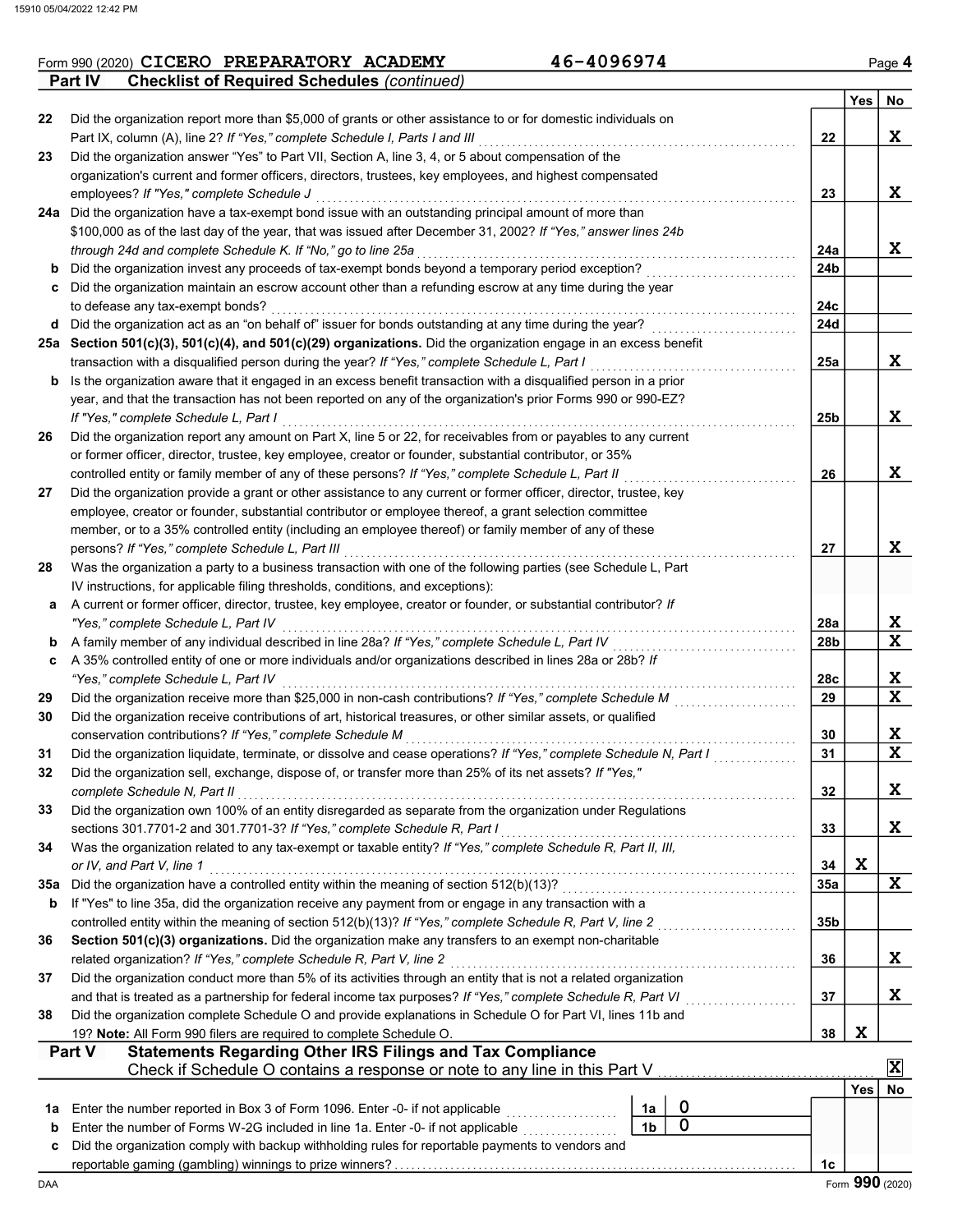|        | 46-4096974<br>Form 990 (2020) CICERO PREPARATORY ACADEMY                                                                           |                                                                                                                           |                |     | Page 5 |
|--------|------------------------------------------------------------------------------------------------------------------------------------|---------------------------------------------------------------------------------------------------------------------------|----------------|-----|--------|
|        | Statements Regarding Other IRS Filings and Tax Compliance (continued)<br><b>Part V</b>                                             |                                                                                                                           |                |     |        |
|        |                                                                                                                                    |                                                                                                                           |                | Yes | No     |
| 2a     | Enter the number of employees reported on Form W-3, Transmittal of Wage and Tax                                                    |                                                                                                                           |                |     |        |
|        | Statements, filed for the calendar year ending with or within the year covered by this return                                      | $\mathbf 0$<br>2a                                                                                                         |                |     |        |
| b      | If at least one is reported on line 2a, did the organization file all required federal employment tax returns?                     |                                                                                                                           | 2 <sub>b</sub> |     |        |
|        | Note: If the sum of lines 1a and 2a is greater than 250, you may be required to e-file (see instructions)                          |                                                                                                                           |                |     |        |
| За     | Did the organization have unrelated business gross income of \$1,000 or more during the year?                                      |                                                                                                                           | 3a             |     | X      |
| b      | If "Yes," has it filed a Form 990-T for this year? If "No" to line 3b, provide an explanation on Schedule O                        |                                                                                                                           | 3 <sub>b</sub> |     |        |
| 4a     | At any time during the calendar year, did the organization have an interest in, or a signature or other authority over,            |                                                                                                                           |                |     |        |
|        | a financial account in a foreign country (such as a bank account, securities account, or other financial account)?                 |                                                                                                                           | 4a             |     | X      |
| b      | If "Yes," enter the name of the foreign country ▶                                                                                  |                                                                                                                           |                |     |        |
|        | See instructions for filing requirements for FinCEN Form 114, Report of Foreign Bank and Financial Accounts (FBAR).                |                                                                                                                           |                |     |        |
| 5a     |                                                                                                                                    |                                                                                                                           | 5a             |     | X      |
| b      | Did any taxable party notify the organization that it was or is a party to a prohibited tax shelter transaction?                   |                                                                                                                           | 5 <sub>b</sub> |     | X      |
| c      | If "Yes" to line 5a or 5b, did the organization file Form 8886-T?                                                                  |                                                                                                                           | 5c             |     |        |
| 6а     | Does the organization have annual gross receipts that are normally greater than \$100,000, and did the                             |                                                                                                                           |                |     |        |
|        | organization solicit any contributions that were not tax deductible as charitable contributions?                                   |                                                                                                                           | 6a             |     | X      |
| b      | If "Yes," did the organization include with every solicitation an express statement that such contributions or                     |                                                                                                                           |                |     |        |
|        | gifts were not tax deductible?                                                                                                     |                                                                                                                           | 6b             |     |        |
| 7      | Organizations that may receive deductible contributions under section 170(c).                                                      |                                                                                                                           |                |     |        |
| а      | Did the organization receive a payment in excess of \$75 made partly as a contribution and partly for goods                        |                                                                                                                           |                |     |        |
|        | and services provided to the payor?                                                                                                |                                                                                                                           | 7a             |     | X      |
| b      | If "Yes," did the organization notify the donor of the value of the goods or services provided?                                    |                                                                                                                           | 7b             |     |        |
| c      | Did the organization sell, exchange, or otherwise dispose of tangible personal property for which it was                           |                                                                                                                           |                |     |        |
|        | required to file Form 8282?                                                                                                        |                                                                                                                           | 7с             |     | X      |
| d      |                                                                                                                                    | <b>7d</b>                                                                                                                 |                |     |        |
| е      | Did the organization receive any funds, directly or indirectly, to pay premiums on a personal benefit contract?                    |                                                                                                                           | 7e             |     | X      |
| Ť      | Did the organization, during the year, pay premiums, directly or indirectly, on a personal benefit contract?                       |                                                                                                                           | 7f             |     | X      |
| g      | If the organization received a contribution of qualified intellectual property, did the organization file Form 8899 as required?   |                                                                                                                           | 7g             |     |        |
| h      | If the organization received a contribution of cars, boats, airplanes, or other vehicles, did the organization file a Form 1098-C? |                                                                                                                           | 7h             |     |        |
| 8      | Sponsoring organizations maintaining donor advised funds. Did a donor advised fund maintained by the                               |                                                                                                                           |                |     |        |
|        | sponsoring organization have excess business holdings at any time during the year?                                                 | <u> 1986 - Johann Stoff, Amerikaansk politiker (</u>                                                                      | 8              |     |        |
| 9      | Sponsoring organizations maintaining donor advised funds.                                                                          |                                                                                                                           |                |     |        |
| а      | Did the sponsoring organization make any taxable distributions under section 4966?                                                 |                                                                                                                           | 9a             |     |        |
| b      |                                                                                                                                    |                                                                                                                           | 9b             |     |        |
| 10     | Section 501(c)(7) organizations. Enter:                                                                                            |                                                                                                                           |                |     |        |
|        | Initiation fees and capital contributions included on Part VIII, line 12                                                           | 10a                                                                                                                       |                |     |        |
| а<br>b | Gross receipts, included on Form 990, Part VIII, line 12, for public use of club facilities                                        | 10 <sub>b</sub>                                                                                                           |                |     |        |
|        | Section 501(c)(12) organizations. Enter:                                                                                           |                                                                                                                           |                |     |        |
| 11     |                                                                                                                                    | 11a                                                                                                                       |                |     |        |
| а      | Gross income from members or shareholders                                                                                          |                                                                                                                           |                |     |        |
| b      | Gross income from other sources (Do not net amounts due or paid to other sources                                                   |                                                                                                                           |                |     |        |
|        | against amounts due or received from them.)                                                                                        | 11 <sub>b</sub>                                                                                                           |                |     |        |
| 12a    | Section 4947(a)(1) non-exempt charitable trusts. Is the organization filing Form 990 in lieu of Form 1041?                         | <u> 1999 - Johann Stoff, martin Stoff, martin Stoff, martin Stoff, martin Stoff, martin Stoff, martin Stoff, martin S</u> | 12a            |     |        |
| b      | If "Yes," enter the amount of tax-exempt interest received or accrued during the year                                              | 12 <sub>b</sub>                                                                                                           |                |     |        |
| 13     | Section 501(c)(29) qualified nonprofit health insurance issuers.                                                                   |                                                                                                                           |                |     |        |
| а      | Is the organization licensed to issue qualified health plans in more than one state?                                               |                                                                                                                           | 13а            |     |        |
|        | Note: See the instructions for additional information the organization must report on Schedule O.                                  |                                                                                                                           |                |     |        |
| b      | Enter the amount of reserves the organization is required to maintain by the states in which                                       |                                                                                                                           |                |     |        |
|        |                                                                                                                                    | 13 <sub>b</sub>                                                                                                           |                |     |        |
| c      | Enter the amount of reserves on hand                                                                                               | 13 <sub>c</sub>                                                                                                           |                |     |        |
| 14a    | Did the organization receive any payments for indoor tanning services during the tax year?                                         |                                                                                                                           | 14a            |     | X      |
| b      | If "Yes," has it filed a Form 720 to report these payments? If "No," provide an explanation on Schedule O                          |                                                                                                                           | 14b            |     |        |
| 15     | Is the organization subject to the section 4960 tax on payment(s) of more than \$1,000,000 in remuneration or                      |                                                                                                                           |                |     |        |
|        | excess parachute payment(s) during the year?                                                                                       |                                                                                                                           | 15             |     | X      |
|        | If "Yes," see instructions and file Form 4720, Schedule N.                                                                         |                                                                                                                           |                |     |        |
| 16     | Is the organization an educational institution subject to the section 4968 excise tax on net investment income?                    |                                                                                                                           | 16             |     | X      |
|        | If "Yes," complete Form 4720, Schedule O.                                                                                          |                                                                                                                           |                |     |        |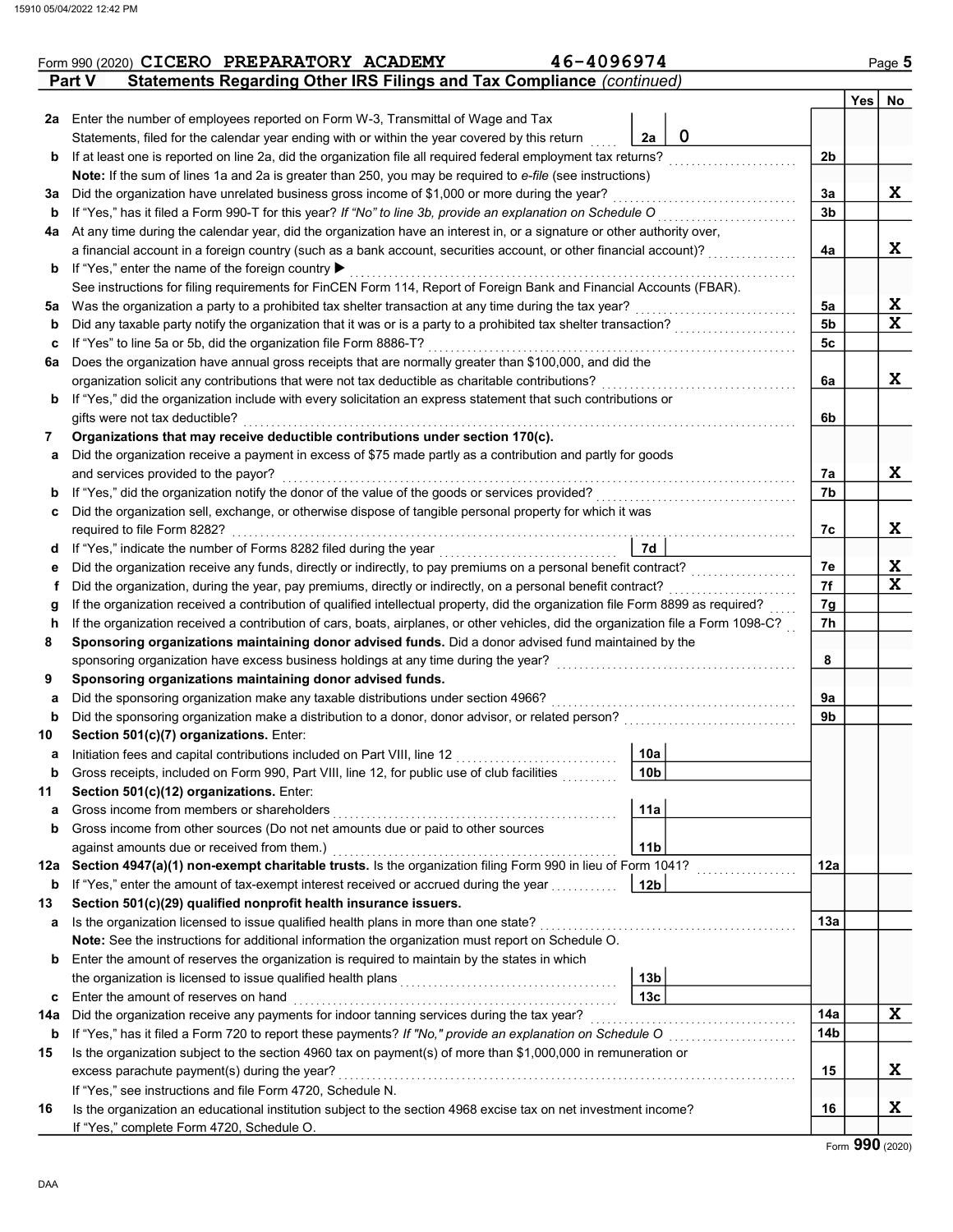|     | response to line 8a, 8b, or 10b below, describe the circumstances, processes, or changes on Schedule O. See instructions.<br>Check if Schedule O contains a response or note to any line in this Part VI. |                 |            | $ {\bf X} $             |
|-----|-----------------------------------------------------------------------------------------------------------------------------------------------------------------------------------------------------------|-----------------|------------|-------------------------|
|     | <b>Section A. Governing Body and Management</b>                                                                                                                                                           |                 |            |                         |
|     |                                                                                                                                                                                                           |                 | Yes        | No                      |
| 1a  | 5<br>Enter the number of voting members of the governing body at the end of the tax year<br>1a                                                                                                            |                 |            |                         |
|     | If there are material differences in voting rights among members of the governing body, or                                                                                                                |                 |            |                         |
|     | if the governing body delegated broad authority to an executive committee or similar                                                                                                                      |                 |            |                         |
|     | committee, explain on Schedule O.                                                                                                                                                                         |                 |            |                         |
| b   | 5<br>Enter the number of voting members included on line 1a, above, who are independent<br>1b                                                                                                             |                 |            |                         |
| 2   | Did any officer, director, trustee, or key employee have a family relationship or a business relationship with                                                                                            |                 |            |                         |
|     | any other officer, director, trustee, or key employee?                                                                                                                                                    | 2               |            | X                       |
| 3   | Did the organization delegate control over management duties customarily performed by or under the direct                                                                                                 |                 |            |                         |
|     | supervision of officers, directors, trustees, or key employees to a management company or other person?                                                                                                   | 3               |            | X                       |
| 4   | Did the organization make any significant changes to its governing documents since the prior Form 990 was filed?                                                                                          | 4               |            | $\overline{\mathbf{x}}$ |
| 5   | Did the organization become aware during the year of a significant diversion of the organization's assets?                                                                                                | 5               |            | $\overline{\mathbf{x}}$ |
| 6   | Did the organization have members or stockholders?                                                                                                                                                        | 6               | X          |                         |
| 7a  | Did the organization have members, stockholders, or other persons who had the power to elect or appoint                                                                                                   |                 |            |                         |
|     | one or more members of the governing body?                                                                                                                                                                | 7a              | X          |                         |
| b   | Are any governance decisions of the organization reserved to (or subject to approval by) members,                                                                                                         |                 |            |                         |
|     | stockholders, or persons other than the governing body?                                                                                                                                                   | 7b              | X          |                         |
| 8   | Did the organization contemporaneously document the meetings held or written actions undertaken during the year by the following:                                                                         |                 |            |                         |
| a   | The governing body?                                                                                                                                                                                       | 8a              | X          |                         |
| b   | Each committee with authority to act on behalf of the governing body?                                                                                                                                     | 8b              | X          |                         |
| 9   | Is there any officer, director, trustee, or key employee listed in Part VII, Section A, who cannot be reached at                                                                                          |                 |            |                         |
|     | the organization's mailing address? If "Yes," provide the names and addresses on Schedule O                                                                                                               | 9               |            | X                       |
|     | Section B. Policies (This Section B requests information about policies not required by the Internal Revenue Code.)                                                                                       |                 |            |                         |
|     |                                                                                                                                                                                                           |                 | <b>Yes</b> | No                      |
| 10a | Did the organization have local chapters, branches, or affiliates?                                                                                                                                        | 10a             |            | X                       |
| b   | If "Yes," did the organization have written policies and procedures governing the activities of such chapters,                                                                                            |                 |            |                         |
|     | affiliates, and branches to ensure their operations are consistent with the organization's exempt purposes?                                                                                               | 10 <sub>b</sub> |            |                         |
|     | 11a Has the organization provided a complete copy of this Form 990 to all members of its governing body before filing the form?                                                                           | 11a             | X          |                         |
| b   | Describe in Schedule O the process, if any, used by the organization to review this Form 990.                                                                                                             |                 |            |                         |
| 12a | Did the organization have a written conflict of interest policy? If "No," go to line 13                                                                                                                   | 12a             | X          |                         |
| b   | Were officers, directors, or trustees, and key employees required to disclose annually interests that could give rise to conflicts?                                                                       | 12 <sub>b</sub> | X          |                         |
| c   | Did the organization regularly and consistently monitor and enforce compliance with the policy? If "Yes,"                                                                                                 |                 |            |                         |
|     | describe in Schedule O how this was done                                                                                                                                                                  | 12c             | X          |                         |
| 13  | Did the organization have a written whistleblower policy?                                                                                                                                                 | 13              | X          |                         |
| 14  | Did the organization have a written document retention and destruction policy?                                                                                                                            | 14              | X          |                         |
| 15  | Did the process for determining compensation of the following persons include a review and approval by                                                                                                    |                 |            |                         |
|     | independent persons, comparability data, and contemporaneous substantiation of the deliberation and decision?                                                                                             |                 |            |                         |
| a   |                                                                                                                                                                                                           | 15a             | X          |                         |
| b   | Other officers or key employees of the organization                                                                                                                                                       | 15 <sub>b</sub> | X          |                         |
|     | If "Yes" to line 15a or 15b, describe the process in Schedule O (see instructions).                                                                                                                       |                 |            |                         |
| 16a | Did the organization invest in, contribute assets to, or participate in a joint venture or similar arrangement                                                                                            |                 |            |                         |
|     | with a taxable entity during the year?                                                                                                                                                                    | 16a             |            | X                       |
| b   | If "Yes," did the organization follow a written policy or procedure requiring the organization to evaluate its                                                                                            |                 |            |                         |
|     | participation in joint venture arrangements under applicable federal tax law, and take steps to safeguard the                                                                                             |                 |            |                         |
|     |                                                                                                                                                                                                           | 16 <sub>b</sub> |            |                         |
|     | <b>Section C. Disclosure</b>                                                                                                                                                                              |                 |            |                         |
| 17  | List the states with which a copy of this Form 990 is required to be filed $\triangleright$ NONE                                                                                                          |                 |            |                         |
| 18  | Section 6104 requires an organization to make its Forms 1023 (1024 or 1024-A, if applicable), 990, and 990-T (Section 501(c)                                                                              |                 |            |                         |
|     | (3) sonly) available for public inspection. Indicate how you made these available. Check all that apply.                                                                                                  |                 |            |                         |
|     | Another's website $ \mathbf{X} $ Upon request<br>Own website<br>Other (explain on Schedule O)                                                                                                             |                 |            |                         |
| 19  | Describe on Schedule O whether (and if so, how) the organization made its governing documents, conflict of interest policy, and                                                                           |                 |            |                         |
|     | financial statements available to the public during the tax year.                                                                                                                                         |                 |            |                         |
| 20  | State the name, address, and telephone number of the person who possesses the organization's books and records ▶                                                                                          |                 |            |                         |
|     | RON ZOROMSKI<br>7205 N. PIMA ROAD                                                                                                                                                                         |                 |            |                         |
|     | AZ 85258<br><b>SCOTTSDALE</b><br>602-386-1881                                                                                                                                                             |                 |            |                         |

Form 990 (2020) CICERO PREPARATORY ACADEMY  $46-4096974$  Page 6 Form 990 (2020) CICERO PREPARATORY ACADEMY 46-4096974<br>Part VI Governance, Management, and Disclosure For each "Yes" response to lines 2 through 7b below, and for a "No"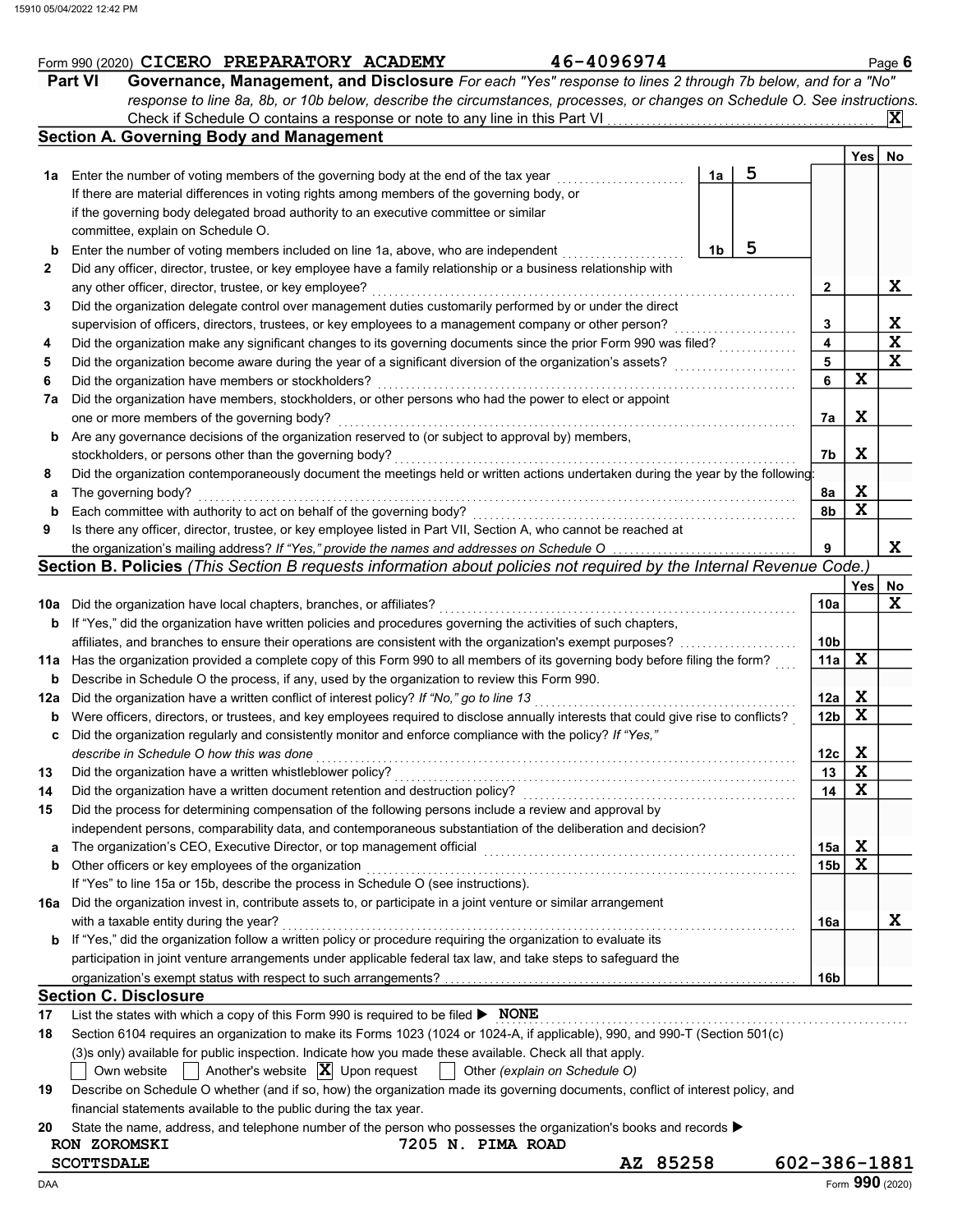|                   | Form 990 (2020) CICERO PREPARATORY ACADEMY                                                       | 46-4096974 | Page 7 |
|-------------------|--------------------------------------------------------------------------------------------------|------------|--------|
| <b>Part VII</b>   | Compensation of Officers, Directors, Trustees, Key Employees, Highest Compensated Employees, and |            |        |
|                   | <b>Independent Contractors</b>                                                                   |            |        |
|                   | Check if Schedule O contains a response or note to any line in this Part VII                     |            |        |
| <b>Section A.</b> | Officers, Directors, Trustees, Key Employees, and Highest Compensated Employees                  |            |        |

1a Complete this table for all persons required to be listed. Report compensation for the calendar year ending with or within the organization's tax year.

• List all of the organization's **current** officers, directors, trustees (whether individuals or organizations), regardless of amount of proposation. Enter  $\Omega$  in columns  $(D)$ ,  $(E)$  and  $(E)$  if no componention was paid compensation. Enter -0- in columns (D), (E), and (F) if no compensation was paid.

• List all of the organization's **current** key employees, if any. See instructions for definition of "key employee."

• List the organization's five **current** highest compensated employees (other than an officer, director, trustee, or key employee)<br>• received reportable compensation (Box 5 of Form W 2 and/or Box 7 of Form 1000 MISC) of m

who received reportable compensation (Box 5 of Form W-2 and/or Box 7 of Form 1099-MISC) of more than \$100,000 from the organization and any related organizations.

 $\bullet$  List all of the organization's **former** officers, key employees, and highest compensated employees who received more than  $\Omega$  0.00 of reportable compensation from the erganization and any related erganizations. \$100,000 of reportable compensation from the organization and any related organizations.

 $\bullet$  List all of the organization's **former directors or trustees** that received, in the capacity as a former director or trustee of the entrance in the organization and any related organizations organization, more than \$10,000 of reportable compensation from the organization and any related organizations. See instructions for the order in which to list the persons above.

Check this box if neither the organization nor any related organization compensated any current officer, director, or trustee.

| (A)<br>Name and title              | (B)<br>Average<br>hours<br>per week<br>(list any<br>hours for |                                   |                       |             | (C)<br>Position | (do not check more than one<br>box, unless person is both an<br>officer and a director/trustee) |                           | (D)<br>Reportable<br>compensation<br>from the<br>organization | (E)<br>Reportable<br>compensation<br>from related<br>organizations<br>(W-2/1099-MISC) | (F)<br>Estimated amount<br>of other<br>compensation<br>from the<br>organization and |
|------------------------------------|---------------------------------------------------------------|-----------------------------------|-----------------------|-------------|-----------------|-------------------------------------------------------------------------------------------------|---------------------------|---------------------------------------------------------------|---------------------------------------------------------------------------------------|-------------------------------------------------------------------------------------|
|                                    | related<br>organizations<br>below<br>dotted line)             | Individual trustee<br>or director | Institutional trustee | Officer     | Key employee    | Highest compensated<br>employee                                                                 | (W-2/1099-MISC)<br>Former |                                                               |                                                                                       | related organizations                                                               |
| (1) ROBERT MULHERN                 |                                                               |                                   |                       |             |                 |                                                                                                 |                           |                                                               |                                                                                       |                                                                                     |
| PRESIDENT                          | 2.00<br>0.00                                                  | $\mathbf x$                       |                       | $\mathbf x$ |                 |                                                                                                 |                           | 0                                                             | 0                                                                                     | $\mathbf 0$                                                                         |
| (2) PHILIP TIRONE                  |                                                               |                                   |                       |             |                 |                                                                                                 |                           |                                                               |                                                                                       |                                                                                     |
|                                    | 2.00<br>0.00                                                  |                                   |                       |             |                 |                                                                                                 |                           |                                                               | $\mathbf 0$                                                                           |                                                                                     |
| VICE PRESIDENT<br>(3) DIANE BISHOP |                                                               | $\mathbf x$                       |                       | $\mathbf x$ |                 |                                                                                                 |                           | $\mathbf 0$                                                   |                                                                                       | 0                                                                                   |
| <b>SECRETARY</b>                   | 2.00<br>0.00                                                  | $\mathbf x$                       |                       | $\mathbf x$ |                 |                                                                                                 |                           | 0                                                             | 0                                                                                     | 0                                                                                   |
| (4) CHRISTOFER PEREYRA             |                                                               |                                   |                       |             |                 |                                                                                                 |                           |                                                               |                                                                                       |                                                                                     |
|                                    | 2.00                                                          |                                   |                       |             |                 |                                                                                                 |                           |                                                               |                                                                                       |                                                                                     |
| <b>DIRECTOR</b>                    | 0.00                                                          | $\mathbf x$                       |                       |             |                 |                                                                                                 |                           | $\mathbf 0$                                                   | $\mathbf 0$                                                                           | $\mathbf 0$                                                                         |
| (5) ALEXANDER JULIAN               | 40.00                                                         |                                   |                       |             |                 |                                                                                                 |                           |                                                               |                                                                                       |                                                                                     |
| HEADMASTER (FORMER)                | 0.00                                                          |                                   |                       | $\mathbf x$ |                 |                                                                                                 |                           | $\mathbf 0$                                                   | 83,469                                                                                | 17,359                                                                              |
| (6) MARK DISCHER                   |                                                               |                                   |                       |             |                 |                                                                                                 |                           |                                                               |                                                                                       |                                                                                     |
|                                    | 40.00                                                         |                                   |                       |             |                 |                                                                                                 |                           |                                                               |                                                                                       |                                                                                     |
| <b>HEADMASTER</b><br>(7)           | 0.00                                                          |                                   |                       | $\mathbf x$ |                 |                                                                                                 |                           | 0                                                             | 7,898                                                                                 | 1,505                                                                               |
|                                    |                                                               |                                   |                       |             |                 |                                                                                                 |                           |                                                               |                                                                                       |                                                                                     |
|                                    |                                                               |                                   |                       |             |                 |                                                                                                 |                           |                                                               |                                                                                       |                                                                                     |
| (8)                                |                                                               |                                   |                       |             |                 |                                                                                                 |                           |                                                               |                                                                                       |                                                                                     |
|                                    |                                                               |                                   |                       |             |                 |                                                                                                 |                           |                                                               |                                                                                       |                                                                                     |
| (9)                                |                                                               |                                   |                       |             |                 |                                                                                                 |                           |                                                               |                                                                                       |                                                                                     |
|                                    |                                                               |                                   |                       |             |                 |                                                                                                 |                           |                                                               |                                                                                       |                                                                                     |
| (10)                               |                                                               |                                   |                       |             |                 |                                                                                                 |                           |                                                               |                                                                                       |                                                                                     |
|                                    |                                                               |                                   |                       |             |                 |                                                                                                 |                           |                                                               |                                                                                       |                                                                                     |
| (11)                               |                                                               |                                   |                       |             |                 |                                                                                                 |                           |                                                               |                                                                                       |                                                                                     |
|                                    |                                                               |                                   |                       |             |                 |                                                                                                 |                           |                                                               |                                                                                       |                                                                                     |
|                                    |                                                               |                                   |                       |             |                 |                                                                                                 |                           |                                                               |                                                                                       |                                                                                     |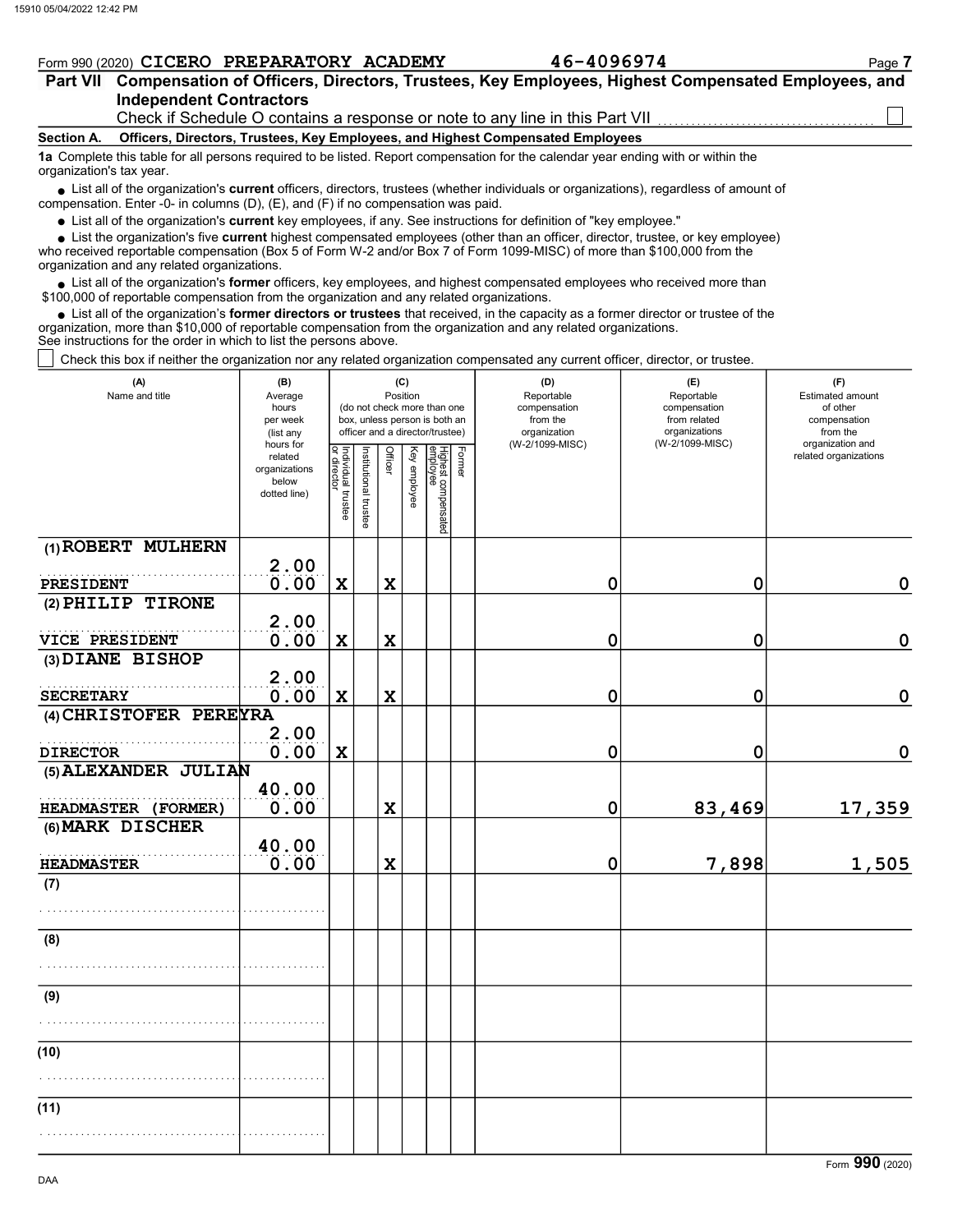| (A)<br>Name and title |                                                                                                                                                                                                                                                                         | (B)<br>Average<br>hours<br>per week<br>(list any<br>hours for |                                   |                       |         | (C)<br>Position | (do not check more than one<br>box, unless person is both an<br>officer and a director/trustee) |        | (D)<br>Reportable<br>compensation<br>from the<br>organization<br>(W-2/1099-MISC) | (E)<br>Reportable<br>compensation<br>from related<br>organizations<br>(W-2/1099-MISC) | (F)<br><b>Estimated amount</b><br>of other<br>compensation<br>from the<br>organization and |                     |  |
|-----------------------|-------------------------------------------------------------------------------------------------------------------------------------------------------------------------------------------------------------------------------------------------------------------------|---------------------------------------------------------------|-----------------------------------|-----------------------|---------|-----------------|-------------------------------------------------------------------------------------------------|--------|----------------------------------------------------------------------------------|---------------------------------------------------------------------------------------|--------------------------------------------------------------------------------------------|---------------------|--|
|                       |                                                                                                                                                                                                                                                                         | related<br>organizations<br>below<br>dotted line)             | Individual trustee<br>or director | Institutional trustee | Officer | Key employee    | Highest compensated<br>employee                                                                 | Former |                                                                                  |                                                                                       | related organizations                                                                      |                     |  |
|                       |                                                                                                                                                                                                                                                                         |                                                               |                                   |                       |         |                 |                                                                                                 |        |                                                                                  |                                                                                       |                                                                                            |                     |  |
|                       |                                                                                                                                                                                                                                                                         |                                                               |                                   |                       |         |                 |                                                                                                 |        |                                                                                  |                                                                                       |                                                                                            |                     |  |
|                       |                                                                                                                                                                                                                                                                         |                                                               |                                   |                       |         |                 |                                                                                                 |        |                                                                                  |                                                                                       |                                                                                            |                     |  |
|                       |                                                                                                                                                                                                                                                                         |                                                               |                                   |                       |         |                 |                                                                                                 |        |                                                                                  |                                                                                       |                                                                                            |                     |  |
|                       |                                                                                                                                                                                                                                                                         |                                                               |                                   |                       |         |                 |                                                                                                 |        |                                                                                  |                                                                                       |                                                                                            |                     |  |
|                       |                                                                                                                                                                                                                                                                         |                                                               |                                   |                       |         |                 |                                                                                                 |        |                                                                                  |                                                                                       |                                                                                            |                     |  |
|                       |                                                                                                                                                                                                                                                                         |                                                               |                                   |                       |         |                 |                                                                                                 |        |                                                                                  |                                                                                       |                                                                                            |                     |  |
|                       |                                                                                                                                                                                                                                                                         |                                                               |                                   |                       |         |                 |                                                                                                 |        |                                                                                  |                                                                                       |                                                                                            |                     |  |
| c                     | <b>Total from continuation sheets to Part VII, Section A</b> <i>Communi</i>                                                                                                                                                                                             |                                                               |                                   |                       |         |                 |                                                                                                 |        |                                                                                  | 91,367                                                                                |                                                                                            | 18,864              |  |
|                       |                                                                                                                                                                                                                                                                         |                                                               |                                   |                       |         |                 |                                                                                                 |        |                                                                                  | 91,367                                                                                |                                                                                            | 18,864              |  |
|                       | Total number of individuals (including but not limited to those listed above) who received more than \$100,000 of<br>reportable compensation from the organization $\blacktriangleright$ 0                                                                              |                                                               |                                   |                       |         |                 |                                                                                                 |        |                                                                                  |                                                                                       |                                                                                            |                     |  |
| 3                     | Did the organization list any former officer, director, trustee, key employee, or highest compensated                                                                                                                                                                   |                                                               |                                   |                       |         |                 |                                                                                                 |        |                                                                                  |                                                                                       |                                                                                            | No<br>Yes           |  |
| 4                     | employee on line 1a? If "Yes," complete Schedule J for such individual<br>employee on line 1a? If "Yes," co <i>mplete Schedule J for such individual</i><br>For any individual listed on line 1a, is the sum of reportable compensation and other compensation from the |                                                               |                                   |                       |         |                 |                                                                                                 |        |                                                                                  |                                                                                       | 3                                                                                          | X                   |  |
|                       | organization and related organizations greater than \$150,000? If "Yes," complete Schedule J for such                                                                                                                                                                   |                                                               |                                   |                       |         |                 |                                                                                                 |        |                                                                                  |                                                                                       |                                                                                            | X                   |  |
| 5                     | individual<br>Did any person listed on line 1a receive or accrue compensation from any unrelated organization or individual                                                                                                                                             |                                                               |                                   |                       |         |                 |                                                                                                 |        |                                                                                  |                                                                                       | 4                                                                                          |                     |  |
|                       | <b>Section B. Independent Contractors</b>                                                                                                                                                                                                                               |                                                               |                                   |                       |         |                 |                                                                                                 |        |                                                                                  |                                                                                       | 5                                                                                          | X                   |  |
| 1                     | Complete this table for your five highest compensated independent contractors that received more than \$100,000 of                                                                                                                                                      |                                                               |                                   |                       |         |                 |                                                                                                 |        |                                                                                  |                                                                                       |                                                                                            |                     |  |
|                       | compensation from the organization. Report compensation for the calendar year ending with or within the organization's tax year.                                                                                                                                        | (A)<br>Name and business address                              |                                   |                       |         |                 |                                                                                                 |        |                                                                                  | (B)<br>Description of services                                                        |                                                                                            | (C)<br>Compensation |  |
|                       |                                                                                                                                                                                                                                                                         |                                                               |                                   |                       |         |                 |                                                                                                 |        |                                                                                  |                                                                                       |                                                                                            |                     |  |
|                       |                                                                                                                                                                                                                                                                         |                                                               |                                   |                       |         |                 |                                                                                                 |        |                                                                                  |                                                                                       |                                                                                            |                     |  |
|                       |                                                                                                                                                                                                                                                                         |                                                               |                                   |                       |         |                 |                                                                                                 |        |                                                                                  |                                                                                       |                                                                                            |                     |  |
|                       |                                                                                                                                                                                                                                                                         |                                                               |                                   |                       |         |                 |                                                                                                 |        |                                                                                  |                                                                                       |                                                                                            |                     |  |
|                       |                                                                                                                                                                                                                                                                         |                                                               |                                   |                       |         |                 |                                                                                                 |        |                                                                                  |                                                                                       |                                                                                            |                     |  |
|                       |                                                                                                                                                                                                                                                                         |                                                               |                                   |                       |         |                 |                                                                                                 |        |                                                                                  |                                                                                       |                                                                                            |                     |  |
|                       |                                                                                                                                                                                                                                                                         |                                                               |                                   |                       |         |                 |                                                                                                 |        |                                                                                  |                                                                                       |                                                                                            |                     |  |
|                       | Total number of independent contractors (including but not limited to those listed above) who                                                                                                                                                                           |                                                               |                                   |                       |         |                 |                                                                                                 |        |                                                                                  |                                                                                       |                                                                                            |                     |  |

 $From 990 (2020) CICERO PREPARATORY ACADEMY 46-4096974 \nPage 8$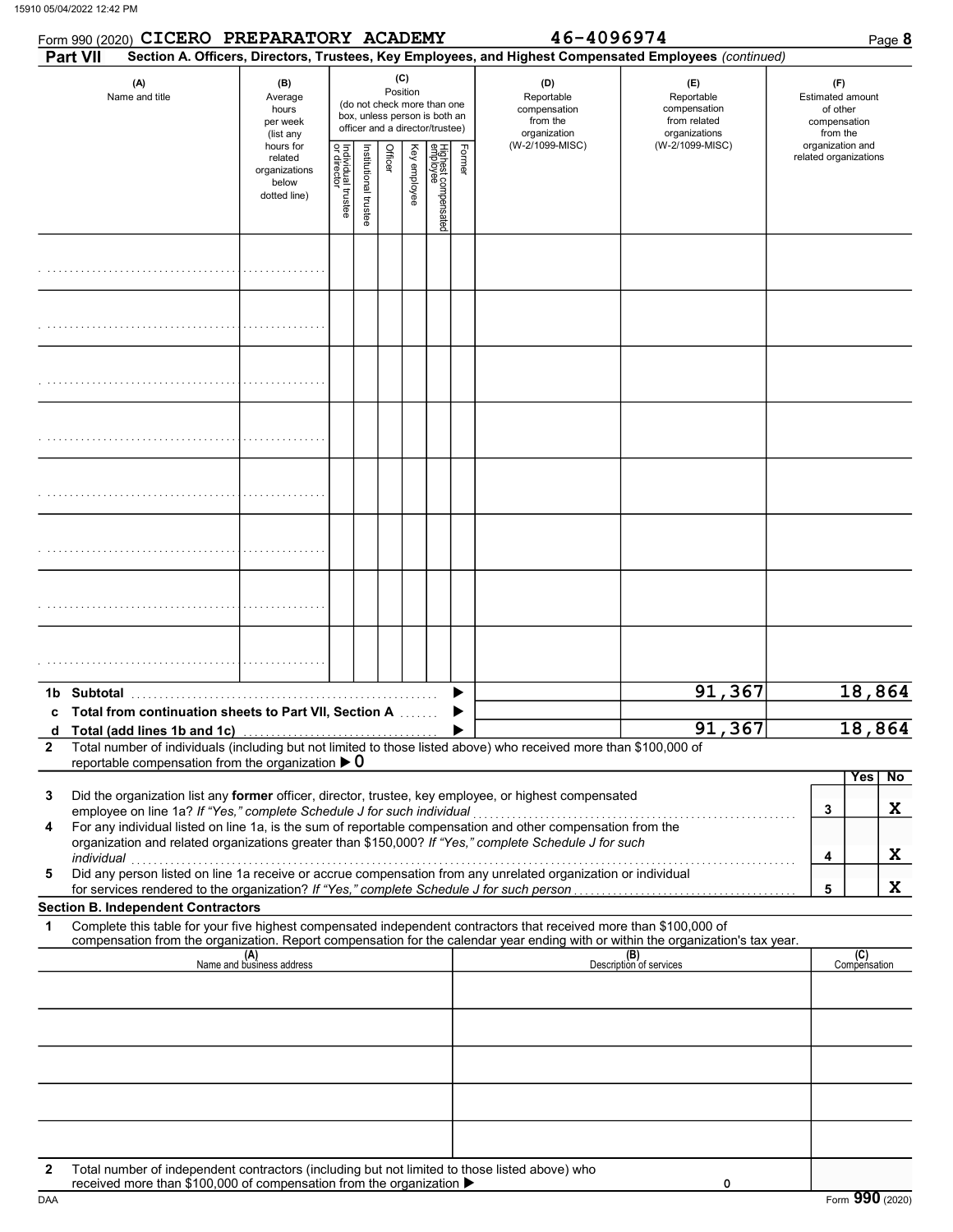# Form 990 (2020) CICERO PREPARATORY ACADEMY  $46-4096974$  Page 9

## Part VIII Statement of Revenue

|                                                                  |        |                                                                  |          |                                    |                 |            |                       | Check if Schedule O contains a response or note to any line in this Part VIII |                                              |                                      |                                                        |
|------------------------------------------------------------------|--------|------------------------------------------------------------------|----------|------------------------------------|-----------------|------------|-----------------------|-------------------------------------------------------------------------------|----------------------------------------------|--------------------------------------|--------------------------------------------------------|
|                                                                  |        |                                                                  |          |                                    |                 |            |                       | (A)<br>Total revenue                                                          | (B)<br>Related or exempt<br>function revenue | (C)<br>Unrelated<br>business revenue | Revenue excluded<br>from tax under<br>sections 512-514 |
|                                                                  |        | 1a Federated campaigns                                           |          |                                    | 1a              |            |                       |                                                                               |                                              |                                      |                                                        |
| <b>Contributions, Gifts, Grants</b><br>and Other Similar Amounts |        | <b>b</b> Membership dues                                         |          | .                                  | 1 <sub>b</sub>  |            |                       |                                                                               |                                              |                                      |                                                        |
|                                                                  |        | c Fundraising events                                             |          | .                                  | 1 <sub>c</sub>  |            |                       |                                                                               |                                              |                                      |                                                        |
|                                                                  |        | d Related organizations                                          |          |                                    | 1 <sub>d</sub>  |            |                       |                                                                               |                                              |                                      |                                                        |
|                                                                  |        | e Government grants (contributions)                              |          |                                    | 1e              |            | 438,458               |                                                                               |                                              |                                      |                                                        |
|                                                                  |        | f All other contributions, gifts, grants,                        |          |                                    |                 |            |                       |                                                                               |                                              |                                      |                                                        |
|                                                                  |        | and similar amounts not included above                           |          |                                    | 1f              |            | 425,712               |                                                                               |                                              |                                      |                                                        |
|                                                                  |        | g Noncash contributions included in lines 1a-1f.                 |          |                                    | $1g \,$ \$      |            |                       |                                                                               |                                              |                                      |                                                        |
|                                                                  |        |                                                                  |          |                                    |                 |            | $\blacktriangleright$ | 864,170                                                                       |                                              |                                      |                                                        |
|                                                                  |        |                                                                  |          |                                    |                 |            | <b>Business Code</b>  |                                                                               |                                              |                                      |                                                        |
|                                                                  | 2a     | STATE EQUALIZATION                                               |          |                                    |                 |            | 611710                | 3,731,022                                                                     | 3,731,022                                    |                                      |                                                        |
|                                                                  | b      | CLASSROOM SITE FUNDS                                             |          |                                    |                 |            | 611710                | 249,968                                                                       | 249,968                                      |                                      |                                                        |
|                                                                  | c      | PSO INCOME                                                       |          |                                    |                 |            | 611710<br>611710      | 164,933                                                                       | 164,933<br>117,055                           |                                      |                                                        |
| Program Service<br>Revenue                                       | d      |                                                                  |          | CO-CURRICULAR ACTIVITIES           | .               |            |                       | 117,055                                                                       |                                              |                                      |                                                        |
|                                                                  |        | f All other program service revenue                              |          |                                    |                 |            |                       |                                                                               |                                              |                                      |                                                        |
|                                                                  |        |                                                                  |          |                                    |                 |            | $\blacktriangleright$ | 4,262,978                                                                     |                                              |                                      |                                                        |
|                                                                  | 3      | Investment income (including dividends, interest, and            |          |                                    |                 |            |                       |                                                                               |                                              |                                      |                                                        |
|                                                                  |        | other similar amounts)                                           |          |                                    |                 |            | ▶                     | 160                                                                           |                                              |                                      | 160                                                    |
|                                                                  | 4      | Income from investment of tax-exempt bond proceeds               |          |                                    |                 |            |                       |                                                                               |                                              |                                      |                                                        |
|                                                                  | 5      |                                                                  |          |                                    |                 |            |                       |                                                                               |                                              |                                      |                                                        |
|                                                                  |        |                                                                  | (i) Real |                                    |                 |            | (ii) Personal         |                                                                               |                                              |                                      |                                                        |
|                                                                  |        | 6a Gross rents                                                   | 6a       | 103, 175                           |                 |            |                       |                                                                               |                                              |                                      |                                                        |
|                                                                  |        | <b>b</b> Less: rental expenses                                   | 6b       |                                    |                 |            |                       |                                                                               |                                              |                                      |                                                        |
|                                                                  |        | <b>C</b> Rental inc. or (loss)                                   | 6c       |                                    | 103, 175        |            |                       |                                                                               |                                              |                                      |                                                        |
|                                                                  |        | <b>d</b> Net rental income or (loss)                             |          |                                    |                 |            | ▶                     | 103,175                                                                       |                                              |                                      | 103,175                                                |
|                                                                  |        | <b>7a</b> Gross amount from<br>(i) Securities<br>sales of assets |          |                                    |                 | (ii) Other |                       |                                                                               |                                              |                                      |                                                        |
|                                                                  |        | other than inventory                                             | 7а       |                                    |                 |            |                       |                                                                               |                                              |                                      |                                                        |
| Other Revenue                                                    |        | <b>b</b> Less: cost or other                                     |          |                                    |                 |            |                       |                                                                               |                                              |                                      |                                                        |
|                                                                  |        | basis and sales exps.                                            | 7b       |                                    |                 |            |                       |                                                                               |                                              |                                      |                                                        |
|                                                                  |        | c Gain or (loss)                                                 | 7c       |                                    |                 |            |                       |                                                                               |                                              |                                      |                                                        |
|                                                                  |        |                                                                  |          |                                    |                 |            | ▶                     |                                                                               |                                              |                                      |                                                        |
|                                                                  |        | 8a Gross income from fundraising events                          |          |                                    |                 |            |                       |                                                                               |                                              |                                      |                                                        |
|                                                                  |        | (not including \$<br>of contributions reported on line 1c).      |          |                                    |                 |            |                       |                                                                               |                                              |                                      |                                                        |
|                                                                  |        | See Part IV, line 18                                             |          |                                    | 8а              |            |                       |                                                                               |                                              |                                      |                                                        |
|                                                                  |        | <b>b</b> Less: direct expenses                                   |          | <u> 1986 - Andrea Steinberg, A</u> | 8b              |            |                       |                                                                               |                                              |                                      |                                                        |
|                                                                  |        | c Net income or (loss) from fundraising events                   |          |                                    |                 |            |                       |                                                                               |                                              |                                      |                                                        |
|                                                                  |        | 9a Gross income from gaming activities.                          |          |                                    |                 |            |                       |                                                                               |                                              |                                      |                                                        |
|                                                                  |        | See Part IV, line 19                                             |          | .                                  | 9а              |            |                       |                                                                               |                                              |                                      |                                                        |
|                                                                  |        | <b>b</b> Less: direct expenses                                   |          |                                    | 9 <sub>b</sub>  |            |                       |                                                                               |                                              |                                      |                                                        |
|                                                                  |        | c Net income or (loss) from gaming activities                    |          |                                    |                 | .          |                       |                                                                               |                                              |                                      |                                                        |
|                                                                  |        | 10a Gross sales of inventory, less                               |          |                                    |                 |            |                       |                                                                               |                                              |                                      |                                                        |
|                                                                  |        | returns and allowances                                           |          | .                                  | 10a             |            |                       |                                                                               |                                              |                                      |                                                        |
|                                                                  |        | <b>b</b> Less: cost of goods sold                                |          |                                    | 10 <sub>b</sub> |            |                       |                                                                               |                                              |                                      |                                                        |
|                                                                  |        | c Net income or (loss) from sales of inventory                   |          |                                    |                 |            |                       |                                                                               |                                              |                                      |                                                        |
| Miscellaneous<br>Revenue                                         |        |                                                                  |          |                                    |                 |            | <b>Business Code</b>  |                                                                               |                                              |                                      |                                                        |
|                                                                  | 11a    | OTHER                                                            |          |                                    |                 |            | 611710                | 26,663                                                                        | 26,663                                       |                                      |                                                        |
|                                                                  | b      |                                                                  |          |                                    |                 |            |                       |                                                                               |                                              |                                      |                                                        |
|                                                                  | c<br>d |                                                                  |          |                                    |                 |            |                       |                                                                               |                                              |                                      |                                                        |
|                                                                  |        |                                                                  |          |                                    |                 |            | ▶                     | 26,663                                                                        |                                              |                                      |                                                        |
|                                                                  | 12     |                                                                  |          |                                    |                 |            |                       | 5, 257, 146                                                                   | 4,289,641                                    | $\Omega$                             | 103,335                                                |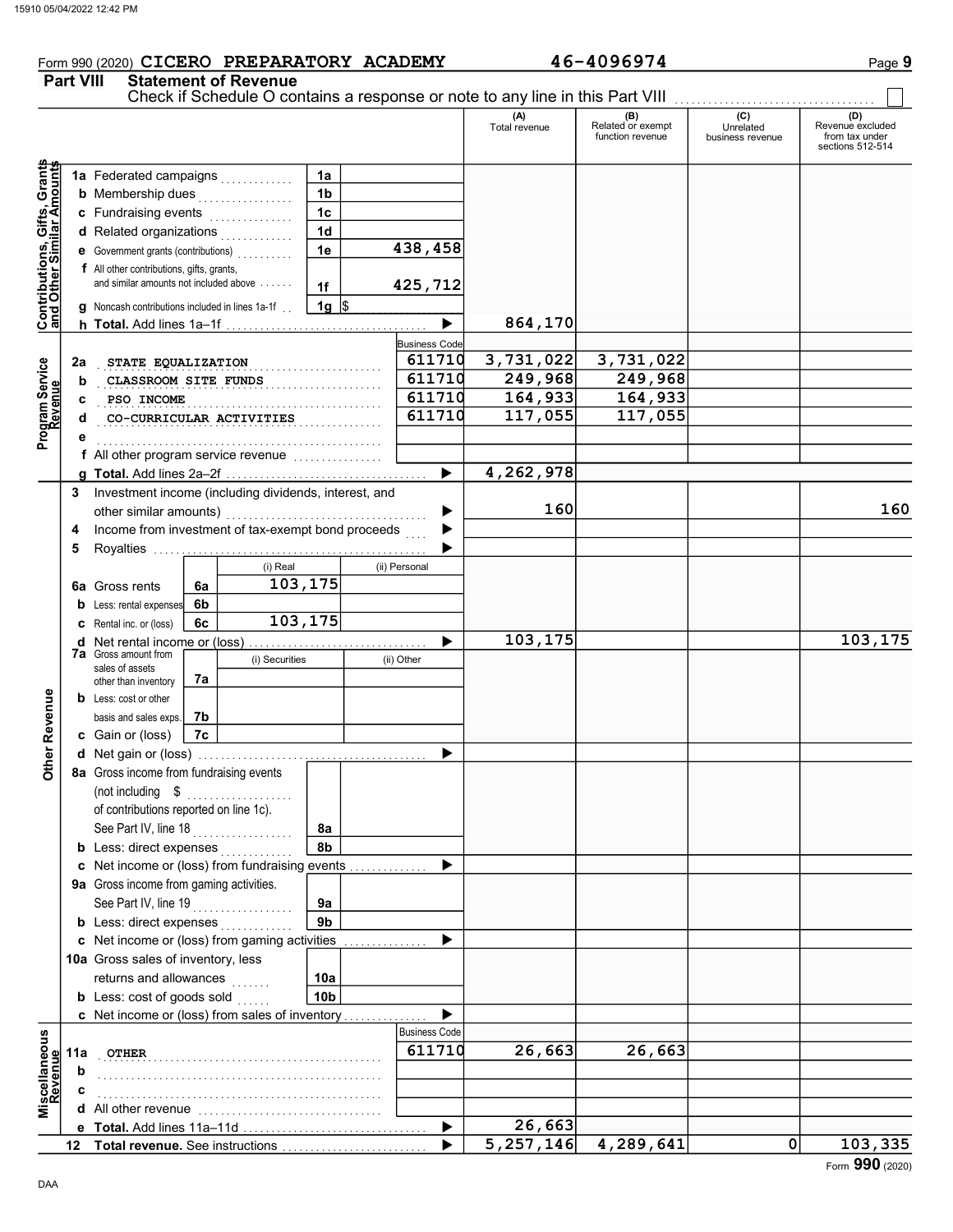### **Part IX Statement of Functional Expenses**  $From 990 (2020) **CICERO PREPARATORY** ACADEMY 46-4096974$

|          | Section 501(c)(3) and 501(c)(4) organizations must complete all columns. All other organizations must complete column (A).                                                                                                       |                |                                   |                                    |                         |
|----------|----------------------------------------------------------------------------------------------------------------------------------------------------------------------------------------------------------------------------------|----------------|-----------------------------------|------------------------------------|-------------------------|
|          | Check if Schedule O contains a response or note to any line in this Part IX                                                                                                                                                      | (A)            | (B)                               | (C)                                | (D)                     |
|          | Do not include amounts reported on lines 6b,<br>7b, 8b, 9b, and 10b of Part VIII.                                                                                                                                                | Total expenses | Program service<br>expenses       | Management and<br>general expenses | Fundraising<br>expenses |
| 1        | Grants and other assistance to domestic organizations                                                                                                                                                                            |                |                                   |                                    |                         |
|          | and domestic governments. See Part IV, line 21                                                                                                                                                                                   |                |                                   |                                    |                         |
|          | 2 Grants and other assistance to domestic                                                                                                                                                                                        |                |                                   |                                    |                         |
|          | individuals. See Part IV, line 22                                                                                                                                                                                                |                |                                   |                                    |                         |
| 3        | Grants and other assistance to foreign                                                                                                                                                                                           |                |                                   |                                    |                         |
|          | organizations, foreign governments, and foreign                                                                                                                                                                                  |                |                                   |                                    |                         |
|          | individuals. See Part IV, lines 15 and 16                                                                                                                                                                                        |                |                                   |                                    |                         |
| 4        | Benefits paid to or for members                                                                                                                                                                                                  |                |                                   |                                    |                         |
| 5        | Compensation of current officers, directors,                                                                                                                                                                                     |                |                                   |                                    |                         |
|          | trustees, and key employees                                                                                                                                                                                                      | 110,230        | 91,734                            | 13,936                             | 4,560                   |
| 6        | Compensation not included above to disqualified                                                                                                                                                                                  |                |                                   |                                    |                         |
|          | persons (as defined under section 4958(f)(1)) and                                                                                                                                                                                |                |                                   |                                    |                         |
|          | persons described in section 4958(c)(3)(B)                                                                                                                                                                                       | 2,214,523      |                                   | 279,977                            |                         |
| 7        | Other salaries and wages<br>Pension plan accruals and contributions (include                                                                                                                                                     |                | 1,842,926                         |                                    | 91,620                  |
| 8        | section 401(k) and 403(b) employer contributions)                                                                                                                                                                                | 33,432         | 27,912                            | 5,219                              | 301                     |
| 9        | Other employee benefits                                                                                                                                                                                                          | 420,435        | 351,019                           | 65,636                             | 3,780                   |
| 10       | Payroll taxes                                                                                                                                                                                                                    | 175,791        | 146,767                           | 27,443                             | 1,581                   |
| 11       | Fees for services (nonemployees):                                                                                                                                                                                                |                |                                   |                                    |                         |
| a        |                                                                                                                                                                                                                                  | 398,099        | 345,679                           | 52,420                             |                         |
| b        | Legal                                                                                                                                                                                                                            | 4,703          | 4,135                             | 568                                |                         |
| c        |                                                                                                                                                                                                                                  | 10,700         | 9,409                             | 1,291                              |                         |
| d        | Lobbying                                                                                                                                                                                                                         |                |                                   |                                    |                         |
| e        | Professional fundraising services. See Part IV, line 1                                                                                                                                                                           |                |                                   |                                    |                         |
| f        | Investment management fees                                                                                                                                                                                                       |                |                                   |                                    |                         |
| a        | Other. (If line 11g amount exceeds 10% of line 25, column                                                                                                                                                                        |                |                                   |                                    |                         |
|          | (A) amount, list line 11g expenses on Schedule O.)                                                                                                                                                                               | 123,482        | 108,578                           | 14,904                             |                         |
| 12       |                                                                                                                                                                                                                                  |                |                                   |                                    |                         |
| 13       |                                                                                                                                                                                                                                  | 16,798         | 12,594                            | 4,204                              |                         |
| 14       |                                                                                                                                                                                                                                  | 62,952         | 54,663                            | 8,289                              |                         |
| 15       |                                                                                                                                                                                                                                  |                |                                   |                                    |                         |
| 16       | Occupancy                                                                                                                                                                                                                        | 735,657        | 632,287                           | 103, 370                           |                         |
| 17       | Travel<br>Payments of travel or entertainment expenses                                                                                                                                                                           |                |                                   |                                    |                         |
|          | for any federal, state, or local public officials                                                                                                                                                                                |                |                                   |                                    |                         |
| 19       | Conferences, conventions, and meetings                                                                                                                                                                                           |                |                                   |                                    |                         |
| 20       | Interest                                                                                                                                                                                                                         |                |                                   |                                    |                         |
| 21       | Payments to affiliates<br>interactions contains and the contract of the contract of the contract of the contract of the contract of the contract of the contract of the contract of the contract of the contract of the contract |                |                                   |                                    |                         |
| 22       | Depreciation, depletion, and amortization                                                                                                                                                                                        | 23,023         | 19,788                            | 3,235                              |                         |
| 23       |                                                                                                                                                                                                                                  |                |                                   |                                    |                         |
| 24       | Other expenses. Itemize expenses not covered                                                                                                                                                                                     |                |                                   |                                    |                         |
|          | above (List miscellaneous expenses on line 24e. If                                                                                                                                                                               |                |                                   |                                    |                         |
|          | line 24e amount exceeds 10% of line 25, column                                                                                                                                                                                   |                |                                   |                                    |                         |
|          | (A) amount, list line 24e expenses on Schedule O.)                                                                                                                                                                               |                |                                   |                                    |                         |
| a        | SUPPLIES & INSTRUCTIONAL                                                                                                                                                                                                         | 171,396        | 151,621                           | 19,775                             |                         |
| b        | PSO EXPENSE                                                                                                                                                                                                                      | 157,536        | 136,792                           | 20,744                             |                         |
| c        | REPAIRS & MAINTENANCE                                                                                                                                                                                                            | 152,603        | 131,160                           | 21,443                             |                         |
| d        | <b>OTHER</b>                                                                                                                                                                                                                     | 90,703         | 78,760                            | 11,943                             |                         |
| е        | All other expenses                                                                                                                                                                                                               | 109,474        | 102,251<br>$\overline{4,248,075}$ | 3,530                              | <u>3,693</u>            |
| 25<br>26 | Total functional expenses. Add lines 1 through 24e<br><b>Joint costs.</b> Complete this line only if the                                                                                                                         | 5,011,537      |                                   | 657,927                            | 105, 535                |
|          | organization reported in column (B) joint costs                                                                                                                                                                                  |                |                                   |                                    |                         |
|          | from a combined educational campaign and                                                                                                                                                                                         |                |                                   |                                    |                         |
|          | fundraising solicitation. Check here $\blacktriangleright$<br>following SOP 98-2 (ASC 958-720) $\ldots$                                                                                                                          |                |                                   |                                    |                         |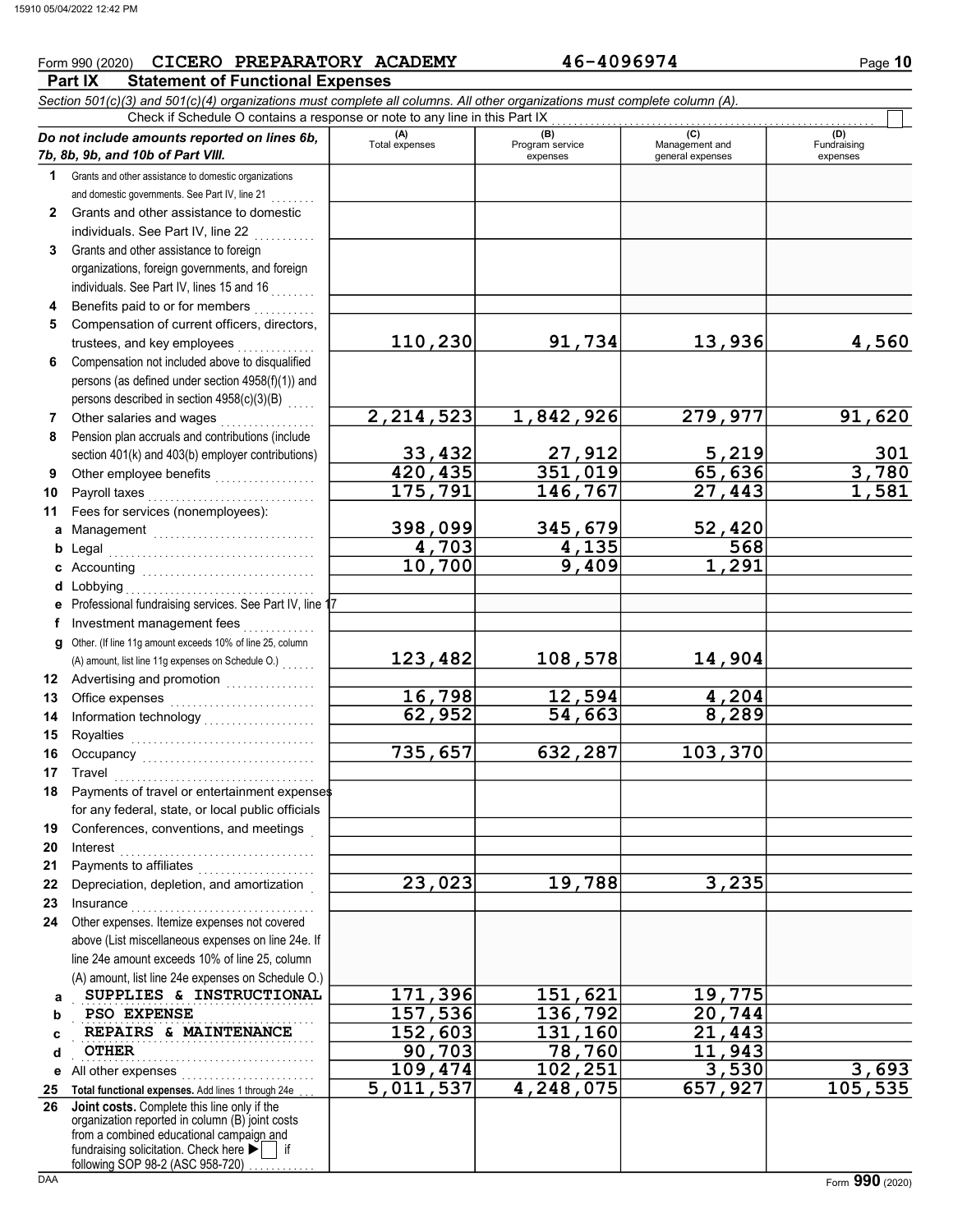**Part X** Balance Sheet

# $From 990 (2020) **CICERO PREPARATORY ACADEMY** 46-4096974$  Page 11

|                   |    | Check if Schedule O contains a response or note to any line in this Part X                                               |                 |          |                          |                         |                    |
|-------------------|----|--------------------------------------------------------------------------------------------------------------------------|-----------------|----------|--------------------------|-------------------------|--------------------|
|                   |    |                                                                                                                          |                 |          | (A)<br>Beginning of year |                         | (B)<br>End of year |
|                   | 1  | Cash-non-interest-bearing                                                                                                |                 |          | 532,513                  | $\mathbf{1}$            | 840,045            |
|                   | 2  |                                                                                                                          |                 |          |                          | $\mathbf{2}$            |                    |
|                   | 3  |                                                                                                                          |                 |          | 3                        |                         |                    |
|                   | 4  | Accounts receivable, net                                                                                                 |                 |          | 49,441                   | $\overline{\mathbf{4}}$ | 209,234            |
|                   | 5  | Loans and other receivables from any current or former officer, director,                                                |                 |          |                          |                         |                    |
|                   |    | trustee, key employee, creator or founder, substantial contributor, or 35%                                               |                 |          |                          |                         |                    |
|                   |    | controlled entity or family member of any of these persons                                                               |                 |          | 5                        |                         |                    |
|                   | 6  | Loans and other receivables from other disqualified persons (as defined                                                  |                 |          |                          |                         |                    |
|                   |    | under section 4958(f)(1)), and persons described in section 4958(c)(3)(B)                                                |                 |          |                          | 6                       |                    |
| Assets            | 7  | Notes and loans receivable, net                                                                                          |                 |          |                          | $\overline{7}$          |                    |
|                   | 8  | Inventories for sale or use                                                                                              |                 |          |                          | 8                       |                    |
|                   | 9  | Prepaid expenses and deferred charges                                                                                    |                 |          | 114,186                  | 9                       | 98,493             |
|                   |    | 10a Land, buildings, and equipment: cost or other                                                                        |                 |          |                          |                         |                    |
|                   |    | basis. Complete Part VI of Schedule D<br>                                                                                | 10a             | 328,380  |                          |                         |                    |
|                   |    | <b>b</b> Less: accumulated depreciation<br>.                                                                             | 10 <sub>b</sub> | 288,416  | 62, 396                  | 10 <sub>c</sub>         | 39,964             |
|                   | 11 |                                                                                                                          |                 |          |                          | 11                      |                    |
|                   | 12 | Investments-other securities. See Part IV, line 11                                                                       |                 |          |                          | 12                      |                    |
|                   | 13 |                                                                                                                          |                 |          |                          | 13                      |                    |
|                   | 14 | Intangible assets                                                                                                        |                 | 14       |                          |                         |                    |
|                   | 15 | Other assets. See Part IV, line 11                                                                                       |                 |          |                          | 15                      |                    |
|                   | 16 |                                                                                                                          |                 |          | 758,536                  | 16                      | 1,187,736          |
|                   | 17 |                                                                                                                          |                 |          | 92,979                   | 17                      | 159,842            |
|                   | 18 | Grants payable                                                                                                           |                 | 18       |                          |                         |                    |
|                   | 19 | Deferred revenue <b>construction and the construction of the construction</b> of the construction of the construction of |                 | 2,885    | 19                       | 3,005                   |                    |
|                   | 20 | Tax-exempt bond liabilities                                                                                              |                 |          |                          | 20                      |                    |
|                   | 21 | Escrow or custodial account liability. Complete Part IV of Schedule D                                                    |                 |          |                          | 21                      |                    |
|                   | 22 | Loans and other payables to any current or former officer, director,                                                     |                 |          |                          |                         |                    |
|                   |    | trustee, key employee, creator or founder, substantial contributor, or 35%                                               |                 |          |                          |                         |                    |
| Liabilities       |    | controlled entity or family member of any of these persons                                                               |                 |          |                          | 22                      |                    |
|                   | 23 | Secured mortgages and notes payable to unrelated third parties                                                           |                 |          |                          | 23                      |                    |
|                   | 24 | Unsecured notes and loans payable to unrelated third parties                                                             |                 | .        |                          | 24                      |                    |
|                   | 25 | Other liabilities (including federal income tax, payables to related third                                               |                 |          |                          |                         |                    |
|                   |    | parties, and other liabilities not included on lines 17-24). Complete Part X                                             |                 |          |                          |                         |                    |
|                   |    | of Schedule D                                                                                                            |                 |          | 132, 249                 | 25                      | 248,857            |
|                   |    | 26 Total liabilities. Add lines 17 through 25                                                                            |                 |          | 228, 113                 | 26                      | 411,704            |
|                   |    | Organizations that follow FASB ASC 958, check here X                                                                     |                 |          |                          |                         |                    |
|                   |    | and complete lines 27, 28, 32, and 33.                                                                                   |                 |          |                          |                         |                    |
|                   | 27 | Net assets without donor restrictions                                                                                    |                 | 530, 423 | 27                       | 776,032                 |                    |
| or Fund Balances  | 28 | Net assets with donor restrictions                                                                                       |                 |          | 28                       |                         |                    |
|                   |    | Organizations that do not follow FASB ASC 958, check here >                                                              |                 |          |                          |                         |                    |
|                   |    | and complete lines 29 through 33.                                                                                        |                 |          |                          |                         |                    |
|                   | 29 | Capital stock or trust principal, or current funds                                                                       |                 |          |                          | 29                      |                    |
|                   | 30 | Paid-in or capital surplus, or land, building, or equipment fund                                                         |                 |          |                          | 30                      |                    |
| <b>Net Assets</b> | 31 | Retained earnings, endowment, accumulated income, or other funds                                                         |                 |          |                          | 31                      |                    |
|                   | 32 | Total net assets or fund balances                                                                                        |                 |          | $\overline{530}$ , 423   | 32                      | 776,032            |
|                   | 33 |                                                                                                                          |                 |          | $758,536$ 33             |                         | 1,187,736          |

Form 990 (2020)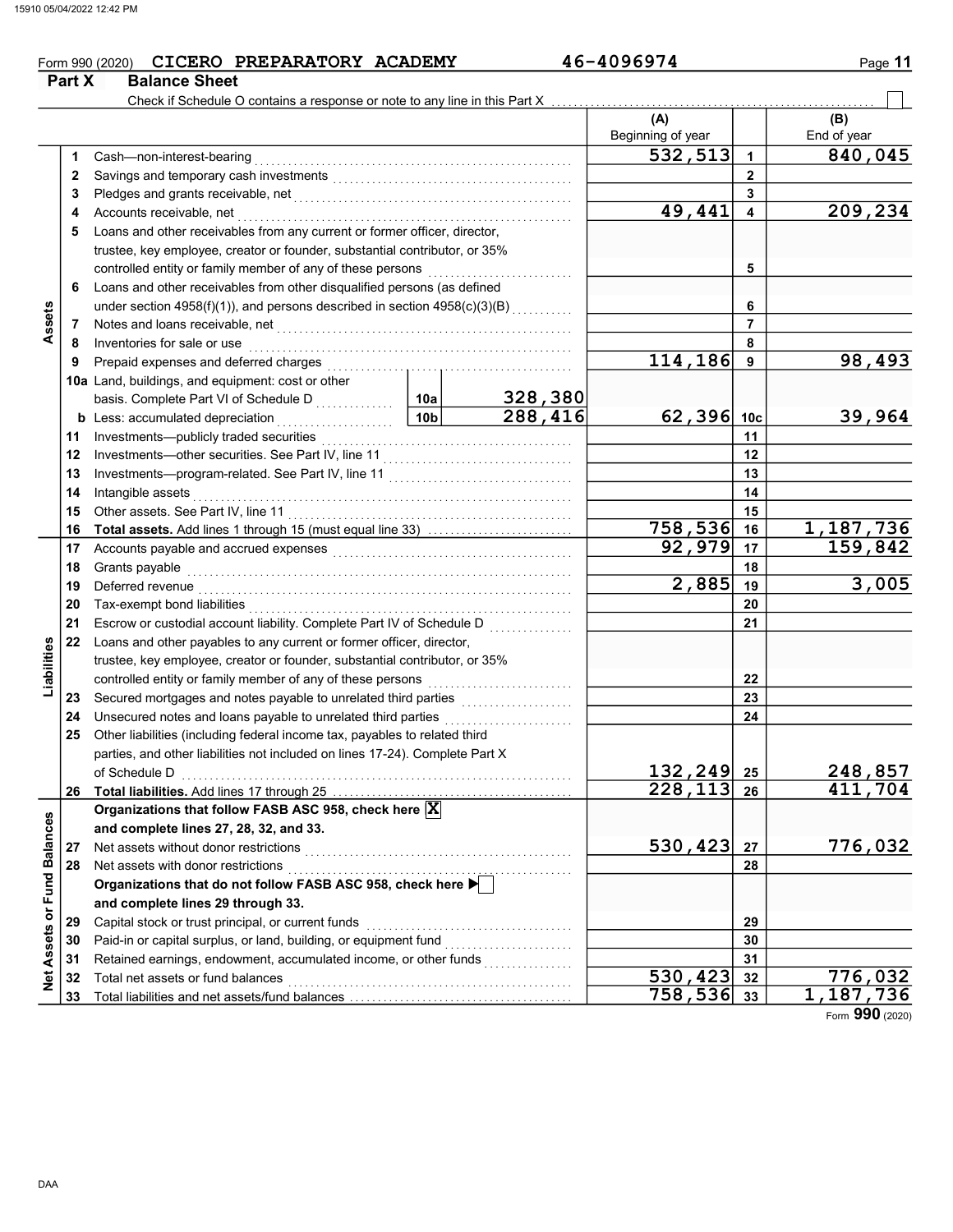|              | 46-4096974<br>Form 990 (2020) CICERO PREPARATORY ACADEMY                                                                                                                                                                            |                         |                        |             | Page 12     |
|--------------|-------------------------------------------------------------------------------------------------------------------------------------------------------------------------------------------------------------------------------------|-------------------------|------------------------|-------------|-------------|
|              | <b>Reconciliation of Net Assets</b><br>Part XI                                                                                                                                                                                      |                         |                        |             |             |
|              |                                                                                                                                                                                                                                     |                         |                        |             |             |
| 1            |                                                                                                                                                                                                                                     |                         | 5,257,146              |             |             |
| $\mathbf{2}$ |                                                                                                                                                                                                                                     | $\overline{2}$          | $\overline{5,011,537}$ |             |             |
| 3            | Revenue less expenses. Subtract line 2 from line 1                                                                                                                                                                                  | $\mathbf{3}$            |                        | 245,609     |             |
| 4            |                                                                                                                                                                                                                                     | $\overline{\mathbf{4}}$ |                        | 530,423     |             |
| 5            | Net unrealized gains (losses) on investments                                                                                                                                                                                        | 5                       |                        |             |             |
| 6            | Donated services and use of facilities <b>constructs</b> and the service of the service of the service of the service of the service of the service of the service of the service of the service of the service of the service of t | 6                       |                        |             |             |
| 7            | Investment expenses                                                                                                                                                                                                                 | $\overline{7}$          |                        |             |             |
| 8            | Prior period adjustments                                                                                                                                                                                                            | 8                       |                        |             |             |
| 9            | Other changes in net assets or fund balances (explain on Schedule O)                                                                                                                                                                | 9                       |                        |             |             |
| 10           | Net assets or fund balances at end of year. Combine lines 3 through 9 (must equal Part X, line                                                                                                                                      |                         |                        |             |             |
|              | 32, column (B))                                                                                                                                                                                                                     | 10                      |                        | 776,032     |             |
|              | <b>Financial Statements and Reporting</b><br><b>Part XII</b>                                                                                                                                                                        |                         |                        |             |             |
|              |                                                                                                                                                                                                                                     |                         |                        |             |             |
|              |                                                                                                                                                                                                                                     |                         |                        | Yes         | <b>No</b>   |
| 1            | X Accrual<br>Accounting method used to prepare the Form 990:<br>Cash<br>Other                                                                                                                                                       |                         |                        |             |             |
|              | If the organization changed its method of accounting from a prior year or checked "Other," explain in                                                                                                                               |                         |                        |             |             |
|              | Schedule O.                                                                                                                                                                                                                         |                         |                        |             |             |
|              | 2a Were the organization's financial statements compiled or reviewed by an independent accountant?                                                                                                                                  |                         | 2a                     |             | $\mathbf x$ |
|              | If "Yes," check a box below to indicate whether the financial statements for the year were compiled or                                                                                                                              |                         |                        |             |             |
|              | reviewed on a separate basis, consolidated basis, or both:                                                                                                                                                                          |                         |                        |             |             |
|              | Separate basis<br><b>Consolidated basis</b><br>Both consolidated and separate basis                                                                                                                                                 |                         |                        |             |             |
|              | b Were the organization's financial statements audited by an independent accountant?                                                                                                                                                |                         | 2 <sub>b</sub>         | X           |             |
|              | If "Yes," check a box below to indicate whether the financial statements for the year were audited on a                                                                                                                             |                         |                        |             |             |
|              | separate basis, consolidated basis, or both:                                                                                                                                                                                        |                         |                        |             |             |
|              | $ \mathbf{X} $ Both consolidated and separate basis<br><b>Consolidated basis</b><br>Separate basis                                                                                                                                  |                         |                        |             |             |
|              | c If "Yes" to line 2a or 2b, does the organization have a committee that assumes responsibility for oversight of                                                                                                                    |                         |                        |             |             |
|              | the audit, review, or compilation of its financial statements and selection of an independent accountant?                                                                                                                           |                         | 2c                     | $\mathbf x$ |             |
|              | If the organization changed either its oversight process or selection process during the tax year, explain on                                                                                                                       |                         |                        |             |             |
|              | Schedule O.                                                                                                                                                                                                                         |                         |                        |             |             |
|              | 3a As a result of a federal award, was the organization required to undergo an audit or audits as set forth in the                                                                                                                  |                         |                        |             |             |
|              | Single Audit Act and OMB Circular A-133?                                                                                                                                                                                            |                         | 3a                     |             | X           |
|              | <b>b</b> If "Yes," did the organization undergo the required audit or audits? If the organization did not undergo the                                                                                                               |                         |                        |             |             |
|              | required audit or audits, explain why on Schedule O and describe any steps taken to undergo such audits                                                                                                                             |                         | 3b                     | nnn         |             |

Form 990 (2020)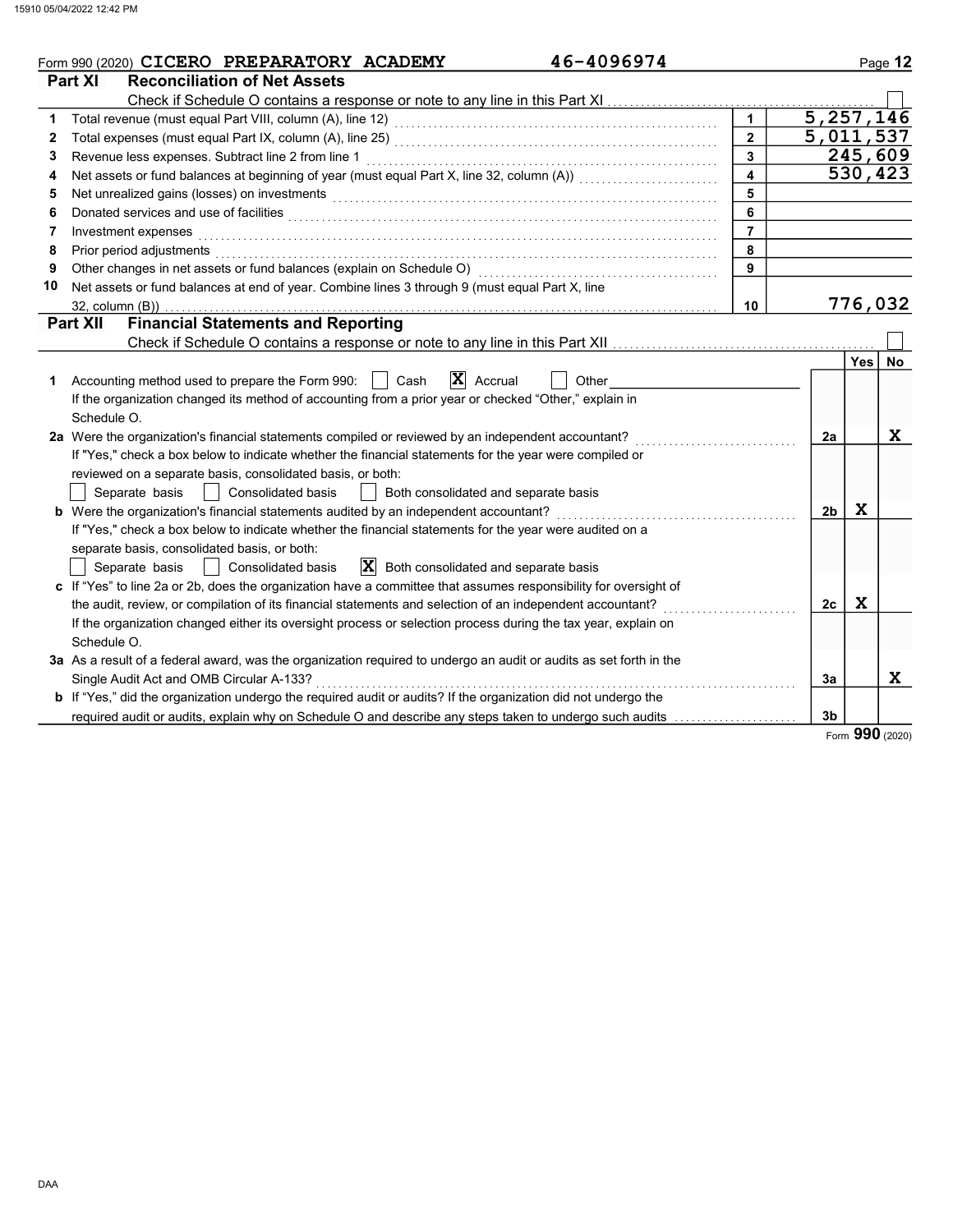15910 05/04/2022 12:42 PM

| <b>Public Charity Status and Public Support</b><br><b>SCHEDULE A</b><br>(Form 990 or 990-EZ)<br>Complete if the organization is a section $501(c)(3)$ organization or a section $4947(a)(1)$ nonexempt charitable trust.<br>Attach to Form 990 or Form 990-EZ.<br>Department of the Treasury<br>Internal Revenue Service<br>Go to www.irs.gov/Form990 for instructions and the latest information.                                                                                                                                                                                                                                                                                                                                                                                                                                                                                                                                                                                                                                                                                                                                                                                                                                                                                                                                                                                                                                                                                                                                                                                                                                                                                                                                                                                                                                                                                                                                                                                                                                                                                                                                                                                                                                                                                                                                                                                                                                                                                                                                                                                                                                                                                                                                                                                                                                                                                                                                                                                                                                                                                                                                                                                                                                                            |                                                                                                             |                                                                                                                                                                                                                                                                                                                                                                                                                                                                                                                       |  |                                                                                                                                                                                                                                                                                                                                                                                                         | OMB No. 1545-0047<br>ZUZ0<br><b>Open to Public</b><br>Inspection |  |
|---------------------------------------------------------------------------------------------------------------------------------------------------------------------------------------------------------------------------------------------------------------------------------------------------------------------------------------------------------------------------------------------------------------------------------------------------------------------------------------------------------------------------------------------------------------------------------------------------------------------------------------------------------------------------------------------------------------------------------------------------------------------------------------------------------------------------------------------------------------------------------------------------------------------------------------------------------------------------------------------------------------------------------------------------------------------------------------------------------------------------------------------------------------------------------------------------------------------------------------------------------------------------------------------------------------------------------------------------------------------------------------------------------------------------------------------------------------------------------------------------------------------------------------------------------------------------------------------------------------------------------------------------------------------------------------------------------------------------------------------------------------------------------------------------------------------------------------------------------------------------------------------------------------------------------------------------------------------------------------------------------------------------------------------------------------------------------------------------------------------------------------------------------------------------------------------------------------------------------------------------------------------------------------------------------------------------------------------------------------------------------------------------------------------------------------------------------------------------------------------------------------------------------------------------------------------------------------------------------------------------------------------------------------------------------------------------------------------------------------------------------------------------------------------------------------------------------------------------------------------------------------------------------------------------------------------------------------------------------------------------------------------------------------------------------------------------------------------------------------------------------------------------------------------------------------------------------------------------------------------------------------|-------------------------------------------------------------------------------------------------------------|-----------------------------------------------------------------------------------------------------------------------------------------------------------------------------------------------------------------------------------------------------------------------------------------------------------------------------------------------------------------------------------------------------------------------------------------------------------------------------------------------------------------------|--|---------------------------------------------------------------------------------------------------------------------------------------------------------------------------------------------------------------------------------------------------------------------------------------------------------------------------------------------------------------------------------------------------------|------------------------------------------------------------------|--|
| Name of the organization                                                                                                                                                                                                                                                                                                                                                                                                                                                                                                                                                                                                                                                                                                                                                                                                                                                                                                                                                                                                                                                                                                                                                                                                                                                                                                                                                                                                                                                                                                                                                                                                                                                                                                                                                                                                                                                                                                                                                                                                                                                                                                                                                                                                                                                                                                                                                                                                                                                                                                                                                                                                                                                                                                                                                                                                                                                                                                                                                                                                                                                                                                                                                                                                                                      |                                                                                                             |                                                                                                                                                                                                                                                                                                                                                                                                                                                                                                                       |  |                                                                                                                                                                                                                                                                                                                                                                                                         | <b>Employer identification number</b>                            |  |
| Part I                                                                                                                                                                                                                                                                                                                                                                                                                                                                                                                                                                                                                                                                                                                                                                                                                                                                                                                                                                                                                                                                                                                                                                                                                                                                                                                                                                                                                                                                                                                                                                                                                                                                                                                                                                                                                                                                                                                                                                                                                                                                                                                                                                                                                                                                                                                                                                                                                                                                                                                                                                                                                                                                                                                                                                                                                                                                                                                                                                                                                                                                                                                                                                                                                                                        |                                                                                                             | CICERO PREPARATORY ACADEMY<br>Reason for Public Charity Status. (All organizations must complete this part.)                                                                                                                                                                                                                                                                                                                                                                                                          |  | 46-4096974<br>See instructions.                                                                                                                                                                                                                                                                                                                                                                         |                                                                  |  |
| 1<br>$ \mathbf{x} $<br>2<br>3<br>4<br>city, and state:<br>5<br>6<br>7                                                                                                                                                                                                                                                                                                                                                                                                                                                                                                                                                                                                                                                                                                                                                                                                                                                                                                                                                                                                                                                                                                                                                                                                                                                                                                                                                                                                                                                                                                                                                                                                                                                                                                                                                                                                                                                                                                                                                                                                                                                                                                                                                                                                                                                                                                                                                                                                                                                                                                                                                                                                                                                                                                                                                                                                                                                                                                                                                                                                                                                                                                                                                                                         | section 170(b)(1)(A)(iv). (Complete Part II.)<br>described in section 170(b)(1)(A)(vi). (Complete Part II.) | The organization is not a private foundation because it is: (For lines 1 through 12, check only one box.)<br>A church, convention of churches, or association of churches described in section 170(b)(1)(A)(i).<br>A school described in section 170(b)(1)(A)(ii). (Attach Schedule E (Form 990 or 990-EZ).)<br>A hospital or a cooperative hospital service organization described in section 170(b)(1)(A)(iii).<br>A federal, state, or local government or governmental unit described in section 170(b)(1)(A)(v). |  | A medical research organization operated in conjunction with a hospital described in section 170(b)(1)(A)(iii). Enter the hospital's name,<br>An organization operated for the benefit of a college or university owned or operated by a governmental unit described in<br>An organization that normally receives a substantial part of its support from a governmental unit or from the general public |                                                                  |  |
| 8<br>9<br>university:                                                                                                                                                                                                                                                                                                                                                                                                                                                                                                                                                                                                                                                                                                                                                                                                                                                                                                                                                                                                                                                                                                                                                                                                                                                                                                                                                                                                                                                                                                                                                                                                                                                                                                                                                                                                                                                                                                                                                                                                                                                                                                                                                                                                                                                                                                                                                                                                                                                                                                                                                                                                                                                                                                                                                                                                                                                                                                                                                                                                                                                                                                                                                                                                                                         |                                                                                                             | A community trust described in section 170(b)(1)(A)(vi). (Complete Part II.)                                                                                                                                                                                                                                                                                                                                                                                                                                          |  |                                                                                                                                                                                                                                                                                                                                                                                                         |                                                                  |  |
| An agricultural research organization described in section 170(b)(1)(A)(ix) operated in conjunction with a land-grant college<br>or university or a non-land-grant college of agriculture (see instructions). Enter the name, city, and state of the college or<br>An organization that normally receives: (1) more than 33 1/3% of its support from contributions, membership fees, and gross<br>10<br>receipts from activities related to its exempt functions, subject to certain exceptions; and (2) no more than 331/3% of its<br>support from gross investment income and unrelated business taxable income (less section 511 tax) from businesses<br>acquired by the organization after June 30, 1975. See section 509(a)(2). (Complete Part III.)<br>11<br>An organization organized and operated exclusively to test for public safety. See section 509(a)(4).<br>12<br>An organization organized and operated exclusively for the benefit of, to perform the functions of, or to carry out the purposes<br>of one or more publicly supported organizations described in section 509(a)(1) or section 509(a)(2). See section 509(a)(3).<br>Check the box in lines 12a through 12d that describes the type of supporting organization and complete lines 12e, 12f, and 12g.<br>Type I. A supporting organization operated, supervised, or controlled by its supported organization(s), typically by giving<br>a<br>the supported organization(s) the power to regularly appoint or elect a majority of the directors or trustees of the<br>supporting organization. You must complete Part IV, Sections A and B.<br>b<br>Type II. A supporting organization supervised or controlled in connection with its supported organization(s), by having<br>control or management of the supporting organization vested in the same persons that control or manage the supported<br>organization(s). You must complete Part IV, Sections A and C.<br>Type III functionally integrated. A supporting organization operated in connection with, and functionally integrated with,<br>C<br>its supported organization(s) (see instructions). You must complete Part IV, Sections A, D, and E.<br>Type III non-functionally integrated. A supporting organization operated in connection with its supported organization(s)<br>d<br>that is not functionally integrated. The organization generally must satisfy a distribution requirement and an attentiveness<br>requirement (see instructions). You must complete Part IV, Sections A and D, and Part V.<br>Check this box if the organization received a written determination from the IRS that it is a Type I, Type II, Type III<br>е<br>functionally integrated, or Type III non-functionally integrated supporting organization.<br>Enter the number of supported organizations<br>f<br>Provide the following information about the supported organization(s).<br>g<br>(iv) Is the organization<br>(ii) EIN<br>(i) Name of supported<br>(iii) Type of organization<br>(v) Amount of monetary<br>(vi) Amount of<br>listed in your governing<br>organization<br>other support (see<br>(described on lines 1-10<br>support (see<br>above (see instructions))<br>document?<br>instructions)<br>instructions) |                                                                                                             |                                                                                                                                                                                                                                                                                                                                                                                                                                                                                                                       |  |                                                                                                                                                                                                                                                                                                                                                                                                         |                                                                  |  |
| (A)                                                                                                                                                                                                                                                                                                                                                                                                                                                                                                                                                                                                                                                                                                                                                                                                                                                                                                                                                                                                                                                                                                                                                                                                                                                                                                                                                                                                                                                                                                                                                                                                                                                                                                                                                                                                                                                                                                                                                                                                                                                                                                                                                                                                                                                                                                                                                                                                                                                                                                                                                                                                                                                                                                                                                                                                                                                                                                                                                                                                                                                                                                                                                                                                                                                           |                                                                                                             |                                                                                                                                                                                                                                                                                                                                                                                                                                                                                                                       |  |                                                                                                                                                                                                                                                                                                                                                                                                         |                                                                  |  |
| (B)<br>(C)                                                                                                                                                                                                                                                                                                                                                                                                                                                                                                                                                                                                                                                                                                                                                                                                                                                                                                                                                                                                                                                                                                                                                                                                                                                                                                                                                                                                                                                                                                                                                                                                                                                                                                                                                                                                                                                                                                                                                                                                                                                                                                                                                                                                                                                                                                                                                                                                                                                                                                                                                                                                                                                                                                                                                                                                                                                                                                                                                                                                                                                                                                                                                                                                                                                    |                                                                                                             |                                                                                                                                                                                                                                                                                                                                                                                                                                                                                                                       |  |                                                                                                                                                                                                                                                                                                                                                                                                         |                                                                  |  |
| (D)                                                                                                                                                                                                                                                                                                                                                                                                                                                                                                                                                                                                                                                                                                                                                                                                                                                                                                                                                                                                                                                                                                                                                                                                                                                                                                                                                                                                                                                                                                                                                                                                                                                                                                                                                                                                                                                                                                                                                                                                                                                                                                                                                                                                                                                                                                                                                                                                                                                                                                                                                                                                                                                                                                                                                                                                                                                                                                                                                                                                                                                                                                                                                                                                                                                           |                                                                                                             |                                                                                                                                                                                                                                                                                                                                                                                                                                                                                                                       |  |                                                                                                                                                                                                                                                                                                                                                                                                         |                                                                  |  |
| (E)                                                                                                                                                                                                                                                                                                                                                                                                                                                                                                                                                                                                                                                                                                                                                                                                                                                                                                                                                                                                                                                                                                                                                                                                                                                                                                                                                                                                                                                                                                                                                                                                                                                                                                                                                                                                                                                                                                                                                                                                                                                                                                                                                                                                                                                                                                                                                                                                                                                                                                                                                                                                                                                                                                                                                                                                                                                                                                                                                                                                                                                                                                                                                                                                                                                           |                                                                                                             |                                                                                                                                                                                                                                                                                                                                                                                                                                                                                                                       |  |                                                                                                                                                                                                                                                                                                                                                                                                         |                                                                  |  |
| Total                                                                                                                                                                                                                                                                                                                                                                                                                                                                                                                                                                                                                                                                                                                                                                                                                                                                                                                                                                                                                                                                                                                                                                                                                                                                                                                                                                                                                                                                                                                                                                                                                                                                                                                                                                                                                                                                                                                                                                                                                                                                                                                                                                                                                                                                                                                                                                                                                                                                                                                                                                                                                                                                                                                                                                                                                                                                                                                                                                                                                                                                                                                                                                                                                                                         |                                                                                                             |                                                                                                                                                                                                                                                                                                                                                                                                                                                                                                                       |  |                                                                                                                                                                                                                                                                                                                                                                                                         |                                                                  |  |

For Paperwork Reduction Act Notice, see the Instructions for Form 990 or 990-EZ.

Schedule A (Form 990 or 990-EZ) 2020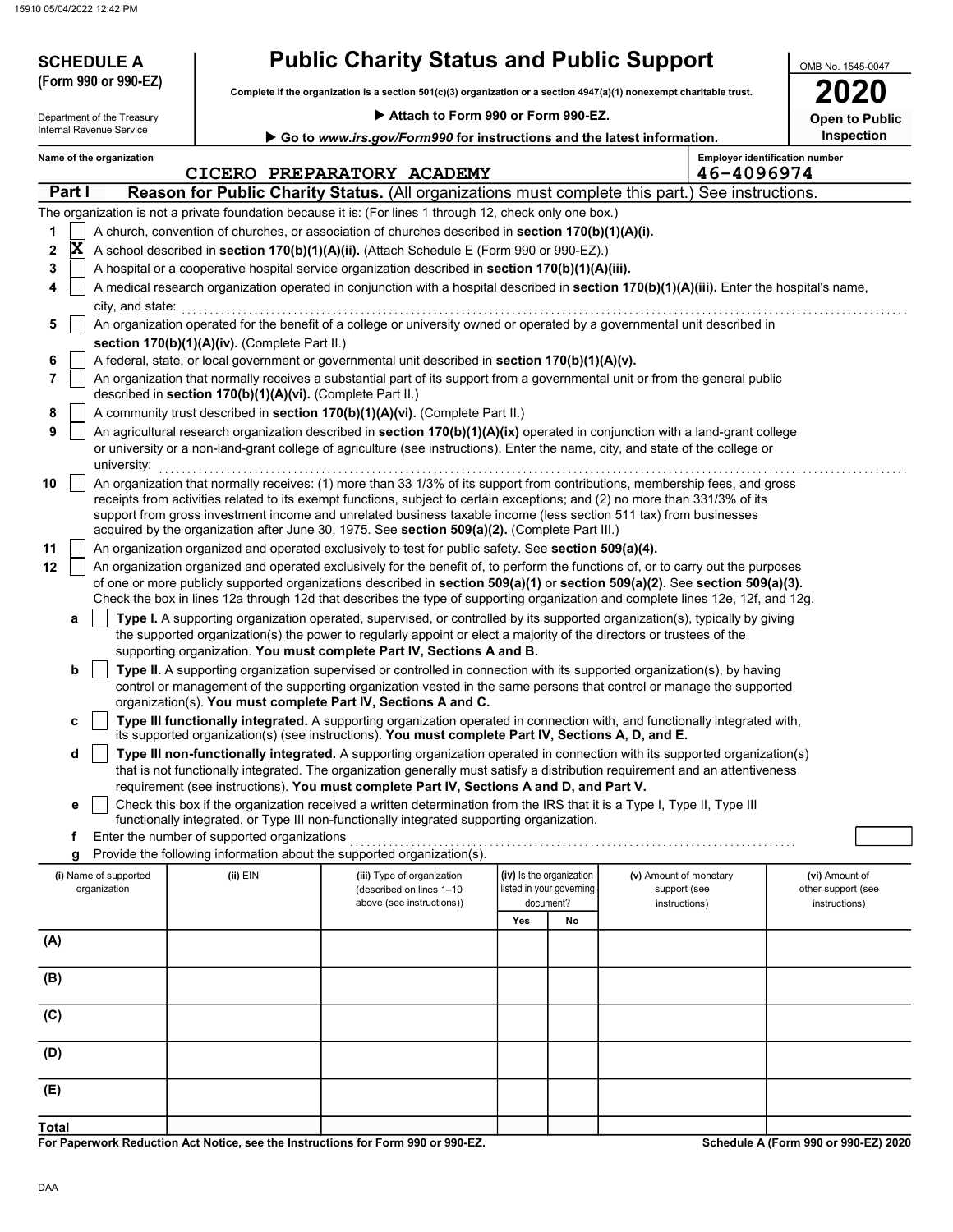|     | Schedule A (Form 990 or 990-EZ) 2020                                                                                                                                                                                                                       |          |            | CICERO PREPARATORY ACADEMY |            | 46-4096974 |    | Page 2    |
|-----|------------------------------------------------------------------------------------------------------------------------------------------------------------------------------------------------------------------------------------------------------------|----------|------------|----------------------------|------------|------------|----|-----------|
|     | Support Schedule for Organizations Described in Sections 170(b)(1)(A)(iv) and 170(b)(1)(A)(vi)<br>Part II                                                                                                                                                  |          |            |                            |            |            |    |           |
|     | (Complete only if you checked the box on line 5, 7, or 8 of Part I or if the organization failed to qualify under                                                                                                                                          |          |            |                            |            |            |    |           |
|     | Part III. If the organization fails to qualify under the tests listed below, please complete Part III.)                                                                                                                                                    |          |            |                            |            |            |    |           |
|     | <b>Section A. Public Support</b>                                                                                                                                                                                                                           |          |            |                            |            |            |    |           |
|     | Calendar year (or fiscal year beginning in)                                                                                                                                                                                                                | (a) 2016 | (b) $2017$ | $(c)$ 2018                 | $(d)$ 2019 | (e) 2020   |    | (f) Total |
| 1   | Gifts, grants, contributions, and<br>membership fees received. (Do not<br>include any "unusual grants.")                                                                                                                                                   |          |            |                            |            |            |    |           |
| 2   | Tax revenues levied for the<br>organization's benefit and either paid<br>to or expended on its behalf                                                                                                                                                      |          |            |                            |            |            |    |           |
| 3   | The value of services or facilities<br>furnished by a governmental unit to the<br>organization without charge                                                                                                                                              |          |            |                            |            |            |    |           |
| 4   | Total. Add lines 1 through 3<br>.                                                                                                                                                                                                                          |          |            |                            |            |            |    |           |
| 5   | The portion of total contributions by<br>each person (other than a<br>governmental unit or publicly<br>supported organization) included on<br>line 1 that exceeds 2% of the amount<br>shown on line 11, column (f)                                         |          |            |                            |            |            |    |           |
| 6   | Public support. Subtract line 5 from line 4                                                                                                                                                                                                                |          |            |                            |            |            |    |           |
|     | <b>Section B. Total Support</b>                                                                                                                                                                                                                            |          |            |                            |            |            |    |           |
|     | Calendar year (or fiscal year beginning in)                                                                                                                                                                                                                | (a) 2016 | (b) 2017   | $(c)$ 2018                 | $(d)$ 2019 | (e) 2020   |    | (f) Total |
| 7   | Amounts from line 4                                                                                                                                                                                                                                        |          |            |                            |            |            |    |           |
| 8   | Gross income from interest, dividends,<br>payments received on securities loans,<br>rents, royalties, and income from<br>similar sources                                                                                                                   |          |            |                            |            |            |    |           |
| 9   | Net income from unrelated business<br>activities, whether or not the business<br>is regularly carried on                                                                                                                                                   |          |            |                            |            |            |    |           |
|     |                                                                                                                                                                                                                                                            |          |            |                            |            |            |    |           |
| 10  | Other income. Do not include gain or<br>loss from the sale of capital assets<br>(Explain in Part VI.)                                                                                                                                                      |          |            |                            |            |            |    |           |
| 11  | Total support. Add lines 7 through 10                                                                                                                                                                                                                      |          |            |                            |            |            |    |           |
| 12  |                                                                                                                                                                                                                                                            |          |            |                            |            |            | 12 |           |
| 13  | First 5 years. If the Form 990 is for the organization's first, second, third, fourth, or fifth tax year as a section 501(c)(3)                                                                                                                            |          |            |                            |            |            |    |           |
|     | organization, check this box and stop here                                                                                                                                                                                                                 |          |            |                            |            |            |    |           |
|     | <b>Section C. Computation of Public Support Percentage</b>                                                                                                                                                                                                 |          |            |                            |            |            |    |           |
| 14  |                                                                                                                                                                                                                                                            |          |            |                            |            |            | 14 | %         |
| 15  | Public support percentage from 2019 Schedule A, Part II, line 14                                                                                                                                                                                           |          |            |                            |            |            | 15 | %         |
| 16a | 33 1/3% support test-2020. If the organization did not check the box on line 13, and line 14 is 33 1/3% or more, check this                                                                                                                                |          |            |                            |            |            |    |           |
|     | box and stop here. The organization qualifies as a publicly supported organization                                                                                                                                                                         |          |            |                            |            |            |    |           |
| b   | 33 1/3% support test—2019. If the organization did not check a box on line 13 or 16a, and line 15 is 33 1/3% or more, check<br>this box and stop here. The organization qualifies as a publicly supported organization                                     |          |            |                            |            |            |    |           |
|     | 17a 10%-facts-and-circumstances test-2020. If the organization did not check a box on line 13, 16a, or 16b, and line 14 is                                                                                                                                 |          |            |                            |            |            |    |           |
|     | 10% or more, and if the organization meets the "facts-and-circumstances" test, check this box and stop here. Explain in<br>Part VI how the organization meets the "facts-and-circumstances" test. The organization qualifies as a publicly supported       |          |            |                            |            |            |    |           |
| b   | organization<br>10%-facts-and-circumstances test-2019. If the organization did not check a box on line 13, 16a, 16b, or 17a, and line                                                                                                                      |          |            |                            |            |            |    |           |
|     | 15 is 10% or more, and if the organization meets the "facts-and-circumstances" test, check this box and stop here. Explain<br>in Part VI how the organization meets the "facts-and-circumstances" test. The organization qualifies as a publicly supported |          |            |                            |            |            |    |           |
|     | organization                                                                                                                                                                                                                                               |          |            |                            |            |            |    |           |
| 18  | Private foundation. If the organization did not check a box on line 13, 16a, 16b, 17a, or 17b, check this box and see                                                                                                                                      |          |            |                            |            |            |    |           |

Schedule A (Form 990 or 990-EZ) 2020 instructions with a constructions of the construction of the construction of the constructions of the construction of the construction of the construction of the construction of the construction of the construction of the

 $\blacktriangleright$   $\Box$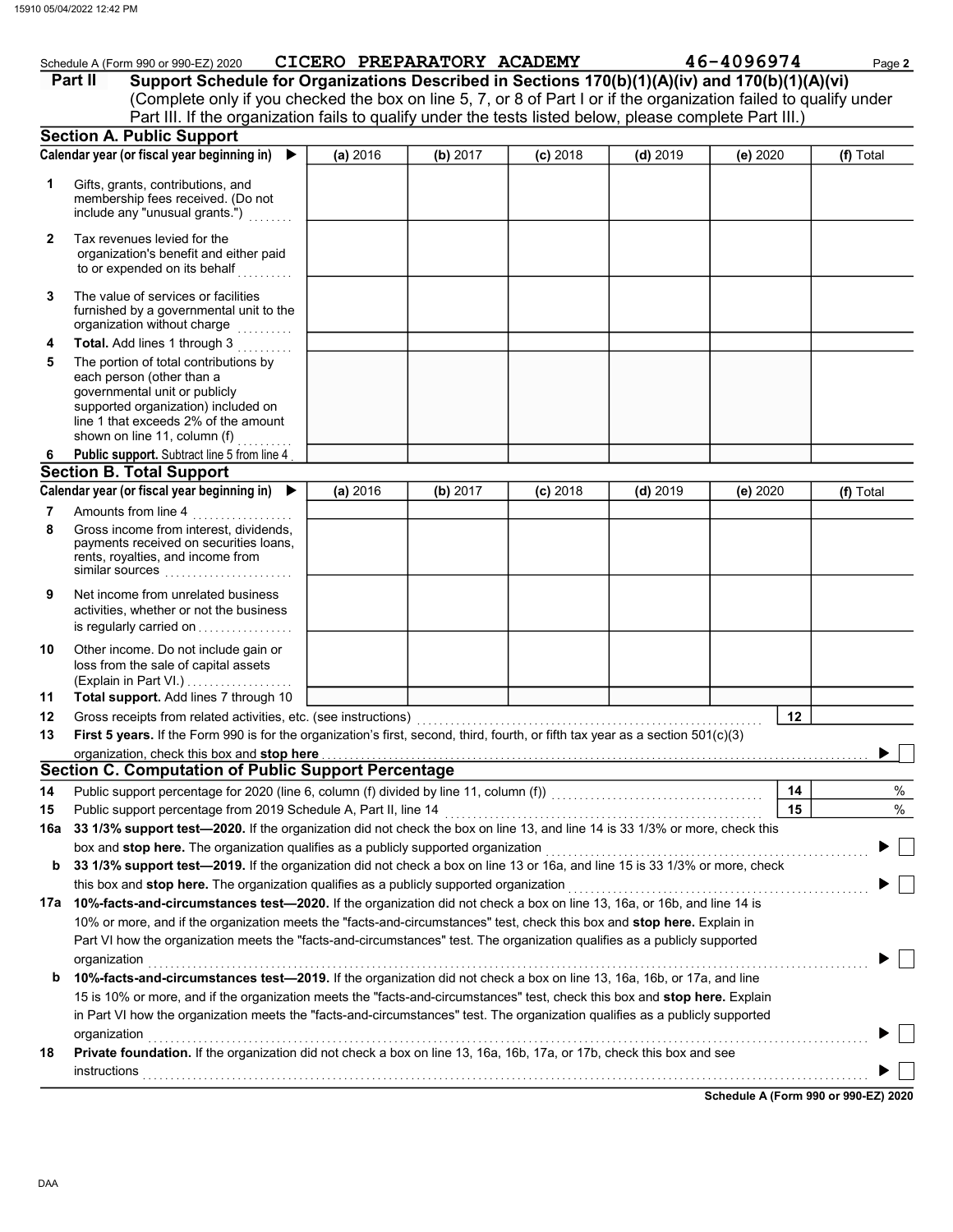|              | 0 05/04/2022 12:42 PM                                                                                                                                                                                                                                                                               |          |                            |            |            |            |           |
|--------------|-----------------------------------------------------------------------------------------------------------------------------------------------------------------------------------------------------------------------------------------------------------------------------------------------------|----------|----------------------------|------------|------------|------------|-----------|
|              | Schedule A (Form 990 or 990-EZ) 2020                                                                                                                                                                                                                                                                |          | CICERO PREPARATORY ACADEMY |            |            | 46-4096974 | Page 3    |
|              | Support Schedule for Organizations Described in Section 509(a)(2)<br>Part III<br>(Complete only if you checked the box on line 10 of Part I or if the organization failed to qualify under Part II.<br>If the organization fails to qualify under the tests listed below, please complete Part II.) |          |                            |            |            |            |           |
|              | <b>Section A. Public Support</b>                                                                                                                                                                                                                                                                    |          |                            |            |            |            |           |
| 1            | Calendar year (or fiscal year beginning in)<br>$\blacktriangleright$<br>Gifts, grants, contributions, and membership fees<br>received. (Do not include any "unusual grants.")                                                                                                                       | (a) 2016 | (b) 2017                   | $(c)$ 2018 | $(d)$ 2019 | (e) 2020   | (f) Total |
| $\mathbf{2}$ | Gross receipts from admissions, merchandise<br>sold or services performed, or facilities<br>furnished in any activity that is related to the<br>organization's tax-exempt purpose                                                                                                                   |          |                            |            |            |            |           |
| 3            | Gross receipts from activities that are not an<br>unrelated trade or business under section 513                                                                                                                                                                                                     |          |                            |            |            |            |           |
| 4            | Tax revenues levied for the<br>organization's benefit and either paid<br>to or expended on its behalf                                                                                                                                                                                               |          |                            |            |            |            |           |
| 5            | The value of services or facilities<br>furnished by a governmental unit to the<br>organization without charge                                                                                                                                                                                       |          |                            |            |            |            |           |
| 6            | Total. Add lines 1 through 5<br>$\sim$                                                                                                                                                                                                                                                              |          |                            |            |            |            |           |
|              | 7a Amounts included on lines 1, 2, and 3<br>received from disqualified persons                                                                                                                                                                                                                      |          |                            |            |            |            |           |
| b            | Amounts included on lines 2 and 3<br>received from other than disqualified<br>persons that exceed the greater of \$5,000<br>or 1% of the amount on line 13 for the year                                                                                                                             |          |                            |            |            |            |           |
| c            | Add lines 7a and 7b<br>. <b>.</b> .                                                                                                                                                                                                                                                                 |          |                            |            |            |            |           |
| 8            | Public support. (Subtract line 7c from<br>line $6.$ )                                                                                                                                                                                                                                               |          |                            |            |            |            |           |
|              | <b>Section B. Total Support</b>                                                                                                                                                                                                                                                                     |          |                            |            |            |            |           |
|              | Calendar year (or fiscal year beginning in)<br>▶                                                                                                                                                                                                                                                    | (a) 2016 | (b) 2017                   | $(c)$ 2018 | $(d)$ 2019 | (e) 2020   | (f) Total |
| 9            | Amounts from line 6<br>.                                                                                                                                                                                                                                                                            |          |                            |            |            |            |           |
| 10a          | Gross income from interest, dividends,<br>payments received on securities loans, rents,<br>royalties, and income from similar sources                                                                                                                                                               |          |                            |            |            |            |           |
| b            | Unrelated business taxable income (less<br>section 511 taxes) from businesses<br>acquired after June 30, 1975                                                                                                                                                                                       |          |                            |            |            |            |           |
| c            | Add lines 10a and 10b<br>                                                                                                                                                                                                                                                                           |          |                            |            |            |            |           |
| 11           | Net income from unrelated business<br>activities not included in line 10b, whether<br>or not the business is regularly carried on                                                                                                                                                                   |          |                            |            |            |            |           |
| 12           | Other income. Do not include gain or<br>loss from the sale of capital assets<br>(Explain in Part VI.)<br>.                                                                                                                                                                                          |          |                            |            |            |            |           |
| 13           | Total support. (Add lines 9, 10c, 11,<br>and 12.)                                                                                                                                                                                                                                                   |          |                            |            |            |            |           |
| 14           | First 5 years. If the Form 990 is for the organization's first, second, third, fourth, or fifth tax year as a section 501(c)(3)                                                                                                                                                                     |          |                            |            |            |            |           |
|              | organization, check this box and stop here                                                                                                                                                                                                                                                          |          |                            |            |            |            |           |
|              | <b>Section C. Computation of Public Support Percentage</b>                                                                                                                                                                                                                                          |          |                            |            |            |            |           |
| 15           | Public support percentage for 2020 (line 8, column (f), divided by line 13, column (f))<br>withour my column (f) with the column (f) and the column (f) with the column (f) with the column term of the c                                                                                           |          |                            |            |            | 15         | %         |
| 16           |                                                                                                                                                                                                                                                                                                     |          |                            |            |            | 16         | %         |
|              | Section D. Computation of Investment Income Percentage                                                                                                                                                                                                                                              |          |                            |            |            |            |           |
| 17           | 18 Investment income percentage from 2019 Schedule A, Part III, line 17                                                                                                                                                                                                                             |          |                            |            |            | 17<br>18   | %<br>%    |
|              | 19a 33 1/3% support tests-2020. If the organization did not check the box on line 14, and line 15 is more than 33 1/3%, and line                                                                                                                                                                    |          |                            |            |            |            |           |
|              |                                                                                                                                                                                                                                                                                                     |          |                            |            |            |            |           |

b 33 1/3% support tests-2019. If the organization did not check a box on line 14 or line 19a, and line 16 is more than 33 1/3%, and line 18 is not more than 33 1/3%, check this box and stop here. The organization qualifies as a publicly supported organization ............

20 Private foundation. If the organization did not check a box on line 14, 19a, or 19b, check this box and see instructions . . . . . . . . . . . . . . . . . . . .

Schedule A (Form 990 or 990-EZ) 2020

 $\Box$  $\blacktriangleright$  $\blacktriangleright$   $\|\cdot\|$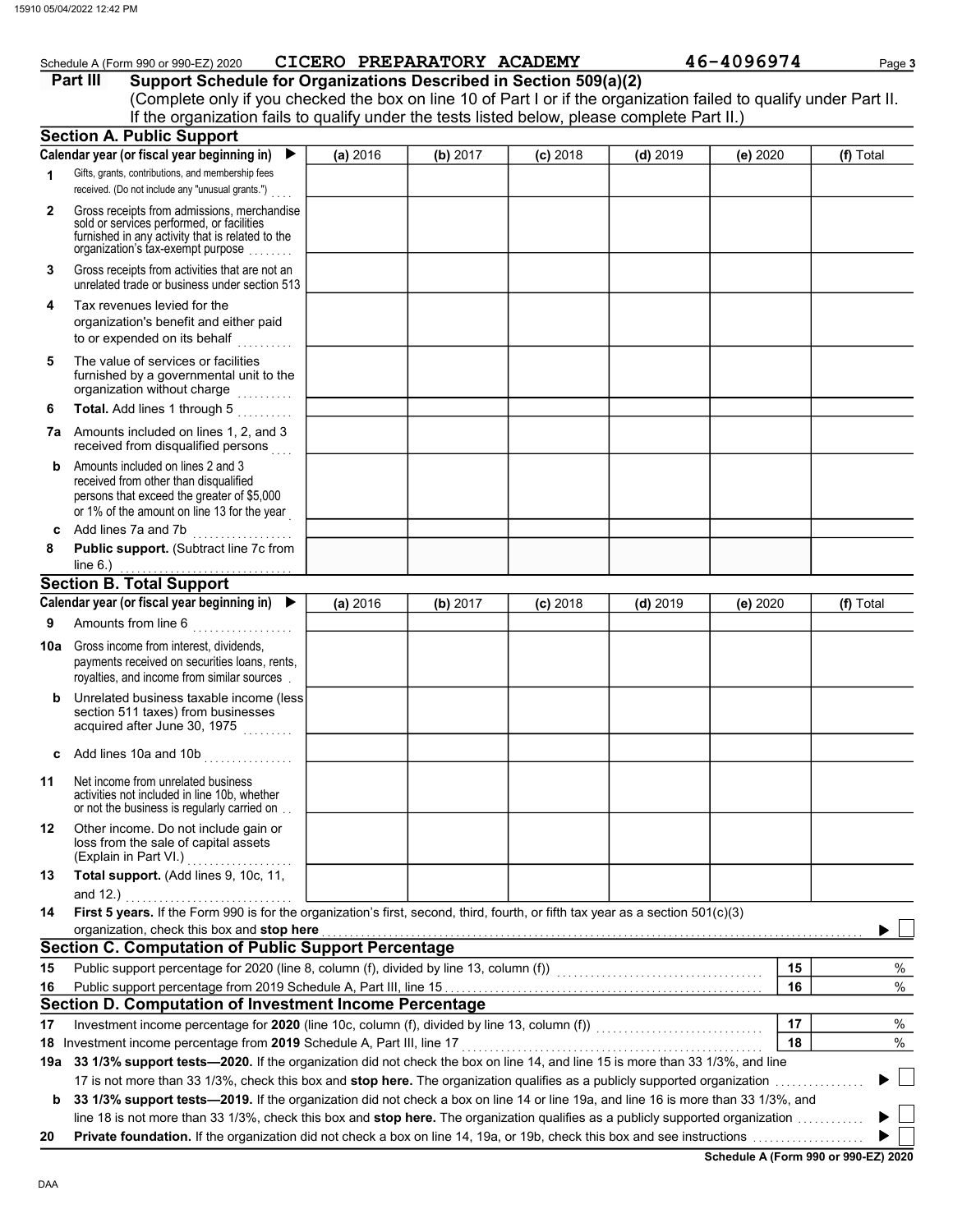| Schedule A (Form 990 or 990-EZ) 2020              | CICERO PREPARATORY ACADEMY | 46-4096974 | Page <b>4</b> |
|---------------------------------------------------|----------------------------|------------|---------------|
| <b>Part IV</b><br><b>Supporting Organizations</b> |                            |            |               |

Sections A, D, and E. If you checked box 12d, Part I, complete Sections A and D, and complete Part V.) (Complete only if you checked a box in line 12 on Part I. If you checked box 12a, Part I, complete Sections A and B. If you checked box 12b, Part I, complete Sections A and C. If you checked box 12c, Part I, complete

## Section A. All Supporting Organizations

| Are all of the organization's supported organizations listed by name in the organization's governing     |
|----------------------------------------------------------------------------------------------------------|
| documents? If "No." describe in Part VI how the supported organizations are designated. If designated by |
| class or purpose, describe the designation. If historic and continuing relationship, explain.            |

- Did the organization have any supported organization that does not have an IRS determination of status under section 509(a)(1) or (2)? If "Yes," explain in Part VI how the organization determined that the supported organization was described in section 509(a)(1) or (2). 2
- **3a** Did the organization have a supported organization described in section 501(c)(4), (5), or (6)? If "Yes," answer lines 3b and 3c below.
- b Did the organization confirm that each supported organization qualified under section 501(c)(4), (5), or (6) and satisfied the public support tests under section  $509(a)(2)$ ? If "Yes," describe in Part VI when and how the organization made the determination.
- c Did the organization ensure that all support to such organizations was used exclusively for section 170(c)(2)(B) purposes? If "Yes," explain in Part VI what controls the organization put in place to ensure such use.
- 4a Was any supported organization not organized in the United States ("foreign supported organization")? If "Yes," and if you checked 12a or 12b in Part I, answer (b) and (c) below.
- b Did the organization have ultimate control and discretion in deciding whether to make grants to the foreign supported organization? If "Yes," describe in Part VI how the organization had such control and discretion despite being controlled or supervised by or in connection with its supported organizations.
- c Did the organization support any foreign supported organization that does not have an IRS determination under sections  $501(c)(3)$  and  $509(a)(1)$  or (2)? If "Yes," explain in Part VI what controls the organization used to ensure that all support to the foreign supported organization was used exclusively for section 170(c)(2)(B) purposes.
- 5a Did the organization add, substitute, or remove any supported organizations during the tax year? If "Yes," answer lines 5b and 5c below (if applicable). Also, provide detail in Part VI, including (i) the names and EIN numbers of the supported organizations added, substituted, or removed; (ii) the reasons for each such action; (iii) the authority under the organization's organizing document authorizing such action; and (iv) how the action was accomplished (such as by amendment to the organizing document).
- **b** Type I or Type II only. Was any added or substituted supported organization part of a class already designated in the organization's organizing document?
- c Substitutions only. Was the substitution the result of an event beyond the organization's control?
- 6 Did the organization provide support (whether in the form of grants or the provision of services or facilities) to anyone other than (i) its supported organizations, (ii) individuals that are part of the charitable class benefited by one or more of its supported organizations, or (iii) other supporting organizations that also support or benefit one or more of the filing organization's supported organizations? If "Yes," provide detail in Part VI.
- 7 Did the organization provide a grant, loan, compensation, or other similar payment to a substantial contributor (as defined in section 4958(c)(3)(C)), a family member of a substantial contributor, or a 35% controlled entity with regard to a substantial contributor? If "Yes," complete Part I of Schedule L (Form 990 or 990-EZ).
- 8 Did the organization make a loan to a disqualified person (as defined in section 4958) not described in line 7? If "Yes," complete Part I of Schedule L (Form 990 or 990-EZ).
- 9a Was the organization controlled directly or indirectly at any time during the tax year by one or more disqualified persons, as defined in section 4946 (other than foundation managers and organizations described in section 509(a)(1) or (2))? If "Yes," provide detail in Part VI.
- b Did one or more disqualified persons (as defined in line 9a) hold a controlling interest in any entity in which the supporting organization had an interest? If "Yes," provide detail in Part VI.
- c Did a disqualified person (as defined in line 9a) have an ownership interest in, or derive any personal benefit from, assets in which the supporting organization also had an interest? If "Yes," provide detail in Part VI.
- 10a Was the organization subject to the excess business holdings rules of section 4943 because of section 4943(f) (regarding certain Type II supporting organizations, and all Type III non-functionally integrated supporting organizations)? If "Yes," answer line 10b below.
- b Did the organization have any excess business holdings in the tax year? (Use Schedule C, Form 4720, to determine whether the organization had excess business holdings.)

Yes | No 1 2 3a 3b 3c 4a 4b 4c 5a 5b 5c 6 7 8 9a 9b 9c 10a 10b

Schedule A (Form 990 or 990-EZ) 2020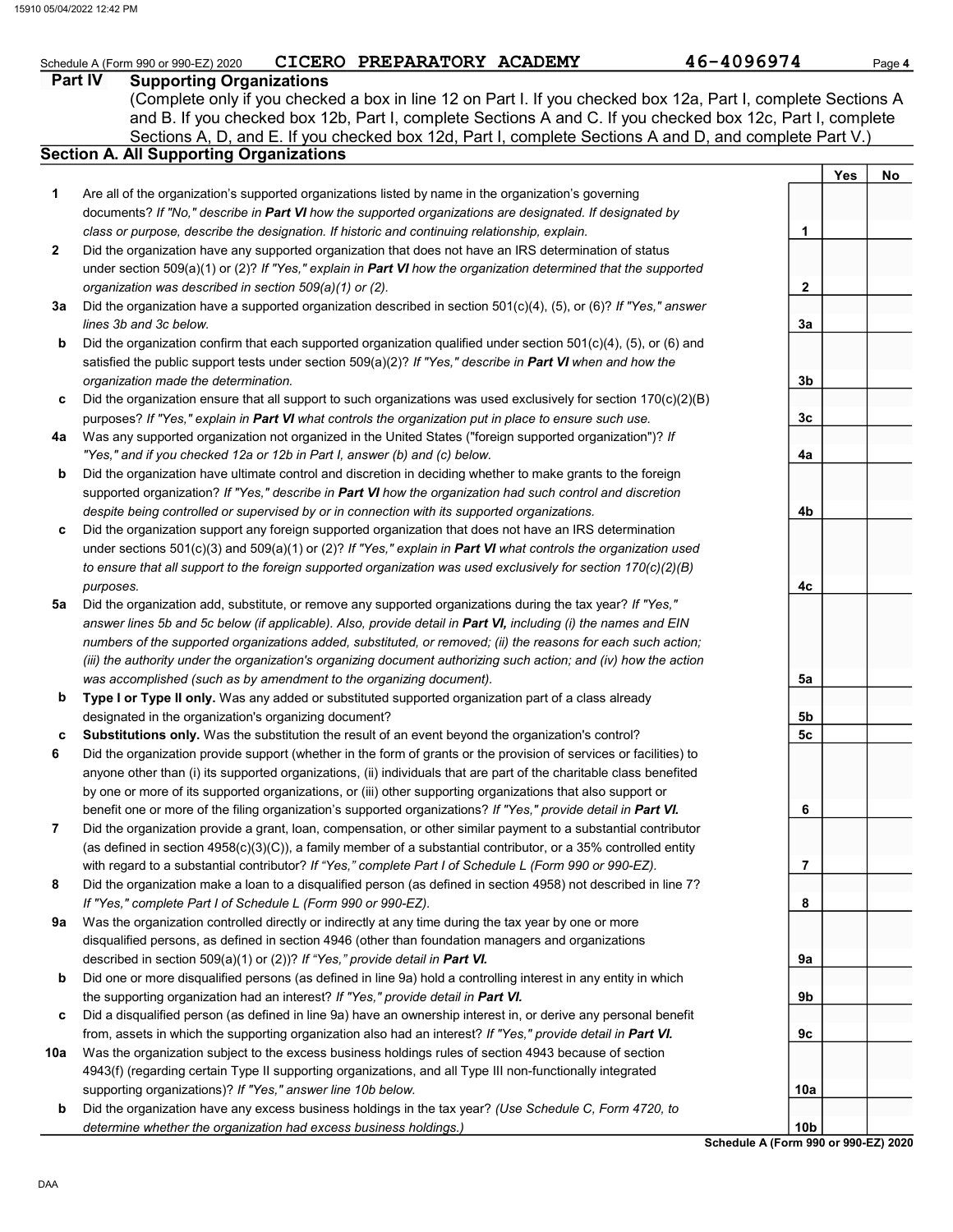# Schedule A (Form 990 or 990-EZ) 2020 CICERO PREPARATORY ACADEMY  $46-4096974$  Page 5

Yes No

|    |                                                                                                                      |                 | Yes | No |
|----|----------------------------------------------------------------------------------------------------------------------|-----------------|-----|----|
| 11 | Has the organization accepted a gift or contribution from any of the following persons?                              |                 |     |    |
| a  | A person who directly or indirectly controls, either alone or together with persons described in lines 11b and       |                 |     |    |
|    | 11c below, the governing body of a supported organization?                                                           | 11a             |     |    |
|    | <b>b</b> A family member of a person described in line 11a above?                                                    | 11 <sub>b</sub> |     |    |
|    | c A 35% controlled entity of a person described in line 11a or 11b above? If "Yes" to line 11a, 11b, or 11c, provide |                 |     |    |
|    | detail in <b>Part VI.</b>                                                                                            | 11 <sub>c</sub> |     |    |

### Section B. Type I Supporting Organizations

Part IV Supporting Organizations (continued)

|                | Did the governing body, members of the governing body, officers acting in their official capacity, or membership of one or     |  |  |
|----------------|--------------------------------------------------------------------------------------------------------------------------------|--|--|
|                | more supported organizations have the power to regularly appoint or elect at least a majority of the organization's officers,  |  |  |
|                | directors, or trustees at all times during the tax year? If "No," describe in Part VI how the supported organization(s)        |  |  |
|                | effectively operated, supervised, or controlled the organization's activities. If the organization had more than one supported |  |  |
|                | organization, describe how the powers to appoint and/or remove officers, directors, or trustees were allocated among the       |  |  |
|                | supported organizations and what conditions or restrictions, if any, applied to such powers during the tax year.               |  |  |
| $\overline{2}$ | Did the organization operate for the benefit of any supported organization other than the supported                            |  |  |
|                | organization(s) that operated, supervised, or controlled the supporting organization? If "Yes," explain in Part                |  |  |
|                | VI how providing such benefit carried out the purposes of the supported organization(s) that operated,                         |  |  |
|                | supervised, or controlled the supporting organization.                                                                         |  |  |

### supervised, or controlled the supporting organization. Section C. Type II Supporting Organizations

|                                                                                                                  |  | <b>N</b> |
|------------------------------------------------------------------------------------------------------------------|--|----------|
| Were a majority of the organization's directors or trustees during the tax year also a majority of the directors |  |          |
| or trustees of each of the organization's supported organization(s)? If "No," describe in Part VI how control    |  |          |
| or management of the supporting organization was vested in the same persons that controlled or managed           |  |          |
| the supported organization(s).                                                                                   |  |          |

### Section D. All Type III Supporting Organizations

|                |                                                                                                                        |   | res. | Nο |
|----------------|------------------------------------------------------------------------------------------------------------------------|---|------|----|
| 1              | Did the organization provide to each of its supported organizations, by the last day of the fifth month of the         |   |      |    |
|                | organization's tax year, (i) a written notice describing the type and amount of support provided during the prior tax  |   |      |    |
|                | year, (ii) a copy of the Form 990 that was most recently filed as of the date of notification, and (iii) copies of the |   |      |    |
|                | organization's governing documents in effect on the date of notification, to the extent not previously provided?       |   |      |    |
| $\overline{2}$ | Were any of the organization's officers, directors, or trustees either (i) appointed or elected by the supported       |   |      |    |
|                | organization(s) or (ii) serving on the governing body of a supported organization? If "No," explain in Part VI how     |   |      |    |
|                | the organization maintained a close and continuous working relationship with the supported organization(s).            | 2 |      |    |
| $\mathbf{3}$   | By reason of the relationship described in line 2, above, did the organization's supported organizations have          |   |      |    |
|                | a significant voice in the organization's investment policies and in directing the use of the organization's           |   |      |    |
|                | income or assets at all times during the tax year? If "Yes," describe in Part VI the role the organization's           |   |      |    |
|                | supported organizations played in this regard.                                                                         | 3 |      |    |

### Section E. Type III Functionally-Integrated Supporting Organizations

| Check the box next to the method that the organization used to satisfy the Integral Part Test during the year (see instructions). |  |
|-----------------------------------------------------------------------------------------------------------------------------------|--|
|-----------------------------------------------------------------------------------------------------------------------------------|--|

- The organization satisfied the Activities Test. Complete line 2 below. a
- The organization is the parent of each of its supported organizations. Complete line 3 below. b

|  |  | ∠   The organization supported a governmental entity. Describe in Part VI how you supported a governmental entity (see instructions) |  |  |  |  |  |
|--|--|--------------------------------------------------------------------------------------------------------------------------------------|--|--|--|--|--|
|--|--|--------------------------------------------------------------------------------------------------------------------------------------|--|--|--|--|--|

- 2 Activities Test. Answer lines 2a and 2b below.
- a Did substantially all of the organization's activities during the tax year directly further the exempt purposes of the supported organization(s) to which the organization was responsive? If "Yes," then in Part VI identify those supported organizations and explain how these activities directly furthered their exempt purposes, how the organization was responsive to those supported organizations, and how the organization determined that these activities constituted substantially all of its activities.
- b Did the activities described in line 2a, above, constitute activities that, but for the organization's involvement, one or more of the organization's supported organization(s) would have been engaged in? If "Yes," explain in Part VI the reasons for the organization's position that its supported organization(s) would have engaged in these activities but for the organization's involvement.
- 3 Parent of Supported Organizations. Answer lines 3a and 3b below.
	- a Did the organization have the power to regularly appoint or elect a majority of the officers, directors, or trustees of each of the supported organizations? If "Yes" or "No," provide details in Part VI.
	- b Did the organization exercise a substantial degree of direction over the policies, programs, and activities of each of its supported organizations? If "Yes," describe in Part VI the role played by the organization in this regard.

2a

2b

3a

Yes No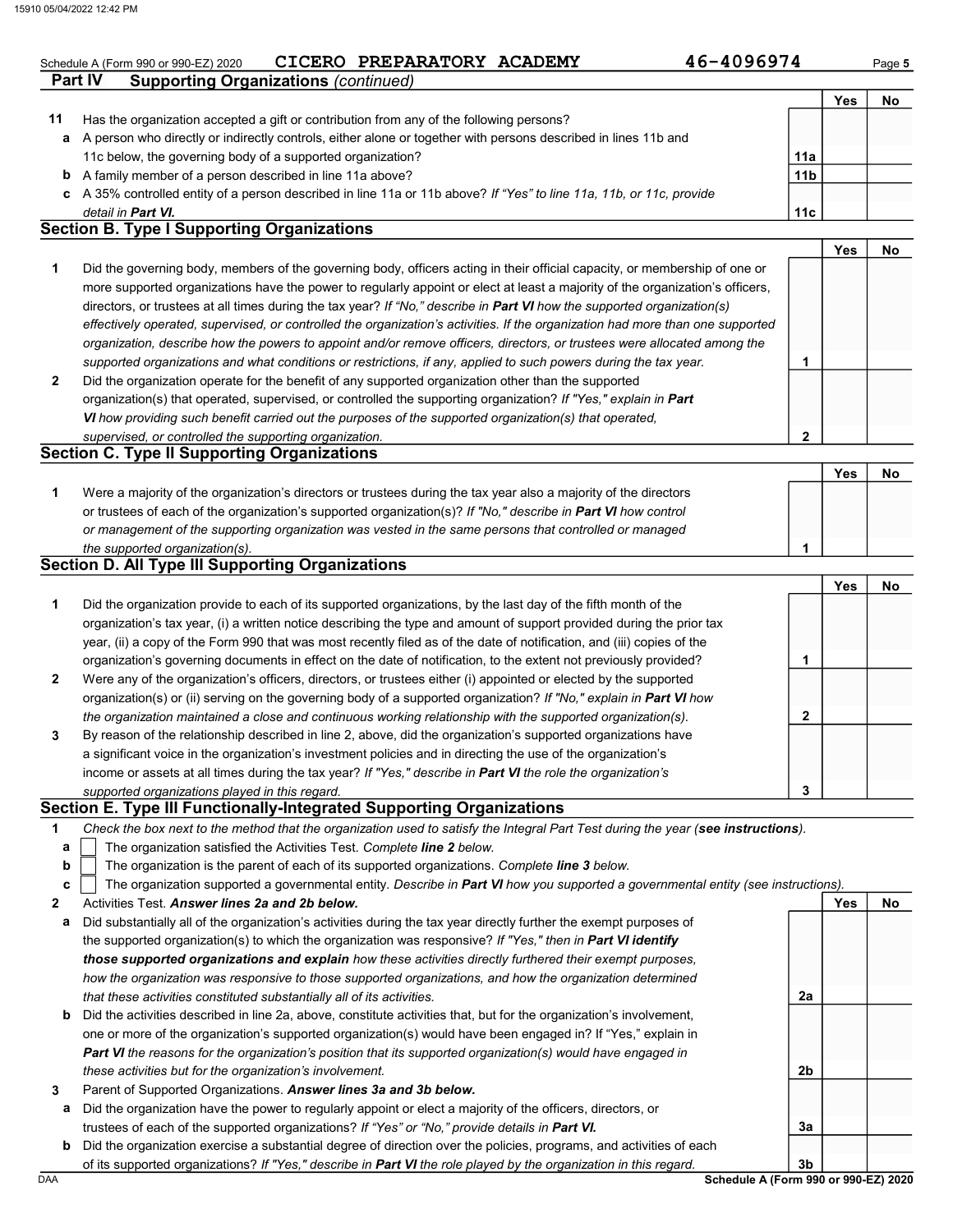| CICERO PREPARATORY ACADEMY<br>Schedule A (Form 990 or 990-EZ) 2020                                                                    |                         | 46-4096974     | Page 6                         |
|---------------------------------------------------------------------------------------------------------------------------------------|-------------------------|----------------|--------------------------------|
| Type III Non-Functionally Integrated 509(a)(3) Supporting Organizations<br><b>Part V</b>                                              |                         |                |                                |
| Check here if the organization satisfied the Integral Part Test as a qualifying trust on Nov. 20, 1970 (explain in Part VI). See<br>1 |                         |                |                                |
| instructions. All other Type III non-functionally integrated supporting organizations must complete Sections A through E.             |                         |                |                                |
| Section A - Adjusted Net Income                                                                                                       |                         | (A) Prior Year | (B) Current Year               |
|                                                                                                                                       |                         |                | (optional)                     |
| 1.<br>Net short-term capital gain                                                                                                     | $\mathbf{1}$            |                |                                |
| $\mathbf{2}$<br>Recoveries of prior-year distributions                                                                                | $\overline{2}$          |                |                                |
| 3<br>Other gross income (see instructions)                                                                                            | 3                       |                |                                |
| 4<br>Add lines 1 through 3.                                                                                                           | $\overline{\mathbf{4}}$ |                |                                |
| 5<br>Depreciation and depletion                                                                                                       | 5                       |                |                                |
| Portion of operating expenses paid or incurred for production or collection of<br>6                                                   |                         |                |                                |
| gross income or for management, conservation, or maintenance of property                                                              |                         |                |                                |
| held for production of income (see instructions)                                                                                      | 6                       |                |                                |
| $\overline{7}$<br>Other expenses (see instructions)                                                                                   | $\overline{7}$          |                |                                |
| 8<br>Adjusted Net Income (subtract lines 5, 6, and 7 from line 4)                                                                     | 8                       |                |                                |
| <b>Section B - Minimum Asset Amount</b>                                                                                               |                         | (A) Prior Year | (B) Current Year<br>(optional) |
| Aggregate fair market value of all non-exempt-use assets (see<br>$\mathbf 1$                                                          |                         |                |                                |
| instructions for short tax year or assets held for part of year):                                                                     |                         |                |                                |
| a Average monthly value of securities                                                                                                 | 1a                      |                |                                |
| <b>b</b> Average monthly cash balances                                                                                                | 1 <sub>b</sub>          |                |                                |
| c Fair market value of other non-exempt-use assets                                                                                    | 1 <sub>c</sub>          |                |                                |
| d Total (add lines 1a, 1b, and 1c)                                                                                                    | 1d                      |                |                                |
| <b>e</b> Discount claimed for blockage or other factors                                                                               |                         |                |                                |
| (explain in detail in Part VI):                                                                                                       |                         |                |                                |
| Acquisition indebtedness applicable to non-exempt-use assets<br>$\mathbf{2}$                                                          | $\mathbf{2}$            |                |                                |
| Subtract line 2 from line 1d.<br>3                                                                                                    | 3                       |                |                                |
| Cash deemed held for exempt use. Enter 0.015 of line 3 (for greater amount,<br>4                                                      |                         |                |                                |
| see instructions)                                                                                                                     | 4                       |                |                                |
| Net value of non-exempt-use assets (subtract line 4 from line 3)<br>5                                                                 | 5                       |                |                                |
| 6<br>Multiply line 5 by 0.035.                                                                                                        | 6                       |                |                                |
| $\overline{7}$<br>Recoveries of prior-year distributions                                                                              | $\overline{7}$          |                |                                |
| 8<br>Minimum Asset Amount (add line 7 to line 6)                                                                                      | 8                       |                |                                |
| Section C - Distributable Amount                                                                                                      |                         |                | <b>Current Year</b>            |
| Adjusted net income for prior year (from Section A, line 8, column A)<br>1                                                            | 1                       |                |                                |
| 2<br>Enter 0.85 of line 1.                                                                                                            | $\mathbf{2}$            |                |                                |
| 3<br>Minimum asset amount for prior year (from Section B, line 8, column A)                                                           | 3                       |                |                                |
| Enter greater of line 2 or line 3.<br>4                                                                                               | 4                       |                |                                |
| 5<br>Income tax imposed in prior year                                                                                                 | 5                       |                |                                |
| Distributable Amount. Subtract line 5 from line 4, unless subject to<br>6                                                             |                         |                |                                |
| emergency temporary reduction (see instructions).                                                                                     | 6                       |                |                                |
|                                                                                                                                       |                         |                |                                |

7 Check here if the current year is the organization's first as a non-functionally integrated Type III supporting organization (see instructions).

Schedule A (Form 990 or 990-EZ) 2020

DAA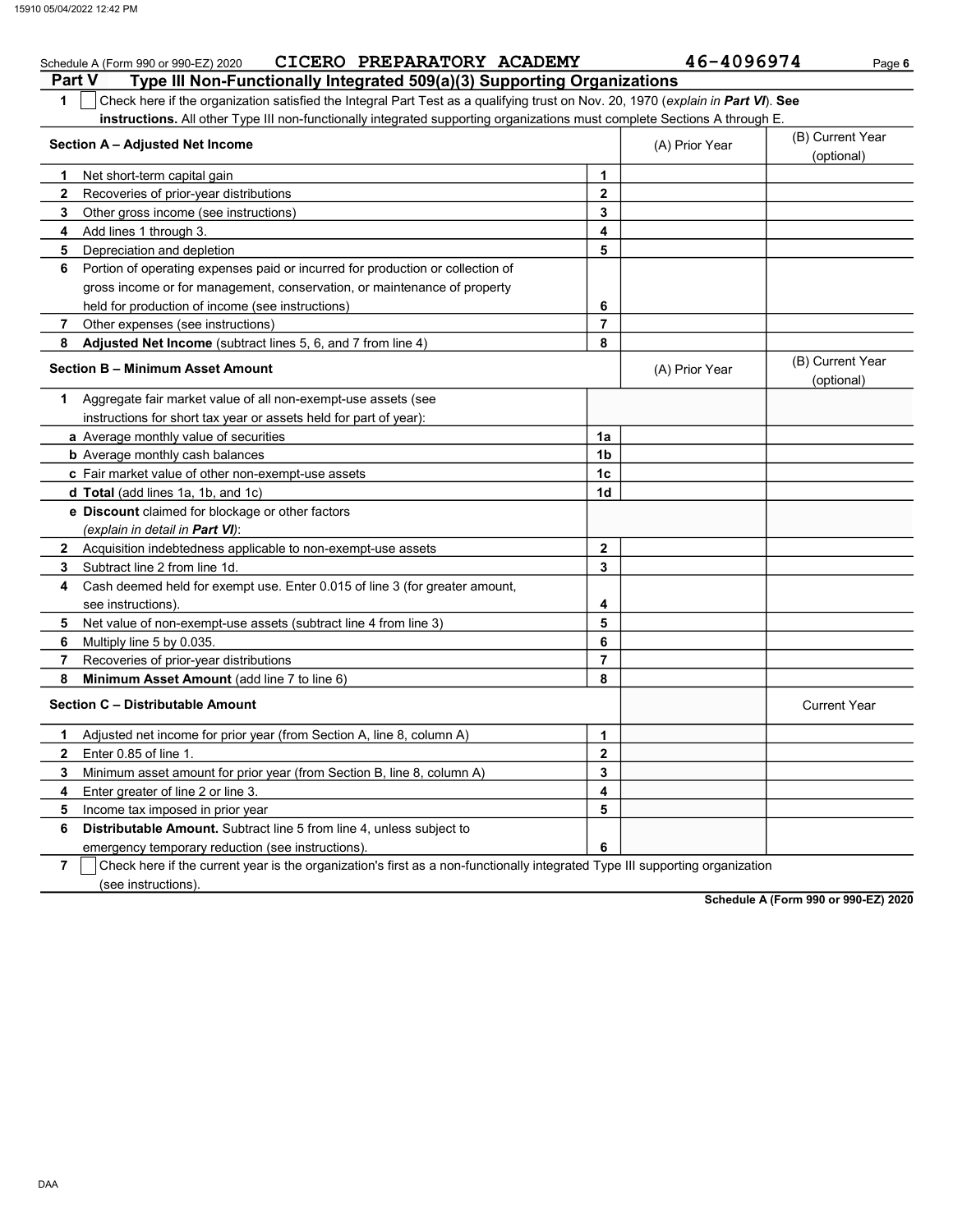#### Schedule A (Form 990 or 990-EZ) 2020 CICERO PREPARATORY ACADEMY  $46-4096974$  Page 7 Part V Type III Non-Functionally Integrated 509(a)(3) Supporting Organizations (continued) Section D – Distributions Current Year 1 2 3 4 5 6 7 8 9 10 Amounts paid to supported organizations to accomplish exempt purposes Amounts paid to perform activity that directly furthers exempt purposes of supported organizations, in excess of income from activity Administrative expenses paid to accomplish exempt purposes of supported organizations Amounts paid to acquire exempt-use assets Qualified set-aside amounts (prior IRS approval required—provide details in Part VI) Other distributions (describe in Part VI). See instructions. Total annual distributions. Add lines 1 through 6. Distributions to attentive supported organizations to which the organization is responsive (provide details in Part VI). See instructions. Distributable amount for 2020 from Section C, line 6 Line 8 amount divided by line 9 amount Section E – Distribution Allocations (see instructions) Excess Distributions (i) (ii) Underdistributions Pre-2020 (iii) Distributable Amount for 2020 3 2 1 a From 2015 . . . . . . . . . . . . . . . . . . . . . . . . . . . . . . . b From 2016 . . . . . . . . . . . . . . . . . . . . . . . . . . . . . . . c From 2017 . . . . . . . . . . . . . . . . . . . . . . . . . . . . . . . d From 2018 . . . . . . . . . . . . . . . . . . . . . . . . . . . . . . . . Distributable amount for 2020 from Section C, line 6 Underdistributions, if any, for years prior to 2020 (reasonable cause required–explain in Part VI). See Excess distributions carryover, if any, to 2020 instructions.

Schedule A (Form 990 or 990-EZ) 2020

8

and 4c.

7

5

4

6 Remaining underdistributions for 2020 Subtract lines 3h

and 4b from line 1. For result greater than zero, explain in

Excess distributions carryover to 2021. Add lines 3j

Remaining underdistributions for years prior to 2020, if any. Subtract lines 3g and 4a from line 2. For result greater than zero, explain in Part VI. See instructions.

e From 2019 . . . . . . . . . . . . . . . . . . . . . . . . . . . . . . . .

g Applied to underdistributions of prior years h Applied to 2020 distributable amount

a Applied to underdistributions of prior years **b** Applied to 2020 distributable amount

a Excess from 2016 ........................ **b** Excess from 2017 ........................ c Excess from 2018 . . . . . . . . . . . . . . . . . . . . . . . . d Excess from 2019 ......................... e Excess from 2020 . . . . . . . . . . . . . . . . . . . . . . . .

c Remainder. Subtract lines 4a and 4b from line 4.

Section D, line 7: \$

i Carryover from 2015 not applied (see instructions) j Remainder. Subtract lines 3g, 3h, and 3i from line 3f.

f Total of lines 3a through 3e

Distributions for 2020 from

Part VI. See instructions.

Breakdown of line 7: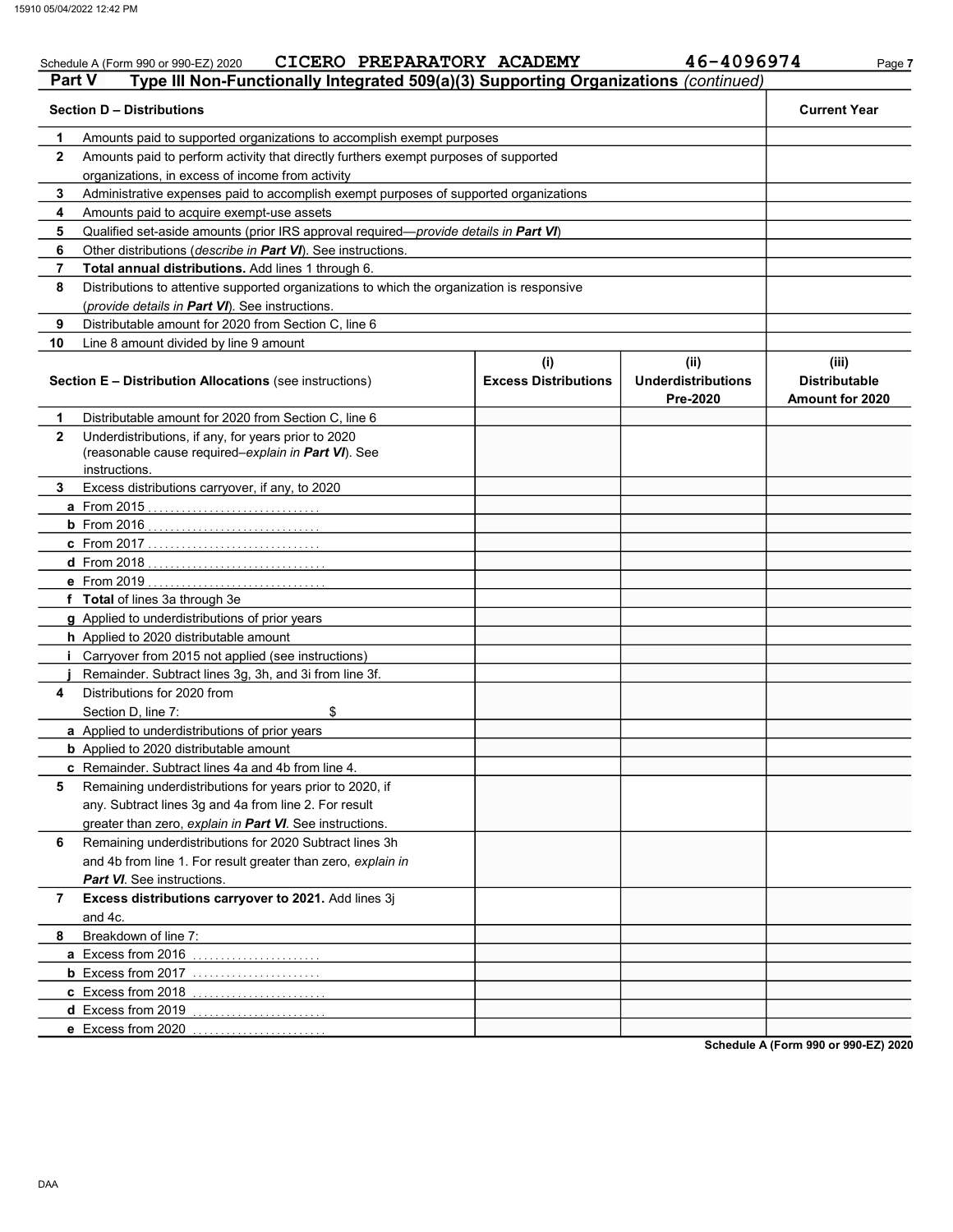| Part VI | Schedule A (Form 990 or 990-EZ) 2020 | CICERO PREPARATORY ACADEMY | Supplemental Information. Provide the explanations required by Part II, line 10; Part II, line 17a or 17b; Part                                                                                                                                                                                                                                                                                                                                                          | Page 8 |
|---------|--------------------------------------|----------------------------|--------------------------------------------------------------------------------------------------------------------------------------------------------------------------------------------------------------------------------------------------------------------------------------------------------------------------------------------------------------------------------------------------------------------------------------------------------------------------|--------|
|         |                                      |                            | III, line 12; Part IV, Section A, lines 1, 2, 3b, 3c, 4b, 4c, 5a, 6, 9a, 9b, 9c, 11a, 11b, and 11c; Part IV, Section<br>B, lines 1 and 2; Part IV, Section C, line 1; Part IV, Section D, lines 2 and 3; Part IV, Section E, lines 1c, 2a, 2b,<br>3a, and 3b; Part V, line 1; Part V, Section B, line 1e; Part V, Section D, lines 5, 6, and 8; and Part V, Section E,<br>lines 2, 5, and 6. Also complete this part for any additional information. (See instructions.) |        |
|         |                                      |                            |                                                                                                                                                                                                                                                                                                                                                                                                                                                                          |        |
|         |                                      |                            |                                                                                                                                                                                                                                                                                                                                                                                                                                                                          |        |
|         |                                      |                            |                                                                                                                                                                                                                                                                                                                                                                                                                                                                          |        |
|         |                                      |                            |                                                                                                                                                                                                                                                                                                                                                                                                                                                                          |        |
|         |                                      |                            |                                                                                                                                                                                                                                                                                                                                                                                                                                                                          |        |
|         |                                      |                            |                                                                                                                                                                                                                                                                                                                                                                                                                                                                          |        |
|         |                                      |                            |                                                                                                                                                                                                                                                                                                                                                                                                                                                                          |        |
|         |                                      |                            |                                                                                                                                                                                                                                                                                                                                                                                                                                                                          |        |
|         |                                      |                            |                                                                                                                                                                                                                                                                                                                                                                                                                                                                          |        |
|         |                                      |                            |                                                                                                                                                                                                                                                                                                                                                                                                                                                                          |        |
|         |                                      |                            |                                                                                                                                                                                                                                                                                                                                                                                                                                                                          |        |
|         |                                      |                            |                                                                                                                                                                                                                                                                                                                                                                                                                                                                          |        |
|         |                                      |                            |                                                                                                                                                                                                                                                                                                                                                                                                                                                                          |        |
|         |                                      |                            |                                                                                                                                                                                                                                                                                                                                                                                                                                                                          |        |
|         |                                      |                            |                                                                                                                                                                                                                                                                                                                                                                                                                                                                          |        |
|         |                                      |                            |                                                                                                                                                                                                                                                                                                                                                                                                                                                                          |        |
|         |                                      |                            |                                                                                                                                                                                                                                                                                                                                                                                                                                                                          |        |
|         |                                      |                            |                                                                                                                                                                                                                                                                                                                                                                                                                                                                          |        |
|         |                                      |                            |                                                                                                                                                                                                                                                                                                                                                                                                                                                                          |        |
|         |                                      |                            |                                                                                                                                                                                                                                                                                                                                                                                                                                                                          |        |
|         |                                      |                            |                                                                                                                                                                                                                                                                                                                                                                                                                                                                          |        |
|         |                                      |                            |                                                                                                                                                                                                                                                                                                                                                                                                                                                                          |        |
|         |                                      |                            |                                                                                                                                                                                                                                                                                                                                                                                                                                                                          |        |
|         |                                      |                            |                                                                                                                                                                                                                                                                                                                                                                                                                                                                          |        |
|         |                                      |                            |                                                                                                                                                                                                                                                                                                                                                                                                                                                                          |        |
|         |                                      |                            |                                                                                                                                                                                                                                                                                                                                                                                                                                                                          |        |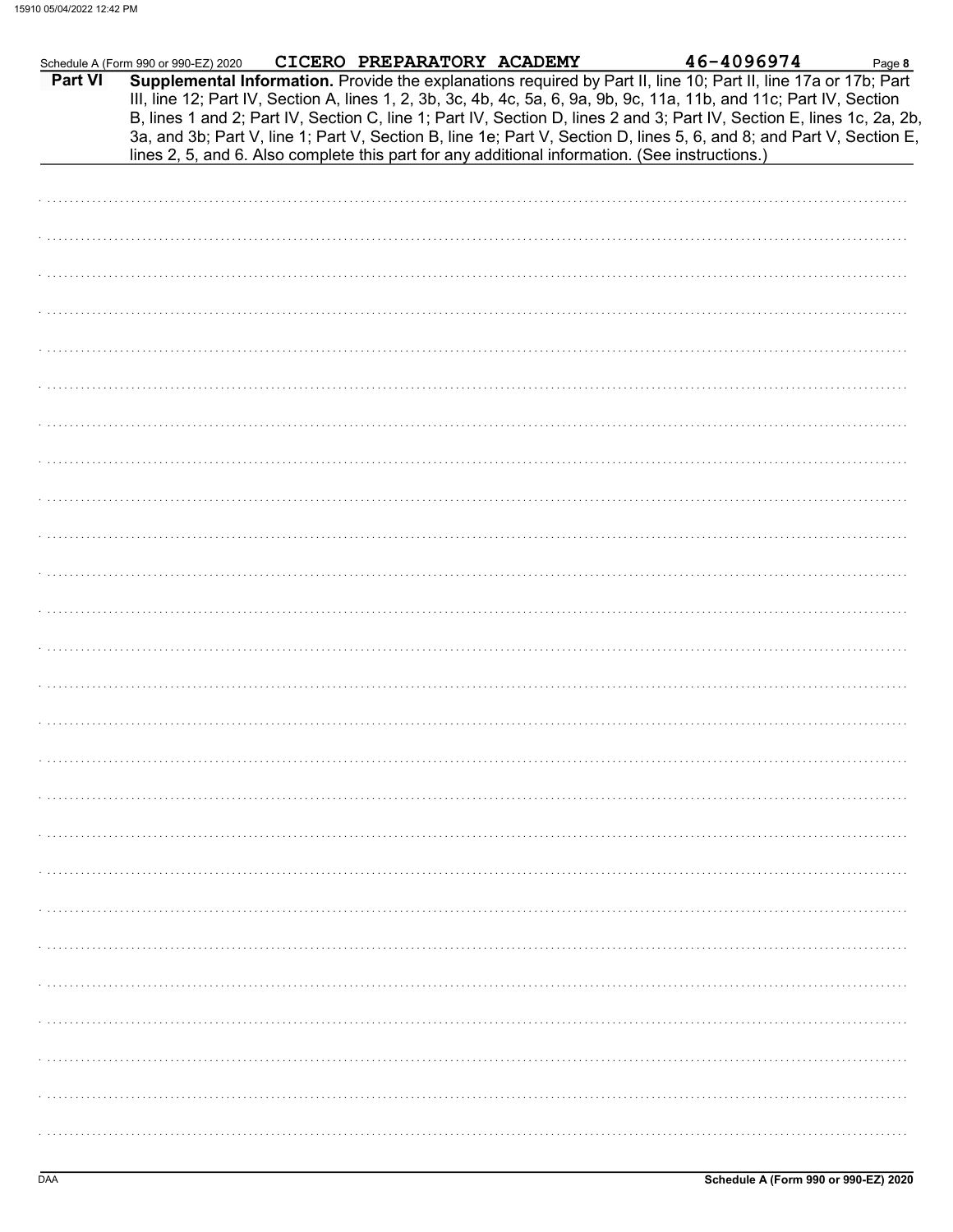Department of the Treasury Internal Revenue Service Name of the organization

(Form 990, 990-EZ,

# Schedule B  $\overline{S}$  Schedule of Contributors

Attach to Form 990, Form 990-EZ, or Form 990-PF. ▶ Go to www.irs.gov/Form990 for the latest information. OMB No. 1545-0047

2020

Employer identification number

|                                    | CICERO PREPARATORY ACADEMY                                                                                                                                                                                                                                                                                                                                                                                                                                                                                                                                                                                                                                      | 46-4096974 |  |  |  |  |
|------------------------------------|-----------------------------------------------------------------------------------------------------------------------------------------------------------------------------------------------------------------------------------------------------------------------------------------------------------------------------------------------------------------------------------------------------------------------------------------------------------------------------------------------------------------------------------------------------------------------------------------------------------------------------------------------------------------|------------|--|--|--|--|
| Organization type (check one):     |                                                                                                                                                                                                                                                                                                                                                                                                                                                                                                                                                                                                                                                                 |            |  |  |  |  |
| Filers of:                         | Section:                                                                                                                                                                                                                                                                                                                                                                                                                                                                                                                                                                                                                                                        |            |  |  |  |  |
| Form 990 or 990-EZ                 | 3 ) (enter number) organization<br>$\mathbf{x}$<br>501(c)                                                                                                                                                                                                                                                                                                                                                                                                                                                                                                                                                                                                       |            |  |  |  |  |
|                                    | $4947(a)(1)$ nonexempt charitable trust not treated as a private foundation                                                                                                                                                                                                                                                                                                                                                                                                                                                                                                                                                                                     |            |  |  |  |  |
|                                    | 527 political organization                                                                                                                                                                                                                                                                                                                                                                                                                                                                                                                                                                                                                                      |            |  |  |  |  |
| Form 990-PF                        | 501(c)(3) exempt private foundation                                                                                                                                                                                                                                                                                                                                                                                                                                                                                                                                                                                                                             |            |  |  |  |  |
|                                    | 4947(a)(1) nonexempt charitable trust treated as a private foundation                                                                                                                                                                                                                                                                                                                                                                                                                                                                                                                                                                                           |            |  |  |  |  |
|                                    | 501(c)(3) taxable private foundation                                                                                                                                                                                                                                                                                                                                                                                                                                                                                                                                                                                                                            |            |  |  |  |  |
|                                    |                                                                                                                                                                                                                                                                                                                                                                                                                                                                                                                                                                                                                                                                 |            |  |  |  |  |
| instructions.                      | Check if your organization is covered by the General Rule or a Special Rule.<br>Note: Only a section $501(c)(7)$ , (8), or (10) organization can check boxes for both the General Rule and a Special Rule. See                                                                                                                                                                                                                                                                                                                                                                                                                                                  |            |  |  |  |  |
| <b>General Rule</b>                |                                                                                                                                                                                                                                                                                                                                                                                                                                                                                                                                                                                                                                                                 |            |  |  |  |  |
| contributor's total contributions. | For an organization filing Form 990, 990-EZ, or 990-PF that received, during the year, contributions totaling \$5,000<br>or more (in money or property) from any one contributor. Complete Parts I and II. See instructions for determining a                                                                                                                                                                                                                                                                                                                                                                                                                   |            |  |  |  |  |
| <b>Special Rules</b>               |                                                                                                                                                                                                                                                                                                                                                                                                                                                                                                                                                                                                                                                                 |            |  |  |  |  |
|                                    | For an organization described in section 501(c)(3) filing Form 990 or 990-EZ that met the 33 <sup>1</sup> /3% support test of the<br>regulations under sections $509(a)(1)$ and $170(b)(1)(A)(vi)$ , that checked Schedule A (Form 990 or 990-EZ), Part II, line<br>13, 16a, or 16b, and that received from any one contributor, during the year, total contributions of the greater of (1)<br>\$5,000; or (2) 2% of the amount on (i) Form 990, Part VIII, line 1h; or (ii) Form 990-EZ, line 1. Complete Parts I and II.                                                                                                                                      |            |  |  |  |  |
|                                    | For an organization described in section 501(c)(7), (8), or (10) filing Form 990 or 990-EZ that received from any one<br>contributor, during the year, total contributions of more than \$1,000 exclusively for religious, charitable, scientific,<br>literary, or educational purposes, or for the prevention of cruelty to children or animals. Complete Parts I (entering<br>"N/A" in column (b) instead of the contributor name and address), II, and III.                                                                                                                                                                                                  |            |  |  |  |  |
|                                    | For an organization described in section 501(c)(7), (8), or (10) filing Form 990 or 990-EZ that received from any one<br>contributor, during the year, contributions exclusively for religious, charitable, etc., purposes, but no such<br>contributions totaled more than \$1,000. If this box is checked, enter here the total contributions that were received<br>during the year for an exclusively religious, charitable, etc., purpose. Don't complete any of the parts unless the<br>General Rule applies to this organization because it received nonexclusively religious, charitable, etc., contributions<br>totaling \$5,000 or more during the year | \$         |  |  |  |  |
|                                    | Caution: An organization that isn't covered by the General Rule and/or the Special Rules doesn't file Schedule B (Form 990,<br>990-EZ, or 990-PF), but it must answer "No" on Part IV, line 2, of its Form 990; or check the box on line H of its Form 990-EZ or on its<br>Form 990-PF, Part I, line 2, to certify that it doesn't meet the filing requirements of Schedule B (Form 990, 990-EZ, or 990-PF).                                                                                                                                                                                                                                                    |            |  |  |  |  |

For Paperwork Reduction Act Notice, see the instructions for Form 990, 990-EZ, or 990-PF.

**Organization type** (check one): Filers of: Section: Form 990 or 990-EZ  $|\overline{\textbf{X}}|$  501(c)(  $\overline{\textbf{3}}$  ) (enter number) organization Form 990-PF  $\Box$  501(c)(3) exempt private foundation

#### Special Rules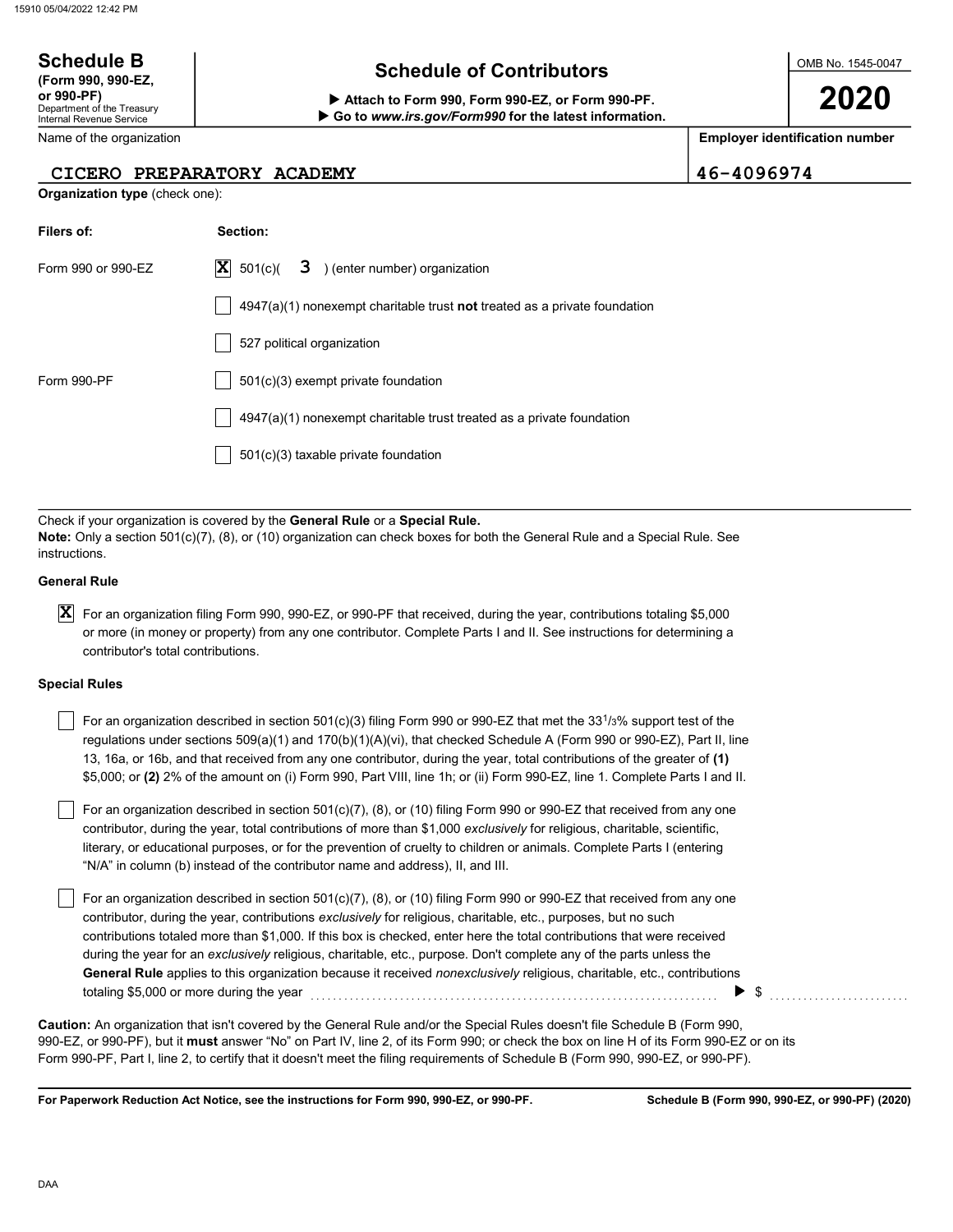|                      | Schedule B (Form 990, 990-EZ, or 990-PF) (2020)<br>Name of organization<br>CICERO PREPARATORY ACADEMY |                                   | PAGE 1 OF 1<br>Page 2<br><b>Employer identification number</b><br>46-4096974            |
|----------------------|-------------------------------------------------------------------------------------------------------|-----------------------------------|-----------------------------------------------------------------------------------------|
| Part I               | Contributors (see instructions). Use duplicate copies of Part I if additional space is needed.        |                                   |                                                                                         |
| (a)<br>No.           | (b)<br>Name, address, and ZIP + 4                                                                     | (c)<br><b>Total contributions</b> | (d)<br>Type of contribution                                                             |
| $\mathbf{1}_{\cdot}$ |                                                                                                       | 438,458<br>$\frac{1}{2}$          | X<br>Person<br>Payroll<br>Noncash<br>(Complete Part II for<br>noncash contributions.)   |
| (a)<br>No.           | (b)<br>Name, address, and ZIP + 4                                                                     | (c)<br><b>Total contributions</b> | (d)<br>Type of contribution                                                             |
|                      |                                                                                                       | \$                                | Person<br>Payroll<br>Noncash<br>(Complete Part II for<br>noncash contributions.)        |
| (a)<br>No.           | (b)<br>Name, address, and ZIP + 4                                                                     | (c)<br><b>Total contributions</b> | (d)<br>Type of contribution                                                             |
|                      |                                                                                                       | \$                                | Person<br>Payroll<br>Noncash<br>(Complete Part II for<br>noncash contributions.)        |
| (a)<br>No.           | (b)<br>Name, address, and ZIP + 4                                                                     | (c)<br><b>Total contributions</b> | (d)<br>Type of contribution                                                             |
|                      |                                                                                                       | \$                                | Person<br><b>Payroll</b><br>Noncash<br>(Complete Part II for<br>noncash contributions.) |
| (a)<br>No.           | (b)<br>Name, address, and ZIP + 4                                                                     | (c)<br><b>Total contributions</b> | (d)<br>Type of contribution                                                             |
|                      |                                                                                                       | \$                                | Person<br>Payroll<br>Noncash<br>(Complete Part II for<br>noncash contributions.)        |
| (a)<br>No.           | (b)<br>Name, address, and ZIP + 4                                                                     | (c)<br><b>Total contributions</b> | (d)<br>Type of contribution                                                             |
|                      |                                                                                                       | \$                                | Person<br>Payroll<br>Noncash<br>(Complete Part II for<br>noncash contributions.)        |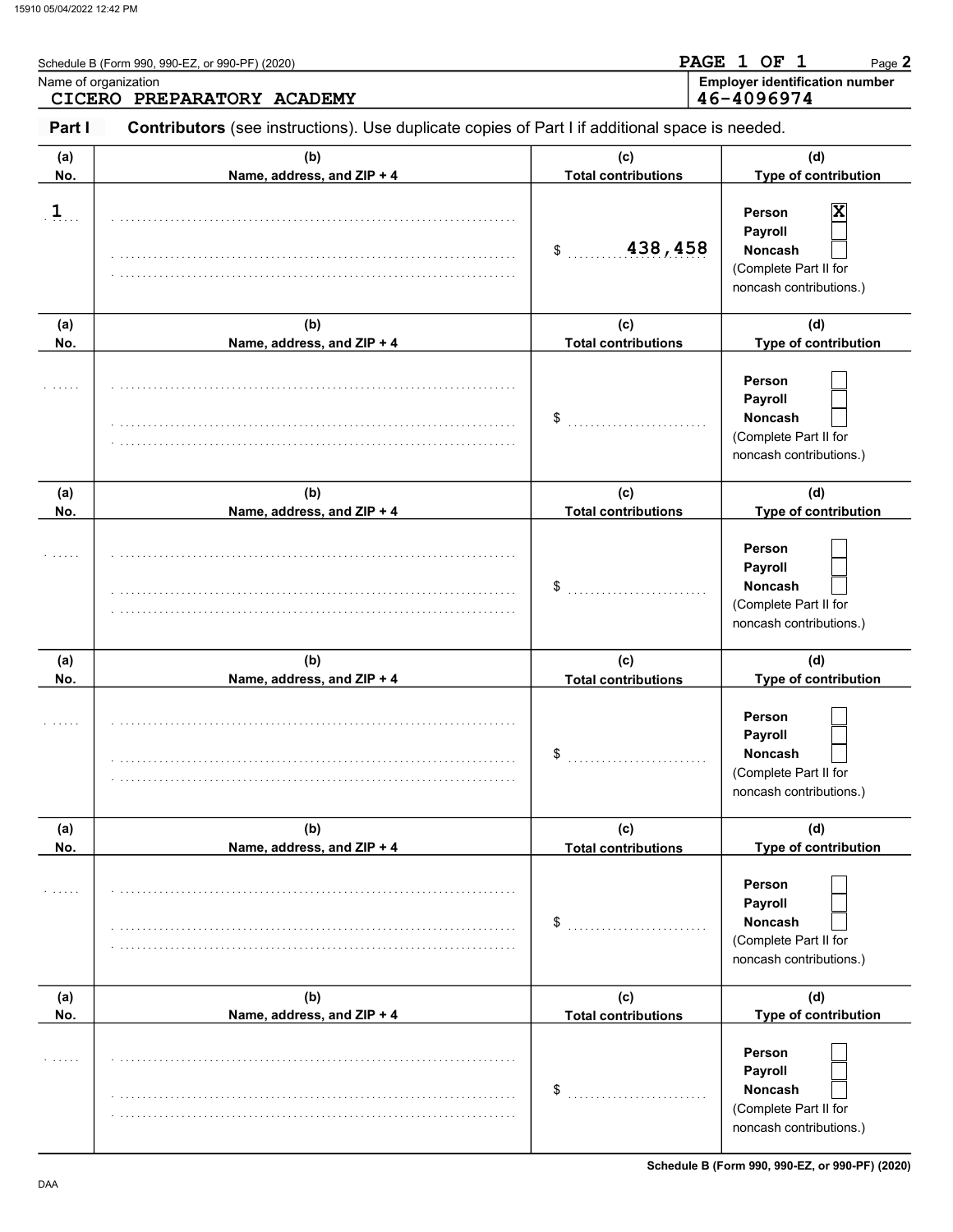(Form 990)

Department of the Treasury Internal Revenue Service

# SCHEDULE D | Supplemental Financial Statements

 Attach to Form 990. Part IV, line 6, 7, 8, 9, 10, 11a, 11b, 11c, 11d, 11e, 11f, 12a, or 12b. Complete if the organization answered "Yes" on Form 990,

Go to www.irs.gov/Form990 for instructions and the latest information.

2020 Open to Public **Inspection** 

OMB No. 1545-0047

Employer identification number

|              | Name of the organization       |                                                                                                                                                                        |                                                    | <b>Employer identification number</b>                                                                                                                                                                                                                                                                                                                                                              |
|--------------|--------------------------------|------------------------------------------------------------------------------------------------------------------------------------------------------------------------|----------------------------------------------------|----------------------------------------------------------------------------------------------------------------------------------------------------------------------------------------------------------------------------------------------------------------------------------------------------------------------------------------------------------------------------------------------------|
|              |                                | CICERO PREPARATORY ACADEMY                                                                                                                                             |                                                    | 46-4096974                                                                                                                                                                                                                                                                                                                                                                                         |
|              | Part I                         | Organizations Maintaining Donor Advised Funds or Other Similar Funds or Accounts.<br>Complete if the organization answered "Yes" on Form 990, Part IV, line 6.         |                                                    |                                                                                                                                                                                                                                                                                                                                                                                                    |
|              |                                |                                                                                                                                                                        | (a) Donor advised funds                            | (b) Funds and other accounts                                                                                                                                                                                                                                                                                                                                                                       |
| 1            |                                | Total number at end of year                                                                                                                                            |                                                    |                                                                                                                                                                                                                                                                                                                                                                                                    |
| 2            |                                |                                                                                                                                                                        |                                                    |                                                                                                                                                                                                                                                                                                                                                                                                    |
| 3            |                                |                                                                                                                                                                        |                                                    |                                                                                                                                                                                                                                                                                                                                                                                                    |
| 4            |                                | Aggregate value at end of year                                                                                                                                         |                                                    |                                                                                                                                                                                                                                                                                                                                                                                                    |
| 5            |                                | Did the organization inform all donors and donor advisors in writing that the assets held in donor advised                                                             |                                                    |                                                                                                                                                                                                                                                                                                                                                                                                    |
|              |                                | funds are the organization's property, subject to the organization's exclusive legal control?                                                                          |                                                    | Yes<br>No                                                                                                                                                                                                                                                                                                                                                                                          |
| 6            |                                | Did the organization inform all grantees, donors, and donor advisors in writing that grant funds can be used                                                           |                                                    |                                                                                                                                                                                                                                                                                                                                                                                                    |
|              |                                | only for charitable purposes and not for the benefit of the donor or donor advisor, or for any other purpose                                                           |                                                    |                                                                                                                                                                                                                                                                                                                                                                                                    |
|              |                                |                                                                                                                                                                        |                                                    | Yes<br>No                                                                                                                                                                                                                                                                                                                                                                                          |
|              | Part II                        | <b>Conservation Easements.</b>                                                                                                                                         |                                                    |                                                                                                                                                                                                                                                                                                                                                                                                    |
|              |                                | Complete if the organization answered "Yes" on Form 990, Part IV, line 7.                                                                                              |                                                    |                                                                                                                                                                                                                                                                                                                                                                                                    |
| 1            |                                | Purpose(s) of conservation easements held by the organization (check all that apply).                                                                                  |                                                    |                                                                                                                                                                                                                                                                                                                                                                                                    |
|              |                                | Preservation of land for public use (for example, recreation or education)                                                                                             | Preservation of a historically important land area |                                                                                                                                                                                                                                                                                                                                                                                                    |
|              |                                | Protection of natural habitat                                                                                                                                          | Preservation of a certified historic structure     |                                                                                                                                                                                                                                                                                                                                                                                                    |
|              |                                | Preservation of open space                                                                                                                                             |                                                    |                                                                                                                                                                                                                                                                                                                                                                                                    |
| $\mathbf{2}$ |                                | Complete lines 2a through 2d if the organization held a qualified conservation contribution in the form of a conservation<br>easement on the last day of the tax year. |                                                    |                                                                                                                                                                                                                                                                                                                                                                                                    |
|              |                                |                                                                                                                                                                        |                                                    | <b>Held at the End of the Tax Year</b><br>2a                                                                                                                                                                                                                                                                                                                                                       |
| a            |                                | Total number of conservation easements                                                                                                                                 |                                                    | 2 <sub>b</sub>                                                                                                                                                                                                                                                                                                                                                                                     |
| b<br>c       |                                | Number of conservation easements on a certified historic structure included in (a) [[[[[[[[[[[[[[[[[[]]]]]]]]                                                          |                                                    | 2c                                                                                                                                                                                                                                                                                                                                                                                                 |
| d            |                                | Number of conservation easements included in (c) acquired after 7/25/06, and not on a                                                                                  |                                                    |                                                                                                                                                                                                                                                                                                                                                                                                    |
|              |                                | historic structure listed in the National Register                                                                                                                     |                                                    | 2d                                                                                                                                                                                                                                                                                                                                                                                                 |
| 3            |                                | Number of conservation easements modified, transferred, released, extinguished, or terminated by the organization during the                                           |                                                    |                                                                                                                                                                                                                                                                                                                                                                                                    |
|              | tax year $\blacktriangleright$ |                                                                                                                                                                        |                                                    |                                                                                                                                                                                                                                                                                                                                                                                                    |
|              |                                | Number of states where property subject to conservation easement is located ▶                                                                                          |                                                    |                                                                                                                                                                                                                                                                                                                                                                                                    |
| 5            |                                | Does the organization have a written policy regarding the periodic monitoring, inspection, handling of                                                                 |                                                    |                                                                                                                                                                                                                                                                                                                                                                                                    |
|              |                                | violations, and enforcement of the conservation easements it holds?                                                                                                    |                                                    | Yes<br>No                                                                                                                                                                                                                                                                                                                                                                                          |
| 6            |                                | Staff and volunteer hours devoted to monitoring, inspecting, handling of violations, and enforcing conservation easements during the year                              |                                                    |                                                                                                                                                                                                                                                                                                                                                                                                    |
|              |                                |                                                                                                                                                                        |                                                    |                                                                                                                                                                                                                                                                                                                                                                                                    |
| 7            |                                | Amount of expenses incurred in monitoring, inspecting, handling of violations, and enforcing conservation easements during the year                                    |                                                    |                                                                                                                                                                                                                                                                                                                                                                                                    |
|              | $\blacktriangleright$ \$       |                                                                                                                                                                        |                                                    |                                                                                                                                                                                                                                                                                                                                                                                                    |
|              |                                | Does each conservation easement reported on line 2(d) above satisfy the requirements of section 170(h)(4)(B)(i)                                                        |                                                    |                                                                                                                                                                                                                                                                                                                                                                                                    |
|              |                                | and section $170(h)(4)(B)(ii)$ ?                                                                                                                                       |                                                    | Yes<br>No                                                                                                                                                                                                                                                                                                                                                                                          |
| 9            |                                | In Part XIII, describe how the organization reports conservation easements in its revenue and expense statement and                                                    |                                                    |                                                                                                                                                                                                                                                                                                                                                                                                    |
|              |                                | balance sheet, and include, if applicable, the text of the footnote to the organization's financial statements that describes the                                      |                                                    |                                                                                                                                                                                                                                                                                                                                                                                                    |
|              | Part III                       | organization's accounting for conservation easements.<br>Organizations Maintaining Collections of Art, Historical Treasures, or Other Similar Assets.                  |                                                    |                                                                                                                                                                                                                                                                                                                                                                                                    |
|              |                                | Complete if the organization answered "Yes" on Form 990, Part IV, line 8.                                                                                              |                                                    |                                                                                                                                                                                                                                                                                                                                                                                                    |
|              |                                | 1a If the organization elected, as permitted under FASB ASC 958, not to report in its revenue statement and balance sheet works                                        |                                                    |                                                                                                                                                                                                                                                                                                                                                                                                    |
|              |                                | of art, historical treasures, or other similar assets held for public exhibition, education, or research in furtherance of public                                      |                                                    |                                                                                                                                                                                                                                                                                                                                                                                                    |
|              |                                | service, provide in Part XIII the text of the footnote to its financial statements that describes these items.                                                         |                                                    |                                                                                                                                                                                                                                                                                                                                                                                                    |
| b            |                                | If the organization elected, as permitted under FASB ASC 958, to report in its revenue statement and balance sheet works of                                            |                                                    |                                                                                                                                                                                                                                                                                                                                                                                                    |
|              |                                | art, historical treasures, or other similar assets held for public exhibition, education, or research in furtherance of public service,                                |                                                    |                                                                                                                                                                                                                                                                                                                                                                                                    |
|              |                                | provide the following amounts relating to these items:                                                                                                                 |                                                    |                                                                                                                                                                                                                                                                                                                                                                                                    |
|              | (i)                            |                                                                                                                                                                        |                                                    |                                                                                                                                                                                                                                                                                                                                                                                                    |
|              |                                | (ii) Assets included in Form 990, Part X                                                                                                                               |                                                    | $\begin{array}{cc}\n\text{\$}\n&\text{\$}\n&\text{\$}\n&\text{\$}\n&\text{\$}\n&\text{\$}\n&\text{\$}\n&\text{\$}\n&\text{\$}\n&\text{\$}\n&\text{\$}\n&\text{\$}\n&\text{\$}\n&\text{\$}\n&\text{\$}\n&\text{\$}\n&\text{\$}\n&\text{\$}\n&\text{\$}\n&\text{\$}\n&\text{\$}\n&\text{\$}\n&\text{\$}\n&\text{\$}\n&\text{\$}\n&\text{\$}\n&\text{\$}\n&\text{\$}\n&\text{\$}\n&\text{\$}\n&\text$ |
| $\mathbf{2}$ |                                | If the organization received or held works of art, historical treasures, or other similar assets for financial gain, provide the                                       |                                                    |                                                                                                                                                                                                                                                                                                                                                                                                    |
|              |                                | following amounts required to be reported under FASB ASC 958 relating to these items:                                                                                  |                                                    |                                                                                                                                                                                                                                                                                                                                                                                                    |
| а            |                                |                                                                                                                                                                        |                                                    | \$                                                                                                                                                                                                                                                                                                                                                                                                 |
|              |                                |                                                                                                                                                                        |                                                    | $\blacktriangleright$ s                                                                                                                                                                                                                                                                                                                                                                            |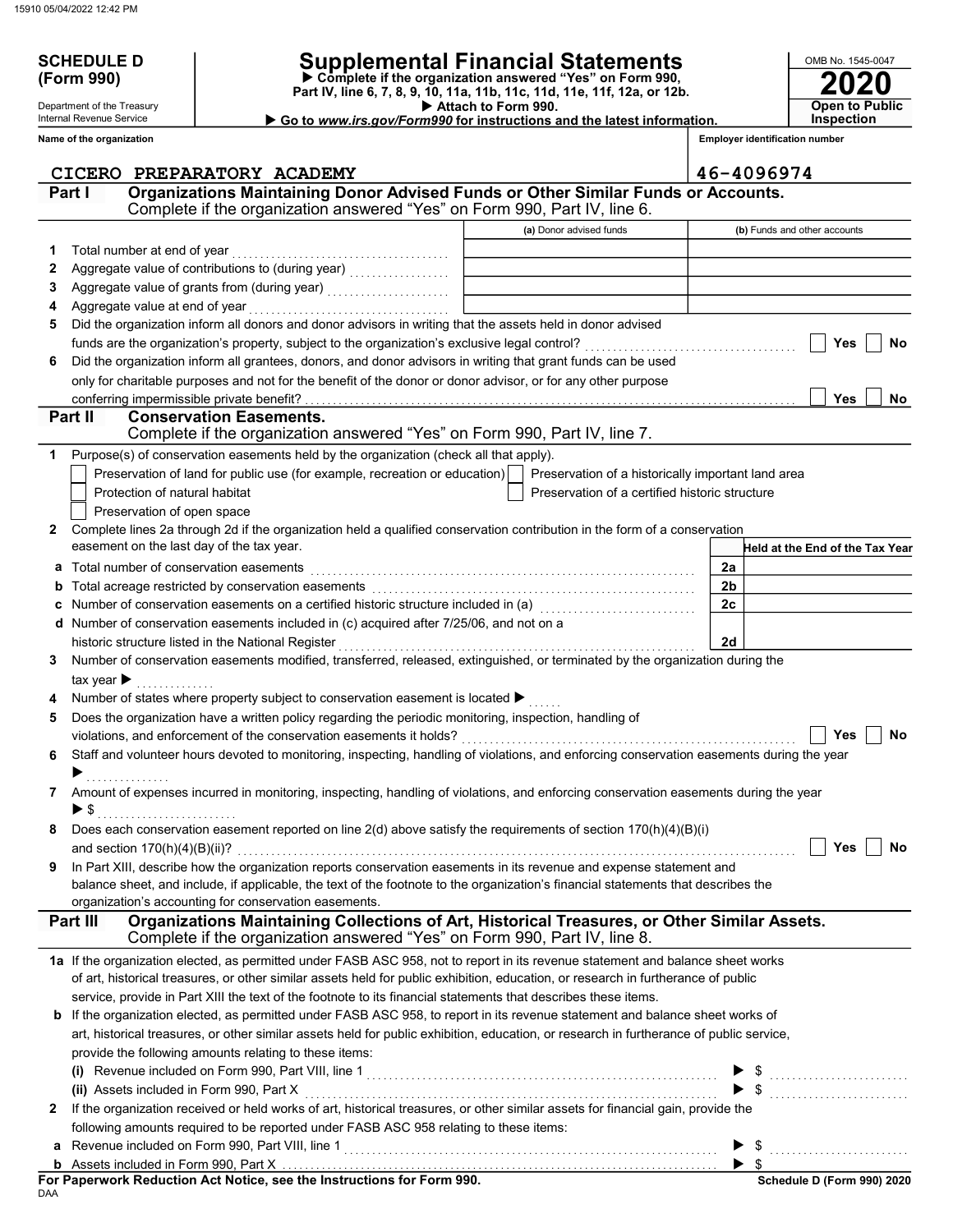|    | Schedule D (Form 990) 2020 CICERO PREPARATORY ACADEMY                                                                                                                                                                                |                                           |                          |                         | 46-4096974      |                      |                | Page 2              |
|----|--------------------------------------------------------------------------------------------------------------------------------------------------------------------------------------------------------------------------------------|-------------------------------------------|--------------------------|-------------------------|-----------------|----------------------|----------------|---------------------|
|    | Organizations Maintaining Collections of Art, Historical Treasures, or Other Similar Assets (continued)<br>Part III                                                                                                                  |                                           |                          |                         |                 |                      |                |                     |
| 3  | Using the organization's acquisition, accession, and other records, check any of the following that make significant use of its<br>collection items (check all that apply):                                                          |                                           |                          |                         |                 |                      |                |                     |
| a  | Public exhibition                                                                                                                                                                                                                    | d                                         | Loan or exchange program |                         |                 |                      |                |                     |
| b  | Scholarly research                                                                                                                                                                                                                   | е                                         |                          |                         |                 |                      |                |                     |
| c  | Preservation for future generations                                                                                                                                                                                                  |                                           |                          |                         |                 |                      |                |                     |
|    | Provide a description of the organization's collections and explain how they further the organization's exempt purpose in Part                                                                                                       |                                           |                          |                         |                 |                      |                |                     |
|    | XIII.                                                                                                                                                                                                                                |                                           |                          |                         |                 |                      |                |                     |
| 5  | During the year, did the organization solicit or receive donations of art, historical treasures, or other similar                                                                                                                    |                                           |                          |                         |                 |                      |                |                     |
|    | Part IV<br><b>Escrow and Custodial Arrangements.</b>                                                                                                                                                                                 |                                           |                          |                         |                 |                      | Yes            | No.                 |
|    | Complete if the organization answered "Yes" on Form 990, Part IV, line 9, or reported an amount on Form                                                                                                                              |                                           |                          |                         |                 |                      |                |                     |
|    | 990, Part X, line 21.                                                                                                                                                                                                                |                                           |                          |                         |                 |                      |                |                     |
|    | 1a Is the organization an agent, trustee, custodian or other intermediary for contributions or other assets not                                                                                                                      |                                           |                          |                         |                 |                      |                |                     |
|    | included on Form 990, Part X?<br>b If "Yes," explain the arrangement in Part XIII and complete the following table:                                                                                                                  |                                           |                          |                         |                 |                      | Yes            | No                  |
|    |                                                                                                                                                                                                                                      |                                           |                          |                         |                 |                      | Amount         |                     |
|    | c Beginning balance                                                                                                                                                                                                                  |                                           |                          |                         |                 | 1c                   |                |                     |
|    |                                                                                                                                                                                                                                      |                                           |                          |                         |                 | 1d                   |                |                     |
|    |                                                                                                                                                                                                                                      |                                           |                          |                         |                 | 1e                   |                |                     |
| f. | Ending balance with a construction of the construction of the construction of the construction of the construction of the construction of the construction of the construction of the construction of the construction of the        |                                           |                          |                         |                 | 1f                   |                |                     |
|    | 2a Did the organization include an amount on Form 990, Part X, line 21, for escrow or custodial account liability?                                                                                                                   |                                           |                          |                         |                 |                      | <b>Yes</b>     | No                  |
|    | <b>b</b> If "Yes," explain the arrangement in Part XIII. Check here if the explanation has been provided on Part XIII                                                                                                                |                                           |                          |                         |                 |                      |                |                     |
|    | <b>Endowment Funds.</b><br><b>Part V</b>                                                                                                                                                                                             |                                           |                          |                         |                 |                      |                |                     |
|    | Complete if the organization answered "Yes" on Form 990, Part IV, line 10.                                                                                                                                                           |                                           |                          |                         |                 |                      |                |                     |
|    |                                                                                                                                                                                                                                      | (a) Current year                          | (b) Prior year           | (c) Two years back      |                 | (d) Three years back |                | (e) Four years back |
|    | 1a Beginning of year balance                                                                                                                                                                                                         | the control of the control of the control |                          |                         |                 |                      |                |                     |
|    | <b>b</b> Contributions <b>contributions</b>                                                                                                                                                                                          |                                           |                          |                         |                 |                      |                |                     |
|    | c Net investment earnings, gains, and<br>losses                                                                                                                                                                                      |                                           |                          |                         |                 |                      |                |                     |
|    | d Grants or scholarships<br>.                                                                                                                                                                                                        |                                           |                          |                         |                 |                      |                |                     |
|    | e Other expenditures for facilities and                                                                                                                                                                                              |                                           |                          |                         |                 |                      |                |                     |
|    |                                                                                                                                                                                                                                      |                                           |                          |                         |                 |                      |                |                     |
|    | f Administrative expenses                                                                                                                                                                                                            |                                           |                          |                         |                 |                      |                |                     |
|    | End of year balance contained and set of the set of the set of the set of the set of the set of the set of the                                                                                                                       |                                           |                          |                         |                 |                      |                |                     |
|    | 2 Provide the estimated percentage of the current year end balance (line 1g, column (a)) held as:                                                                                                                                    |                                           |                          |                         |                 |                      |                |                     |
|    | a Board designated or quasi-endowment >                                                                                                                                                                                              | ℅                                         |                          |                         |                 |                      |                |                     |
|    | <b>b</b> Permanent endowment $\blacktriangleright$                                                                                                                                                                                   |                                           |                          |                         |                 |                      |                |                     |
|    | c Term endowment $\blacktriangleright$<br>%<br>The percentages on lines 2a, 2b, and 2c should equal 100%.                                                                                                                            |                                           |                          |                         |                 |                      |                |                     |
|    | 3a Are there endowment funds not in the possession of the organization that are held and administered for the                                                                                                                        |                                           |                          |                         |                 |                      |                |                     |
|    | organization by:                                                                                                                                                                                                                     |                                           |                          |                         |                 |                      |                | <b>Yes</b><br>No.   |
|    | (i) Unrelated organizations <b>contract to the contract of the contract of the contract of the contract of the contract of the contract of the contract of the contract of the contract of the contract of the contract of the c</b> |                                           |                          |                         |                 |                      | 3a(i)          |                     |
|    | (ii) Related organizations                                                                                                                                                                                                           |                                           |                          |                         |                 |                      | 3a(ii)         |                     |
|    | b If "Yes" on line 3a(ii), are the related organizations listed as required on Schedule R? [[[[[[[[[[[[[[[[[[[                                                                                                                       |                                           |                          |                         |                 |                      | 3b             |                     |
|    | Describe in Part XIII the intended uses of the organization's endowment funds.                                                                                                                                                       |                                           |                          |                         |                 |                      |                |                     |
|    | Land, Buildings, and Equipment.<br><b>Part VI</b>                                                                                                                                                                                    |                                           |                          |                         |                 |                      |                |                     |
|    | Complete if the organization answered "Yes" on Form 990, Part IV, line 11a. See Form 990, Part X, line 10.                                                                                                                           |                                           |                          |                         |                 |                      |                |                     |
|    | Description of property                                                                                                                                                                                                              | (a) Cost or other basis                   |                          | (b) Cost or other basis | (c) Accumulated |                      | (d) Book value |                     |
|    |                                                                                                                                                                                                                                      | (investment)                              |                          | (other)                 | depreciation    |                      |                |                     |
|    | 1a Land                                                                                                                                                                                                                              |                                           |                          |                         |                 |                      |                |                     |
|    |                                                                                                                                                                                                                                      |                                           |                          |                         |                 |                      |                |                     |
|    | c Leasehold improvements                                                                                                                                                                                                             |                                           |                          | 28,611<br>299,769       |                 | 16,415<br>272,001    |                | 12,196<br>27,768    |
|    |                                                                                                                                                                                                                                      |                                           |                          |                         |                 |                      |                |                     |
|    | Total. Add lines 1a through 1e. (Column (d) must equal Form 990, Part X, column (B), line 10c.) [[[[[[[[[[[[[[                                                                                                                       |                                           |                          |                         |                 |                      |                | 39,964              |
|    |                                                                                                                                                                                                                                      |                                           |                          |                         |                 |                      |                |                     |

Schedule D (Form 990) 2020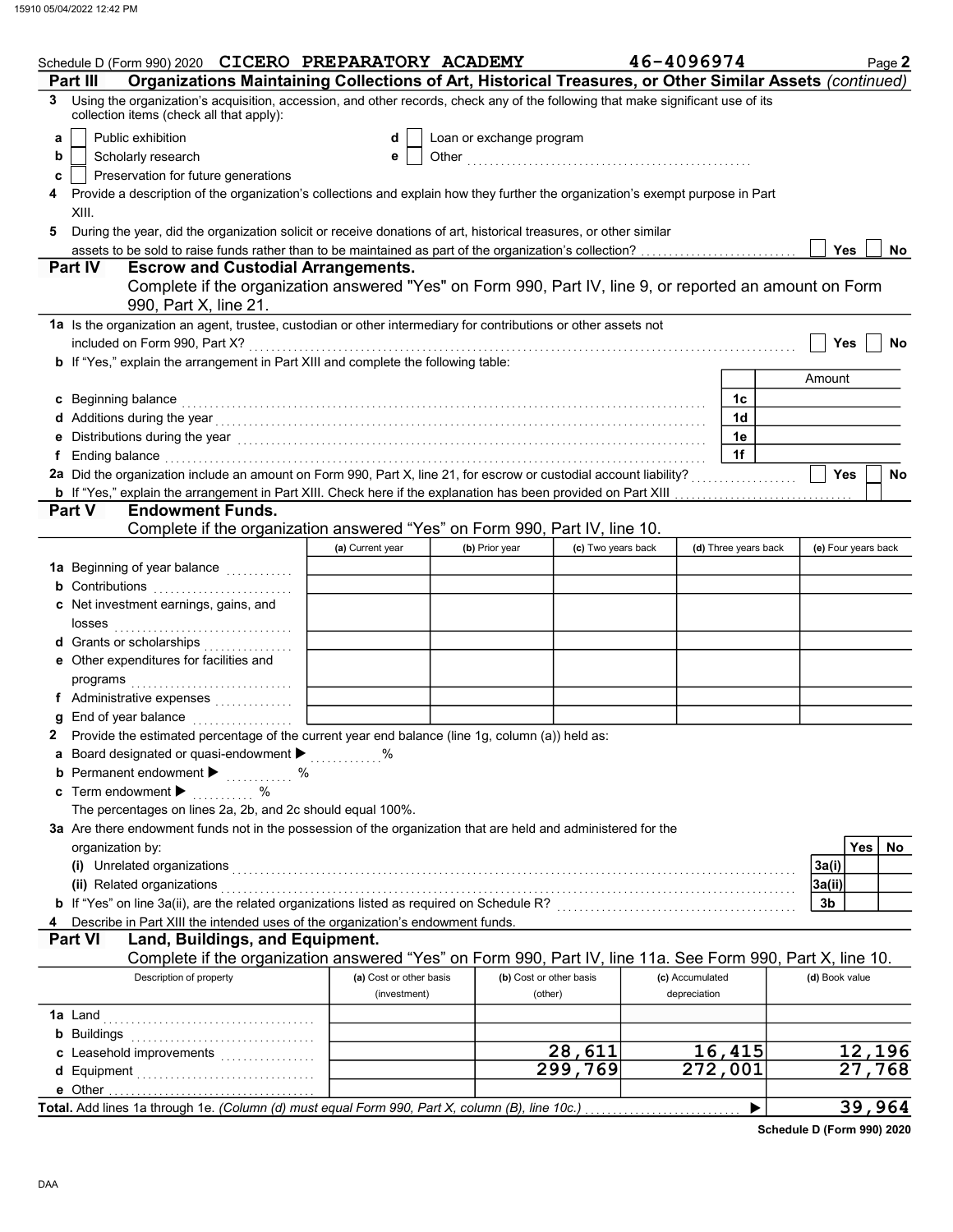| <b>Part VII</b>                                      | <b>Investments - Other Securities.</b>                                                                                                      |                | 46-4096974                       | Page 3         |
|------------------------------------------------------|---------------------------------------------------------------------------------------------------------------------------------------------|----------------|----------------------------------|----------------|
|                                                      | Complete if the organization answered "Yes" on Form 990, Part IV, line 11b. See Form 990, Part X, line 12.                                  |                |                                  |                |
|                                                      | (a) Description of security or category                                                                                                     | (b) Book value | (c) Method of valuation:         |                |
|                                                      | (including name of security)                                                                                                                |                | Cost or end-of-year market value |                |
| (1) Financial derivatives                            |                                                                                                                                             |                |                                  |                |
|                                                      | (2) Closely held equity interests                                                                                                           |                |                                  |                |
|                                                      | (3) Other $\ldots$ and $\ldots$                                                                                                             |                |                                  |                |
|                                                      | (A)                                                                                                                                         |                |                                  |                |
| (B)                                                  |                                                                                                                                             |                |                                  |                |
| (C)                                                  |                                                                                                                                             |                |                                  |                |
| (D)                                                  |                                                                                                                                             |                |                                  |                |
| (E)                                                  |                                                                                                                                             |                |                                  |                |
| (F)                                                  |                                                                                                                                             |                |                                  |                |
| (G)                                                  |                                                                                                                                             |                |                                  |                |
| (H)                                                  |                                                                                                                                             |                |                                  |                |
|                                                      | Total. (Column (b) must equal Form 990, Part X, col. (B) line 12.)                                                                          |                |                                  |                |
| <b>Part VIII</b>                                     | <b>Investments - Program Related.</b>                                                                                                       |                |                                  |                |
|                                                      | Complete if the organization answered "Yes" on Form 990, Part IV, line 11c. See Form 990, Part X, line 13.<br>(a) Description of investment |                | (c) Method of valuation:         |                |
|                                                      |                                                                                                                                             | (b) Book value | Cost or end-of-year market value |                |
|                                                      |                                                                                                                                             |                |                                  |                |
| (1)                                                  |                                                                                                                                             |                |                                  |                |
| (2)<br>(3)                                           |                                                                                                                                             |                |                                  |                |
| (4)                                                  |                                                                                                                                             |                |                                  |                |
| (5)                                                  |                                                                                                                                             |                |                                  |                |
| (6)                                                  |                                                                                                                                             |                |                                  |                |
| (7)                                                  |                                                                                                                                             |                |                                  |                |
|                                                      |                                                                                                                                             |                |                                  |                |
|                                                      |                                                                                                                                             |                |                                  |                |
|                                                      |                                                                                                                                             |                |                                  |                |
| (8)<br>(9)                                           | Total. (Column (b) must equal Form 990, Part X, col. (B) line 13.)                                                                          |                |                                  |                |
| Part IX                                              | <b>Other Assets.</b>                                                                                                                        |                |                                  |                |
|                                                      | Complete if the organization answered "Yes" on Form 990, Part IV, line 11d. See Form 990, Part X, line 15.                                  |                |                                  |                |
|                                                      | (a) Description                                                                                                                             |                |                                  | (b) Book value |
|                                                      |                                                                                                                                             |                |                                  |                |
| (2)                                                  |                                                                                                                                             |                |                                  |                |
|                                                      |                                                                                                                                             |                |                                  |                |
|                                                      |                                                                                                                                             |                |                                  |                |
|                                                      |                                                                                                                                             |                |                                  |                |
|                                                      |                                                                                                                                             |                |                                  |                |
|                                                      |                                                                                                                                             |                |                                  |                |
|                                                      |                                                                                                                                             |                |                                  |                |
|                                                      |                                                                                                                                             |                |                                  |                |
| (1)<br>(3)<br>(4)<br>(5)<br>(6)<br>(7)<br>(8)<br>(9) | Total. (Column (b) must equal Form 990, Part X, col. (B) line 15.)                                                                          |                |                                  |                |
| Part X                                               | <b>Other Liabilities.</b>                                                                                                                   |                |                                  |                |
|                                                      | Complete if the organization answered "Yes" on Form 990, Part IV, line 11e or 11f. See Form 990, Part X,                                    |                |                                  |                |
|                                                      | line 25.                                                                                                                                    |                |                                  |                |
| 1.                                                   | (a) Description of liability                                                                                                                |                |                                  | (b) Book value |
| (1)                                                  | Federal income taxes                                                                                                                        |                |                                  |                |
| (2)                                                  | DUE TO RELATED PARTY                                                                                                                        |                |                                  | 141,486        |
| <b>DEPOSITS</b><br>(3)                               |                                                                                                                                             |                |                                  | 107,371        |
| (4)                                                  |                                                                                                                                             |                |                                  |                |
| (5)                                                  |                                                                                                                                             |                |                                  |                |
|                                                      |                                                                                                                                             |                |                                  |                |
|                                                      |                                                                                                                                             |                |                                  |                |
| (6)<br>(7)<br>(8)<br>(9)                             |                                                                                                                                             |                |                                  |                |

Liability for uncertain tax positions. In Part XIII, provide the text of the footnote to the organization's financial statements that reports the 2. organization's liability for uncertain tax positions under FASB ASC 740. Check here if the text of the footnote has been provided in Part XIII

┓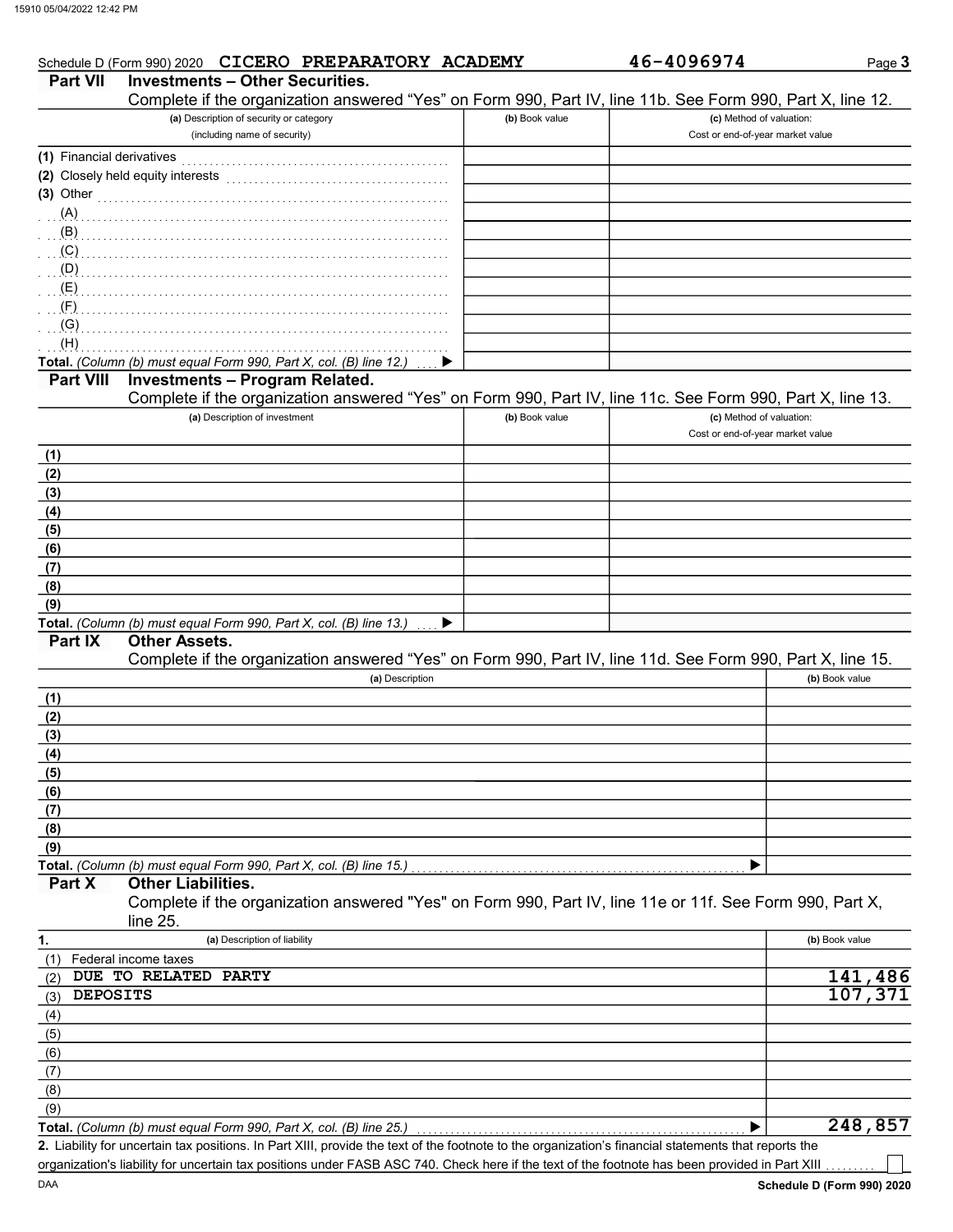|                                                                  | Schedule D (Form 990) 2020 CICERO PREPARATORY ACADEMY                                                                                                                                                                                                                            |                | 46-4096974 | Page 4    |
|------------------------------------------------------------------|----------------------------------------------------------------------------------------------------------------------------------------------------------------------------------------------------------------------------------------------------------------------------------|----------------|------------|-----------|
| <b>Part XI</b>                                                   | Reconciliation of Revenue per Audited Financial Statements With Revenue per Return.                                                                                                                                                                                              |                |            |           |
|                                                                  | Complete if the organization answered "Yes" on Form 990, Part IV, line 12a.                                                                                                                                                                                                      |                |            |           |
| 1                                                                | Total revenue, gains, and other support per audited financial statements [111] [11] [11] Total revenue, gains, and other support per audited financial statements [11] [11] Total revenue of the statements of the statements                                                    |                | 1.         | 5,257,146 |
| 2                                                                | Amounts included on line 1 but not on Form 990, Part VIII, line 12:                                                                                                                                                                                                              |                |            |           |
|                                                                  |                                                                                                                                                                                                                                                                                  | 2a             |            |           |
|                                                                  | b Donated services and use of facilities [11] production contracts and the production of the contracts of the contracts of the contracts of the contracts of the contracts of the contracts of the contracts of the contracts                                                    | 2 <sub>b</sub> |            |           |
|                                                                  |                                                                                                                                                                                                                                                                                  | 2c             |            |           |
|                                                                  |                                                                                                                                                                                                                                                                                  | 2d             |            |           |
| е                                                                | Add lines 2a through 2d <b>contained a contained a contained a contained a contained a contained a contained a contained a contained a contained a contained a contained a contained a contained a contained a contained a conta</b>                                             |                | 2e         |           |
| 3                                                                |                                                                                                                                                                                                                                                                                  |                | 3          | 5,257,146 |
| 4                                                                | Amounts included on Form 990, Part VIII, line 12, but not on line 1:                                                                                                                                                                                                             |                |            |           |
|                                                                  |                                                                                                                                                                                                                                                                                  | 4а             |            |           |
|                                                                  | <b>b</b> Other (Describe in Part XIII.) <b>CONSUMER</b> 2014 11: <b>Describe in Part XIII. CONSUMER</b> 2014 12: <b>Description</b> 2014 12: <b>Description</b> 2014 12: <b>Description</b> 2014 12: <b>Description</b> 2014 12: <b>Description</b> 2014 12: <b>Descri</b>       | 4 <sub>b</sub> |            |           |
| c Add lines 4a and 4b                                            |                                                                                                                                                                                                                                                                                  |                | 4c         |           |
| 5                                                                |                                                                                                                                                                                                                                                                                  |                | 5          | 5,257,146 |
| <b>Part XII</b>                                                  | Reconciliation of Expenses per Audited Financial Statements With Expenses per Return.                                                                                                                                                                                            |                |            |           |
|                                                                  | Complete if the organization answered "Yes" on Form 990, Part IV, line 12a.                                                                                                                                                                                                      |                |            |           |
| Total expenses and losses per audited financial statements<br>1. |                                                                                                                                                                                                                                                                                  |                | 1          | 5,011,537 |
| 2                                                                | Amounts included on line 1 but not on Form 990, Part IX, line 25:                                                                                                                                                                                                                |                |            |           |
|                                                                  |                                                                                                                                                                                                                                                                                  | 2a             |            |           |
|                                                                  |                                                                                                                                                                                                                                                                                  | 2 <sub>b</sub> |            |           |
| c                                                                |                                                                                                                                                                                                                                                                                  | 2c             |            |           |
|                                                                  | Other losses <b>contracts on the contract of the contract of the contract of the contract of the contract of the contract of the contract of the contract of the contract of the contract of the contract of the contract of t</b>                                               | 2d             |            |           |
|                                                                  |                                                                                                                                                                                                                                                                                  |                | 2e         |           |
| 3                                                                | e Add lines 2a through 2d (a) and the contract of the Add lines 2a through the contract of the Add lines 2a through 2d                                                                                                                                                           |                | 3          | 5,011,537 |
|                                                                  |                                                                                                                                                                                                                                                                                  |                |            |           |
| 4                                                                | Amounts included on Form 990, Part IX, line 25, but not on line 1:                                                                                                                                                                                                               |                |            |           |
|                                                                  |                                                                                                                                                                                                                                                                                  | 4a             |            |           |
|                                                                  | <b>b</b> Other (Describe in Part XIII.) <b>CONSERVING (2018)</b>                                                                                                                                                                                                                 | 4 <sub>b</sub> |            |           |
| c Add lines 4a and 4b                                            |                                                                                                                                                                                                                                                                                  |                | 4с<br>5    |           |
| 5.<br>Part XIII Supplemental Information.                        |                                                                                                                                                                                                                                                                                  |                |            | 5,011,537 |
|                                                                  | Provide the descriptions required for Part II, lines 3, 5, and 9; Part III, lines 1a and 4; Part IV, lines 1b and 2b; Part V, line 4; Part X, line<br>2; Part XI, lines 2d and 4b; and Part XII, lines 2d and 4b. Also complete this part to provide any additional information. |                |            |           |
|                                                                  |                                                                                                                                                                                                                                                                                  |                |            |           |
|                                                                  |                                                                                                                                                                                                                                                                                  |                |            |           |
|                                                                  |                                                                                                                                                                                                                                                                                  |                |            |           |
|                                                                  |                                                                                                                                                                                                                                                                                  |                |            |           |
|                                                                  |                                                                                                                                                                                                                                                                                  |                |            |           |
|                                                                  |                                                                                                                                                                                                                                                                                  |                |            |           |
|                                                                  |                                                                                                                                                                                                                                                                                  |                |            |           |
|                                                                  |                                                                                                                                                                                                                                                                                  |                |            |           |
|                                                                  |                                                                                                                                                                                                                                                                                  |                |            |           |
|                                                                  |                                                                                                                                                                                                                                                                                  |                |            |           |
|                                                                  |                                                                                                                                                                                                                                                                                  |                |            |           |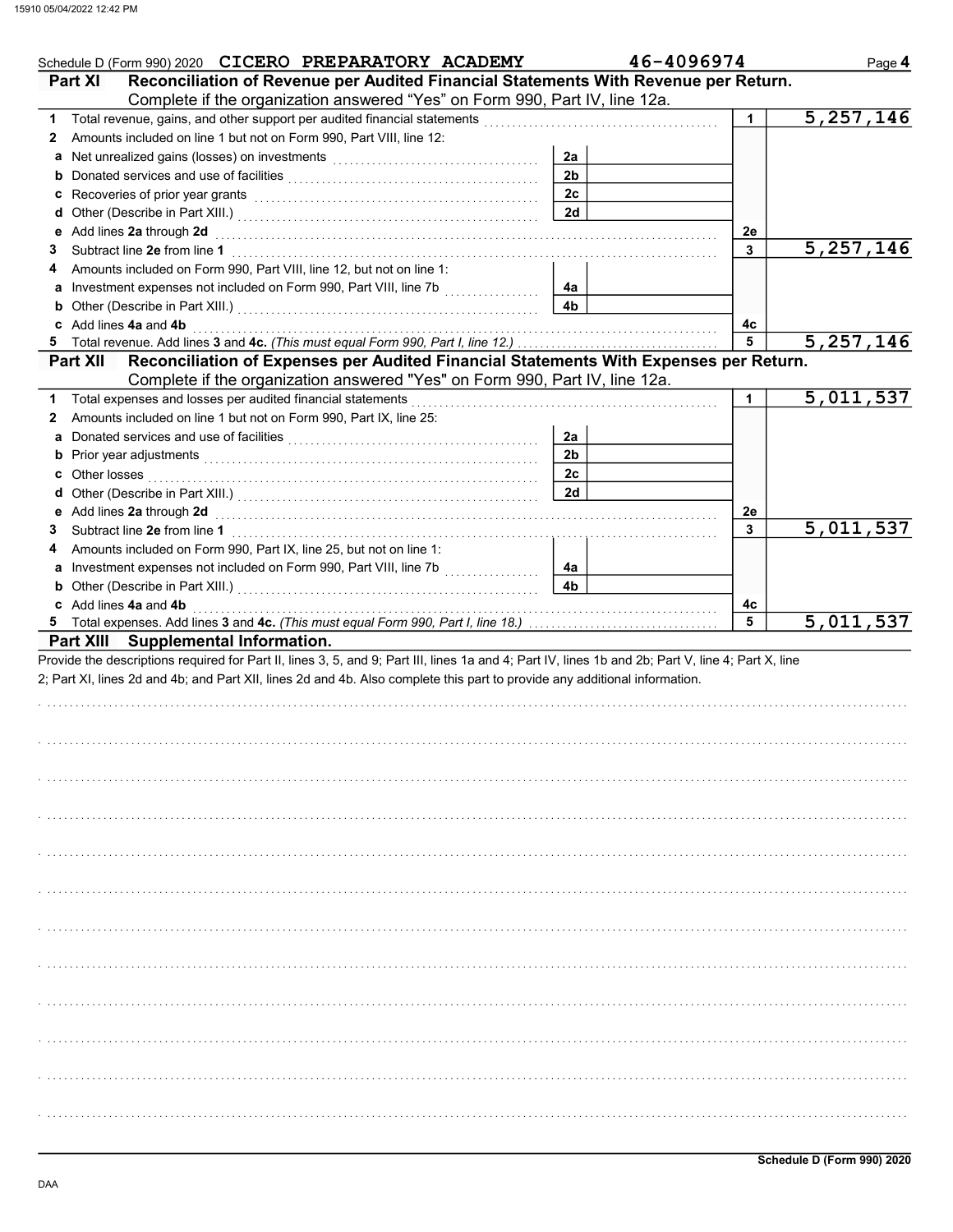| Schedule D (Form 990) 2020 CICERO PREPARATORY ACADEMY<br>Part XIII Supplemental Information (continued) | 46-4096974 | Page 5 |
|---------------------------------------------------------------------------------------------------------|------------|--------|
|                                                                                                         |            |        |
|                                                                                                         |            |        |
|                                                                                                         |            |        |
|                                                                                                         |            |        |
|                                                                                                         |            |        |
|                                                                                                         |            |        |
|                                                                                                         |            |        |
|                                                                                                         |            |        |
|                                                                                                         |            |        |
|                                                                                                         |            |        |
|                                                                                                         |            |        |
|                                                                                                         |            |        |
|                                                                                                         |            |        |
|                                                                                                         |            |        |
|                                                                                                         |            |        |
|                                                                                                         |            |        |
|                                                                                                         |            |        |
|                                                                                                         |            |        |
|                                                                                                         |            |        |
|                                                                                                         |            |        |
|                                                                                                         |            |        |
|                                                                                                         |            |        |
|                                                                                                         |            |        |
|                                                                                                         |            |        |
|                                                                                                         |            |        |
|                                                                                                         |            |        |
|                                                                                                         |            |        |
|                                                                                                         |            |        |
| .                                                                                                       |            |        |
|                                                                                                         |            |        |
|                                                                                                         |            | .      |
| .                                                                                                       |            |        |
|                                                                                                         |            |        |
|                                                                                                         |            |        |
|                                                                                                         |            | .      |
|                                                                                                         |            |        |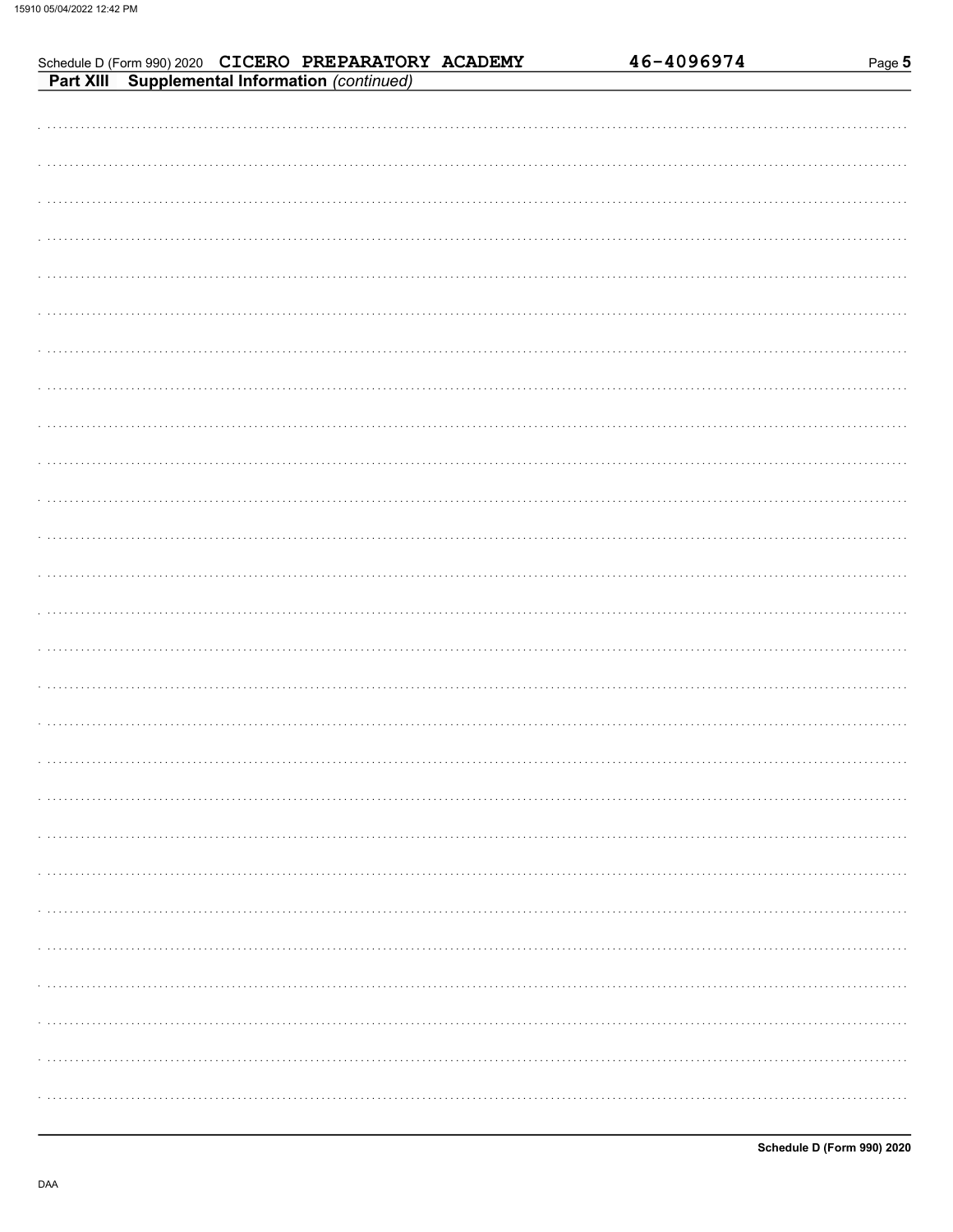|    | <b>SCHEDULE E</b><br>(Form 990 or 990-EZ)<br>Department of the Treasury | OMB No. 1545-0047<br><b>Schools</b><br>Complete if the organization answered "Yes" on Form 990,<br>Part IV, line 13, or Form 990-EZ, Part VI, line 48.<br>Attach to Form 990 or Form 990-EZ.<br><b>Open to Public</b><br>Go to www.irs.gov/Form990 for the latest information.<br><b>Inspection</b><br>Internal Revenue Service |                                                                                  |  |                                                                                                                                                                                                                                                                                                                                                                                                                                                                                                                                                                                                                                                                     |  |                                       |                |             |           |
|----|-------------------------------------------------------------------------|---------------------------------------------------------------------------------------------------------------------------------------------------------------------------------------------------------------------------------------------------------------------------------------------------------------------------------|----------------------------------------------------------------------------------|--|---------------------------------------------------------------------------------------------------------------------------------------------------------------------------------------------------------------------------------------------------------------------------------------------------------------------------------------------------------------------------------------------------------------------------------------------------------------------------------------------------------------------------------------------------------------------------------------------------------------------------------------------------------------------|--|---------------------------------------|----------------|-------------|-----------|
|    | Name of the organization                                                |                                                                                                                                                                                                                                                                                                                                 |                                                                                  |  |                                                                                                                                                                                                                                                                                                                                                                                                                                                                                                                                                                                                                                                                     |  | <b>Employer identification number</b> |                |             |           |
|    | Part I                                                                  |                                                                                                                                                                                                                                                                                                                                 | CICERO PREPARATORY ACADEMY                                                       |  |                                                                                                                                                                                                                                                                                                                                                                                                                                                                                                                                                                                                                                                                     |  | 46-4096974                            |                |             |           |
|    |                                                                         |                                                                                                                                                                                                                                                                                                                                 |                                                                                  |  |                                                                                                                                                                                                                                                                                                                                                                                                                                                                                                                                                                                                                                                                     |  |                                       |                | <b>YES</b>  | <b>NO</b> |
| 1  |                                                                         |                                                                                                                                                                                                                                                                                                                                 | bylaws, other governing instrument, or in a resolution of its governing body?    |  | Does the organization have a racially nondiscriminatory policy toward students by statement in its charter,                                                                                                                                                                                                                                                                                                                                                                                                                                                                                                                                                         |  |                                       | $\mathbf{1}$   | $\mathbf x$ |           |
| 2  |                                                                         |                                                                                                                                                                                                                                                                                                                                 |                                                                                  |  | Does the organization include a statement of its racially nondiscriminatory policy toward students in all its brochures,<br>catalogues, and other written communications with the public dealing with student admissions, programs, and scholarships?                                                                                                                                                                                                                                                                                                                                                                                                               |  |                                       | $\mathbf{2}$   | $\mathbf x$ |           |
| 3  |                                                                         |                                                                                                                                                                                                                                                                                                                                 |                                                                                  |  | Has the organization publicized its racially nondiscriminatory policy on its primary publicly accessible Internet<br>homepage at all times during its taxable year in a manner reasonably expected to be noticed by visitors to the<br>homepage, or through newspaper or broadcast media during the period of solicitation for students, or during the<br>registration period if it has no solicitation program, in a way that makes the policy known to all parts of the general<br>community it serves? If "Yes," please describe. If "No," please explain. If you need more space, use Part II<br>THE SCHOOL HAS A STRICT POLICY OF NON-DISCRIMINATION; HOWEVER, |  |                                       | 3              |             | X         |
|    |                                                                         |                                                                                                                                                                                                                                                                                                                                 |                                                                                  |  | AS A CHARTER SCHOOL, IT IS NOT SUBJECT TO THE REQUIREMENTS OF<br>TREASURY REVENUE PROCEDURE 75-50.1975-2C.B.587. RATHER, THE<br>SCHOOL PUBLICIZES ITS POLICIES BY WORD OF MOUTH AND ON THE<br>WEBSITE, THE SCHOOL'S PRIMARY METHODS OF REACHING NEW STUDENTS                                                                                                                                                                                                                                                                                                                                                                                                        |  |                                       |                |             |           |
| a  | Does the organization maintain the following?                           |                                                                                                                                                                                                                                                                                                                                 |                                                                                  |  | Records indicating the racial composition of the student body, faculty, and administrative staff?                                                                                                                                                                                                                                                                                                                                                                                                                                                                                                                                                                   |  |                                       | 4a             | X           |           |
| b  | nondiscriminatory basis?                                                |                                                                                                                                                                                                                                                                                                                                 |                                                                                  |  | Records documenting that scholarships and other financial assistance are awarded on a racially                                                                                                                                                                                                                                                                                                                                                                                                                                                                                                                                                                      |  |                                       | 4b             | X           |           |
| c  |                                                                         |                                                                                                                                                                                                                                                                                                                                 | with student admissions, programs, and scholarships?                             |  | Copies of all catalogues, brochures, announcements, and other written communications to the public dealing                                                                                                                                                                                                                                                                                                                                                                                                                                                                                                                                                          |  |                                       | 4c             | X           |           |
| d  |                                                                         |                                                                                                                                                                                                                                                                                                                                 |                                                                                  |  | If you answered "No" to any of the above, please explain. If you need more space, use Part II.                                                                                                                                                                                                                                                                                                                                                                                                                                                                                                                                                                      |  |                                       | 4d             | $\mathbf x$ |           |
|    |                                                                         |                                                                                                                                                                                                                                                                                                                                 |                                                                                  |  |                                                                                                                                                                                                                                                                                                                                                                                                                                                                                                                                                                                                                                                                     |  |                                       |                |             |           |
| 5  |                                                                         |                                                                                                                                                                                                                                                                                                                                 | Does the organization discriminate by race in any way with respect to:           |  |                                                                                                                                                                                                                                                                                                                                                                                                                                                                                                                                                                                                                                                                     |  |                                       |                |             |           |
| a  | Students' rights or privileges?                                         |                                                                                                                                                                                                                                                                                                                                 |                                                                                  |  |                                                                                                                                                                                                                                                                                                                                                                                                                                                                                                                                                                                                                                                                     |  |                                       | 5a             |             | X         |
|    | Admissions policies?                                                    |                                                                                                                                                                                                                                                                                                                                 |                                                                                  |  |                                                                                                                                                                                                                                                                                                                                                                                                                                                                                                                                                                                                                                                                     |  |                                       | 5b             |             | X.        |
|    |                                                                         |                                                                                                                                                                                                                                                                                                                                 |                                                                                  |  |                                                                                                                                                                                                                                                                                                                                                                                                                                                                                                                                                                                                                                                                     |  |                                       | 5c             |             | X         |
| d  |                                                                         |                                                                                                                                                                                                                                                                                                                                 |                                                                                  |  |                                                                                                                                                                                                                                                                                                                                                                                                                                                                                                                                                                                                                                                                     |  |                                       | 5d             |             | X         |
| е  |                                                                         |                                                                                                                                                                                                                                                                                                                                 |                                                                                  |  |                                                                                                                                                                                                                                                                                                                                                                                                                                                                                                                                                                                                                                                                     |  |                                       | 5е             |             | X.        |
| f  |                                                                         |                                                                                                                                                                                                                                                                                                                                 |                                                                                  |  |                                                                                                                                                                                                                                                                                                                                                                                                                                                                                                                                                                                                                                                                     |  |                                       | 5f             |             | X.        |
| g  |                                                                         |                                                                                                                                                                                                                                                                                                                                 |                                                                                  |  |                                                                                                                                                                                                                                                                                                                                                                                                                                                                                                                                                                                                                                                                     |  |                                       | 5 <sub>g</sub> |             | X         |
| h. | Other extracurricular activities?                                       |                                                                                                                                                                                                                                                                                                                                 |                                                                                  |  | If you answered "Yes" to any of the above, please explain. If you need more space, use Part II.                                                                                                                                                                                                                                                                                                                                                                                                                                                                                                                                                                     |  |                                       | 5h             |             | X         |
|    |                                                                         |                                                                                                                                                                                                                                                                                                                                 |                                                                                  |  |                                                                                                                                                                                                                                                                                                                                                                                                                                                                                                                                                                                                                                                                     |  |                                       |                |             |           |
|    |                                                                         |                                                                                                                                                                                                                                                                                                                                 |                                                                                  |  |                                                                                                                                                                                                                                                                                                                                                                                                                                                                                                                                                                                                                                                                     |  |                                       |                |             |           |
|    |                                                                         |                                                                                                                                                                                                                                                                                                                                 |                                                                                  |  |                                                                                                                                                                                                                                                                                                                                                                                                                                                                                                                                                                                                                                                                     |  |                                       |                |             |           |
| 6a |                                                                         |                                                                                                                                                                                                                                                                                                                                 |                                                                                  |  |                                                                                                                                                                                                                                                                                                                                                                                                                                                                                                                                                                                                                                                                     |  |                                       | 6a             | X           |           |
| b  |                                                                         |                                                                                                                                                                                                                                                                                                                                 | If you answered "Yes" on either line 6a or line 6b, explain on Part II.          |  |                                                                                                                                                                                                                                                                                                                                                                                                                                                                                                                                                                                                                                                                     |  |                                       | 6b             |             | X         |
| 7  |                                                                         |                                                                                                                                                                                                                                                                                                                                 | popularly Reduction Act Notice, see the Instructions for Form 880 or Form 880 FZ |  | Does the organization certify that it has complied with the applicable requirements of sections 4.01 through                                                                                                                                                                                                                                                                                                                                                                                                                                                                                                                                                        |  |                                       | $\overline{7}$ | $\mathbf x$ |           |

For Paperwork Reduction Act Notice, see the Instructions for Form 990 or Form 990-EZ.

Schedule E (Form 990 or 990-EZ) 2020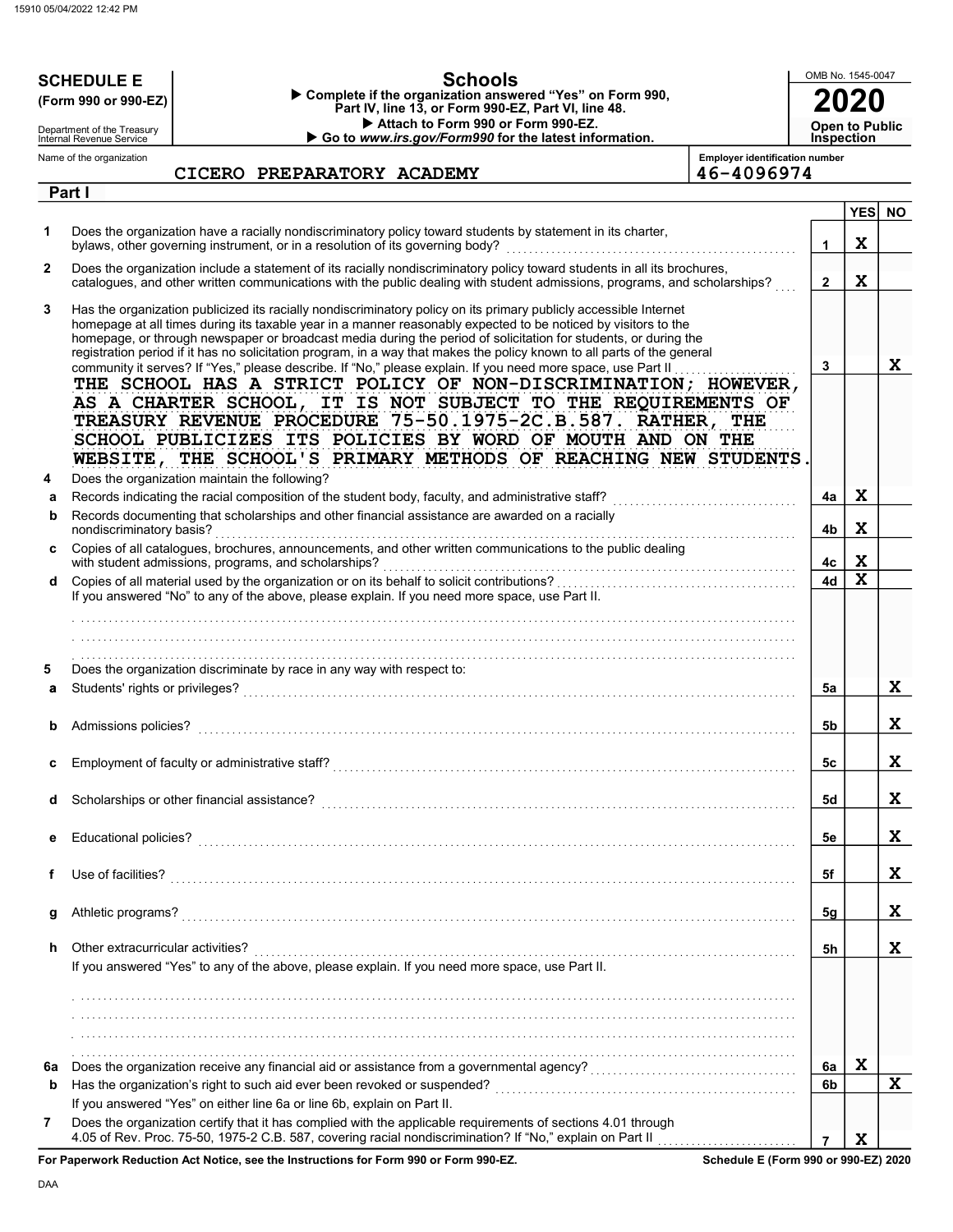|         | Schedule E (Form 990 or 990-EZ) 2020                                        |                                                                                                                                                                                       | CICERO PREPARATORY ACADEMY | 46-4096974 | Page 2 |
|---------|-----------------------------------------------------------------------------|---------------------------------------------------------------------------------------------------------------------------------------------------------------------------------------|----------------------------|------------|--------|
| Part II |                                                                             | Supplemental Information. Provide the explanations required by Part I, lines 3, 4d, 5h, 6b, and 7, as<br>applicable. Also provide any other additional information. See instructions. |                            |            |        |
|         | SCH E - FINANCIAL AID OR GOVERNMENT ASSISTANCE EXPLANATION                  |                                                                                                                                                                                       |                            |            |        |
|         |                                                                             |                                                                                                                                                                                       |                            |            |        |
|         | THE SCHOOL RECEIVES MONTHLY AID PAYMENTS FROM THE STATE OF ARIZONA BASED ON |                                                                                                                                                                                       |                            |            |        |
|         | THE NUMBER OF STUDENTS ENROLLED AND ATTENDING THE SCHOOL. THESE FUNDS ARE   |                                                                                                                                                                                       |                            |            |        |
|         | USED IN ACCORDANCE WITH THE REQUIREMENTS SET FORTH BY THE STATE OF ARIZONA. |                                                                                                                                                                                       |                            |            |        |
|         | IN ADDITION, GOVERNMENT GRANTS ARE ALSO RECEIVED BY THE SCHOOL.             |                                                                                                                                                                                       |                            |            |        |
|         |                                                                             |                                                                                                                                                                                       |                            |            |        |
|         |                                                                             |                                                                                                                                                                                       |                            |            |        |
|         |                                                                             |                                                                                                                                                                                       |                            |            |        |
|         |                                                                             |                                                                                                                                                                                       |                            |            |        |
|         |                                                                             |                                                                                                                                                                                       |                            |            |        |
|         |                                                                             |                                                                                                                                                                                       |                            |            |        |
|         |                                                                             |                                                                                                                                                                                       |                            |            |        |
|         |                                                                             |                                                                                                                                                                                       |                            |            |        |
|         |                                                                             |                                                                                                                                                                                       |                            |            |        |
|         |                                                                             |                                                                                                                                                                                       |                            |            |        |
|         |                                                                             |                                                                                                                                                                                       |                            |            |        |
|         |                                                                             |                                                                                                                                                                                       |                            |            |        |
|         |                                                                             |                                                                                                                                                                                       |                            |            |        |
|         |                                                                             |                                                                                                                                                                                       |                            |            |        |
|         |                                                                             |                                                                                                                                                                                       |                            |            |        |
|         |                                                                             |                                                                                                                                                                                       |                            |            |        |
|         |                                                                             |                                                                                                                                                                                       |                            |            |        |
|         |                                                                             |                                                                                                                                                                                       |                            |            |        |
|         |                                                                             |                                                                                                                                                                                       |                            |            |        |
|         |                                                                             |                                                                                                                                                                                       |                            |            |        |
|         |                                                                             |                                                                                                                                                                                       |                            |            |        |
|         |                                                                             |                                                                                                                                                                                       |                            |            |        |
|         |                                                                             |                                                                                                                                                                                       |                            |            |        |
|         |                                                                             |                                                                                                                                                                                       |                            |            |        |
|         |                                                                             |                                                                                                                                                                                       |                            |            |        |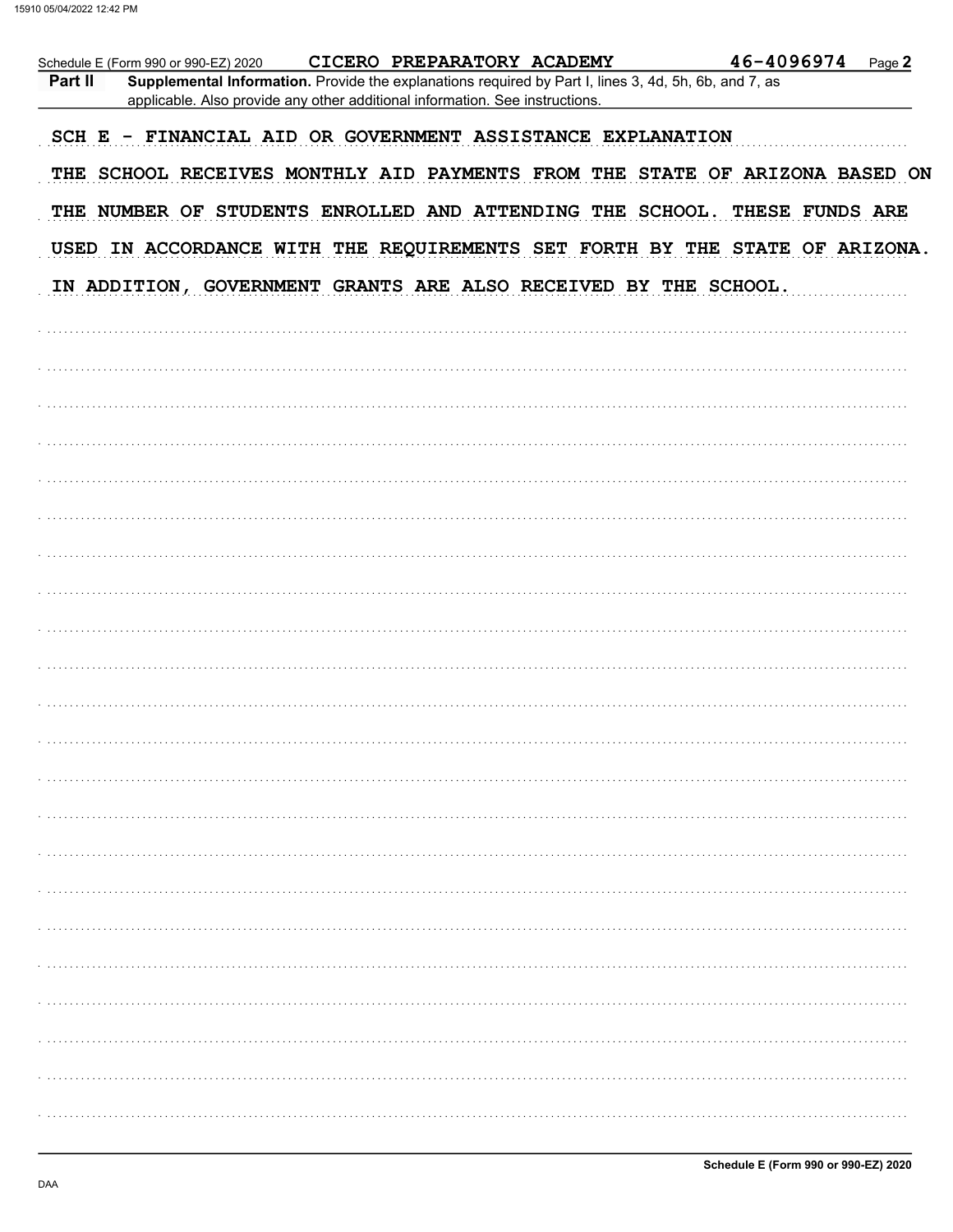**SCHEDULE O** (Form 990 or 990-EZ)

Supplemental Information to Form 990 or 990-EZ

Complete to provide information for responses to specific questions on Form 990 or 990-EZ or to provide any additional information.

> Attach to Form 990 or 990-EZ. Go to www.irs.gov/Form990 for the latest information.

OMB No 1545-0047 2020

**Open to Public** 

**Inspection** 

Department of the Treasury<br>Internal Revenue Service Name of the organization

### CICERO PREPARATORY ACADEMY

46-4096974

**Employer identification number** 

FORM 990 - ORGANIZATION'S MISSION

A CICERO PREPARATORY ACADEMY EDUCATION PREPARES STUDENTS TO BE MORE THAN JUST PROFICIENT TEST TAKERS, BUT RATHER, TO BECOME GREAT-HEARTED LEADERS CAPABLE OF SUCCESS THROUGHOUT THEIR HIGHER EDUCATION AND PROFESSIONAL CAREERS. WITH A CURRICULUM BUILT UPON A CLASSICAL LIBERAL ARTS TRADITION AND A REVOLUTIONARY APPROACH TO SCHOOL ITSELF, GREAT HEARTS CULTIVATES THE HEARTS AND MINDS OF STUDENTS IN THE PURSUIT OF TRUTH, GOODNESS, AND BEAUTY.

FORM 990, PART I, LINE 6

THE VOLUNTEERS HELP IN CLASSROOMS AND SUPPORT TEACHERS AND STUDENTS.

FORM 990, PART V - ADDITIONAL INFORMATION

LINE 2A: ALL PAYROLL, PAYROLL TAXES AND BENEFIT PLANS ARE CENTRALIZED THROUGH THE PARENT ORGANIZATION, GREATHEARTS ARIZONA (EIN #20-2036133). THEREFORE, GREATHEARTS ARIZONA FILES PAYROLL TAX RETURNS UNDER THEIR EMPLOYER TAX IDENTIFICATION NUMBER REPORTING ALL PAYROLL ACTIVITY. PAYROLL RELATED EXPENSES REPORTED ON THIS RETURN REPRESENTS AN ALLOCATION OF SALARIES AND WAGES PAID BY THE ENTITY.

FORM 990, PART VI - ADDITIONAL INFORMATION CERTAIN FUNCTIONS OF MULTIPLE SCHOOLS IN THE GREATHEARTS NETWORK ARE ALSO PROVIDED TO THE SCHOOL BY GREATHEARTS ARIZONA, THE SCHOOL'S TAX EXEMPT SOLE MEMBER.

FORM 990, PART VI, LINE 6 - CLASSES OF MEMBERS OR STOCKHOLDERS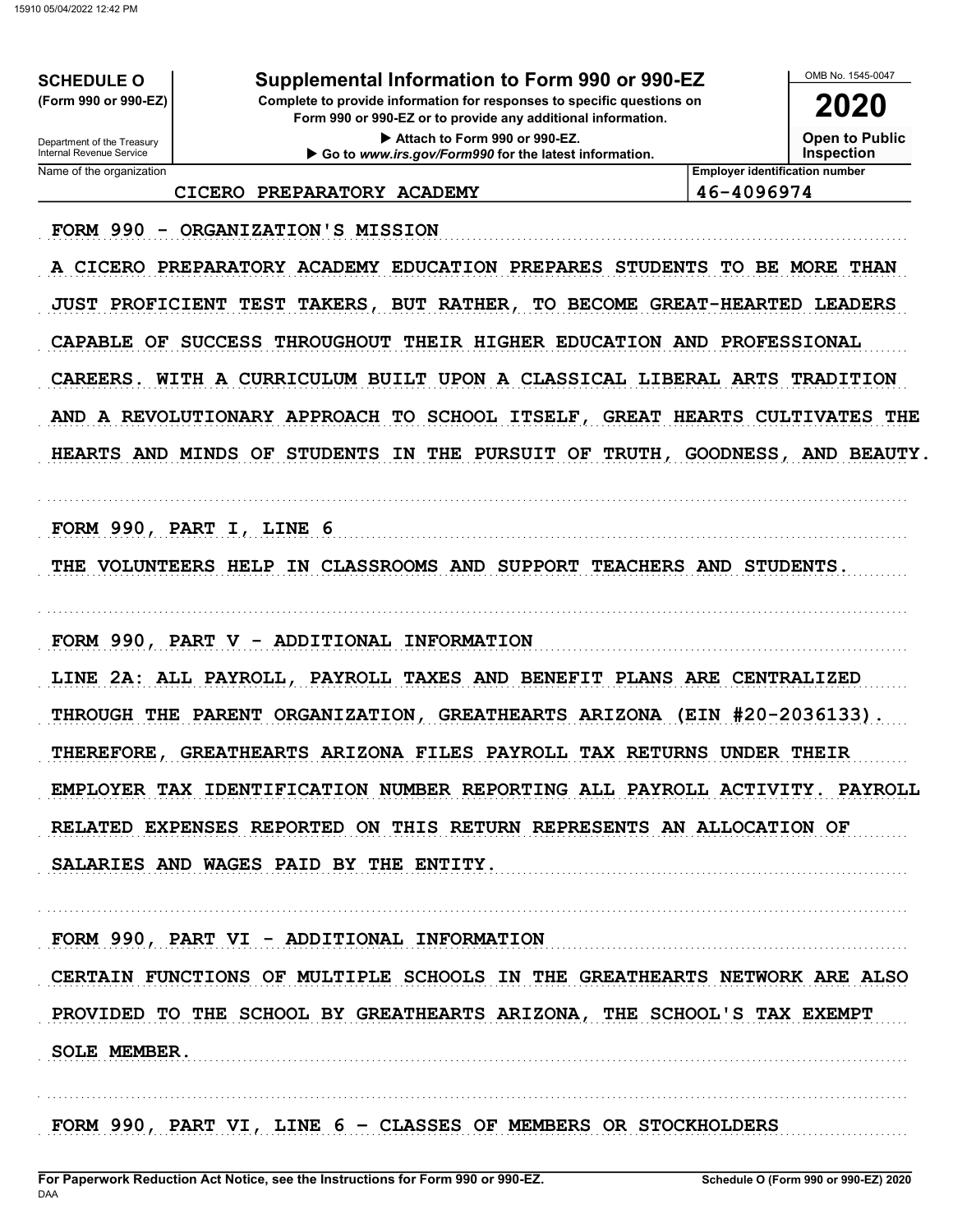| Schedule O (Form 990 or 990-EZ) 2020 | $P$ aqe $\blacktriangle$              |
|--------------------------------------|---------------------------------------|
| Name of the organization             | <b>Employer identification number</b> |
| CICERO PREPARATORY ACADEMY           | 46-4096974                            |
|                                      |                                       |

THE SOLE MEMBER OF THE ACADEMY IS GREATHEARTS ARIZONA AN ORGANIZATION EXEMPT FROM TAXATION UNDER INTERNAL REVENUE CODE SECTION 501(C)(3).

FORM 990, PART VI, LINE 7A - ELECTION OF MEMBERS AND THEIR RIGHTS THE SCHOOL'S TAX-EXEMPT SOLE MEMBER APPOINTS THE SCHOOL'S DIRECTORS, FILLS VACANCIES ON THE BOARD, AND MAY REMOVE DIRECTORS.

FORM 990, PART VI, LINE 7B - DECISIONS SUBJECT TO APPROVAL OF MEMBERS THE SCHOOL'S TAX-EXEMPT SOLE MEMBER RETAINS APPROVAL RIGHTS OVER KEY DECISIONS SUCH AS CHANGES TO THE SCHOOL'S BYLAWS, ARTICLES OF INCORPORATION, EDUCATIONAL PHILOSOPHY, AND SIGNIFICANT FINANCIAL EXPENDITURES (\$IN EXCESS OF \$50,000).

FORM 990, PART VI, LINE 11B - ORGANIZATION'S PROCESS TO REVIEW FORM 990 THE 990 IS PREPARED BY AN EXTERNAL CPA FIRM AND IS REVIEWED INTERNALLY BY THE CFO. AFTER COMPLETING THE CFO REVIEW, THE RETURN IS FINALIZED AND THEN REVIEWED BY THE GREATHEARTS AUDIT COMMITTEE PRIOR TO BEING SIGNED BY THE CFO.

FORM 990, PART VI, LINE 12C - ENFORCEMENT OF CONFLICTS POLICY BOARD MEMBERS, OFFICERS AND ALL EMPLOYEES COMPLETE AND SIGN A CONFLICT OF INTEREST AGREEMENT. THESE AGREEMENTS ARE REVIEWED BY HUMAN RESOURACES AND ANY CONFLICTS ARE IDENTIFIED AND REPORTED TO THE AUDITORS AND THE BOARD TO MONITOR.

FORM 990, PART VI, LINE 15A - COMPENSATION PROCESS FOR TOP OFFICIAL THE CMO, ALONG WITH BOARD APPROVAL DETERMINES THE COMPENSATION OF KEY STAFF

PAGE 1 OF 2

Schedule O (Form 990 or 990-EZ) 2020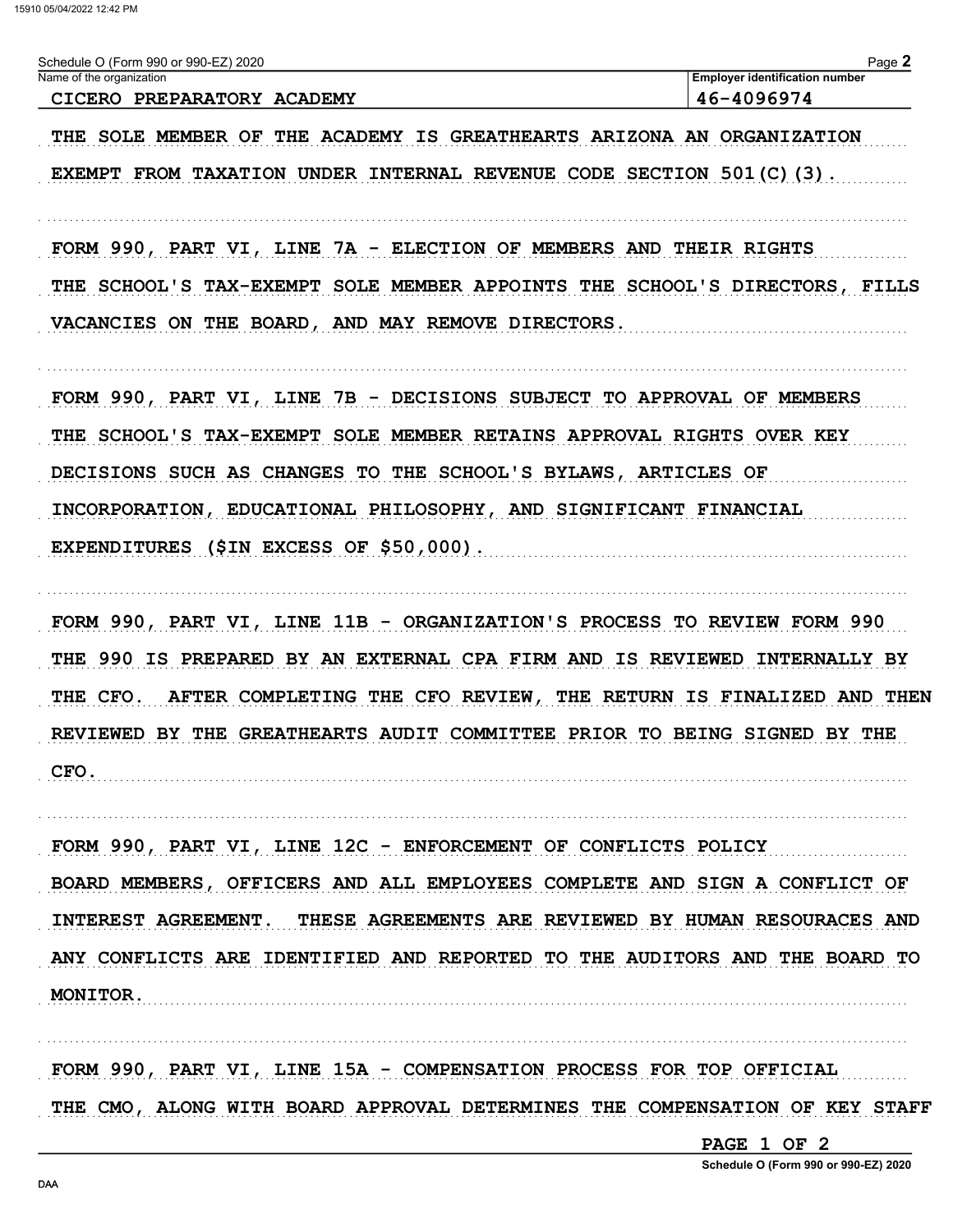| Schedule O (Form 990 or 990-EZ) 2020                                      | Page $2$                                            |
|---------------------------------------------------------------------------|-----------------------------------------------------|
| Name of the organization<br>CICERO PREPARATORY ACADEMY                    | <b>Employer identification number</b><br>46-4096974 |
| SUCH AS HEADMASTER AND ASSISTANT HEADMASTER.                              |                                                     |
| FORM 990, PART VI, LINE 15B - COMPENSATION PROCESS FOR OFFICERS           |                                                     |
| EMPLOYEES AND FACULTY ARE DETERMINED BASED ON AN ORGANIZATION WIDE SALARY |                                                     |
| RANGE TABLE WHICH FACTORS IN EDUCATION AND EXPERIENCE.                    |                                                     |
| FORM 990, PART VI, LINE 19 - GOVERNING DOCUMENTS DISCLOSURE EXPLANATION   |                                                     |
| ALL BOARD MEETINGS ARE POSTED IN ADVANCE IN ACCORDANCE WITH ARIZONA OPEN  |                                                     |
| MEETING LAWS. THE GOVERNING DOCUMENTS, CONFLICT OF INTEREST POLICY, AND   |                                                     |
| FINANCIAL STATEMENTS ARE AVAILABLE BOTH AT THE MEETING OR FOLLOWING THE   |                                                     |
| MEETING AND UPON REQUEST.                                                 |                                                     |
|                                                                           |                                                     |
|                                                                           |                                                     |
|                                                                           |                                                     |
|                                                                           |                                                     |
|                                                                           |                                                     |
|                                                                           |                                                     |
|                                                                           |                                                     |
|                                                                           |                                                     |
|                                                                           |                                                     |
|                                                                           |                                                     |
|                                                                           |                                                     |
|                                                                           |                                                     |
|                                                                           |                                                     |
|                                                                           |                                                     |
|                                                                           |                                                     |
|                                                                           |                                                     |
|                                                                           |                                                     |
|                                                                           |                                                     |
|                                                                           |                                                     |
|                                                                           | הת מהתת                                             |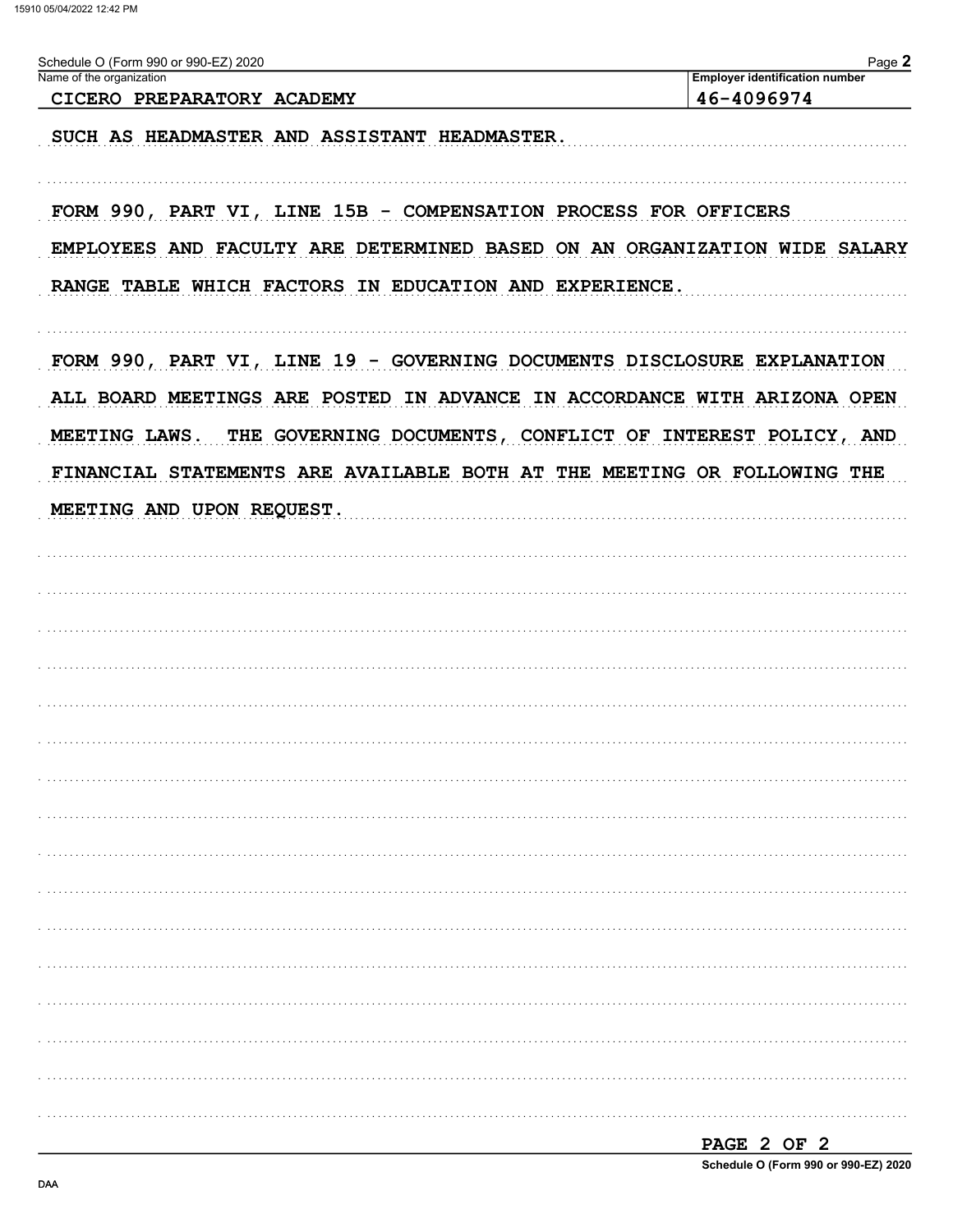# SCHEDULE Related Organizations and Unrelated Partnerships (Form 990)

Complete if the organization answered "Yes" on Form 990, Part IV, line 33, 34, 35b, 36, or 37.

Attach to Form 990.

▶ Go to www.irs.gov/Form990 for instructions and the latest information.

Department of the Treasury Internal Revenue Service Name of the organization

SCHEDULE R

CICERO PREPARATORY ACADEMY 46-4096974

Open to Public 2020 **inspection** 

OMB No. 1545-0047

Employer identification number

Part I Identification of Disregarded Entities. Complete if the organization answered "Yes" on Form 990, Part IV, line 33.

| (a)<br>Name, address, and EIN (if applicable) of disregarded entity                                                                                                                                                           | (b)<br>Primary activity | (c)<br>Legal domicile (state<br>or foreign country) |                            | (d)<br>Total income                             | (e)<br>End-of-year assets    | (f)<br>Direct controlling<br>entity |                                                 |
|-------------------------------------------------------------------------------------------------------------------------------------------------------------------------------------------------------------------------------|-------------------------|-----------------------------------------------------|----------------------------|-------------------------------------------------|------------------------------|-------------------------------------|-------------------------------------------------|
| (1)                                                                                                                                                                                                                           |                         |                                                     |                            |                                                 |                              |                                     |                                                 |
|                                                                                                                                                                                                                               |                         |                                                     |                            |                                                 |                              |                                     |                                                 |
| (2)                                                                                                                                                                                                                           |                         |                                                     |                            |                                                 |                              |                                     |                                                 |
|                                                                                                                                                                                                                               |                         |                                                     |                            |                                                 |                              |                                     |                                                 |
| (3)                                                                                                                                                                                                                           |                         |                                                     |                            |                                                 |                              |                                     |                                                 |
|                                                                                                                                                                                                                               |                         |                                                     |                            |                                                 |                              |                                     |                                                 |
|                                                                                                                                                                                                                               |                         |                                                     |                            |                                                 |                              |                                     |                                                 |
| (4)                                                                                                                                                                                                                           |                         |                                                     |                            |                                                 |                              |                                     |                                                 |
|                                                                                                                                                                                                                               |                         |                                                     |                            |                                                 |                              |                                     |                                                 |
| (5)                                                                                                                                                                                                                           |                         |                                                     |                            |                                                 |                              |                                     |                                                 |
|                                                                                                                                                                                                                               |                         |                                                     |                            |                                                 |                              |                                     |                                                 |
|                                                                                                                                                                                                                               |                         |                                                     |                            |                                                 |                              |                                     |                                                 |
| Identification of Related Tax-Exempt Organizations. Complete if the organization answered "Yes" on Form 990, Part IV, line 34, because it had<br>Part II<br>one or more related tax-exempt organizations during the tax year. |                         |                                                     |                            |                                                 |                              |                                     |                                                 |
|                                                                                                                                                                                                                               | (b)                     |                                                     | (d)                        | (e)                                             | (f)                          |                                     | (g)<br>Section 512(b)(13)<br>controlled entity? |
| Name, address, and EIN of related organization                                                                                                                                                                                | Primary activity        | Legal domicile (state<br>or foreign country)        | <b>Exempt Code section</b> | Public charity status<br>(if section 501(c)(3)) | Direct controlling<br>entity | Yes                                 | No                                              |
| ANTHEM PREPARATORY ACADEMY<br>(1)                                                                                                                                                                                             |                         |                                                     |                            |                                                 |                              |                                     |                                                 |
| 4801 E WASHINGTON STREET SUITE 25027-0375682                                                                                                                                                                                  |                         |                                                     |                            |                                                 |                              |                                     |                                                 |
| AZ 85034<br><b>PHOENIX</b>                                                                                                                                                                                                    | <b>EDUCATION</b>        | $\mathbf{A} \mathbf{Z}$                             | 3                          | $\mathbf{2}$                                    | <b>GH AMERICA</b>            |                                     | x                                               |
| (2) ARCHWAY CLASSICAL ACADEMY ARETE<br>4801 E WASHINGTON STREET SUITE 25046-4061128                                                                                                                                           |                         |                                                     |                            |                                                 |                              |                                     |                                                 |
| AZ 85034<br>PHOENIX                                                                                                                                                                                                           | <b>EDUCATION</b>        | $\mathbf{A} \mathbf{Z}$                             | 3                          | $\mathbf{2}$                                    | <b>GH AMERICA</b>            |                                     | x                                               |
| (3) ARCHWAY CLASSICAL ACADEMY CHANDLER                                                                                                                                                                                        |                         |                                                     |                            |                                                 |                              |                                     |                                                 |
| 4801 E WASHINGTON STREET SUITE 25027-3723907                                                                                                                                                                                  |                         |                                                     |                            |                                                 |                              |                                     |                                                 |
| AZ 85034<br><b>PHOENIX</b>                                                                                                                                                                                                    | <b>EDUCATION</b>        | $\mathbf{A} \mathbf{Z}$                             | 3                          | $\mathbf{2}$                                    | <b>GH AMERICA</b>            |                                     | x                                               |
| (4) ARCHWAY CLASSICAL ACADEMY CICERO                                                                                                                                                                                          |                         |                                                     |                            |                                                 |                              |                                     |                                                 |
| 4801 E WASHINGTON STREET SUITE 25046-4065855                                                                                                                                                                                  |                         |                                                     |                            |                                                 |                              |                                     |                                                 |
| AZ 85034<br>PHOENIX                                                                                                                                                                                                           | <b>EDUCATION</b>        | AZ                                                  | 3                          | $\mathbf{2}$                                    | <b>GH AMERICA</b>            |                                     | x                                               |
| (5) ARCHWAY CLASSICAL ACADEMY GLENDALE                                                                                                                                                                                        |                         |                                                     |                            |                                                 |                              |                                     |                                                 |
| 4801 E WASHINGTON STREET SUITE 25046-1014697<br>AZ 85034<br><b>PHOENIX</b>                                                                                                                                                    | <b>EDUCATION</b>        | AZ                                                  | 3                          | $\mathbf{2}$                                    | <b>GH AMERICA</b>            |                                     | x                                               |
| For Paperwork Reduction Act Notice, see the Instructions for Form 990.                                                                                                                                                        |                         |                                                     |                            |                                                 |                              | Schedule R (Form 990) 2020          |                                                 |

DAA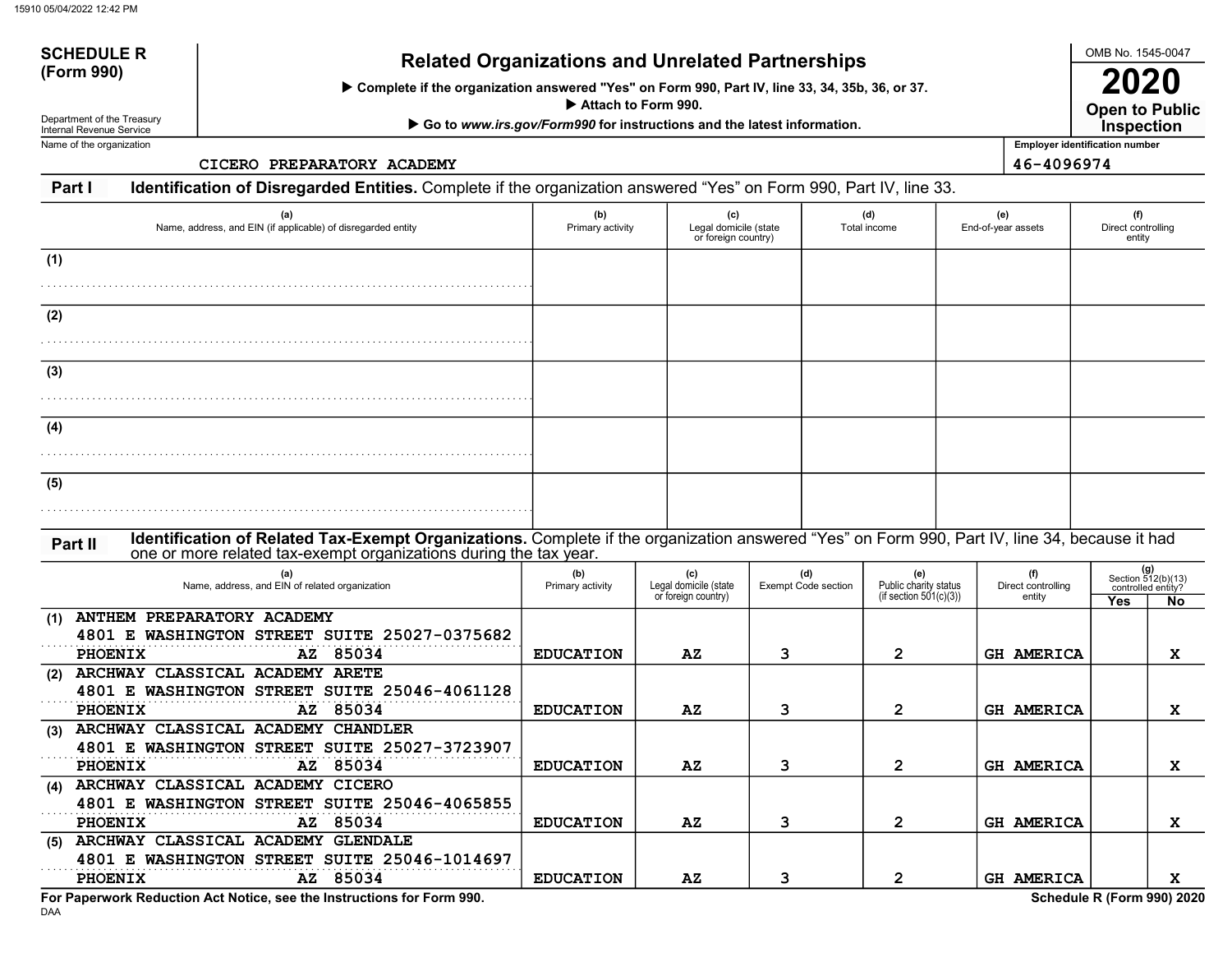# SCHEDULE Related Organizations and Unrelated Partnerships<br>(Form 990)

Complete if the organization answered "Yes" on Form 990, Part IV, line 33, 34, 35b, 36, or 37.

Attach to Form 990.

▶ Go to www.irs.gov/Form990 for instructions and the latest information.

Department of the Treasury Internal Revenue Service Name of the organization

SCHEDULE R

CICERO PREPARATORY ACADEMY 46-4096974

Open to Public 2020 **inspection** 

OMB No. 1545-0047

Employer identification number

Part I Identification of Disregarded Entities. Complete if the organization answered "Yes" on Form 990, Part IV, line 33.

| (a)<br>Name, address, and EIN (if applicable) of disregarded entity                                                                                                                                                           | (b)<br>Primary activity | (c)<br>Legal domicile (state<br>or foreign country) |                                   | (d)<br>Total income                                    | (e)<br>End-of-year assets           | (f)<br>Direct controlling<br>entity |                                                         |
|-------------------------------------------------------------------------------------------------------------------------------------------------------------------------------------------------------------------------------|-------------------------|-----------------------------------------------------|-----------------------------------|--------------------------------------------------------|-------------------------------------|-------------------------------------|---------------------------------------------------------|
| (1)                                                                                                                                                                                                                           |                         |                                                     |                                   |                                                        |                                     |                                     |                                                         |
| (2)                                                                                                                                                                                                                           |                         |                                                     |                                   |                                                        |                                     |                                     |                                                         |
| (3)                                                                                                                                                                                                                           |                         |                                                     |                                   |                                                        |                                     |                                     |                                                         |
| (4)                                                                                                                                                                                                                           |                         |                                                     |                                   |                                                        |                                     |                                     |                                                         |
| (5)                                                                                                                                                                                                                           |                         |                                                     |                                   |                                                        |                                     |                                     |                                                         |
| Identification of Related Tax-Exempt Organizations. Complete if the organization answered "Yes" on Form 990, Part IV, line 34, because it had<br>Part II<br>one or more related tax-exempt organizations during the tax year. |                         |                                                     |                                   |                                                        |                                     |                                     |                                                         |
| (a)<br>Name, address, and EIN of related organization                                                                                                                                                                         | (b)<br>Primary activity | Legal domicile (state<br>or foreign country)        | (d)<br><b>Exempt Code section</b> | (e)<br>Public charity status<br>(if section 501(c)(3)) | (f)<br>Direct controlling<br>entity | Yes                                 | $(g)$<br>Section 512(b)(13)<br>controlled entity?<br>No |
| (1) ARCHWAY CLASSICAL ACADEMY LINCOLN<br>4801 E WASHINGTON STREET SUITE 25047-1706688<br>AZ 85034<br><b>PHOENIX</b>                                                                                                           | <b>EDUCATION</b>        | AZ                                                  | 3                                 | $\mathbf{2}$                                           | <b>GH AMERICA</b>                   |                                     | X                                                       |
| (2) ARCHWAY CLASSICAL ACADEMY VERITAS<br>4801 E WASHINGTON STREET SUITE 25027-3364820<br>PHOENIX<br>AZ 85034                                                                                                                  | <b>EDUCATION</b>        | $\mathbf{A} \mathbf{Z}$                             | 3                                 | $\mathbf{2}$                                           | <b>GH AMERICA</b>                   |                                     | X                                                       |
| (3) ARCHWAY CLASSICAL NORTH PHOENIX<br>4801 E WASHINGTON STREET SUITE 25027-3364871                                                                                                                                           |                         |                                                     |                                   |                                                        |                                     |                                     |                                                         |
| AZ 85034<br><b>PHOENIX</b><br>(4) ARCHWAY CLASSICAL SCOTTSDALE<br>4801 E WASHINGTON STREET SUITE 25027-3364842                                                                                                                | <b>EDUCATION</b>        | $\mathbf{A} \mathbf{Z}$                             | 3                                 | $\mathbf{2}$                                           | <b>GH AMERICA</b>                   |                                     | x                                                       |
| AZ 85034<br><b>PHOENIX</b><br>(5) ARCHWAY CLASSICAL TRIVIUM EAST<br>4801 E WASHINGTON STREET SUITE 25047-1762959                                                                                                              | <b>EDUCATION</b>        | $\mathbf{A} \mathbf{Z}$                             | 3                                 | $\overline{2}$                                         | <b>GH AMERICA</b>                   |                                     | X                                                       |
| AZ 85034<br><b>PHOENIX</b><br>For Paperwork Reduction Act Notice, see the Instructions for Form 990.                                                                                                                          | <b>EDUCATION</b>        | AZ                                                  | 3                                 | $\mathbf{2}$                                           | <b>GH AMERICA</b>                   | Schedule R (Form 990) 2020          | x                                                       |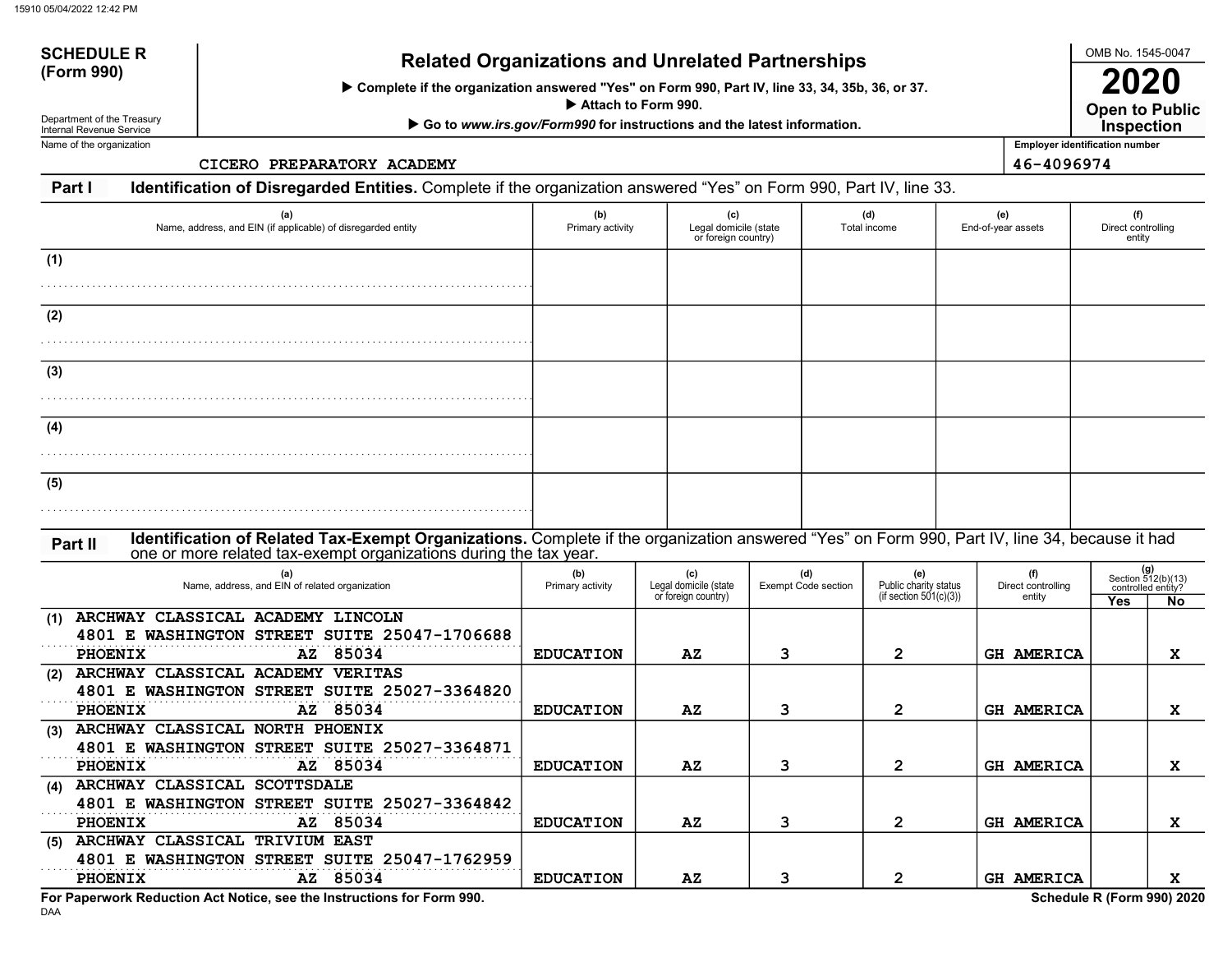# SCHEDULE R<br>(Form 990) Related Organizations and Unrelated Partnerships

Complete if the organization answered "Yes" on Form 990, Part IV, line 33, 34, 35b, 36, or 37.

Attach to Form 990.

▶ Go to www.irs.gov/Form990 for instructions and the latest information.

Department of the Treasury Internal Revenue Service Name of the organization

SCHEDULE R

CICERO PREPARATORY ACADEMY 46-4096974

Open to Public 2020 **inspection** 

Employer identification number

Part I Identification of Disregarded Entities. Complete if the organization answered "Yes" on Form 990, Part IV, line 33.

| (a)<br>Name, address, and EIN (if applicable) of disregarded entity                                                                                                                                                           | (b)<br>Primary activity | (c)<br>Legal domicile (state<br>or foreign country) |                                   | (d)<br>Total income                                       | (e)<br>End-of-year assets           | (f)<br>Direct controlling<br>entity                            |
|-------------------------------------------------------------------------------------------------------------------------------------------------------------------------------------------------------------------------------|-------------------------|-----------------------------------------------------|-----------------------------------|-----------------------------------------------------------|-------------------------------------|----------------------------------------------------------------|
| (1)                                                                                                                                                                                                                           |                         |                                                     |                                   |                                                           |                                     |                                                                |
| (2)                                                                                                                                                                                                                           |                         |                                                     |                                   |                                                           |                                     |                                                                |
| (3)                                                                                                                                                                                                                           |                         |                                                     |                                   |                                                           |                                     |                                                                |
| (4)                                                                                                                                                                                                                           |                         |                                                     |                                   |                                                           |                                     |                                                                |
| (5)                                                                                                                                                                                                                           |                         |                                                     |                                   |                                                           |                                     |                                                                |
| Identification of Related Tax-Exempt Organizations. Complete if the organization answered "Yes" on Form 990, Part IV, line 34, because it had<br>Part II<br>one or more related tax-exempt organizations during the tax year. |                         |                                                     |                                   |                                                           |                                     |                                                                |
| (a)<br>Name, address, and EIN of related organization                                                                                                                                                                         | (b)<br>Primary activity | (c)<br>Legal domicile (state<br>or foreign country) | (d)<br><b>Exempt Code section</b> | (e)<br>Public charity status<br>(if section $501(c)(3)$ ) | (f)<br>Direct controlling<br>entity | $(g)$<br>Section 512(b)(13)<br>controlled entity?<br>Yes<br>No |
| (1) ARCHWAY CLASSICAL TRIVIUM WEST<br>4801 E WASHINGTON STREET SUITE 25027-3364743<br>PHOENIX<br>AZ 85034                                                                                                                     | <b>EDUCATION</b>        | AZ                                                  | 3                                 | $\overline{2}$                                            | <b>GH AMERICA</b>                   | X                                                              |
| (2) ARETE PREPARATORY ACADEMY<br>4801 E WASHINGTON STREET SUITE 25020-5332933<br>AZ 85034<br>PHOENIX                                                                                                                          | <b>EDUCATION</b>        | $\mathbf{A} \mathbf{Z}$                             | 3                                 | $\overline{2}$                                            | <b>GH AMERICA</b>                   | X                                                              |
| (3) CHANDLER PREPARATORY ACADEMY<br>4801 E WASHINGTON STREET SUITE 25020-2075176<br>AZ 85034<br>PHOENIX                                                                                                                       | <b>EDUCATION</b>        | $\mathbf{A} \mathbf{Z}$                             | 3                                 | $\overline{2}$                                            | <b>GH AMERICA</b>                   | X                                                              |
| (4) GLENDALE PREPARATORY ACADEMY<br>4801 E WASHINGTON STREET SUITE 25020-8760987<br><b>PHOENIX</b><br>AZ 85034                                                                                                                | <b>EDUCATION</b>        | $\mathbf{A} \mathbf{Z}$                             | 3                                 | $\overline{2}$                                            | <b>GH AMERICA</b>                   | X                                                              |
| (5) LINCOLN PREPARATORY ACADEMY<br>4801 E WASHINGTON STREET SUITE 25047-1674469<br>AZ 85034<br><b>PHOENIX</b><br>and the anti-service with the control<br>.<br><b>Allen Barbara</b>                                           | <b>EDUCATION</b>        | AZ                                                  | 3                                 | $\overline{2}$                                            | GH AMERICA                          | x<br>0.001000                                                  |

DAA For Paperwork Reduction Act Notice, see the Instructions for Form 990. Schedule R (Form 990) 2020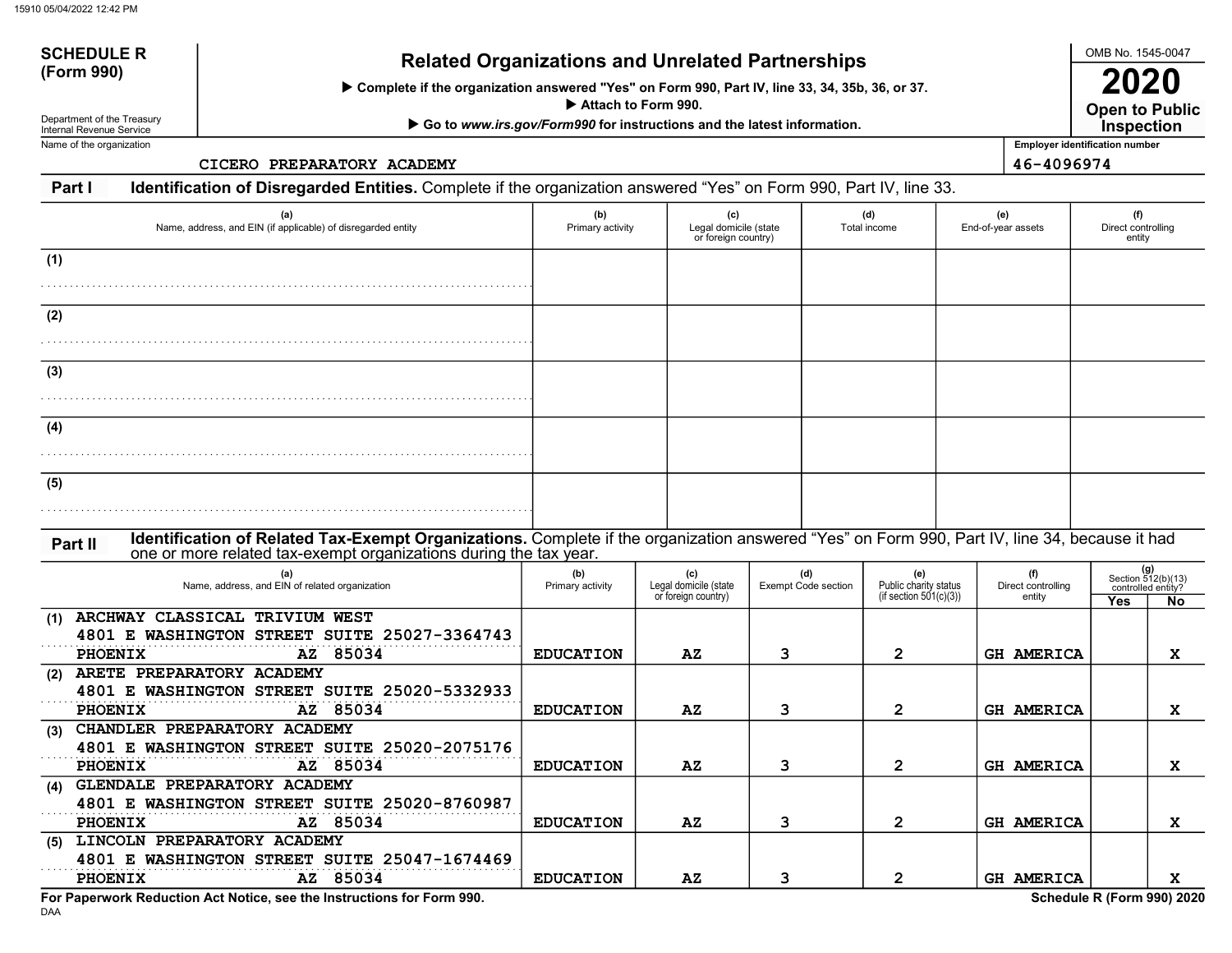# SCHEDULE Related Organizations and Unrelated Partnerships<br>(Form 990)

Complete if the organization answered "Yes" on Form 990, Part IV, line 33, 34, 35b, 36, or 37.

Attach to Form 990.

▶ Go to www.irs.gov/Form990 for instructions and the latest information.

Department of the Treasury Internal Revenue Service Name of the organization

SCHEDULE R

CICERO PREPARATORY ACADEMY 46-4096974

Open to Public 2020 **inspection** 

Employer identification number

Part I Identification of Disregarded Entities. Complete if the organization answered "Yes" on Form 990, Part IV, line 33.

| (a)<br>Name, address, and EIN (if applicable) of disregarded entity                                                                                      | (b)<br>(c)<br>Primary activity<br>Legal domicile (state<br>or foreign country) |                         |                                   | (d)<br>Total income          | (e)<br>End-of-year assets | (f)<br>Direct controlling<br>entity |                                                   |
|----------------------------------------------------------------------------------------------------------------------------------------------------------|--------------------------------------------------------------------------------|-------------------------|-----------------------------------|------------------------------|---------------------------|-------------------------------------|---------------------------------------------------|
| (1)                                                                                                                                                      |                                                                                |                         |                                   |                              |                           |                                     |                                                   |
|                                                                                                                                                          |                                                                                |                         |                                   |                              |                           |                                     |                                                   |
| (2)                                                                                                                                                      |                                                                                |                         |                                   |                              |                           |                                     |                                                   |
|                                                                                                                                                          |                                                                                |                         |                                   |                              |                           |                                     |                                                   |
| (3)                                                                                                                                                      |                                                                                |                         |                                   |                              |                           |                                     |                                                   |
|                                                                                                                                                          |                                                                                |                         |                                   |                              |                           |                                     |                                                   |
|                                                                                                                                                          |                                                                                |                         |                                   |                              |                           |                                     |                                                   |
| (4)                                                                                                                                                      |                                                                                |                         |                                   |                              |                           |                                     |                                                   |
|                                                                                                                                                          |                                                                                |                         |                                   |                              |                           |                                     |                                                   |
| (5)                                                                                                                                                      |                                                                                |                         |                                   |                              |                           |                                     |                                                   |
|                                                                                                                                                          |                                                                                |                         |                                   |                              |                           |                                     |                                                   |
| Identification of Related Tax-Exempt Organizations. Complete if the organization answered "Yes" on Form 990, Part IV, line 34, because it had<br>Part II |                                                                                |                         |                                   |                              |                           |                                     |                                                   |
| one or more related tax-exempt organizations during the tax year.                                                                                        |                                                                                |                         |                                   |                              |                           |                                     |                                                   |
| (a)<br>Name, address, and EIN of related organization                                                                                                    | (b)<br>Primary activity                                                        | Legal domicile (state   | (d)<br><b>Exempt Code section</b> | (e)<br>Public charity status | (f)<br>Direct controlling |                                     | $(g)$<br>Section 512(b)(13)<br>controlled entity? |
|                                                                                                                                                          |                                                                                | or foreign country)     |                                   | (if section $501(c)(3)$ )    | entity                    | Yes                                 | No                                                |
| MARYVALE PREPARATORY ACADEMY<br>(1)<br>4801 E WASHINGTON STREET SUITE 25027-3289377                                                                      |                                                                                |                         |                                   |                              |                           |                                     |                                                   |
| AZ 85034<br><b>PHOENIX</b>                                                                                                                               | <b>EDUCATION</b>                                                               | AZ                      | 3                                 | $\mathbf{2}$                 | <b>GH AMERICA</b>         |                                     | x                                                 |
| NORTH PHOENIX PREPARATORY ACADEMY<br>(2)                                                                                                                 |                                                                                |                         |                                   |                              |                           |                                     |                                                   |
| 4801 E WASHINGTON STREET SUITE 25027-3322474                                                                                                             |                                                                                |                         |                                   |                              |                           |                                     |                                                   |
| AZ 85034<br><b>PHOENIX</b>                                                                                                                               | <b>EDUCATION</b>                                                               | $\mathbf{A} \mathbf{Z}$ | 3                                 | $\mathbf{2}$                 | <b>GH AMERICA</b>         |                                     | X                                                 |
| SCOTTSDALE PREPARATORY ACADEMY<br>(3)<br>4801 E WASHINGTON STREET SUITE 25020-8778703                                                                    |                                                                                |                         |                                   |                              |                           |                                     |                                                   |
| AZ 85034<br><b>PHOENIX</b>                                                                                                                               | <b>EDUCATION</b>                                                               | $\mathbf{A} \mathbf{Z}$ | 3                                 | $\mathbf{2}$                 | <b>GH AMERICA</b>         |                                     | x                                                 |
| TELEOS PREPARATORY ACADEMY<br>(4)                                                                                                                        |                                                                                |                         |                                   |                              |                           |                                     |                                                   |
| 4801 E WASHINGTON STREET SUITE 25026-2700807                                                                                                             |                                                                                |                         |                                   |                              |                           |                                     |                                                   |
| AZ 85034<br><b>PHOENIX</b>                                                                                                                               | <b>EDUCATION</b>                                                               | $\mathbf{A} \mathbf{Z}$ | 3                                 | $\mathbf{2}$                 | <b>GH AMERICA</b>         |                                     | X                                                 |
| (5) TRIVIUM PREPARATORY ACADEMY                                                                                                                          |                                                                                |                         |                                   |                              |                           |                                     |                                                   |
| 4801 E WASHINGTON STREET SUITE 25027-3289295<br>AZ 85034<br><b>PHOENIX</b>                                                                               | <b>EDUCATION</b>                                                               | AZ                      | 3                                 | $\mathbf{2}$                 | <b>GH AMERICA</b>         |                                     | x                                                 |
| For Paperwork Reduction Act Notice, see the Instructions for Form 990.                                                                                   |                                                                                |                         |                                   |                              |                           | Schedule R (Form 990) 2020          |                                                   |

DAA

OMB No. 1545-0047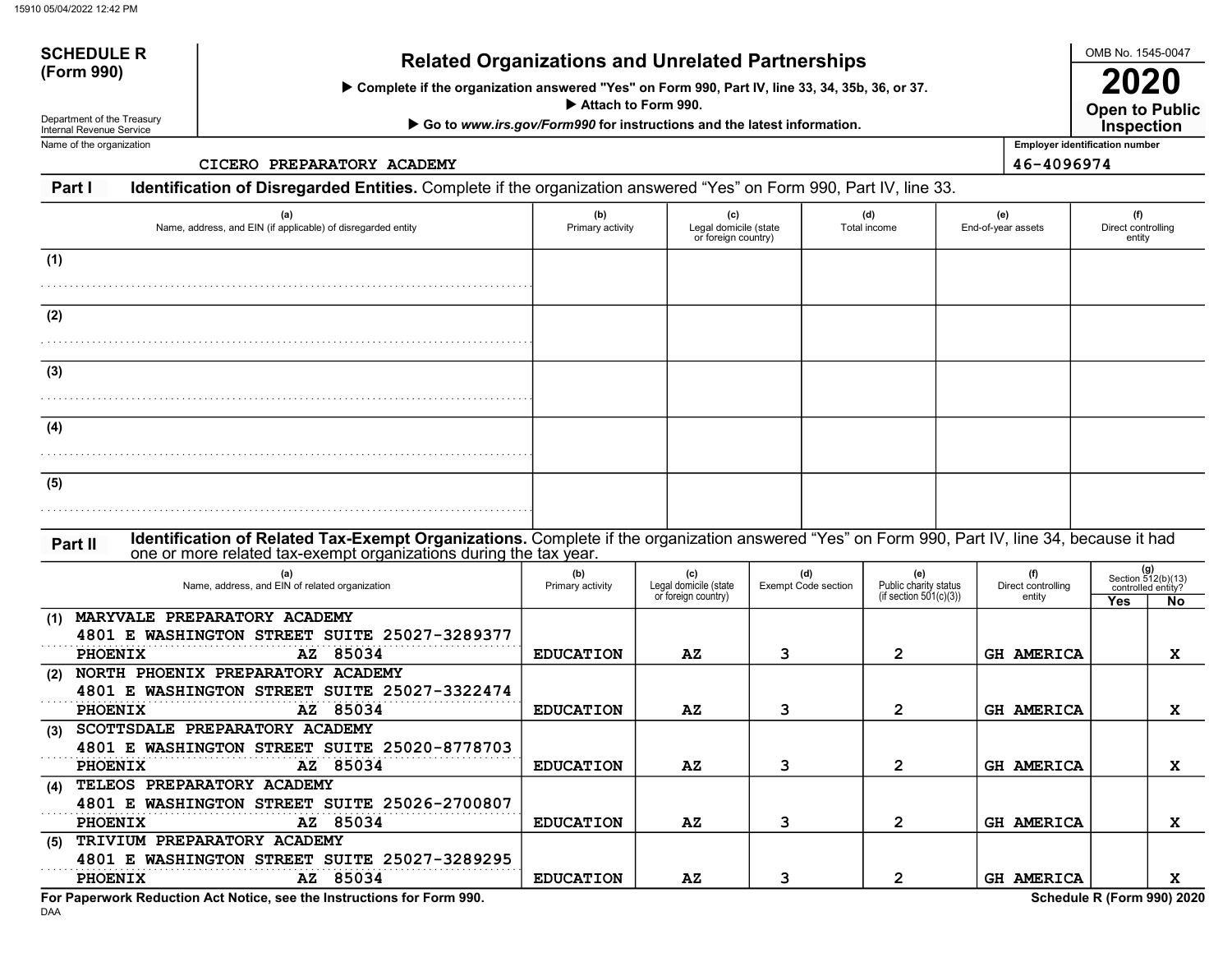# SCHEDULE Related Organizations and Unrelated Partnerships (Form 990)

Complete if the organization answered "Yes" on Form 990, Part IV, line 33, 34, 35b, 36, or 37.

Attach to Form 990.

▶ Go to www.irs.gov/Form990 for instructions and the latest information.

Department of the Treasury Internal Revenue Service Name of the organization

SCHEDULE R

CICERO PREPARATORY ACADEMY 46-4096974

Open to Public 2020 **Inspection** 

OMB No. 1545-0047

Employer identification number

Part I Identification of Disregarded Entities. Complete if the organization answered "Yes" on Form 990, Part IV, line 33.

| (a)<br>Name, address, and EIN (if applicable) of disregarded entity                                                                                                                                                           | (b)<br>Primary activity | (c)                                                 | Legal domicile (state<br>or foreign country) |  | Total income                                              | (e)<br>End-of-year assets           | (f)<br>Direct controlling<br>entity |                                                                |
|-------------------------------------------------------------------------------------------------------------------------------------------------------------------------------------------------------------------------------|-------------------------|-----------------------------------------------------|----------------------------------------------|--|-----------------------------------------------------------|-------------------------------------|-------------------------------------|----------------------------------------------------------------|
| (1)                                                                                                                                                                                                                           |                         |                                                     |                                              |  |                                                           |                                     |                                     |                                                                |
| (2)                                                                                                                                                                                                                           |                         |                                                     |                                              |  |                                                           |                                     |                                     |                                                                |
| (3)                                                                                                                                                                                                                           |                         |                                                     |                                              |  |                                                           |                                     |                                     |                                                                |
| (4)                                                                                                                                                                                                                           |                         |                                                     |                                              |  |                                                           |                                     |                                     |                                                                |
| (5)                                                                                                                                                                                                                           |                         |                                                     |                                              |  |                                                           |                                     |                                     |                                                                |
| Identification of Related Tax-Exempt Organizations. Complete if the organization answered "Yes" on Form 990, Part IV, line 34, because it had<br>Part II<br>one or more related tax-exempt organizations during the tax year. |                         |                                                     |                                              |  |                                                           |                                     |                                     |                                                                |
| (a)<br>Name, address, and EIN of related organization                                                                                                                                                                         | (b)<br>Primary activity | (c)<br>Legal domicile (state<br>or foreign country) | (d)<br><b>Exempt Code section</b>            |  | (e)<br>Public charity status<br>(if section $501(c)(3)$ ) | (f)<br>Direct controlling<br>entity | Yes                                 | $(g)$<br>Section 512(b)(13)<br>controlled entity?<br><b>No</b> |
| VERITAS PREPARATORY ACADEMY<br>(1)<br>4801 E WASHINGTON STREET SUITE 25005-0527441<br>AZ 85034<br>PHOENIX                                                                                                                     | <b>EDUCATION</b>        | AZ                                                  | 3                                            |  | $\mathbf{2}$                                              | <b>GH AMERICA</b>                   |                                     | x                                                              |
| (2) GREATHEARTS ARIZONA<br>4801 E WASHINGTON STREET SUITE 25020-2036133<br>PHOENIX<br>AZ 85034                                                                                                                                | <b>EDUCATION</b>        | $\mathbf{A} \mathbf{Z}$                             | 3                                            |  | 7                                                         | <b>GH AMERICA</b>                   |                                     | X                                                              |
| (3) GREATHEARTS AMERICA<br>4801 E WASHINGTON STREET SUITE 25045-4306715<br>PHOENIX<br>AZ 85034                                                                                                                                | <b>EDUCATION</b>        | $\mathbf{A} \mathbf{Z}$                             | 3                                            |  | 7                                                         | N/A                                 |                                     | X                                                              |
| (4) GREATHEARTS AMERICA-TEXAS<br>4801 E WASHINGTON STREET SUITE 25043-1973126<br>AZ 85034<br>PHOENIX                                                                                                                          | <b>EDUCATION</b>        | TХ                                                  | 3                                            |  | $\mathbf{2}$                                              | <b>GH AMERICA</b>                   |                                     | x                                                              |
| THE GREATHEARTS FOUNDATION, INC.<br>(5)<br>4801 E WASHINGTON STREET SUITE 25082-3809856<br>AZ 85034<br><b>PHOENIX</b><br>$\mathbf{r}$ , and $\mathbf{r}$ and $\mathbf{r}$ and $\mathbf{r}$ and $\mathbf{r}$                   | <b>SUPPORT</b>          | AZ                                                  | 3                                            |  | 12A                                                       | <b>GH AMERICA</b>                   |                                     | x                                                              |

For Paperwork Reduction Act Notice, see the Instructions for Form 990. Schedule R (Form 990) 2020

DAA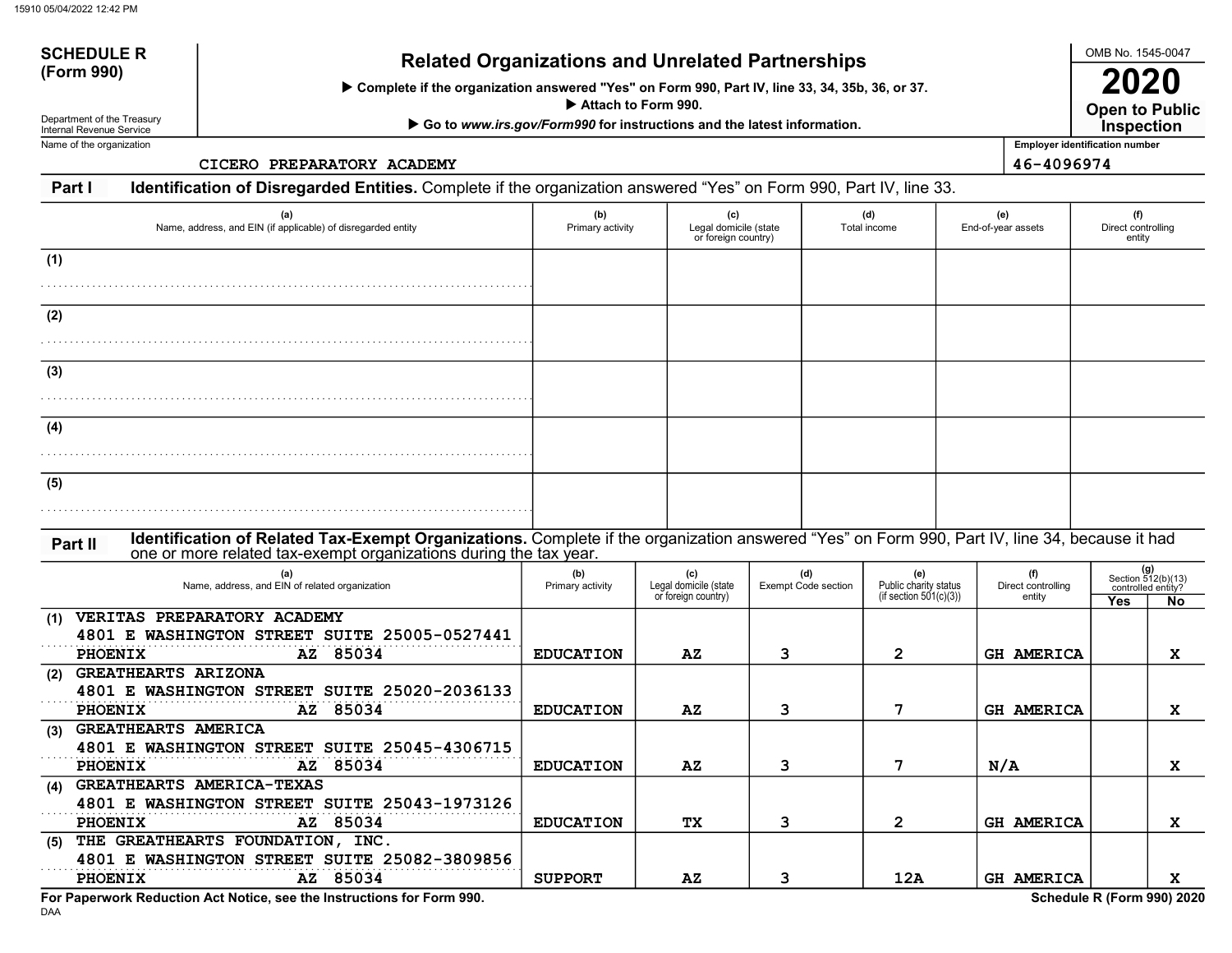| Identification of Related Organizations Taxable as a Partnership. Complete if the organization answered "Yes" on Form 990, Part IV, line 34, because it had one or more related organizations treated as a partnership during<br>Part III |                         |                                                             |                                                        |                                                                                                         |                                                        |                                        |                                                   |                                                                         |                                                     |                                                       |
|-------------------------------------------------------------------------------------------------------------------------------------------------------------------------------------------------------------------------------------------|-------------------------|-------------------------------------------------------------|--------------------------------------------------------|---------------------------------------------------------------------------------------------------------|--------------------------------------------------------|----------------------------------------|---------------------------------------------------|-------------------------------------------------------------------------|-----------------------------------------------------|-------------------------------------------------------|
| (a)<br>Name, address, and EIN of<br>related organization                                                                                                                                                                                  | (b)<br>Primary activity | (c)<br>Legal<br>domicile<br>(state or<br>foreign<br>country | (d)<br>Direct controlling<br>entity                    | (e)<br>Predominant<br>income (related,<br>unrelated,<br>excluded from<br>tax under<br>sections 512-514) | (f)<br>Share of total<br>income                        | (g)<br>Share of end-of-<br>year assets | (h)<br>Dispro-<br>portionate<br>alloc.?<br>Yes No | (i)<br>Code V-UBI<br>amount in box 20<br>of Schedule K-1<br>(Form 1065) | (j)<br>General or<br>managing<br>partner?<br>Yes No | (k)<br>Percentage<br>ownership                        |
| (1)                                                                                                                                                                                                                                       |                         |                                                             |                                                        |                                                                                                         |                                                        |                                        |                                                   |                                                                         |                                                     |                                                       |
| (2)                                                                                                                                                                                                                                       |                         |                                                             |                                                        |                                                                                                         |                                                        |                                        |                                                   |                                                                         |                                                     |                                                       |
|                                                                                                                                                                                                                                           |                         |                                                             |                                                        |                                                                                                         |                                                        |                                        |                                                   |                                                                         |                                                     |                                                       |
| (3)                                                                                                                                                                                                                                       |                         |                                                             |                                                        |                                                                                                         |                                                        |                                        |                                                   |                                                                         |                                                     |                                                       |
| (4)                                                                                                                                                                                                                                       |                         |                                                             |                                                        |                                                                                                         |                                                        |                                        |                                                   |                                                                         |                                                     |                                                       |
| Identification of Related Organizations Taxable as a Corporation or Trust. Complete if the organization answered "Yes" on Form 990, Part IV, line 34, because it had one or more related organizations treated as a corporatio<br>Part IV |                         |                                                             |                                                        |                                                                                                         |                                                        |                                        |                                                   |                                                                         |                                                     |                                                       |
| (a)<br>Name, address, and EIN of related organization                                                                                                                                                                                     | (b)<br>Primary activity |                                                             | (c)<br>Legal domicile<br>(state or<br>foreign country) | (d)<br>Direct controlling<br>entity                                                                     | (e)<br>Type of entity<br>(C corp, S corp,<br>or trust) | (f)<br>Share of total<br>income        | (g)<br>Share of<br>end-of-year assets             | (h)<br>Percentage<br>ownership                                          |                                                     | (i)<br>Section<br>512(b)(13)<br>controlled<br>entity? |
| (1)                                                                                                                                                                                                                                       |                         |                                                             |                                                        |                                                                                                         |                                                        |                                        |                                                   |                                                                         |                                                     | Yes l<br>No                                           |
|                                                                                                                                                                                                                                           |                         |                                                             |                                                        |                                                                                                         |                                                        |                                        |                                                   |                                                                         |                                                     |                                                       |
| (2)                                                                                                                                                                                                                                       |                         |                                                             |                                                        |                                                                                                         |                                                        |                                        |                                                   |                                                                         |                                                     |                                                       |
| (3)                                                                                                                                                                                                                                       |                         |                                                             |                                                        |                                                                                                         |                                                        |                                        |                                                   |                                                                         |                                                     |                                                       |
|                                                                                                                                                                                                                                           |                         |                                                             |                                                        |                                                                                                         |                                                        |                                        |                                                   |                                                                         |                                                     |                                                       |
| (4)                                                                                                                                                                                                                                       |                         |                                                             |                                                        |                                                                                                         |                                                        |                                        |                                                   |                                                                         |                                                     |                                                       |
|                                                                                                                                                                                                                                           |                         |                                                             |                                                        |                                                                                                         |                                                        |                                        |                                                   |                                                                         |                                                     |                                                       |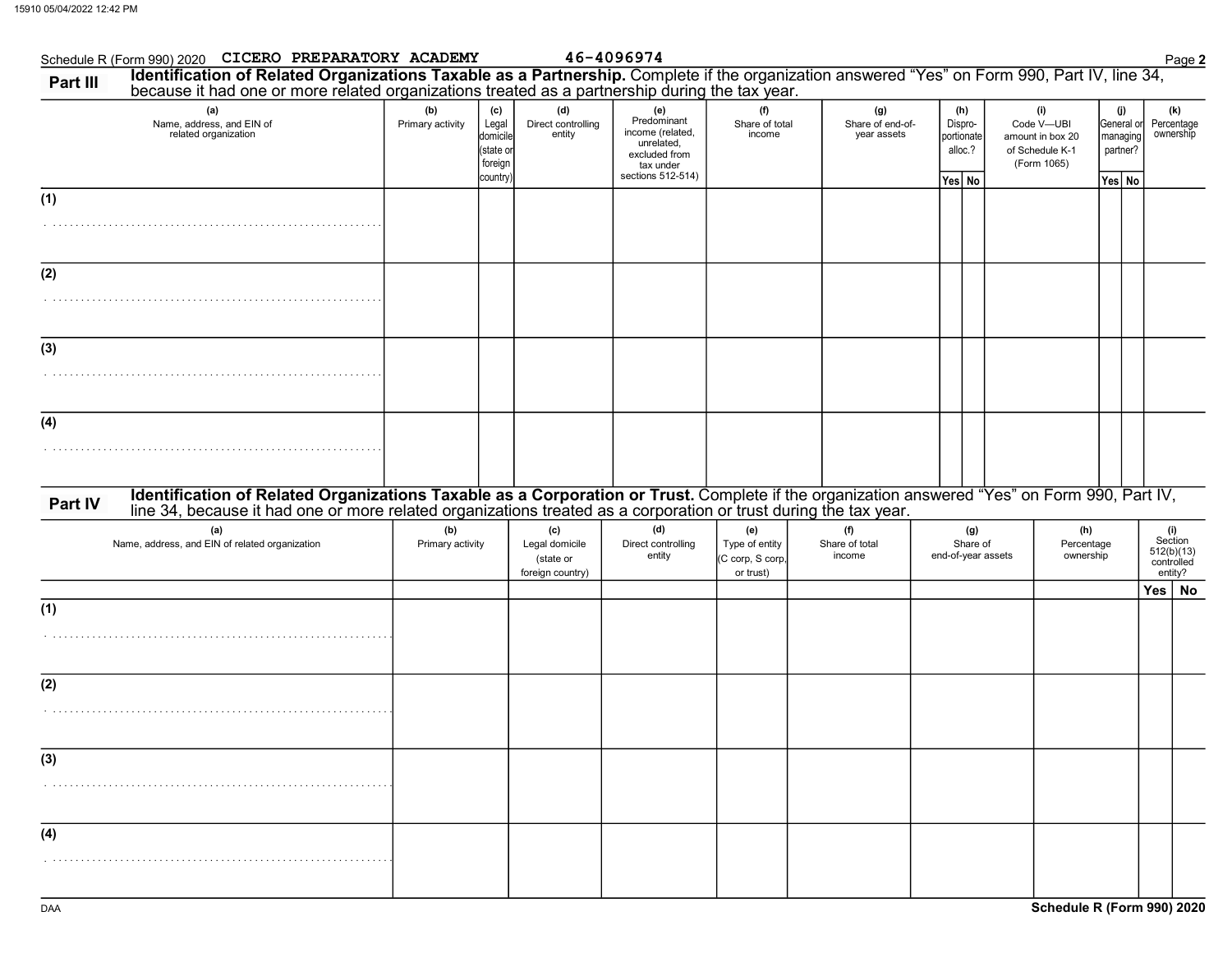## Schedule R (Form 990) 2020 CICERO PREPARATORY ACADEMY 46-4096974 Page 3

| <b>Part V</b> | Transactions With Related Organizations. Complete if the organization answered "Yes" on Form 990, Part IV, line 34, 35b, or 36.                                                                                                     |                             |                 |                                       |                 |                         |                         |
|---------------|-------------------------------------------------------------------------------------------------------------------------------------------------------------------------------------------------------------------------------------|-----------------------------|-----------------|---------------------------------------|-----------------|-------------------------|-------------------------|
|               | Note: Complete line 1 if any entity is listed in Parts II, III, or IV of this schedule.                                                                                                                                             |                             |                 |                                       |                 | Yes <sup> </sup>        | No                      |
|               | 1 During the tax year, did the organization engage in any of the following transactions with one or more related organizations listed in Parts II-IV?                                                                               |                             |                 |                                       |                 |                         |                         |
|               |                                                                                                                                                                                                                                     |                             |                 |                                       | 1a              |                         | $\mathbf{x}$            |
|               | <b>b</b> Gift, grant, or capital contribution to related organization(s) encourse contained and contained and contribution to related organization(s) encourse contained and contribution to related organization(s)                |                             |                 |                                       | 1 <sub>b</sub>  |                         | $\mathbf{x}$            |
|               | c Gift, grant, or capital contribution from related organization(s) Material Content Content Content Content Content Content Content Content Content Content Content Content Content Content Content Content Content Content C      |                             |                 |                                       | 1 <sup>c</sup>  |                         | $\mathbf x$             |
|               | d Loans or loan guarantees to or for related organization(s) encourance contained and contained a contained and contained a contained a contained and contained a contact or details and contact a contact a contact a contact      |                             |                 |                                       | 1 <sub>d</sub>  |                         | X                       |
|               | e Loans or loan guarantees by related organization(s)<br>interaction contractions contractions contractions contractions control or contraction contract or contract or                                                             |                             |                 |                                       | 1e              |                         | $\mathbf{x}$            |
|               |                                                                                                                                                                                                                                     |                             |                 |                                       |                 |                         |                         |
|               | f Dividends from related organization(s) encourance contains a substantial container and providends from related organization(s) encourance contains a substantial contains a substantial contains a substantial contains a su      |                             |                 |                                       | 1f              |                         | X                       |
|               |                                                                                                                                                                                                                                     |                             |                 |                                       | 1 <sub>g</sub>  |                         | $\mathbf{x}$            |
|               | h Purchase of assets from related organization(s) encourance contains a container and container and container and container and container and container and container and container and container and container and container       |                             |                 |                                       | 1 <sub>h</sub>  |                         | $\mathbf{x}$            |
|               |                                                                                                                                                                                                                                     |                             |                 |                                       | 1i              |                         | $\mathbf{x}$            |
|               | j Lease of facilities, equipment, or other assets to related organization(s) enconverse contained and contained and contained and contained and contained and contained and contained and contained and contained and containe      |                             |                 |                                       | 1i              | $\overline{\mathbf{x}}$ |                         |
|               |                                                                                                                                                                                                                                     |                             |                 |                                       |                 |                         |                         |
|               |                                                                                                                                                                                                                                     |                             |                 |                                       | 1 <sub>k</sub>  | $\mathbf{x}$            |                         |
|               | I Performance of services or membership or fundraising solicitations for related organization(s) [1] performance of services or membership or fundraising solicitations for related organization(s) [1] percental conditions c      |                             |                 |                                       | 11              |                         | X                       |
|               |                                                                                                                                                                                                                                     |                             |                 |                                       | 1 <sub>m</sub>  |                         | $\mathbf{x}$            |
|               |                                                                                                                                                                                                                                     |                             |                 |                                       | 1n              |                         | $\overline{\mathbf{x}}$ |
|               | o Sharing of paid employees with related organization(s)                                                                                                                                                                            |                             |                 |                                       | 10 <sub>o</sub> | $\mathbf{x}$            |                         |
|               |                                                                                                                                                                                                                                     |                             |                 |                                       |                 |                         |                         |
|               |                                                                                                                                                                                                                                     |                             |                 |                                       | 1 <sub>p</sub>  | X                       |                         |
|               | q Reimbursement paid by related organization(s) for expenses <b>constructs</b> and construct the construction of the construction of the construction of the construction of the construction of the construction of the constructi |                             |                 |                                       | 1q              |                         | X                       |
|               |                                                                                                                                                                                                                                     |                             |                 |                                       |                 |                         |                         |
|               | r Other transfer of cash or property to related organization(s)                                                                                                                                                                     |                             |                 |                                       | 1r              |                         | X                       |
|               |                                                                                                                                                                                                                                     |                             |                 |                                       | 1s              |                         | $\mathbf{x}$            |
|               | 2 If the answer to any of the above is "Yes," see the instructions for information on who must complete this line, including covered relationships and transaction thresholds.                                                      |                             |                 |                                       |                 |                         |                         |
|               | (a)                                                                                                                                                                                                                                 | (b)                         | (c)             | (d)                                   |                 |                         |                         |
|               | Name of related organization                                                                                                                                                                                                        | Transaction<br>type $(a-s)$ | Amount involved | Method of determining amount involved |                 |                         |                         |
|               |                                                                                                                                                                                                                                     |                             |                 |                                       |                 |                         |                         |
|               |                                                                                                                                                                                                                                     |                             |                 |                                       |                 |                         |                         |
| (1)           | <b>GREATHEARTS ARIZONA</b>                                                                                                                                                                                                          | $\circ$                     | 2,954,411       | <b>FMV</b>                            |                 |                         |                         |
|               |                                                                                                                                                                                                                                     |                             |                 |                                       |                 |                         |                         |
| (2)           | <b>GREATHEARTS ARIZONA</b>                                                                                                                                                                                                          | $\mathbf{P}$                | 398,099         | <b>FMV</b>                            |                 |                         |                         |

GREATHEARTS ARIZONA **Extra 1999 Text K** 735,657 FMV

GREATHEARTS ARIZONA J 81,000 FMV

(3)

(4)

 $(5)$ 

(6)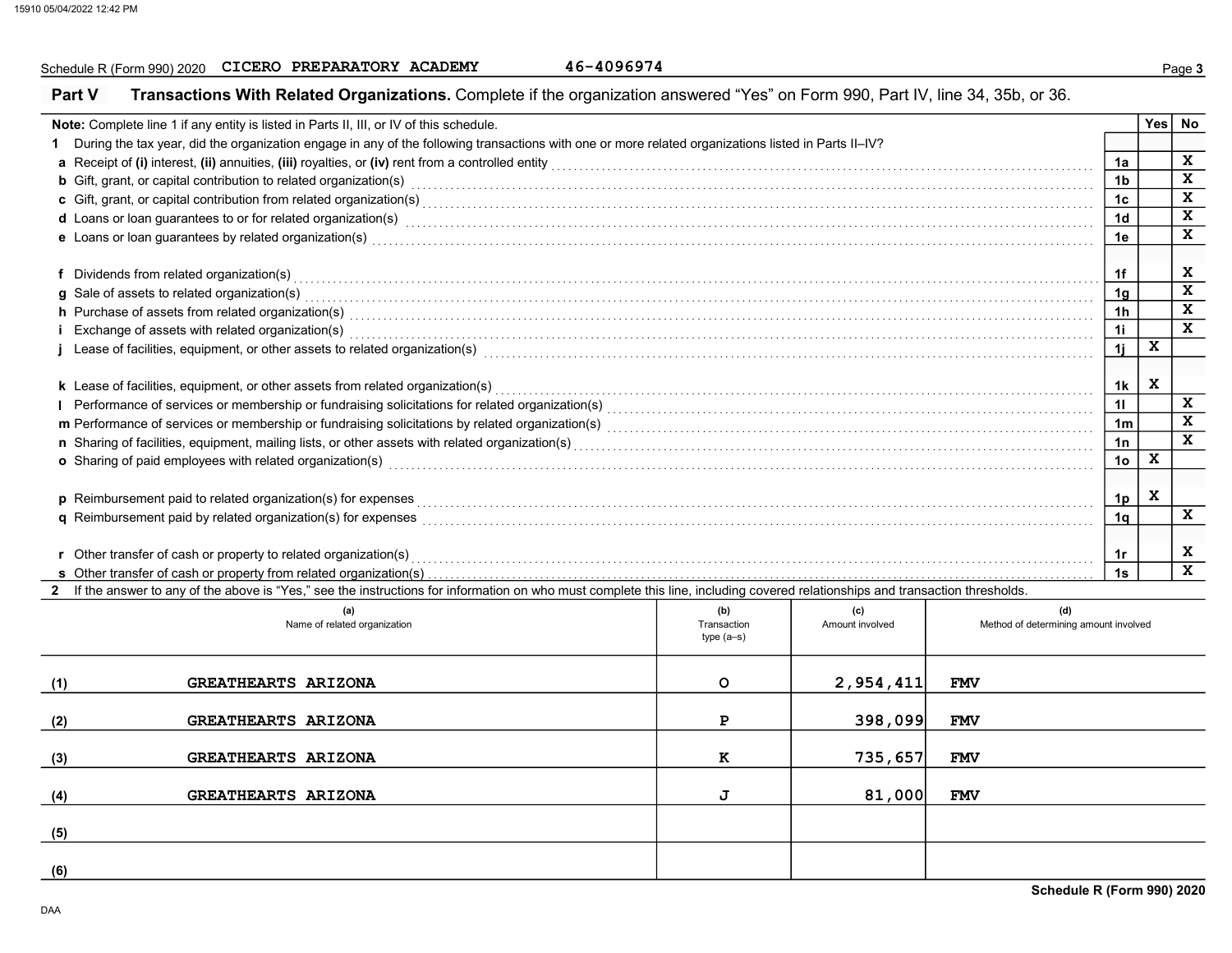## Schedule R (Form 990) 2020 CICERO PREPARATORY ACADEMY 46-4096974 Page 4

### Part VI Unrelated Organizations Taxable as a Partnership. Complete if the organization answered "Yes" on Form 990, Part IV, line 37.

Provide the following information for each entity taxed as a partnership through which the organization conducted more than five percent of its activities (measured by total assets or gross revenue) that was not a related organization. See instructions regarding exclusion for certain investment partnerships.

| (a)<br>Name, address, and EIN of entity   | (b)<br>Primary activity | (c)<br>Legal<br>domicile<br>(state or<br>foreign | (d)<br>Predominant<br>income (related,<br>unrelated, excluded<br>from tax under | (e)<br>Are all partners<br>section<br>501(c)(3)<br>organizations? | (f)<br>Share of<br>total income | (g)<br>Share of<br>end-of-year<br>assets |     | (h)<br>Disproportionate<br>allocations? | (i)<br>Code V-UBI<br>amount in box 20<br>of Schedule K-1<br>(Form 1065) | managing<br>partner? | (j)<br>General or | (k)<br>Percentage<br>ownership |
|-------------------------------------------|-------------------------|--------------------------------------------------|---------------------------------------------------------------------------------|-------------------------------------------------------------------|---------------------------------|------------------------------------------|-----|-----------------------------------------|-------------------------------------------------------------------------|----------------------|-------------------|--------------------------------|
|                                           |                         | country)                                         | sections 512-514)                                                               | Yes   No                                                          |                                 |                                          | Yes | <b>No</b>                               |                                                                         | Yes                  | <b>No</b>         |                                |
| (1)                                       |                         |                                                  |                                                                                 |                                                                   |                                 |                                          |     |                                         |                                                                         |                      |                   |                                |
|                                           |                         |                                                  |                                                                                 |                                                                   |                                 |                                          |     |                                         |                                                                         |                      |                   |                                |
| (2)                                       |                         |                                                  |                                                                                 |                                                                   |                                 |                                          |     |                                         |                                                                         |                      |                   |                                |
|                                           |                         |                                                  |                                                                                 |                                                                   |                                 |                                          |     |                                         |                                                                         |                      |                   |                                |
| (3)                                       |                         |                                                  |                                                                                 |                                                                   |                                 |                                          |     |                                         |                                                                         |                      |                   |                                |
|                                           |                         |                                                  |                                                                                 |                                                                   |                                 |                                          |     |                                         |                                                                         |                      |                   |                                |
|                                           |                         |                                                  |                                                                                 |                                                                   |                                 |                                          |     |                                         |                                                                         |                      |                   |                                |
| (4)                                       |                         |                                                  |                                                                                 |                                                                   |                                 |                                          |     |                                         |                                                                         |                      |                   |                                |
| $\alpha$ , and a second contract $\alpha$ |                         |                                                  |                                                                                 |                                                                   |                                 |                                          |     |                                         |                                                                         |                      |                   |                                |
| (5)                                       |                         |                                                  |                                                                                 |                                                                   |                                 |                                          |     |                                         |                                                                         |                      |                   |                                |
|                                           |                         |                                                  |                                                                                 |                                                                   |                                 |                                          |     |                                         |                                                                         |                      |                   |                                |
| (6)                                       |                         |                                                  |                                                                                 |                                                                   |                                 |                                          |     |                                         |                                                                         |                      |                   |                                |
|                                           |                         |                                                  |                                                                                 |                                                                   |                                 |                                          |     |                                         |                                                                         |                      |                   |                                |
|                                           |                         |                                                  |                                                                                 |                                                                   |                                 |                                          |     |                                         |                                                                         |                      |                   |                                |
| (7)                                       |                         |                                                  |                                                                                 |                                                                   |                                 |                                          |     |                                         |                                                                         |                      |                   |                                |
|                                           |                         |                                                  |                                                                                 |                                                                   |                                 |                                          |     |                                         |                                                                         |                      |                   |                                |
| (8)                                       |                         |                                                  |                                                                                 |                                                                   |                                 |                                          |     |                                         |                                                                         |                      |                   |                                |
|                                           |                         |                                                  |                                                                                 |                                                                   |                                 |                                          |     |                                         |                                                                         |                      |                   |                                |
| (9)                                       |                         |                                                  |                                                                                 |                                                                   |                                 |                                          |     |                                         |                                                                         |                      |                   |                                |
|                                           |                         |                                                  |                                                                                 |                                                                   |                                 |                                          |     |                                         |                                                                         |                      |                   |                                |
|                                           |                         |                                                  |                                                                                 |                                                                   |                                 |                                          |     |                                         |                                                                         |                      |                   |                                |
| (10)                                      |                         |                                                  |                                                                                 |                                                                   |                                 |                                          |     |                                         |                                                                         |                      |                   |                                |
|                                           |                         |                                                  |                                                                                 |                                                                   |                                 |                                          |     |                                         |                                                                         |                      |                   |                                |
| (11)                                      |                         |                                                  |                                                                                 |                                                                   |                                 |                                          |     |                                         |                                                                         |                      |                   |                                |
|                                           |                         |                                                  |                                                                                 |                                                                   |                                 |                                          |     |                                         |                                                                         |                      |                   |                                |
|                                           |                         |                                                  |                                                                                 |                                                                   |                                 |                                          |     |                                         |                                                                         |                      |                   |                                |

Schedule R (Form 990) 2020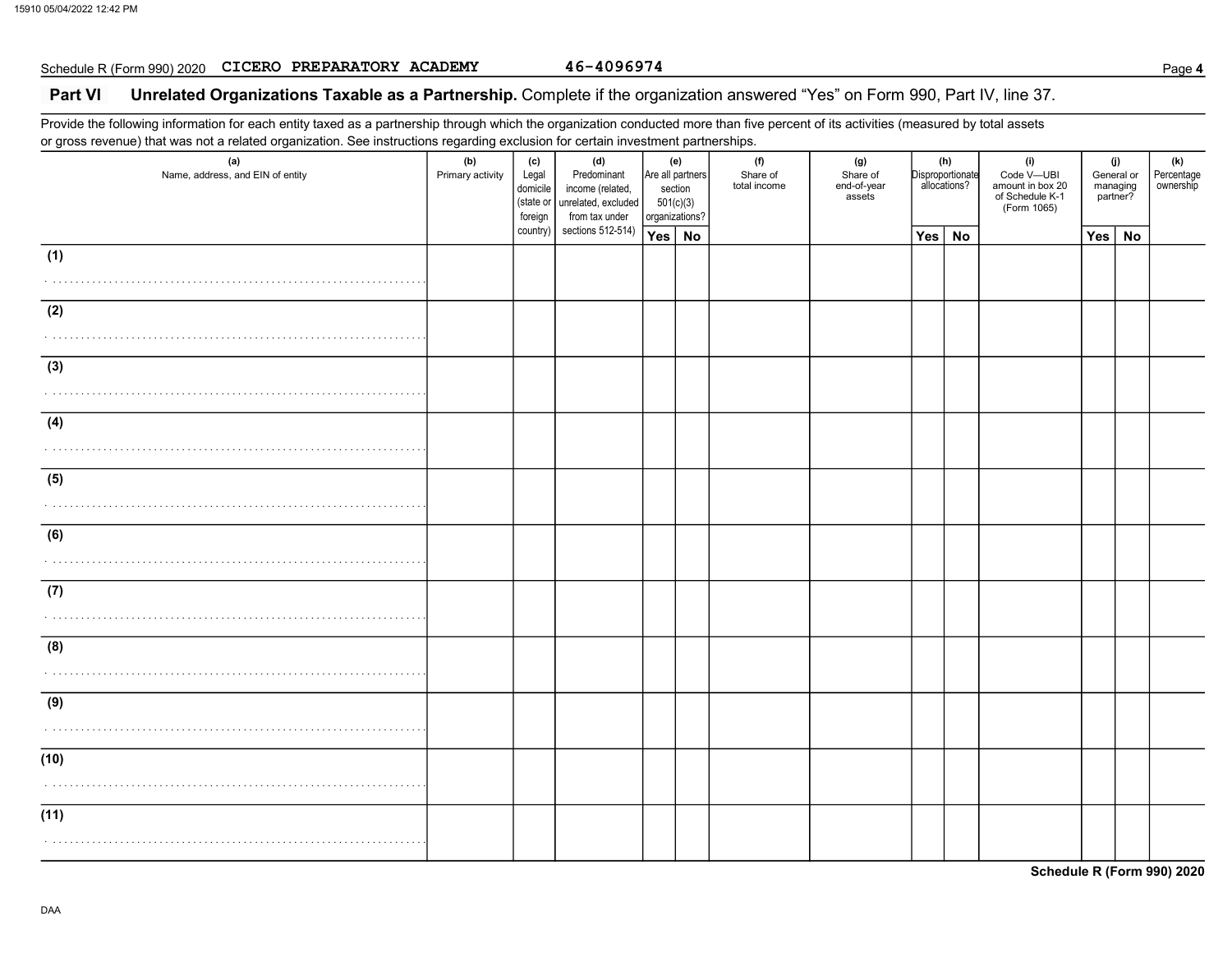|          |  | Schedule R (Form 990) 2020 CICERO PREPARATORY ACADEMY |  | 46-4096974                                                                                                              | Page 5 |
|----------|--|-------------------------------------------------------|--|-------------------------------------------------------------------------------------------------------------------------|--------|
| Part VII |  |                                                       |  | Supplemental Information.<br>Provide additional information for responses to questions on Schedule R. See instructions. |        |
|          |  |                                                       |  |                                                                                                                         |        |
|          |  |                                                       |  |                                                                                                                         |        |
|          |  |                                                       |  |                                                                                                                         |        |
|          |  |                                                       |  |                                                                                                                         |        |
|          |  |                                                       |  |                                                                                                                         |        |
|          |  |                                                       |  |                                                                                                                         |        |
|          |  |                                                       |  |                                                                                                                         |        |
|          |  |                                                       |  |                                                                                                                         |        |
|          |  |                                                       |  |                                                                                                                         |        |
|          |  |                                                       |  |                                                                                                                         |        |
|          |  |                                                       |  |                                                                                                                         |        |
|          |  |                                                       |  |                                                                                                                         |        |
|          |  |                                                       |  |                                                                                                                         |        |
|          |  |                                                       |  |                                                                                                                         |        |
|          |  |                                                       |  |                                                                                                                         |        |
|          |  |                                                       |  |                                                                                                                         |        |
|          |  |                                                       |  |                                                                                                                         |        |
|          |  |                                                       |  |                                                                                                                         |        |
|          |  |                                                       |  |                                                                                                                         |        |
|          |  |                                                       |  |                                                                                                                         |        |
|          |  |                                                       |  |                                                                                                                         |        |
|          |  |                                                       |  |                                                                                                                         |        |
|          |  |                                                       |  |                                                                                                                         |        |
|          |  |                                                       |  |                                                                                                                         |        |
|          |  |                                                       |  |                                                                                                                         |        |
|          |  |                                                       |  |                                                                                                                         |        |
|          |  |                                                       |  |                                                                                                                         |        |
|          |  |                                                       |  |                                                                                                                         |        |
|          |  |                                                       |  |                                                                                                                         |        |
|          |  |                                                       |  |                                                                                                                         |        |
|          |  |                                                       |  |                                                                                                                         |        |
|          |  |                                                       |  |                                                                                                                         |        |
|          |  |                                                       |  |                                                                                                                         |        |
|          |  |                                                       |  |                                                                                                                         |        |
|          |  |                                                       |  |                                                                                                                         |        |
|          |  |                                                       |  |                                                                                                                         |        |

 $16 - 1096971$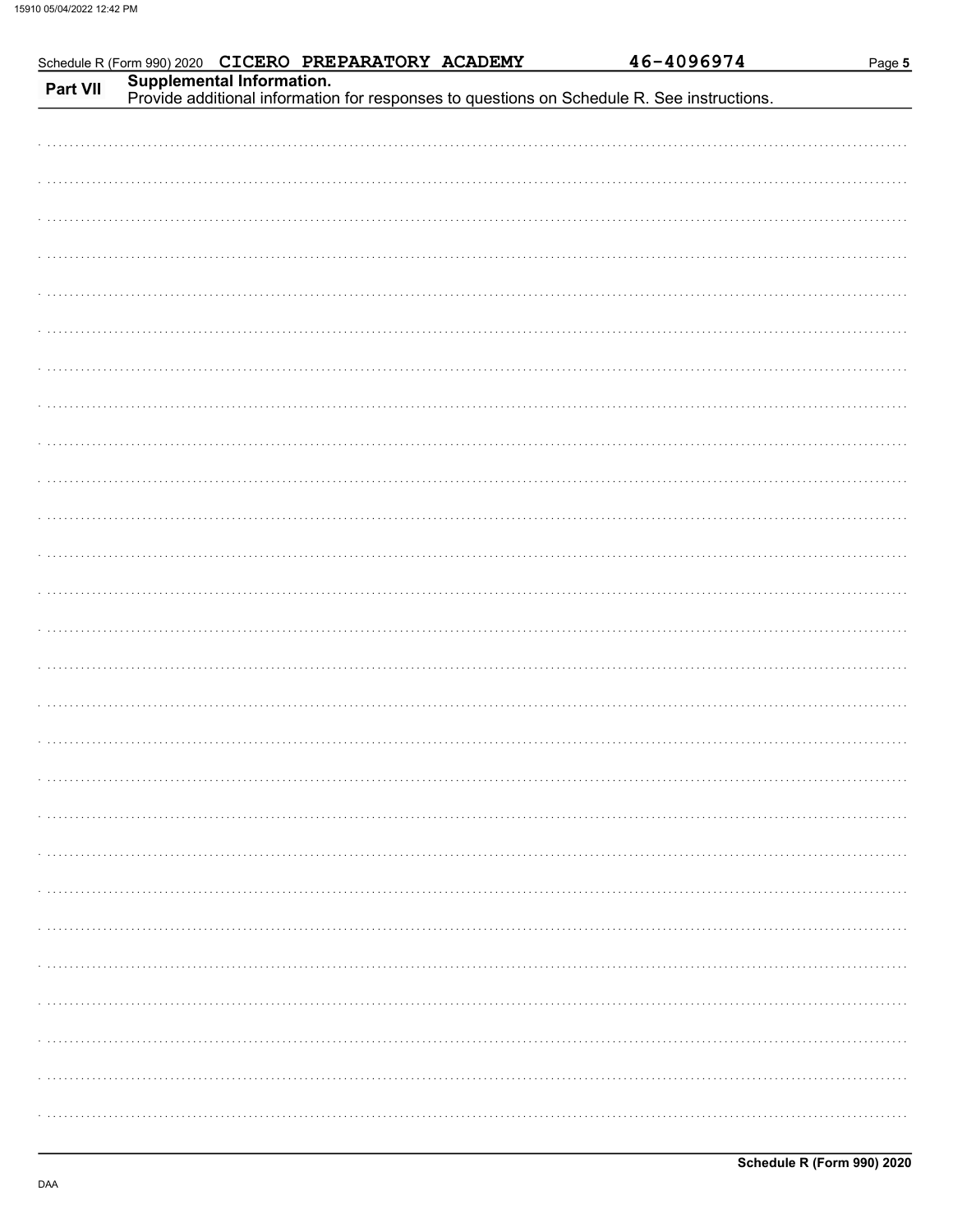15910 05/04/2022 12:42 PM

Name(s) shown on return

(99)

Form 4562

# Depreciation and Amortization

(Including Information on Listed Property) **4562** Depreciation and Amortization<br>(Including Information on Listed Property)<br>Attach to your tax return.

Attach to your tax return.

Department of the Treasury (99) **Department of the Treasury Control of the Service Control of the Treasury Department**<br>Internal Revenue Service (99) **Department Department of the Internal Revenue Roughly Control of the Int** 

Identifying number

|        |                                                                                                                                         | CICERO PREPARATORY ACADEMY                 |                                                                                                   |                              |                |                  |                                        | 46-4096974                                                                                               |
|--------|-----------------------------------------------------------------------------------------------------------------------------------------|--------------------------------------------|---------------------------------------------------------------------------------------------------|------------------------------|----------------|------------------|----------------------------------------|----------------------------------------------------------------------------------------------------------|
|        | Business or activity to which this form relates                                                                                         |                                            |                                                                                                   |                              |                |                  |                                        |                                                                                                          |
|        | INDIRECT DEPRECIATION                                                                                                                   |                                            |                                                                                                   |                              |                |                  |                                        |                                                                                                          |
|        | <b>Election To Expense Certain Property Under Section 179</b><br>Part I                                                                 |                                            |                                                                                                   |                              |                |                  |                                        |                                                                                                          |
|        | Note: If you have any listed property, complete Part V before you complete Part I.                                                      |                                            |                                                                                                   |                              |                |                  |                                        |                                                                                                          |
| 1      | Maximum amount (see instructions)                                                                                                       |                                            |                                                                                                   |                              |                |                  | 1                                      | 1,040,000                                                                                                |
| 2<br>3 |                                                                                                                                         |                                            |                                                                                                   |                              |                |                  | $\mathbf 2$<br>$\overline{\mathbf{3}}$ | 2,590,000                                                                                                |
| 4      |                                                                                                                                         |                                            |                                                                                                   |                              |                |                  | $\overline{\mathbf{4}}$                |                                                                                                          |
| 5      | Dollar limitation for tax year. Subtract line 4 from line 1. If zero or less, enter -0-. If married filing separately, see instructions |                                            |                                                                                                   |                              |                |                  | 5                                      |                                                                                                          |
| 6      |                                                                                                                                         | (a) Description of property                |                                                                                                   | (b) Cost (business use only) |                | (c) Elected cost |                                        |                                                                                                          |
|        |                                                                                                                                         |                                            |                                                                                                   |                              |                |                  |                                        |                                                                                                          |
|        |                                                                                                                                         |                                            |                                                                                                   |                              |                |                  |                                        |                                                                                                          |
| 7      |                                                                                                                                         |                                            |                                                                                                   |                              | $\overline{7}$ |                  |                                        |                                                                                                          |
| 8      | Total elected cost of section 179 property. Add amounts in column (c), lines 6 and 7 [[[[[[[[[[[[[[[[[[[[[[[[                           |                                            |                                                                                                   |                              |                |                  | 8                                      |                                                                                                          |
| 9      | Tentative deduction. Enter the smaller of line 5 or line 8 [11] Content Content of the Smaller of line 3                                |                                            |                                                                                                   |                              |                |                  | 9                                      |                                                                                                          |
| 10     |                                                                                                                                         |                                            |                                                                                                   |                              |                |                  | 10                                     |                                                                                                          |
| 11     | Business income limitation. Enter the smaller of business income (not less than zero) or line 5. See instructions                       |                                            |                                                                                                   |                              |                |                  | 11                                     |                                                                                                          |
| 12     | Section 179 expense deduction. Add lines 9 and 10, but don't enter more than line 11                                                    |                                            |                                                                                                   |                              |                |                  | 12                                     |                                                                                                          |
| 13     | Carryover of disallowed deduction to 2021. Add lines 9 and 10, less line 12                                                             |                                            |                                                                                                   |                              | 13             |                  |                                        |                                                                                                          |
|        | Note: Don't use Part II or Part III below for listed property. Instead, use Part V.<br>Part II                                          |                                            |                                                                                                   |                              |                |                  |                                        | Special Depreciation Allowance and Other Depreciation (Don't include listed property. See instructions.) |
| 14     | Special depreciation allowance for qualified property (other than listed property) placed in service                                    |                                            |                                                                                                   |                              |                |                  |                                        |                                                                                                          |
|        | during the tax year. See instructions                                                                                                   |                                            |                                                                                                   |                              |                |                  | 14                                     |                                                                                                          |
| 15     |                                                                                                                                         |                                            |                                                                                                   |                              |                |                  | 15                                     |                                                                                                          |
| 16     |                                                                                                                                         |                                            |                                                                                                   |                              |                |                  | 16                                     | 21,853                                                                                                   |
|        | <b>MACRS Depreciation (Don't include listed property. See instructions.)</b><br>Part III                                                |                                            |                                                                                                   |                              |                |                  |                                        |                                                                                                          |
|        |                                                                                                                                         |                                            | <b>Section A</b>                                                                                  |                              |                |                  |                                        |                                                                                                          |
| 17     | MACRS deductions for assets placed in service in tax years beginning before 2020                                                        |                                            |                                                                                                   |                              |                |                  | 17                                     | 0                                                                                                        |
| 18     | If you are electing to group any assets placed in service during the tax year into one or more general asset accounts, check here       |                                            |                                                                                                   |                              |                |                  |                                        |                                                                                                          |
|        |                                                                                                                                         |                                            | Section B-Assets Placed in Service During 2020 Tax Year Using the General Depreciation System     |                              |                |                  |                                        |                                                                                                          |
|        | (a) Classification of property                                                                                                          | (b) Month and year<br>placed in<br>service | (c) Basis for depreciation<br>(business/investment use<br>only-see instructions)                  | (d) Recovery<br>period       | (e) Convention | (f) Method       |                                        | (g) Depreciation deduction                                                                               |
| 19a    | 3-year property                                                                                                                         |                                            |                                                                                                   |                              |                |                  |                                        |                                                                                                          |
| b      | 5-year property                                                                                                                         |                                            |                                                                                                   |                              |                |                  |                                        |                                                                                                          |
| c      | 7-year property                                                                                                                         |                                            |                                                                                                   |                              |                |                  |                                        |                                                                                                          |
| d      | 10-year property                                                                                                                        |                                            |                                                                                                   |                              |                |                  |                                        |                                                                                                          |
|        | e 15-year property                                                                                                                      |                                            |                                                                                                   |                              |                |                  |                                        |                                                                                                          |
|        | f 20-year property                                                                                                                      |                                            |                                                                                                   |                              |                |                  |                                        |                                                                                                          |
|        | g 25-year property                                                                                                                      |                                            |                                                                                                   | 25 yrs.                      |                | S/L<br>S/L       |                                        |                                                                                                          |
|        | <b>h</b> Residential rental<br>property                                                                                                 |                                            |                                                                                                   | 27.5 yrs.                    | MМ<br>MМ       | S/L              |                                        |                                                                                                          |
|        | <i>i</i> Nonresidential real                                                                                                            |                                            |                                                                                                   | 27.5 yrs.<br>39 yrs.         | ΜМ             | S/L              |                                        |                                                                                                          |
|        | property                                                                                                                                |                                            |                                                                                                   |                              | MM             | S/L              |                                        |                                                                                                          |
|        |                                                                                                                                         |                                            | Section C-Assets Placed in Service During 2020 Tax Year Using the Alternative Depreciation System |                              |                |                  |                                        |                                                                                                          |
| 20a    | Class life                                                                                                                              |                                            |                                                                                                   |                              |                | S/L              |                                        |                                                                                                          |
| b      | 12-year                                                                                                                                 |                                            |                                                                                                   | 12 yrs.                      |                | S/L              |                                        |                                                                                                          |
| c      | 30-year                                                                                                                                 |                                            |                                                                                                   | 30 yrs.                      | <b>MM</b>      | S/L              |                                        |                                                                                                          |
| d      | 40-year                                                                                                                                 |                                            |                                                                                                   | 40 yrs.                      | MМ             | S/L              |                                        |                                                                                                          |
|        | Part IV<br><b>Summary</b> (See instructions.)                                                                                           |                                            |                                                                                                   |                              |                |                  |                                        |                                                                                                          |
| 21     | Listed property. Enter amount from line 28                                                                                              |                                            |                                                                                                   |                              |                |                  | 21                                     |                                                                                                          |
| 22     | Total. Add amounts from line 12, lines 14 through 17, lines 19 and 20 in column (g), and line 21. Enter                                 |                                            |                                                                                                   |                              |                |                  |                                        |                                                                                                          |
|        | here and on the appropriate lines of your return. Partnerships and S corporations—see instructions                                      |                                            |                                                                                                   |                              |                |                  | 22                                     | 21,853                                                                                                   |
| 23     | For assets shown above and placed in service during the current year, enter the                                                         |                                            |                                                                                                   |                              | 23             |                  |                                        |                                                                                                          |

portion of the basis attributable to section 263A costs For Paperwork Reduction Act Notice, see separate instructions.

DAA

| OMB No. 1545-0172 |
|-------------------|
|                   |

179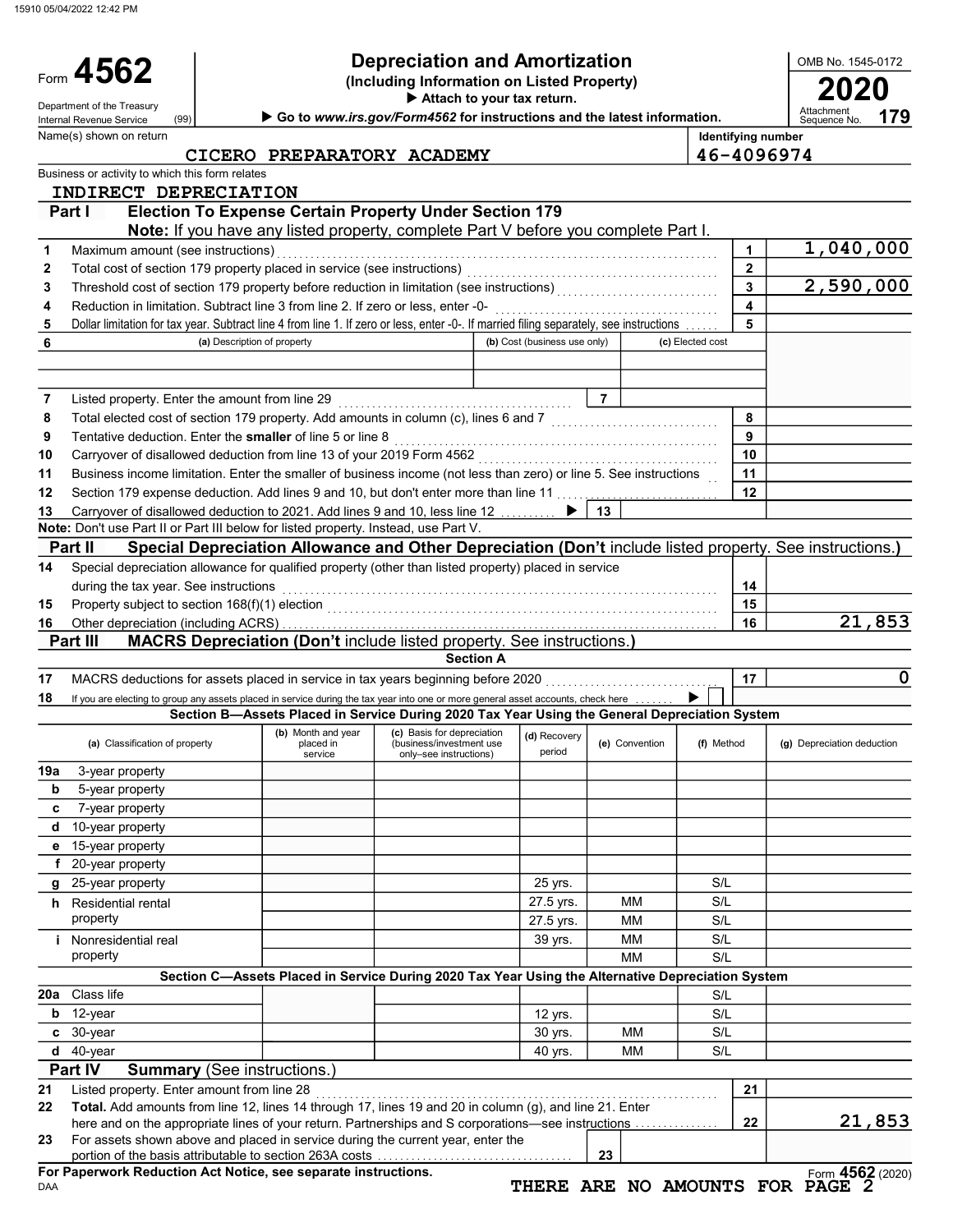|                     |                                                                                                                                                              |                  | <b>Two Year Comparison Report</b> |                        | 2019 & 2020                           |
|---------------------|--------------------------------------------------------------------------------------------------------------------------------------------------------------|------------------|-----------------------------------|------------------------|---------------------------------------|
|                     | Form $990$<br>For calendar year 2020, or tax year beginning                                                                                                  |                  | 07/01/20<br>, ending              | 06/30/21               |                                       |
| Name                |                                                                                                                                                              |                  |                                   |                        | <b>Taxpayer Identification Number</b> |
|                     |                                                                                                                                                              |                  |                                   |                        |                                       |
|                     | CICERO PREPARATORY ACADEMY                                                                                                                                   |                  |                                   |                        | 46-4096974                            |
|                     |                                                                                                                                                              |                  | 2019                              | 2020                   | <b>Differences</b>                    |
|                     | 1. Contributions, gifts, grants                                                                                                                              | 1.               | 408,518                           | 425,712                | 17,194                                |
|                     | 2. Membership dues and assessments<br><u> 1999 - Johann Stoff, amerikansk fotografisk fotografisk fotografisk fotografisk fotografisk fotografisk fotogr</u> | 2.               |                                   |                        |                                       |
| Ф                   |                                                                                                                                                              | $\overline{3}$ . | 68,763                            | 438,458                | 369,695                               |
| $\Rightarrow$       |                                                                                                                                                              | 4.               | 4,002,753                         | 4,262,978              | 260,225                               |
| $\blacksquare$<br>¢ | 5. Investment income                                                                                                                                         | 5.               | 103                               | 160                    | 57                                    |
| >                   | 6. Proceeds from tax exempt bonds                                                                                                                            | 6.               |                                   |                        |                                       |
| $\alpha$            | 7. Net gain or (loss) from sale of assets other than inventory                                                                                               | 7.               |                                   |                        |                                       |
|                     | 8. Net income or (loss) from fundraising events                                                                                                              | 8.               |                                   |                        |                                       |
|                     |                                                                                                                                                              | $\overline{9}$ . |                                   |                        |                                       |
|                     |                                                                                                                                                              | 10.              |                                   |                        |                                       |
|                     | 11. Other revenue <b>construction of the construction of the construction</b>                                                                                | 11.              | 190,542                           | 129,838                | $-60,704$                             |
|                     | 12. Total revenue. Add lines 1 through 11                                                                                                                    | 12.              | $\overline{4,670,679}$            | 5,257,146              | 586,467                               |
|                     | 13. Grants and similar amounts paid                                                                                                                          | 13.              |                                   |                        |                                       |
|                     | 14. Benefits paid to or for members                                                                                                                          | 14.              |                                   |                        |                                       |
|                     | 15. Compensation of officers, directors, trustees, etc.                                                                                                      | 15.              |                                   | 110,230                | 110,230                               |
| ⊆                   | 16. Salaries, other compensation, and employee benefits                                                                                                      | 16.              | 2,757,014                         | $\overline{2,844,181}$ | 87,167                                |
| Ф                   |                                                                                                                                                              | 17.              |                                   |                        |                                       |
| Q<br>$\times$       | 18. Other professional fees                                                                                                                                  | 18.              | 476,763                           | 536,984                | 60,221                                |
| ш                   | 19. Occupancy, rent, utilities, and maintenance                                                                                                              | 19.              | 734,225                           | $\overline{735}$ , 657 | 1,432                                 |
|                     |                                                                                                                                                              | 20.              | 35,578                            | 23,023                 | $-12,555$                             |
|                     | 21. Other expenses                                                                                                                                           | 21.              | 629,173                           | 761,462                | 132,289                               |
|                     | 22. Total expenses. Add lines 13 through 21                                                                                                                  | 22.              | 4,632,753                         | 5,011,537              | 378,784                               |
|                     | 23. Excess or (Deficit). Subtract line 22 from line 12                                                                                                       | 23.              | 37,926                            | 245,609                | 207,683                               |
|                     |                                                                                                                                                              | 24.              | 4,670,679                         | 5,257,146              | 586,467                               |
|                     |                                                                                                                                                              | 25.              |                                   |                        |                                       |
| Other Information   | 26. Total excludable revenue                                                                                                                                 | 26.              | 4, 193, 398                       | 4,392,976              | 199,578                               |
|                     | 27. Total assets                                                                                                                                             | 27.              | 758,536                           | 1,187,736              | 429,200                               |
|                     | 28. Total liabilities                                                                                                                                        | 28.              | 228,113                           | 411,704                | 183,591                               |
|                     | 29. Retained earnings                                                                                                                                        | 29.              | $\overline{530, 423}$             | 776,032                | 245,609                               |
|                     | 30. Number of voting members of governing body                                                                                                               | 30.              |                                   | 5                      |                                       |
|                     | 31. Number of independent voting members of governing body                                                                                                   | 31.              |                                   | 5                      |                                       |

32.

 $\overline{0}$ 105

32. Number of employees . . . . . . . . . . . . . . . . . . . . . . . . . . . . . . . . . . . . . . . . 33. Number of volunteers 33.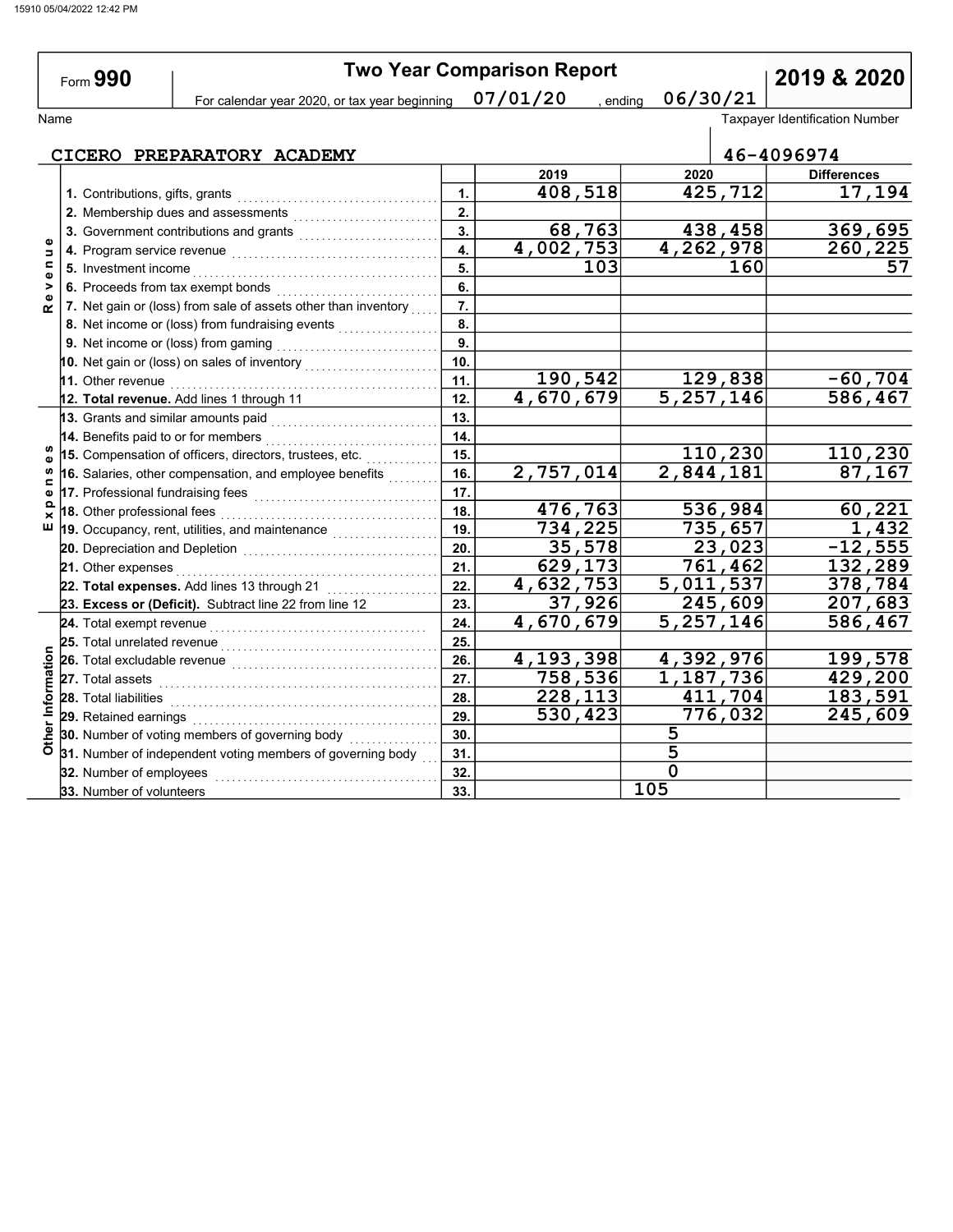| 15910 CICERO PREPARATORY ACADEMY<br>46-4096974<br>FYE: 6/30/2021 |           | <b>Federal Statements</b>              |                                                              | 5/4/2022 12:42 PM        |
|------------------------------------------------------------------|-----------|----------------------------------------|--------------------------------------------------------------|--------------------------|
|                                                                  |           | <b>Taxable Interest on Investments</b> |                                                              |                          |
| <b>Description</b>                                               |           |                                        |                                                              |                          |
|                                                                  | Amount    | Code<br><b>Business</b>                | Unrelated Exclusion Postal Acquired after<br>6/30/75<br>Code | US<br>Obs $(\$$ or $%$ ) |
| INVESTMENT<br>INCOME                                             | \$<br>160 | 14                                     |                                                              |                          |
| TOTAL                                                            | 160       |                                        |                                                              |                          |